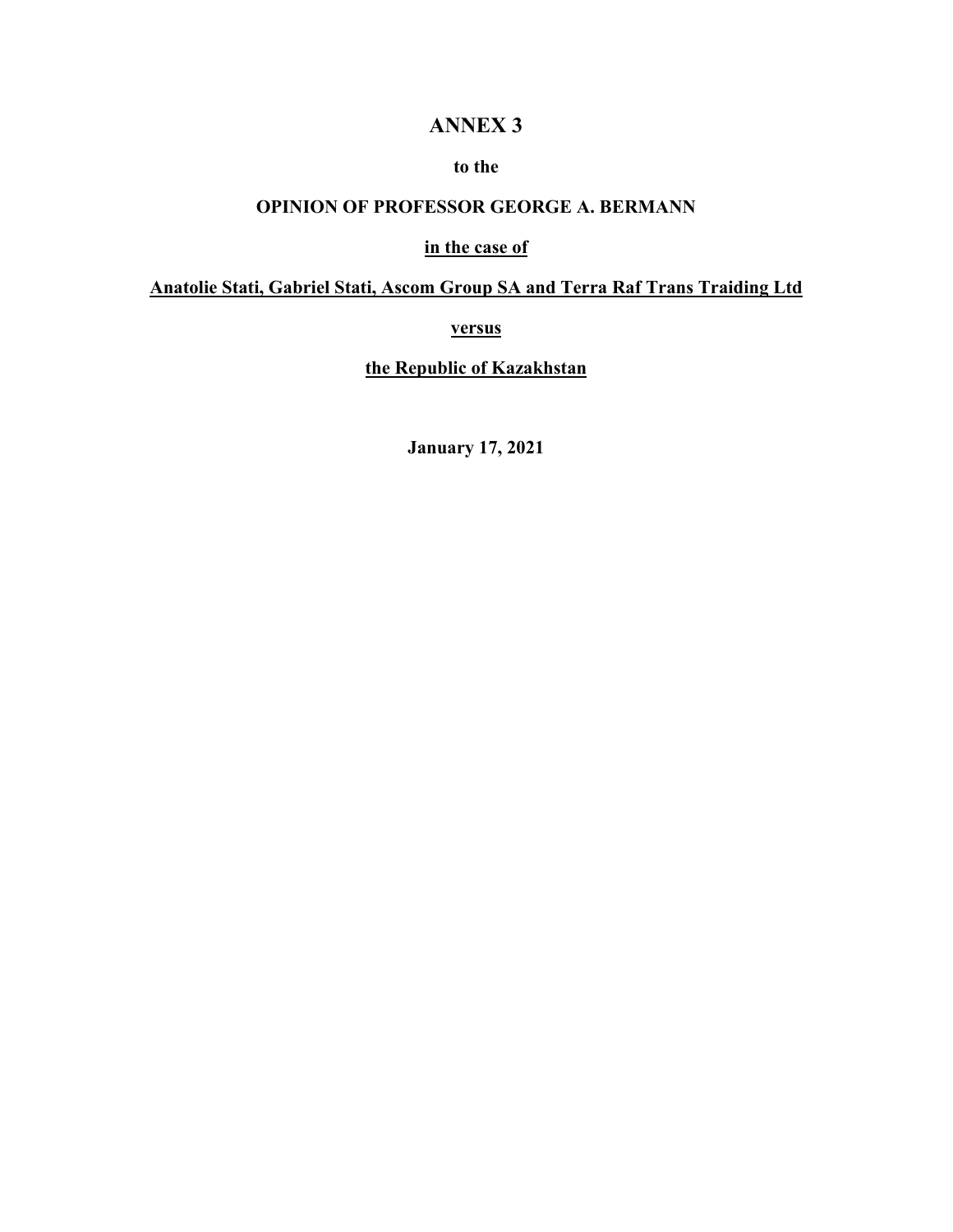# **CONTENTS**

| I. |                |                                                                                  |  |
|----|----------------|----------------------------------------------------------------------------------|--|
| П. |                |                                                                                  |  |
|    | A.             |                                                                                  |  |
|    | <b>B.</b>      |                                                                                  |  |
|    | $\mathbf{C}$ . |                                                                                  |  |
|    | 1.             |                                                                                  |  |
|    | 2.             | The Statis' Claim that the Value of the LPG Plant was at Least the \$199 Million |  |
|    | D.             |                                                                                  |  |
|    |                | III. KAZAKHSTAN'S DISCOVERY OF NEW EVIDENCE AFTER THE                            |  |
|    |                |                                                                                  |  |
|    | A.             |                                                                                  |  |
|    | <b>B.</b>      |                                                                                  |  |
|    | C.             |                                                                                  |  |
|    | D.             |                                                                                  |  |
|    | E.             |                                                                                  |  |
|    | F.             |                                                                                  |  |
|    | G.             |                                                                                  |  |
|    | H.             |                                                                                  |  |
|    | 1.             |                                                                                  |  |
|    | 2.             |                                                                                  |  |
| Ι. |                |                                                                                  |  |
|    |                |                                                                                  |  |
|    | $\mathsf{A}$ . |                                                                                  |  |
|    | 1.             |                                                                                  |  |
|    | 2.             |                                                                                  |  |
|    | 3.             |                                                                                  |  |
|    | 4.             |                                                                                  |  |
|    | 5.             |                                                                                  |  |
|    | B.             |                                                                                  |  |
|    | 1.             |                                                                                  |  |
|    | 2.             |                                                                                  |  |
|    | C.             |                                                                                  |  |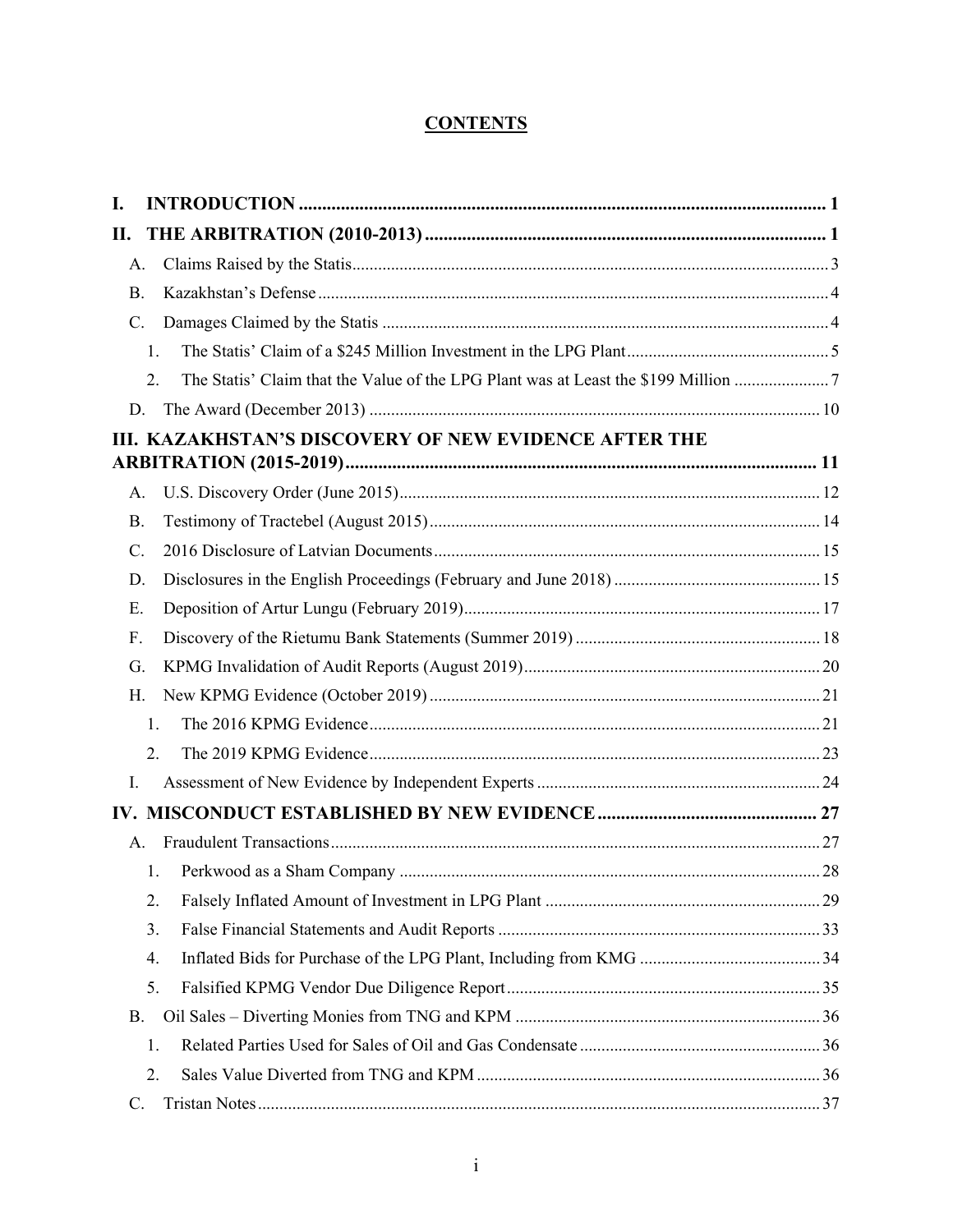| 1.        |                                                                                    |  |  |  |  |  |  |  |
|-----------|------------------------------------------------------------------------------------|--|--|--|--|--|--|--|
| 2.        |                                                                                    |  |  |  |  |  |  |  |
| D.        |                                                                                    |  |  |  |  |  |  |  |
| V.        | THE POST-AWARD PROCEEDINGS IN NATIONAL COURTS (2013-PRESENT) 42                    |  |  |  |  |  |  |  |
| A.        |                                                                                    |  |  |  |  |  |  |  |
| 1.        | The Set-Aside Proceedings (March 2014-December 2016) and Decision Dated December   |  |  |  |  |  |  |  |
| 2.        |                                                                                    |  |  |  |  |  |  |  |
| 3.        |                                                                                    |  |  |  |  |  |  |  |
| <b>B.</b> |                                                                                    |  |  |  |  |  |  |  |
| 1.        |                                                                                    |  |  |  |  |  |  |  |
| 2.        |                                                                                    |  |  |  |  |  |  |  |
| C.        |                                                                                    |  |  |  |  |  |  |  |
| D.        |                                                                                    |  |  |  |  |  |  |  |
| E.        |                                                                                    |  |  |  |  |  |  |  |
| 1.        | Dutch Exequatur Proceedings (September 2017-July 2020) and Decision Dated July 14, |  |  |  |  |  |  |  |
| 2.        |                                                                                    |  |  |  |  |  |  |  |
| F.        |                                                                                    |  |  |  |  |  |  |  |
| 1.        | The Belgian Exequatur Proceedings (November 2017-Present) and Decision Dated       |  |  |  |  |  |  |  |
| 2.        | The Belgian Conservatory Garnishment Proceedings (September 2017-Present)  68      |  |  |  |  |  |  |  |
| 3.        | The Belgian Renewal Garnishment Proceedings (September 2020-Present) 70            |  |  |  |  |  |  |  |
| 4.        |                                                                                    |  |  |  |  |  |  |  |
| G.        |                                                                                    |  |  |  |  |  |  |  |
| 1.        | The Luxembourg Exequatur Proceedings (August 2017-Present) and Decision Dated      |  |  |  |  |  |  |  |
| 2.        |                                                                                    |  |  |  |  |  |  |  |
| 3.        |                                                                                    |  |  |  |  |  |  |  |
|           |                                                                                    |  |  |  |  |  |  |  |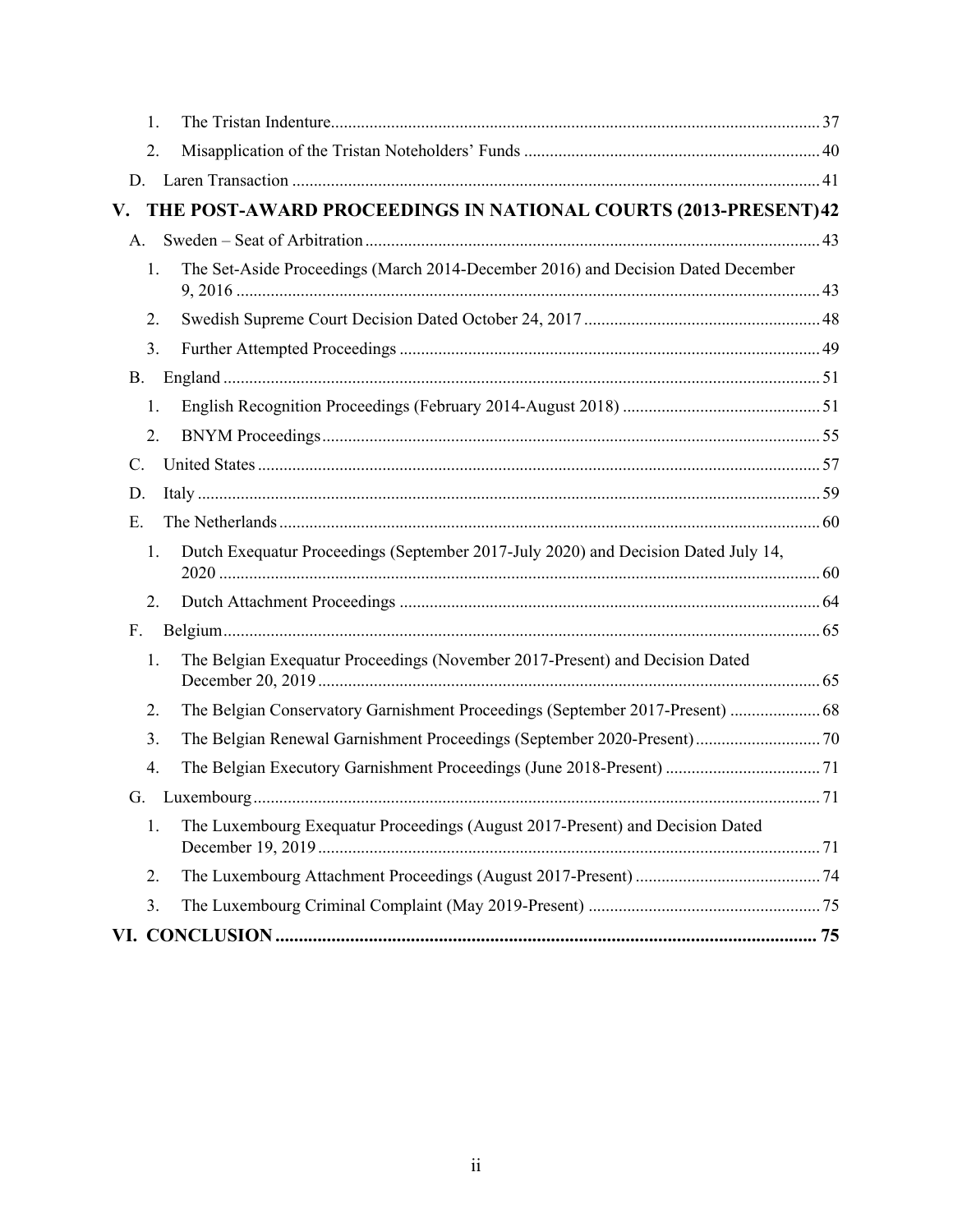# **I. INTRODUCTION**

- 1. This document, annexed to my Opinion, sets out the most relevant facts and refers to the respective supporting documents.
- 2. It is organized as follows: **Section II** summarizes the main positions of the parties in the underlying arbitration that was initiated on July 26, 2010, by Anatolie Stati, Gabriel Stati, Ascom Group S.A. ("**Ascom**") and Terra Raf Trans Traiding Ltd. ("**Terra Raf**") (collectively, the "**Statis**") against Kazakhstan under the Energy Charter Treaty ("**ECT**") and pursuant to the rules of the Arbitration Institute of the Stockholm Chamber of Commerce ("**Arbitration**"), and the arbitral tribunal's ("**Tribunal**") assessment thereof. **Section III** describes how, after the Arbitration began, Kazakhstan came to discover new facts that, though known to the Statis, were never disclosed in the Arbitration. The discovery of new facts started in 2015 and continued in different stages until 2020, thereby revealing the extent to which the Statis had engaged in serious misconduct impacting the integrity of the arbitral proceeding and the award rendered by the Tribunal in the Arbitration ("**Award**"). **Section IV** summarizes the various forms of the Statis' misconduct established on the basis of the new evidence, as it was emerging. Finally, **Section V** describes the court proceedings that were initiated after the completion of the Arbitration in Sweden, England, the U.S., Italy, the Netherlands, Belgium and Luxembourg ("**post-Award Proceedings**") taking place in parallel with the gradual discovery of new evidence of misconduct, the attempts of Kazakhstan to bring this to the attention of the courts, the Statis' actions designed to prevent the courts taking cognizance of the new facts, and their systematic misconduct during these court proceedings.

# **II. THE ARBITRATION (2010-2013)**

- 3. This section provides an overview of the Arbitration that was initiated by the Statis against Kazakhstan under the ECT.<sup>1</sup> Ascom is a company wholly owned by Anatolie Stati that is incorporated in Moldova.2 **Terra Raf** is a company owned in equal shares by Anatolie Stati and his son, Gabriel Stati, and incorporated in Gibraltar.<sup>3</sup>
- 4. The dispute between the parties arose out of the Statis' business operations in Kazakhstan. Between 1999 and 2004, the Statis purchased two pre-existing Kazakh companies, Tolkynneftegaz LLP ("**TNG**") and Kazpolmunay LLP ("**KPM**"). TNG is wholly owned by Terra Raf, while KPM is wholly owned by Ascom. The ownership structure is reflected in this chart:

<sup>1</sup> Request for Arbitration, *Stati et al. v. Republic of Kazakhstan*, Arbitration Institute of the Stockholm Chamber of Commerce, July 26, 2010; Award, *Stati et al. v. Republic of Kazakhstan*, Arbitration Institute of the Stockholm Chamber of Commerce, December 19, 2013 (the "**Award**"), ¶ 6. 2

 $2$  Award,  $\P$  207.

<sup>3</sup> *Id.*, ¶¶ 718 and 746.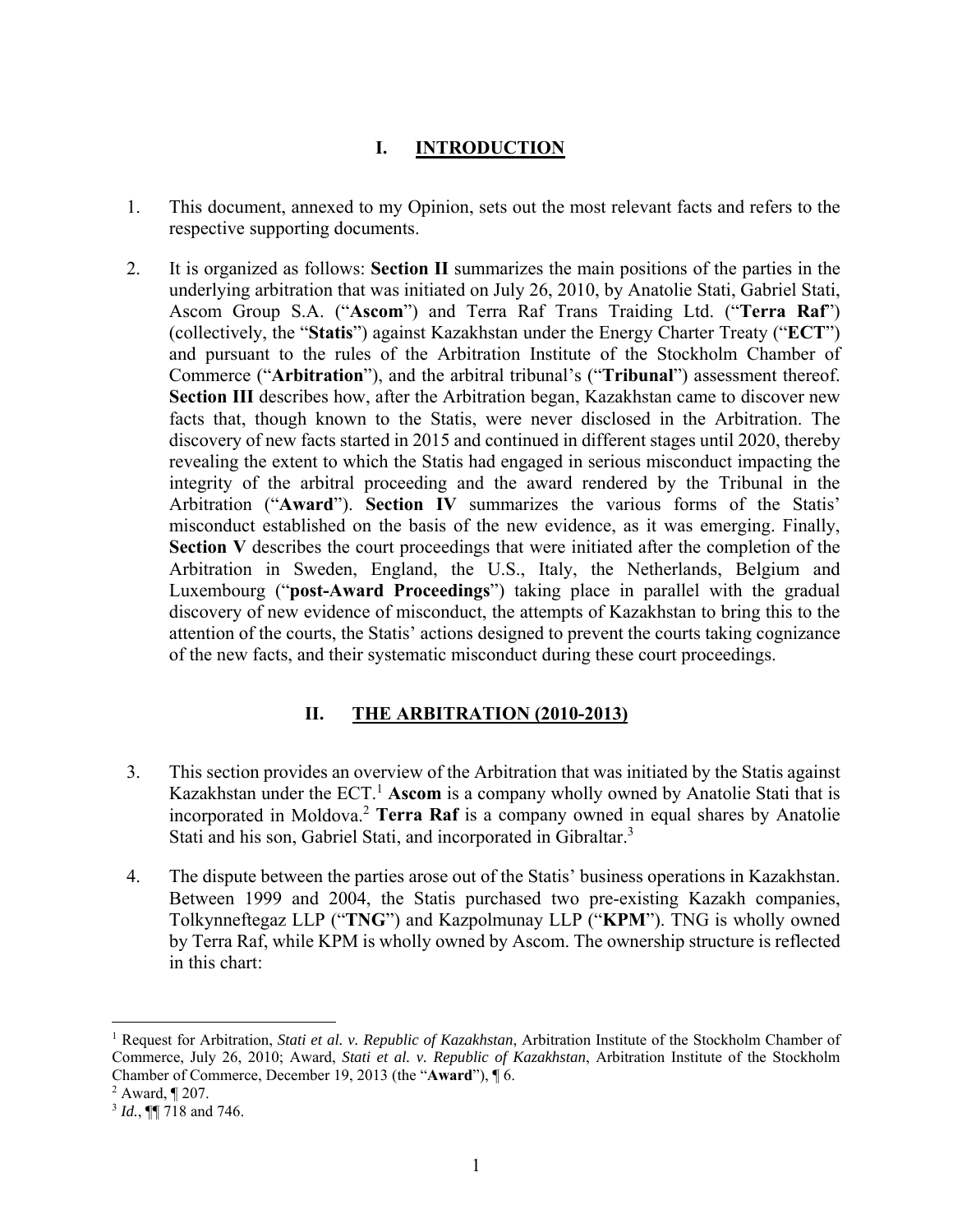

- 5. TNG and KPM were the corporate entities through which the Statis conducted their operations in Kazakhstan. These included oil and gas exploration, development, and production, on the basis of subsoil contracts with the Republic of Kazakhstan, and construction of a liquefied petroleum gas plant (the "**LPG Plant**"). The LPG Plant was planned to be operated jointly by TNG and the company Vitol FSU B.V. ("**Vitol**").4 However, the Statis abandoned the construction in early 2009, and the LPG Plant never became operative.
- 6. To finance their operations, the Statis raised money on the capital markets. In 2006, the Statis issued notes on the capital markets that were guaranteed by the shares of TNG and KPM ("Tristan Notes").<sup>5</sup> By summer 2009, the Statis had issued the Tristan Notes with the total face value of \$531 million. The issuance of the Tristan Notes was governed by an Indenture entered into between Tristan Oil Ltd., a special-purpose BVI entity owned by Anatolie Stati, ("**Tristan**") and Wells Fargo Bank, N.A. ("**Wells Fargo**") dated December 20, 2006 (the "Indenture").<sup>6</sup> The Indenture obligated the Statis to furnish the holders of the Notes ("**Noteholders**") quarterly and annual financial information for TNG, KPM, and Tristan as is required in filings with the U.S. Securities and Exchange Commission on Forms  $10-Q$  and  $10-K$ .<sup>7</sup> The financial statements of TNG and KPM were reported on an individual and combined basis with those of another Stati company, Tristan, for the years

<sup>&</sup>lt;sup>4</sup> Vitol is a private Dutch energy and commodities company founded in the Netherlands in 1966. According to its website, it operates globally "*from over 40 offices around the world*" and is "*the world's largest independent trader of energy*." https://www.vitol.com/about-us/. 5 *See, e.g.*, Award, ¶¶ 209 and 254.

<sup>6</sup> Indenture between Tristan Oil Ltd, Kazpolmunay LLP, and Tolkynneftegaz LLP, December 20, 2006 (the "**Indenture**"). 7

 $\frac{7}{1}$  Indenture, § 4.03(a)(1).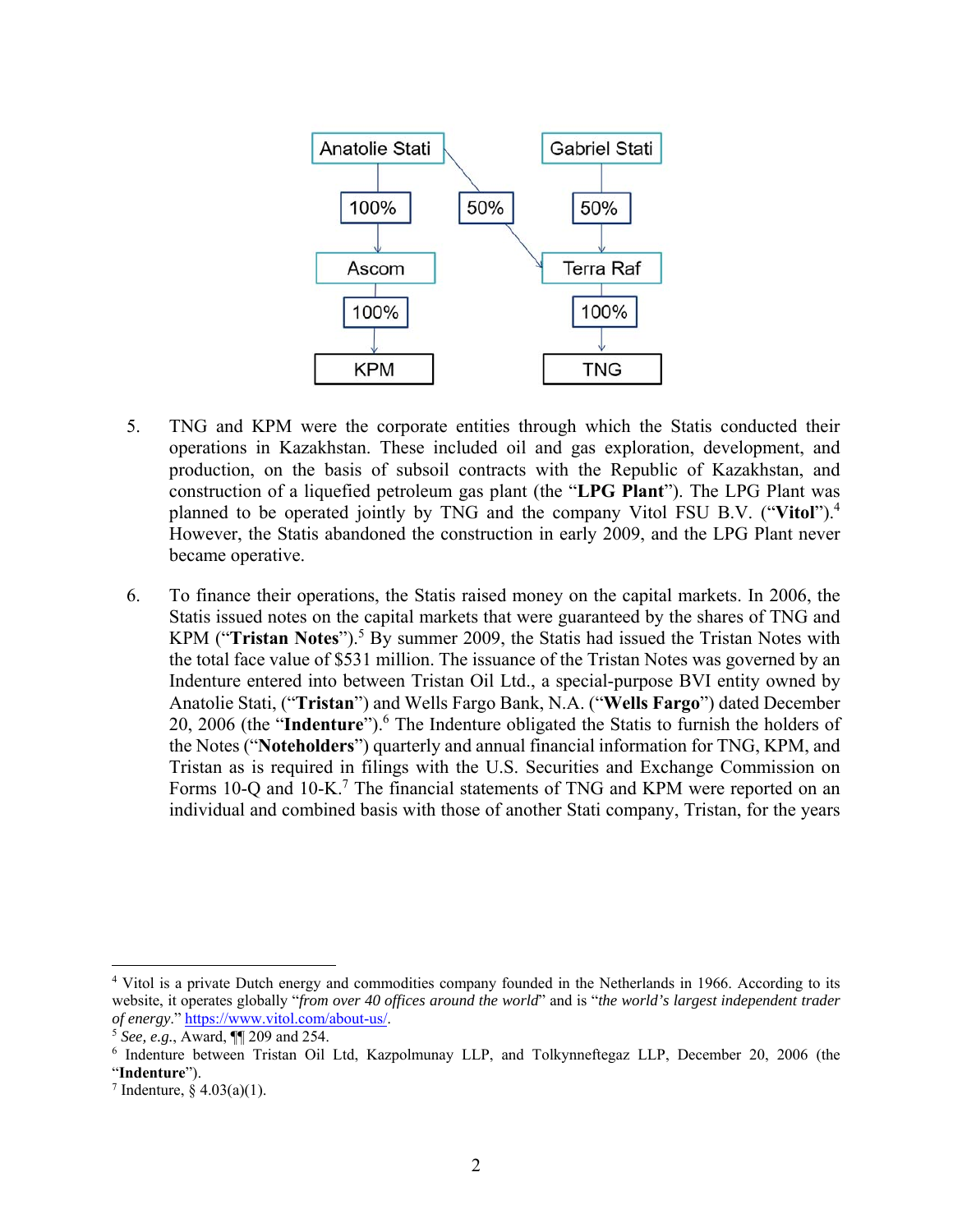2007-2009 ("**Financial Statements**").<sup>8</sup> In the combined Financial Statements, transactions concerning the LPG Plant were reported by the Statis through TNG.<sup>9</sup>

- 7. The Indenture also required that the Statis include, with each annual report furnished to the Noteholders, an audit report from the "*certified independent accountants*" of Tristan, TNG, and KPM.10 The Statis retained KPMG Audit LLC ("**KPMG**") to audit and review the Financial Statements.
- 8. During the Arbitration, the Statis and their experts relied heavily on the Financial Statements to support their claims against Kazakhstan.<sup>11</sup> The Statis also relied heavily on the fact that KPMG had audited the Financial Statements to establish their reliability and trustworthiness:

*Kazakhstan argues that claimants' investments were opaque, suggesting that they were structured to conceal profits and disguise who was the "real investor". This position either is completely disingenuous, or the respondent understands nothing about finance. These companies created annual financial statements between 2003 and 2009 that were audited by "Big Four" accounting firms*. 12

#### **A. Claims Raised by the Statis**

- 9. The Arbitration was commenced by the Statis in July 2010, and concluded in January 2014. Oral hearings were held in Paris, France on October 1-8, 2012, January 28-31, 2013, and May 2-3, 2013.<sup>13</sup>
- 10. The Statis' claims were based on the assertion that Kazakhstan had violated the "fair-andequitable-treatment ("**FET**") standard" in Article 10(1) of the ECT by engaging in measures (referred to by the Statis as a "*harassment campaign*") that allegedly caused TNG's and KPM's financial distress and, ultimately, led to termination by Kazakhstan of the contracts for the Statis' Kazakh operations.<sup>14</sup> In determining whether a State has

 8 Expert Opinion of PwC on the Reliability of the Financial Statements, August 19, 2019 ("**PwC I (financial statements)**"), ¶ 18.

<sup>9</sup> *See, e.g.*, Interim Combined Financial Statement for Tristan, TNG and KPM for the Six Months ended June 30, 2008, 10.

<sup>&</sup>lt;sup>10</sup> Indenture,  $\S$  4.03(a).

<sup>&</sup>lt;sup>11</sup> FTI Consulting's Expert Report, ECT Arbitration, May 17, 2011, ¶ 6.23; FTI Consulting's Supplemental Expert Report, ECT Arbitration, May 28, 2012, ¶ 2.40 and note 37; FTI Consulting's Post-Hearing Report, ECT Arbitration, April 8, 2013, ¶ 5.1; First Witness Statement of Artur Lungu, ECT Arbitration, May 17, 2011, ¶ 27; Witness Statement of Catalin Broscaru, ECT Arbitration, April 11, 2012, ¶ 14; Second Witness Statement of Anatolie Stati, ECT Arbitration, May 7, 2012, ¶ 40.

<sup>&</sup>lt;sup>12</sup> Hearing on Jurisdiction and Liability, ECT Arbitration, October 1, 2012, Day 1, Opening Statement on Jurisdiction by Kevin Mohr, Transcript of the Hearing, 45.

<sup>13</sup> Award, ¶¶ 110, 155 and 187.

<sup>14</sup> *See, e.g., id.*, ¶ 683.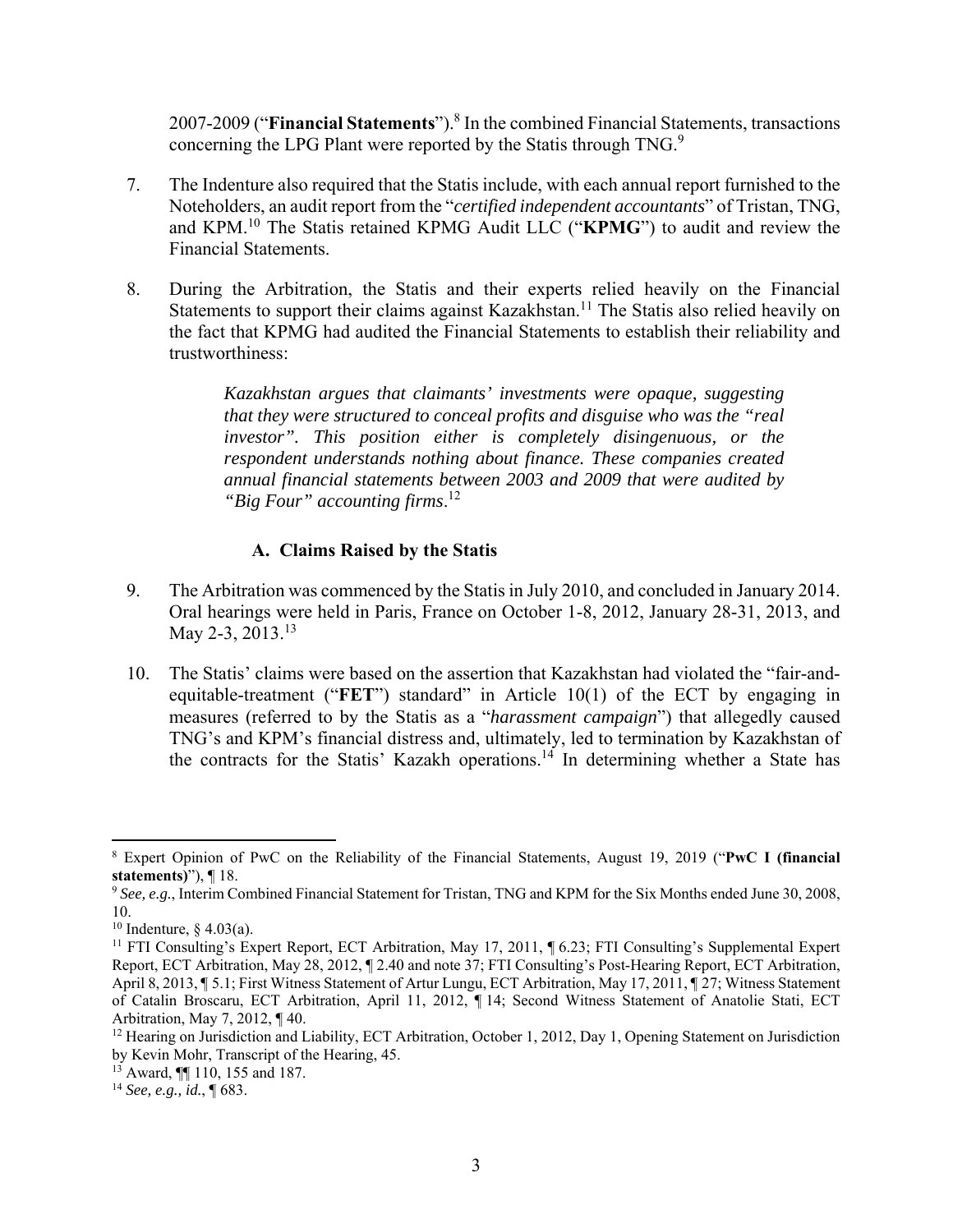violated the FET standard, the Tribunal took into account the specific factual circumstances of the case, and evaluated them in the legal context of the ECT.<sup>15</sup>

11. Anatolie Stati testified that "*Kazakhstan's actions contributed to a severe liquidity crisis in the companies in the first half of 2009*"16 and that "*because of Kazakhstan's harassment campaign […] it was impossible to borrow money on reasonable commercial terms*."17 Similarly, Artur Lungu, the Chief Financial Officer ("**CFO**") of Ascom and Vice President of Tristan, testified for the Statis that an alleged harassment campaign of Kazakhstan "*caused a liquidity crisis for TNG and KPM in the spring and summer of 2009*."<sup>18</sup>

#### **B. Kazakhstan's Defense**

- 12. Kazakhstan maintained in defense that the Statis themselves were responsible for the liquidity shortage of their Kazakh companies.<sup>19</sup> It maintained that the asserted shortage was due to the Statis' mismanagement in combination with a number of external factors, such as the international financial crisis of 2008.<sup>20</sup>
- 13. In this regard, Kazakhstan questioned the rationale behind the "*complex holding structure*" of the Statis' ownership of their Kazakh companies, and the flow of cash among a number of affiliated companies outside of Kazakhstan.<sup>21</sup>
- 14. Further, Kazakhstan denied that it had engaged in any "*harassment campaign*" against the Statis.22 Rather, Kazakhstan alleged that the Statis "*were not respecting the laws that Kazakhstan had enacted in order to safeguard its interests*," and that, accordingly, its "*audits, inspections and investigations were the lawful reaction to [the Statis'] illegal conduct*."23

## **C. Damages Claimed by the Statis**

15. The Statis sought to recover compensation for damages they allegedly suffered, in a total amount that they ultimately quantified as \$1.05 billion, plus a discretionary portion of an additional \$1.58 billion, with a compound interest at a rate of 10.5% from October 14,  $2008$  until the date of final satisfaction of the Award.<sup>24</sup> The Statis also demanded moral damages to be awarded at the discretion of the Tribunal.<sup>25</sup>

 <sup>15</sup> *Id., ¶* 944.

<sup>16</sup> Second Witness Statement of Anatolie Stati, ECT Arbitration, May 7, 2012, ¶ 41.

 $17$  *Id.*, ¶ 43.

<sup>18</sup> Second Witness Statement of Artur Lungu, ECT Arbitration, May 5, 2012, ¶ 7.

<sup>19</sup> *See, e.g*., Award, ¶ 4.

<sup>20</sup> *Id.* 

<sup>21</sup> *Id*.

<sup>22</sup> *Id.*, ¶¶ 657, 658.

<sup>&</sup>lt;sup>23</sup> *Id.*, ¶ 4.<br><sup>24</sup> Statis' Second Post-Hearing Brief, ECT Arbitration, June 3, 2013, ¶ 396.

<sup>25</sup> *Id.*, *¶* 395.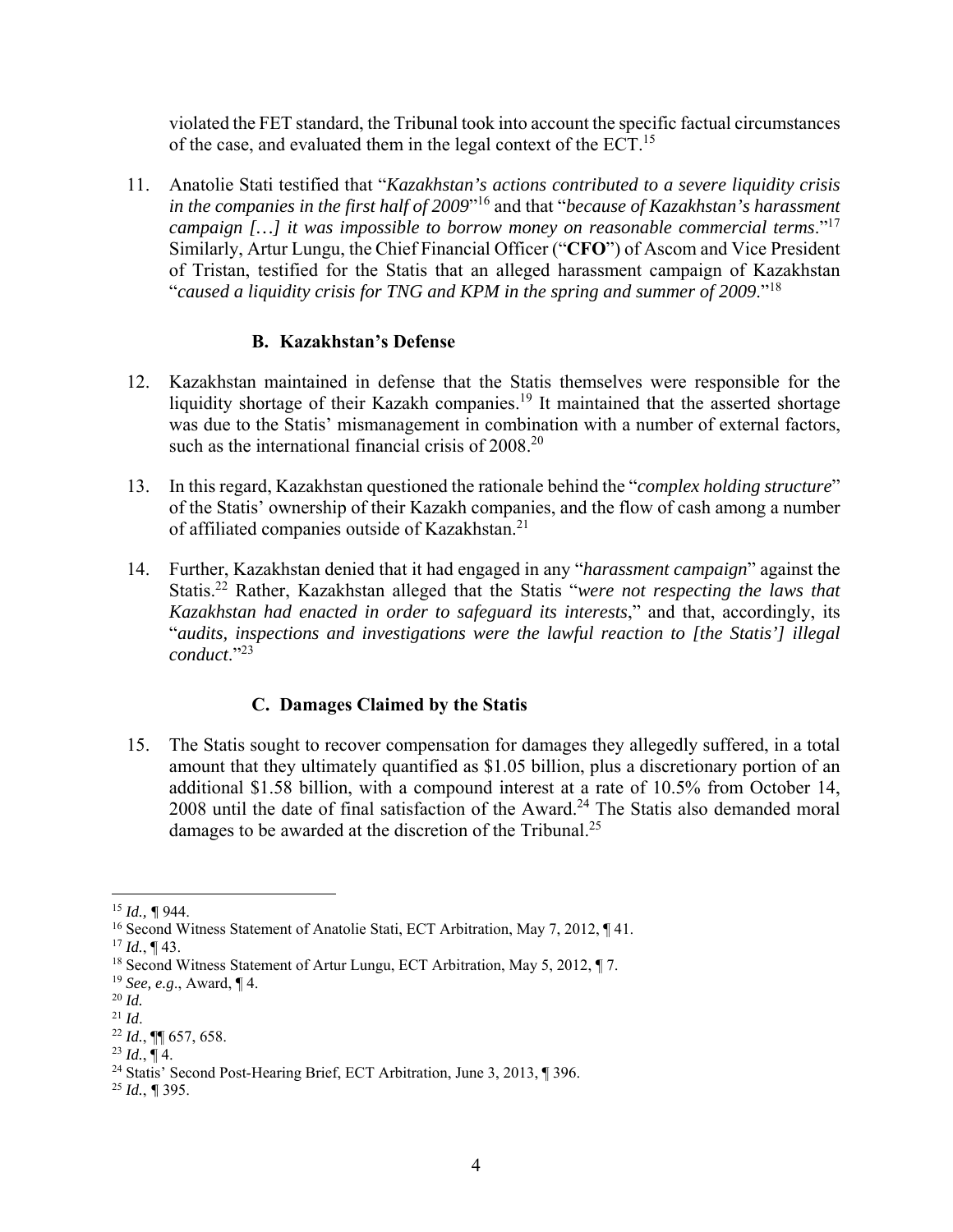#### **1. The Statis' Claim of a \$245 Million Investment in the LPG Plant**

- 16. For the LPG Plant, the Statis demanded compensation in the amount of their actual investment in the LPG Plant, which they alleged was at least \$245 million, as well as an additional \$84,077,000 in profit that the Statis claimed they would have realized from the LPG Plant had it been put into operation.<sup>26</sup> This level of investment was attested to in the Statis' revised Statement of Claim,<sup>27</sup> Artur Lungu's First Witness Statement,<sup>28</sup> FTI Consulting's Expert Report,<sup>29</sup> the Statis' Reply Memorial on Jurisdiction and Liability,<sup>30</sup> Anatolie Stati's Second Witness Statement,  $31$  the Statis' Reply Memorial on Quantum,  $32$ FTI Consulting's Supplemental Expert Report,<sup>33</sup> Anatolie Stati's Oral Testimony,<sup>34</sup> and both the Statis' First<sup>35</sup> and Second<sup>36</sup> Post-Hearing Briefs.
- 17. For example, the Statis asserted the following in the Arbitration:

*In 2006, Claimants commenced the development of a Liquefied Petroleum Gas ("LPG") processing facility, investing more than USD 245 million in its development and construction*. 37

*Claimants invested more than USD 245 million in development and construction of the LPG Plant*. 38

*Consequently, in May 2009, Claimants ceased their capital outlays for construction of the LPG Plant, having already invested more than US\$ 245 million in its construction*. 39

*FTI [the Statis' financial experts] has made an adjustment to the total investment value that they believe Claimants' should, at a minimum, recover for the LPG Plant based on the approximately US \$37 million in additional expenditures through May, 2009, which would not have been incurred by Claimants had they been able to sell the Plant in October of 2008. With the addition of these expenditures, Claimants recoverable investment value for the LPG Plant is US \$245 million*. 40

<sup>&</sup>lt;sup>26</sup> Statis' First Post-Hearing Brief, ECT Arbitration, April 8, 2013, ¶ 580, 664.

<sup>&</sup>lt;sup>27</sup> Statement of Claim, ECT Arbitration, May 18, 2011,  $\P$  5, 64.

<sup>28</sup> First Witness Statement of Artur Lungu, ECT Arbitration, May 17, 2011, ¶ 27.

<sup>&</sup>lt;sup>29</sup> FTI Consulting's Expert Report, ECT Arbitration, May 17, 2011,  $\P$  6.23.

<sup>30</sup> Statis' Reply Memorial on Jurisdiction and Liability, ECT Arbitration, May 7, 2012, ¶ 604.

<sup>31</sup> Second Witness Statement of Anatolie Stati, ECT Arbitration, May 7, 2012, ¶ 40.

<sup>32</sup> Statis' Reply Memorial on Quantum, ECT Arbitration, May 28, 2012, notes 179, 199.

<sup>33</sup> FTI Consulting's Supplemental Expert Report, ECT Arbitration, May 28, 2012, ¶¶ 2.39–2.40.

<sup>34</sup> Anatolie Stati's Oral Testimony, ECT Arbitration, October 2, 2012, Transcript of the Hearing, 44.

<sup>35</sup> Statis' First Post-Hearing Brief, ECT Arbitration, April 8, 2013, ¶¶ 127, 578.

<sup>36</sup> Statis' Second Post-Hearing Brief, ECT Arbitration, June 3, 2013, ¶¶ 354, 386.

<sup>37</sup> Statis' Statement of Claim, ECT Arbitration, May 18, 2011, ¶ 5. 38 *Id.*, ¶ 64.

<sup>39</sup> Statis' Reply Memorial on Jurisdiction and Liability, ECT Arbitration, May 7, 2012, ¶ 604.

<sup>40</sup> Statis' Reply Memorial on Quantum, ECT Arbitration, May 28, 2012, note 179.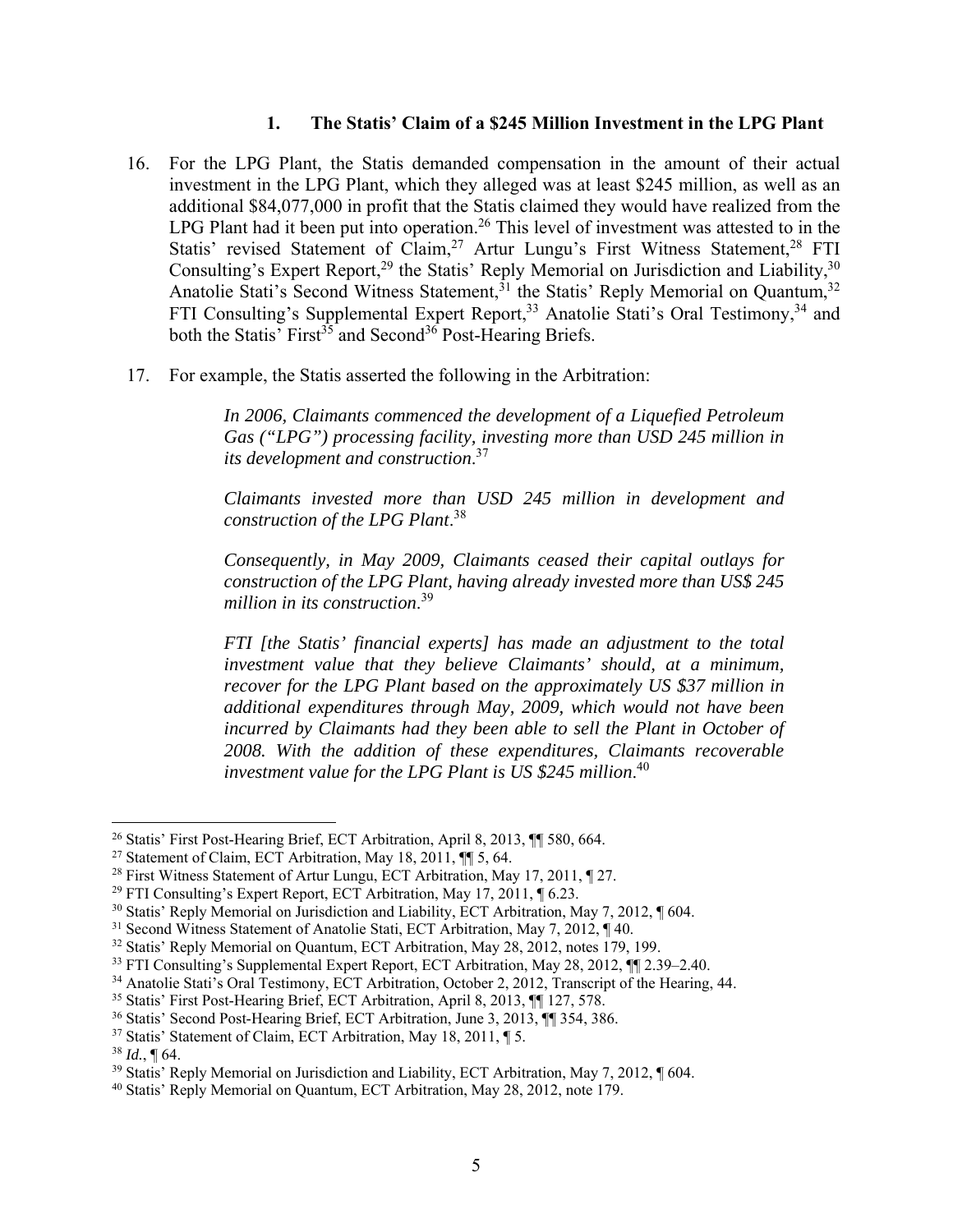*Claimants request an award of the investment value of the LPG Plant, as adjusted by FTI to account for the approximately US \$37 million in additional expenditures by Claimants through May, 2009, in the sum of US \$245 million*. 41

*Moreover, TNG's audited 2009 financial statements, which are backup to the annual report, list the net book value of the LPG Plant as US \$248 million at December 31, 2009, which corroborates FTI's assessment of US \$245 million. Data from the Claimants' historical financial records, particularly data from audited financial statements, is perfectly reliable evidence, and is not simply FTI parroting the Claimants*. 42

18. Both Anatolie Stati and Artur Lungu, the Statis' former CFO, testified as to the amount invested into the LPG Plant:

> *When the State seized KPM and TNG and all of their assets, including the LPG Plant, in July of 2010, more than USD 245 million had been invested in construction of the LPG Plant and the LPG Plant was over 90% complete*   $[...]^{43}$

> *Faced with this climate of fear and uncertainty, I chose in May of 2009 to postpone the LPG Plant project, having already spent more than USD 245 million toward its construction*. 44

19. The Statis' financial experts in the Arbitration, FTI Consulting ("**FTI**"), gave similar testimony:

> *TNG constructed the LPG Plant at a site in Borankol field, next to the condensate and gas processing facilities. Per the audited financial statements for the period ended 31 December 2009, TNG has invested approximately \$245 million in the design and construction of the LPG Plant, but stopped construction in May 2009 due to cash constraints*. 45

> We have updated the investment value of the LPG Plant to include additional *investments made by Claimants after the 2008 Valuation Date. The Claimants' total investment into the LPG Plant includes the following:*

 *\$208.5 million as per the September 30, 2008 Financial Statements; and,* 

<sup>41</sup> *Id.*, note 199.<br><sup>42</sup> Statis' Second Post-Hearing Brief, ECT Arbitration, June 3, 2013, ¶ 354.<br><sup>43</sup> First Witness Statement of Artur Lungu, ECT Arbitration, May 17, 2011, ¶ 27.

<sup>&</sup>lt;sup>44</sup> Second Witness Statement of Anatolie Stati, ECT Arbitration, May 7, 2012, ¶ 40.

<sup>45</sup> FTI Consulting's Expert Report, ECT Arbitration, May 17, 2011, ¶ 6.23.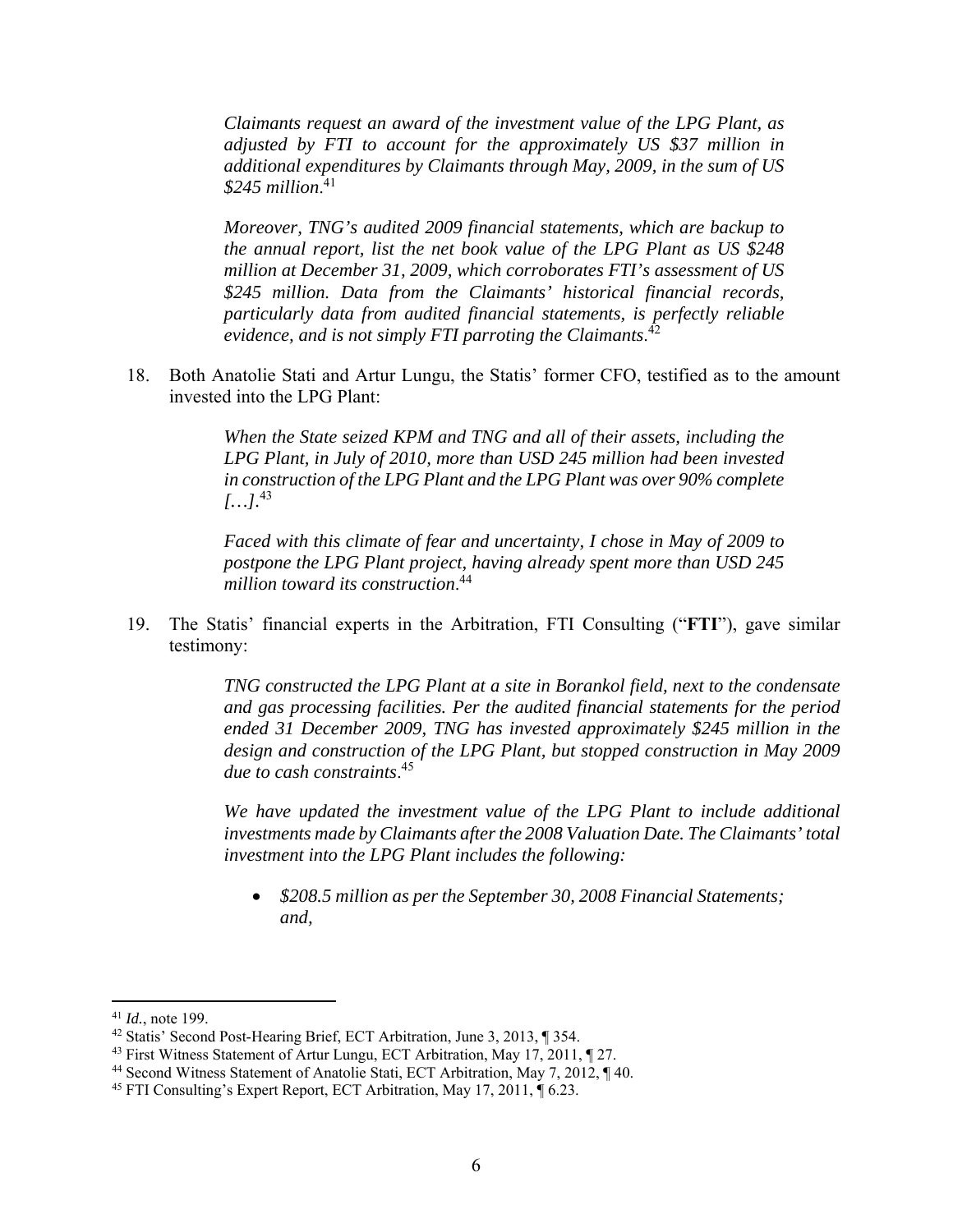*Approximately \$37 million additional expenditure through May, 2009.* 

*Total investment that the Claimants have invested in the LPG Plant is \$245 million*. 46

20. Kazakhstan contended that the LPG Plant had never become operational because the Statis abandoned the construction long before initiating the Arbitration, and that it had a negative enterprise value based on its projected future sales revenue and expenses as well as an insufficient supply of gas to be commercially viable.47 Because of this negative value, Kazakhstan contended, the Statis were at best entitled to the salvage value of the LPG Plant's components.48

#### **2. The Statis' Claim that the Value of the LPG Plant was at Least the \$199 Million**

21. Although the Statis' primary case was that they invested \$245 million in the construction of the LPG Plant, they explicitly requested that the Tribunal award damages in, at least, the amount of an indicative offer made by KazMunayGas Exploration and Production JSC, the State-owned oil and gas company ("**KMG**" and the "**KMG Indicative Offer**").49 The Statis obtained the KMG Indicative Offer in 2008, when they put their Kazakh operations up for sale. KMG preliminarily valued the LPG Plant at \$199 million. This valuation was directly based on the Statis' financial information.<sup>50</sup> The Statis invoked the KMG Indicative Offer in the Arbitration both to validate their primary damages claim and, in the alternative, to claim a minimum of \$199 million in compensation for the LPG Plant, as shown in their Statement of Claim,<sup>51</sup> their Reply Memorial on Jurisdiction and Liability,<sup>52</sup> their Reply Memorial on Quantum,<sup>53</sup> in oral argument,<sup>54</sup> and in their First Post-Hearing Brief.<sup>55</sup> For example, the Statis asserted in the Arbitration:

> *Indeed, the offer made for the LPG Plant by KazMunaiGas at that time was US \$199 million. While Claimants did not accept these offers because at the time they deemed them too low and did not feel that they would lead to a sale, the Tribunal should note that State-owned KazMunaiGas itself offered*

<sup>46</sup> FTI Consulting's Supplemental Expert Report, ECT Arbitration, May 28, 2012, ¶¶ 2.39–2.40.

<sup>47</sup> Award, ¶¶ 1719–21; *see generally id.*, ¶¶ 1712–42 (summarizing Kazakhstan's quantum arguments regarding the LPG Plant).

<sup>48</sup> Award, ¶ 1742.

<sup>49</sup> Hearing on Quantum, Day 1, ECT Arbitration, January 28, 2013, 21; ll. 5–9, 27; ll. 10–12, 28; ll. 2–6, 28; ll. 10– 16, 31; ll. 17–20, 31–32; ll. 24–25,1, 32; ll. 20–24, 34; ll. 11–13, 49; ll. 9–15.

<sup>50</sup> As KMG stated in the Indicative Offer (p. 3): "*The value of the LPG [P]lant was calculated as an arithmetical average between the matrix of comparative method value and cost method value*."

<sup>51</sup> Statis' Statement of Claim, ECT Arbitration, May 18, 2011, ¶ 71.

<sup>52</sup> Statis' Reply Memorial on Jurisdiction and Liability, ECT Arbitration, May 7, 2012, ¶ 378.

<sup>&</sup>lt;sup>53</sup> Statis' Reply Memorial on Quantum, ECT Arbitration, May 28, 2012, ¶ 66.

<sup>54</sup> Hearing on Jurisdiction and Liability, ECT Arbitration, October 1, 2012, Day 1, Transcript of the Hearing, at 91, 96.

<sup>55</sup> Statis' First Post-Hearing Brief, ECT Arbitration, April 8, 2013, ¶ 569.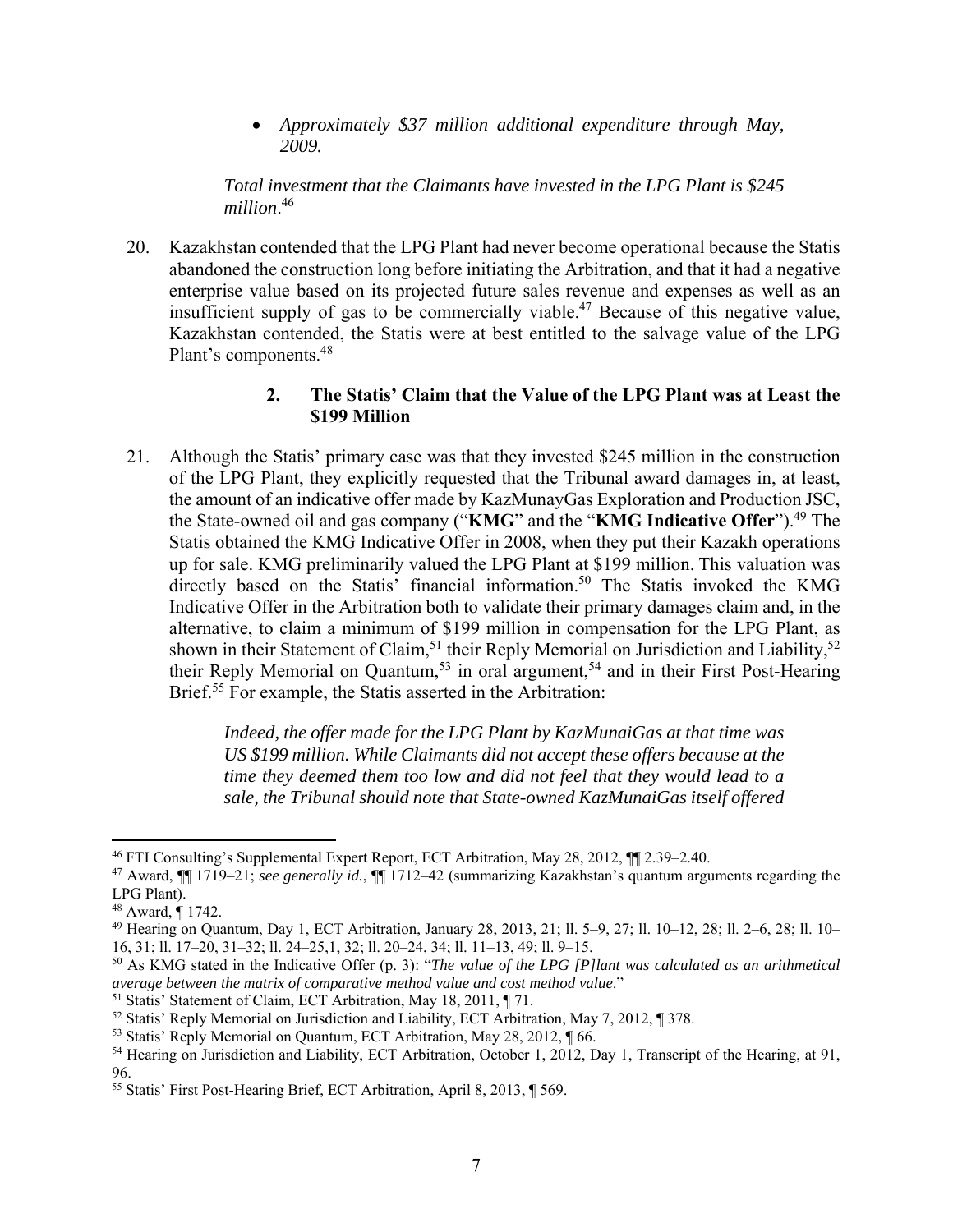*almost US \$200 million for the Plant, more than six times the highest value assigned to the LPG Plant by Deloitte of US \$32 million*. 56

*In addition to the evidence from Mr. Broscaru and FTI that TNG could obtain gas from third parties to process in the LPG Plant, Deloitte and Kazakhstan utterly disregard the possibility that TNG could have sold the plant to a third party that had its own gas to run through the plant. One such third party was KMG E&P, which made an indicative offer of US \$199 million for the LPG Plant in September 2008. Importantly, KMG E&P arrived at that figure using a mixed comparative value and cost approach, not based on a discounted cash flow analysis:* 

> *The value of the LPG plant was calculated as an arithmetical average between the matrix of comparative method value and cost method value. EV/EBITDA multiple of 5.5x was used as a base for comparative method valuation. Historical costs of US \$193 million were used as a base for cost method valuation*. 57

*The third indicator of value for the Tribunal, and a very important one in claimants' view, is the indicative offers […]*. 58

22. The FTI expert reports submitted by the Statis to the Tribunal likewise relied on the KMG Indicative Offer.59 FTI's Supplemental Report stated:

> *The offer made by state-owned KazMunaiGaz at that time was \$199 million for the LPG Plant. Hence it is clear that the value of the LPG Plant at the 2008 Valuation Date was well in excess of its salvage value*. 60

23. FTI further testified as follows for the Statis at the hearing on quantum:

*I further noted that in KMG's analysis of value for their indicative offer, they had also approached the LPG plant on a cost basis, and at the valuation date it was closer to \$200 million, because that was the information on the cost of the plant at that time.*<sup>61</sup>

- \*\*\*\*\*
- 24. The above clearly demonstrates that the financial condition of the Statis as reflected in their Financial Statements – bears directly on several key issues in the Arbitration, including the Statis' allegation that Kazakhstan breached the FET standard of the ECT by engaging in conduct that caused TNG's and KPM's financial distress, Kazakhstan's

<sup>&</sup>lt;sup>56</sup> Statis' Reply Memorial on Quantum, ECT Arbitration, May 28, 2012, ¶ 66.<br><sup>57</sup> Statis' First Post-Hearing Brief, ECT Arbitration, April 8, 2013, ¶ 569.

<sup>58</sup> Hearing on Quantum, Day 1, ECT Arbitration, Transcript of the Hearing, January 28, 2013, 27:10–12.

<sup>59</sup> FTI Consulting's Expert Reports, ECT Arbitration, May 17, 2011, May 28, 2012 amended on January 25, 2013, and April 8, 2013.

<sup>60</sup> FTI Consulting's Supplemental Expert Report, ECT Arbitration, May 28, 2012, ¶ 7.5.

<sup>&</sup>lt;sup>61</sup> Hearing on Quantum, Day 4, ECT Arbitration, Transcript of the Hearing, January 31, 2013, 57:4-8.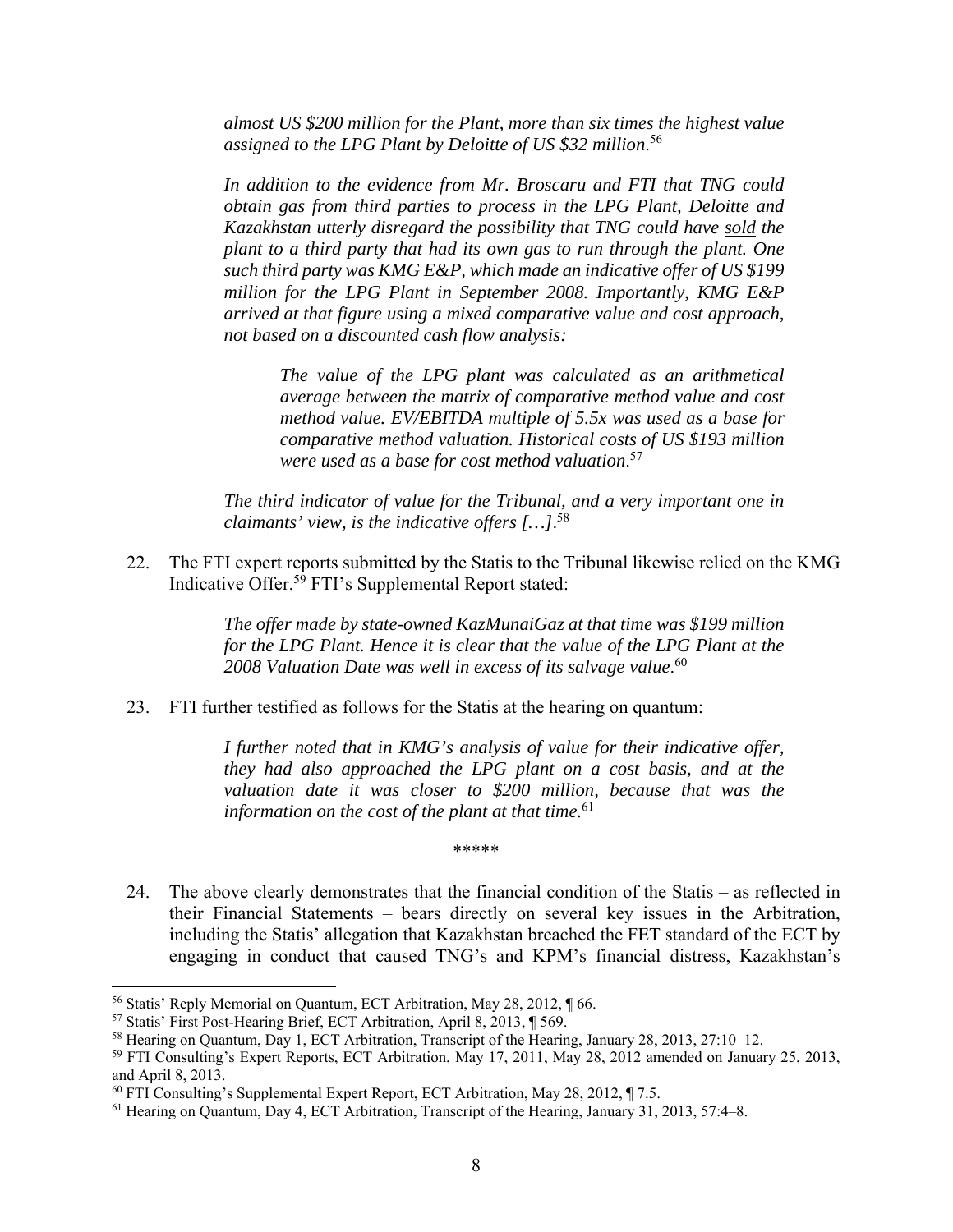demonstration that the reduction in value of TNG and KPM was the result of financial improprieties by the Statis, the Statis' alleged investment in the LPG Plant, as assessed both by the Statis' expert FTI and by KMG in the Indicative Offer, and generally the credibility of both parties in the Arbitration.

- 25. In support of their arguments, the Statis relied on witness statements and testimony of Anatolie Stati and Artur Lungu as fact witnesses on matters pertaining to the financial status of the Stati companies. The Statis further relied on the fact that their Financial Statements were audited by a "Big Four" accounting firm, KPMG, as well as on evidence presented by their financial expert FTI, which issued several expert reports and testified in the arbitral hearings. The Financial Statements were relied on by FTI and appended to their expert reports.
- 26. Among the numerous assertions that the Statis made in the Arbitration on the basis of the Financial Statements are the following:

*TNG's audited 2009 financial statements, which are backup to the annual report, list the net book value of the LPG Plant as US \$248 million at December 31, 2009, which corroborates FTI's assessment of US \$245 million. Data from the Claimants' historical financial records, particularly data from audited financial statements, is perfectly reliable evidence, and is not simply FTI parroting the Claimants.*<sup>62</sup>

*FTI used the net book value of the LPG plant as reflected in the Tristan Consolidated Financial Statements as at September 30, 2008, which was USD 208.5 million.*<sup>63</sup>

*Likewise, Claimants completed 90% of their LPG Plant and invested, on their behalf and on behalf of Vitol, in excess of US\$ 208.5 million in the LPG Plant.\** 

*[…]* 

*\*[…] Tristan Oil Consolidated Audited Financial Statements, September 30, 2008, at 10 […].*<sup>64</sup>

*According to KPMG's Auditors' Report, the Management of Tolkynneftegaz LLP and Kazpolmunay LLP agreed to extend the payment terms for their largest customers, Stadoil Ltd. and General Affinity Ltd., which are related parties, after they were informed that these customers would not be able to comply with existing contractual payment terms.596*

  $62$  Statis' Second Post-Hearing Brief, ECT Arbitration, June 3, 2013,  $\P$  354.

<sup>63</sup> Statis' Statement of Claim, ECT Arbitration, May 18, 2011, ¶ 420.

<sup>64</sup> Statis' Reply Memorial on Jurisdiction and Liability, ECT Arbitration, May 7, 2012, ¶ 121.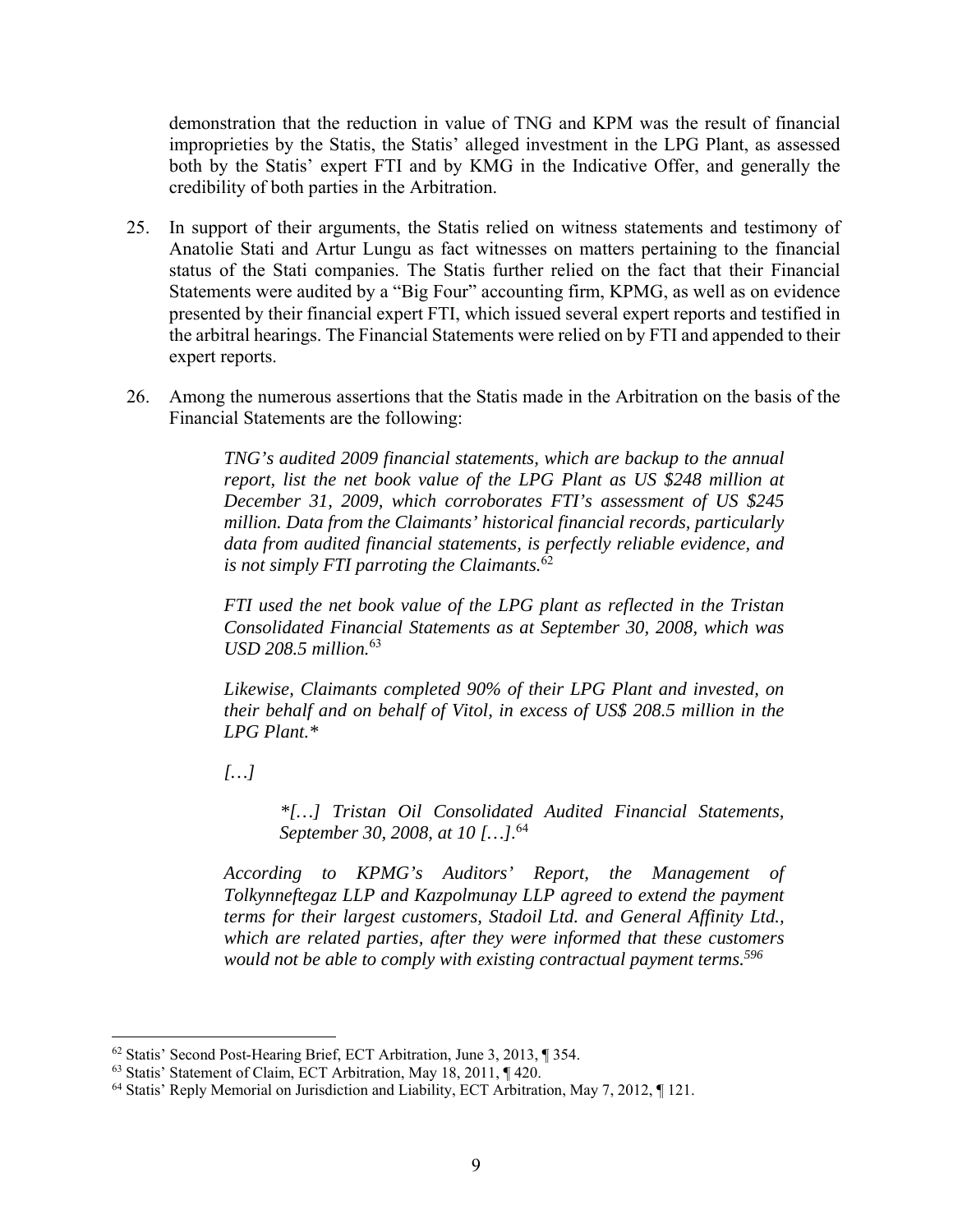*[…]* 

*<sup>596</sup> Audited Financial Statements attached to 2009 Annual Report of Tristan Oil, at F-3 […].*<sup>65</sup>

*At the end of September 2008, KPM and TNG combined had US \$221.5 million in net working capital (cash, cash equivalents, and receivables less current liabilities), and more than US \$367 million in retained earnings, on their balance sheets.620*

*[…]* 

*620 Reviewed Financial Statements for Nine Months Ended September 30, 2008, attached to Tristan Oil Interim Report for the Nine Months Ended September 30, 2008, at F-69, F-105 […].*<sup>66</sup>

## **D. The Award (December 2013)**

- 27. On December 19, 2013 (and as corrected on January 17, 2014), the Tribunal issued its Award. The Tribunal accepted the Statis' assertion that Kazakhstan had violated the FET standard in Article 10(1) of the ECT by engaging in a "*harassment campaign*" that allegedly caused the Statis' Kazakh companies' financial distress and ultimately led to the loss of their Kazakh business.<sup>67</sup>
- 28. On this basis, the Tribunal awarded the Statis the sum of \$497,685,101.<sup>68</sup> That sum comprised the following:
	- (i) \$277.8 million for two oil and gas fields;
	- (ii) \$31.3 million for the Statis' claimed out-of-pocket investment to explore and develop the Contract 302 Properties; and
	- (iii) \$199 million for the LPG Plant.<sup>69</sup>
- 29. In relation to the LPG Plant, the Tribunal based its assessment on the \$199 million KMG Indicative Offer proffered by the Statis, which the Tribunal considered to be "*the relatively best source of information*."<sup>70</sup> The Tribunal stated:

*[T]he Tribunal considers it to be of particular relevance that an offer was made for the LPG plant by state-owned KMG at that time for USD 199 million. The Tribunal considers that to be the relatively best source of* 

 65 Statis' First Post-Hearing Brief, ECT Arbitration, April 8, 2013, ¶ 417.

<sup>66</sup> *Id.*, ¶ 435.

<sup>67</sup> Award, ¶¶ 1086–1095.

<sup>68</sup> *Id.*, ¶ 1859. The total sum awarded included a \$10,444,899 offset for debts owed.

<sup>69</sup> *Id.*, ¶ 1856.

<sup>70</sup> *Id.*, ¶ 1747.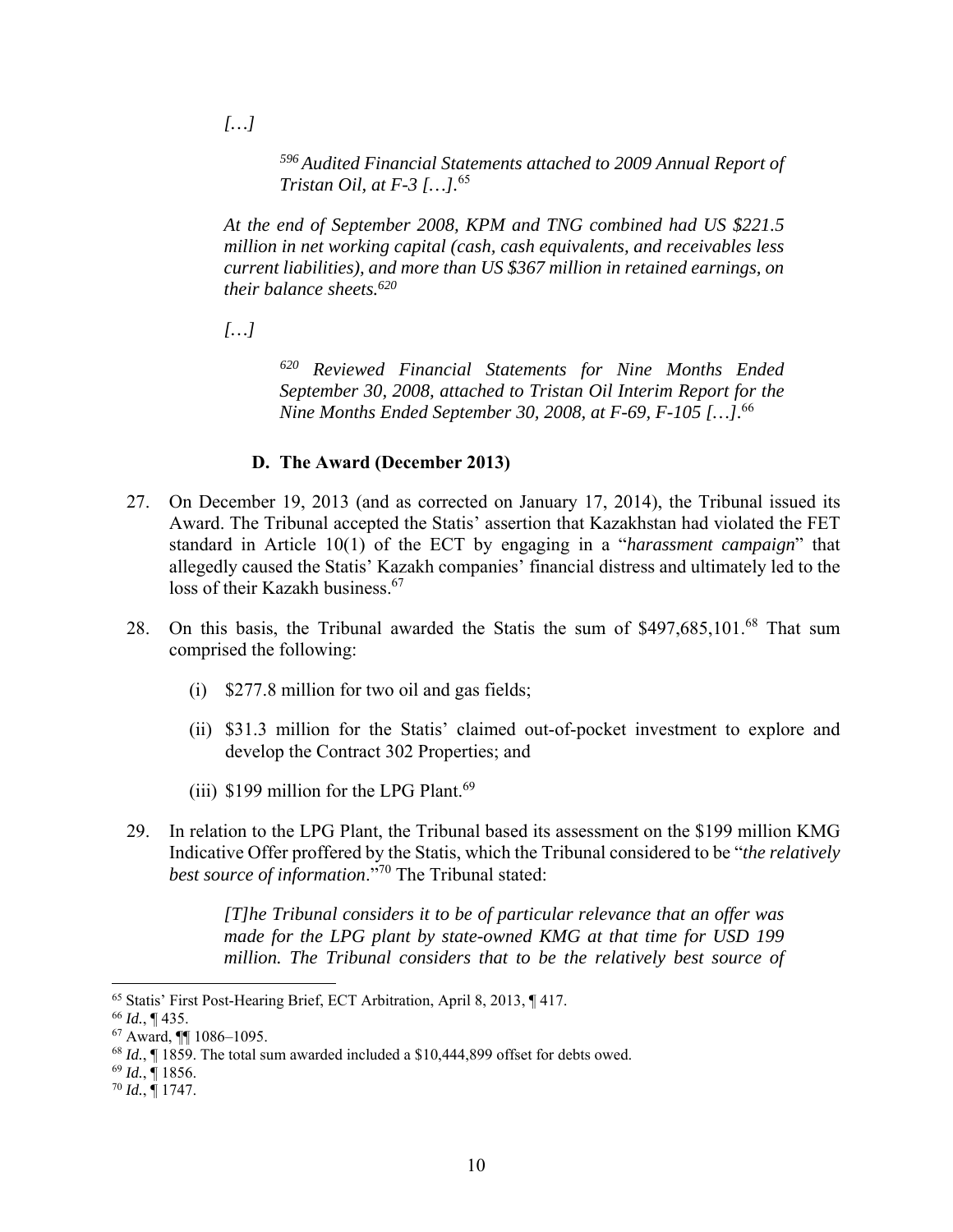*information for the valuation of the LPG Plant among the various sources of information submitted by the Parties regarding the valuation for the LPG Plant during the relevant period of the valuation date.*<sup>71</sup>

#### **III. KAZAKHSTAN'S DISCOVERY OF NEW EVIDENCE AFTER THE ARBITRATION (2015-2019)**



30. Following the Arbitration, starting in mid-2015, new facts began to come to light which had at all times been known to the Statis but withheld by them both from Kazakhstan and the Tribunal. The new facts were discovered in different stages between 2015 and 2020 and they reveal the Statis' pattern of misconduct both during the operation of their business in Kazakhstan and before the Tribunal. The new facts were discovered while the post-Award Proceedings were taking place in a number of jurisdictions. That the new evidence of fraud was concealed by the Statis is confirmed by the English High Court in one of the post-Award Proceedings:

> *I am satisfied that the State did not have access before the Award to the evidence of the alleged fraud on which it now seeks to rely, and that the evidence of the alleged fraud could not with reasonable diligence have been discovered before the Award had the State used reasonable diligence.*<sup>72</sup>

31. This section describes how Kazakhstan discovered evidence of the fraudulent conduct in stages. The following sets out in chronological order the circumstances allowing such discovery. The court proceedings described in **Section V** took place while the new evidence was gradually being discovered.

  $71$  *Id.* 

<sup>72</sup> Approved Judgment of Justice Knowles, June 6, 2017, ¶ 79 [*Stati et al. v. The Republic of Kazakhstan*, In the High Court of Justice, Queen's Bench Division, Commercial Court, CL-2014-000070].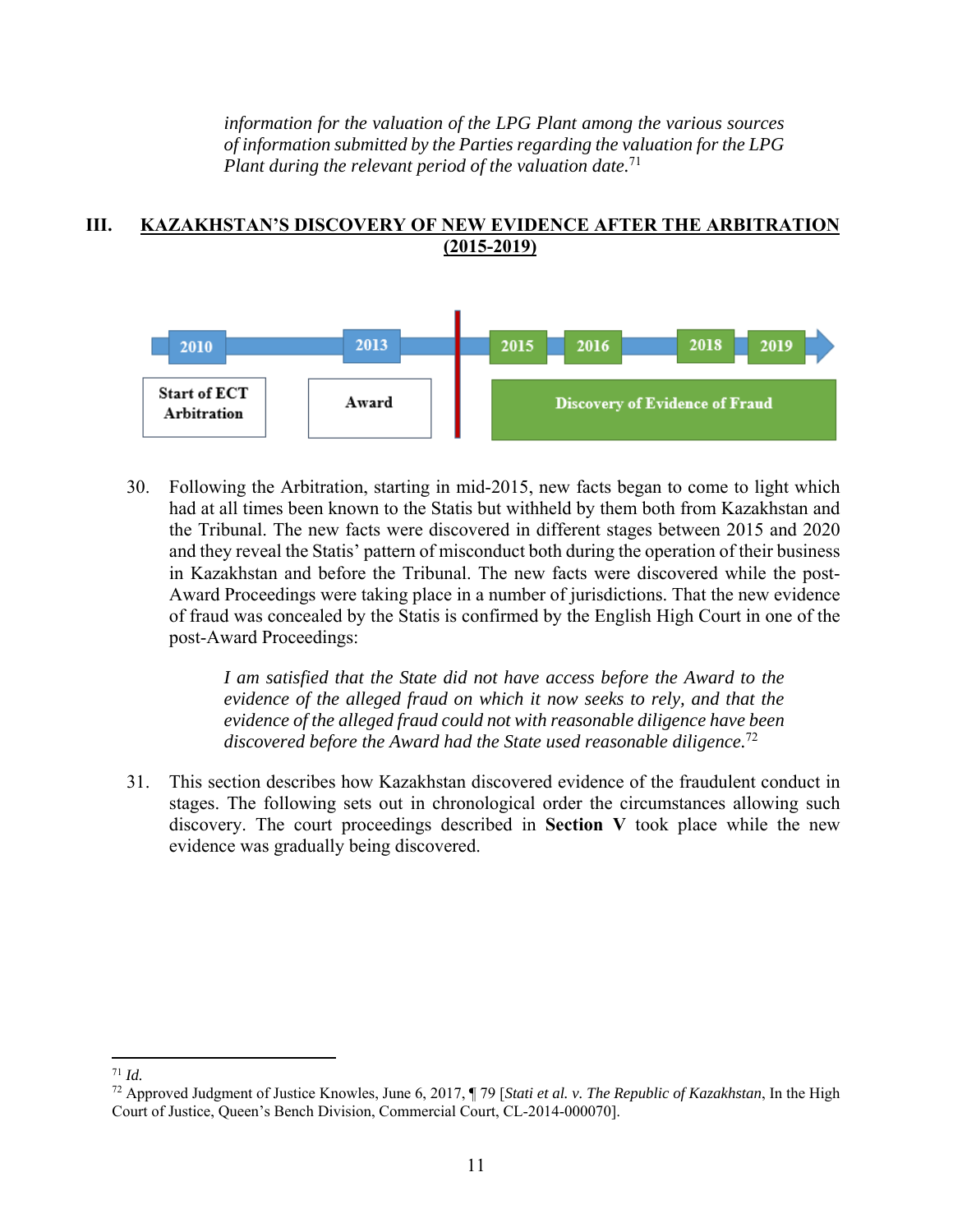## **A. U.S. Discovery Order (June 2015)**



- 32. In early 2015, Kazakhstan learned that the Statis, represented by the same team of lawyers of King & Spalding LLP acting on their behalf in the Arbitration, had been engaged in two parallel arbitration proceedings relating to the same LPG Plant project that was the subject of the Arbitration ("**Vitol Arbitrations**"). The counterparty in these arbitral proceedings was Vitol (*see supra*, ¶ 5),<sup>73</sup> the Statis' partner in the LPG Plant project. These parallel arbitration proceedings were largely overlapping in time with the Arbitration at issue in this case.<sup>74</sup> It turned out that the Statis advanced different values and different positions regarding the LPG Plant in the Vitol Arbitrations than they were at the same time advancing in the Arbitration here, and a key witness even gave substantially different versions of testimony. This discovery marks the beginning of Kazakhstan's acquisition of significant new evidence which was not known during the Arbitration.
- 33. The existence of the Vitol Arbitrations was not disclosed in the Arbitration under the ECT, even though the same team of King & Spalding representing the Statis in the Arbitration also represented the Stati-controlled companies in the parallel Vitol Arbitrations, and even though Artur Lungu, the Ascom CFO who testified in the Arbitration (*see supra*, *¶* 16), also testified in both proceedings.
- 34. In March 2015, Kazakhstan petitioned the U.S. District Court of the Southern District of New York under 28 U.S.C. § 1782 for discovery of documents from the parallel Vitol Arbitrations for use in the then-pending Swedish court proceedings seeking annulment of the Award in Sweden as the seat of the Arbitration (the "**Set-Aside Proceedings**").75 Kazakhstan filed the petition in the U.S. because it had come to understand that in the Vitol

<sup>73</sup> This term is used collectively for Vitol FSU B.V. and Vitol SA. 74 Third Witness Statement of Dr Patricia Nacimiento, July 17, 2015, ¶ 46 *et seq*. [*Stati et al. v. The Republic of Kazakhstan*, In the High Court of Justice, Queen's Bench Division, Commercial Court, CL-2014-000070]. The first parallel arbitration proceeding was initiated by Vitol and another entity (Arkham S.A.) against another Stati company, Montvale Invest Ltd. ("**Montvale**"). Vitol maintained in this proceeding that it had a monetary claim against Montvale on the basis of a Crude Oil and Marketing Service Agreement, January 20, 2006 ("**COMSA**") ("**COMSA Arbitration**"). The COMSA Arbitration was initiated on October 6, 2010, *i.e.*, two and a half months after initiation of the ECT Arbitration. The final award in the COMSA Arbitration was issued on April 16, 2012. The second parallel arbitration was initiated on November 6, 2012 by Ascom against Vitol on the basis of a Joint Operating Agreement dated June 27, 2006 ("**JOA**") concluded among Terra Raf (referred to earlier), TNG, Ascom and Vitol with respect to the LPG Plant ("**Vitol Arbitrations**"). Ascom sought monetary compensation for alleged contractual damages. The tribunal issued a partial award on April 22, 2015.

<sup>75</sup> *Ex Parte* Petition for Discovery in Aid of a Foreign Proceeding Pursuant to 28 U.S.C. § 1782, March 27, 2015, *In re Application of Republic of Kazakhstan for an Order Directing Discovery from Clyde & Co. LLP Pursuant to 28 U.S.C. § 1782*, Case No. 15 Misc. 0081 (SHS) (S.D.N.Y. 2015).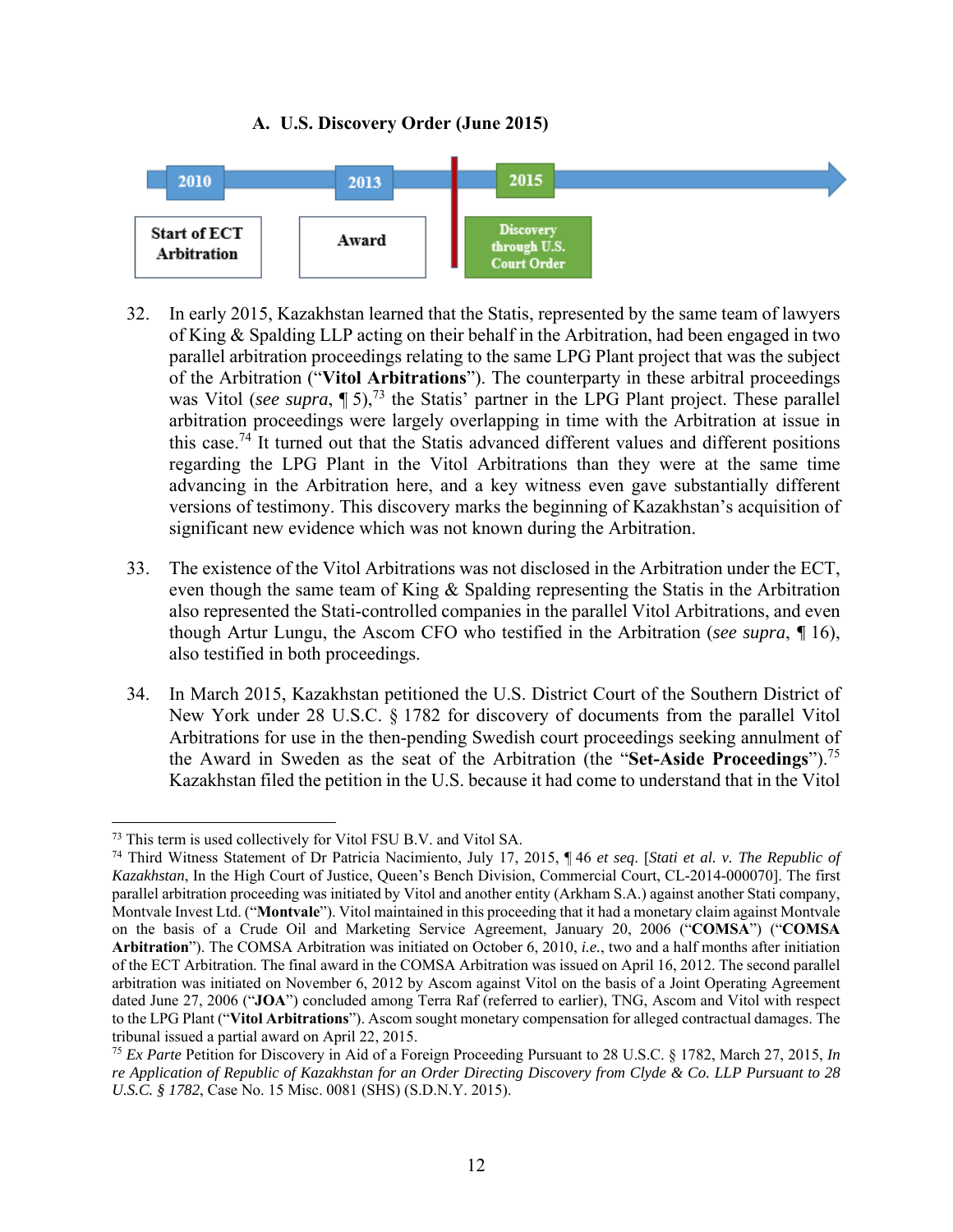Arbitrations, "*the Stati Group had provided a lower estimate of the value of the [LPG] plant than it did in the […] [ECT] arbitration and that this information is relevant to Kazakhstan's appeal [of the Award] in Sweden*."76 Kazakhstan sought discovery from Clyde & Co. LLP, the law firm that represented Vitol in the Vitol Arbitrations.

35. When the U.S. District Court granted Kazakhstan's § 1782 petition, the Statis intervened, attempting to bar Kazakhstan from obtaining access to these documents.<sup>77</sup> The Statis made a number of assertions in support of their objections, including that the "*requested documents were irrelevant to the Swedish proceedings because the Swedish appellate review will be limited to procedural and jurisdictional review and will not evaluate the award's substantive correctness*."78 After hearing oral argument, the district court by order dated June 22, 2015 rejected the Statis' objections and granted Kazakhstan access to the documents. Specifically, the Court stated:

> *Considering (1) the asymmetrical result prejudicial to a foreign government that would result were this Court to find that ROK is not an "interested person," (2) the possibility that the requested documents could reveal that the arbitral award was contrary to Swedish public policy, and (3) the absence of authoritative proof that the Swedish tribunal would reject this evidence, this Court concludes that denying the Stati Group's motion to vacate the March 30 section 1782 Order and quash the subpoena issued pursuant to that Order promotes section 1782's aims.*<sup>79</sup>

36. The documents so obtained allowed Kazakhstan to begin a process of uncovering new evidence of the Statis' systematic misconduct. These documents disclosed that the Statis in the Vitol Arbitrations had submitted reports from different financial experts than they had submitted in the Arbitration against Kazakhstan, even though both proceedings were largely contemporaneous, both related to valuation of the LPG Plant and its cost of construction, and both proceedings were conducted by the same King & Spalding lawyers. More importantly, the amounts allegedly invested in the construction of the LPG Plant presented by the Statis and their financial experts in the respective parallel arbitrations were significantly different. For instance, the Statis' financial expert in the Arbitration, FTI, testified that the "*[v]alue of Claimants' total investment to the current date for the LPG Plant is \$245.0 million*."<sup>80</sup> This was also confirmed in that proceeding by the testimonies of Artur Lungu and Anatolie Stati.<sup>81</sup> In contrast, in the parallel Vitol Arbitrations, the Statis, using different experts,  $82$  submitted that the total construction costs were approximately \$54 million less. Specifically, Artur Lungu testified that a \$43,852,108

<sup>76</sup> Opinion and Order, June 22, 2015, *In re Application of Republic of Kazakhstan for an Order Directing Discovery from Clyde & Co. LLP Pursuant to 28 U.S.C. § 1782*, Case No. 15 Misc. 0081 (SHS) (S.D.N.Y. 2015), 2. 77 *Id.*

<sup>78</sup> *Id.*, 6.

<sup>79</sup> *Id.*, 8–9.

<sup>80</sup> FTI Consulting's Supplemental Expert Report, ECT Arbitration, May 28, 2012, ¶ 9.3 (ii).

<sup>81</sup> First Witness Statement of Artur Lungu, ECT Arbitration, May 17, 2011, ¶ 27; Second Witness Statement of Anatolie Stati, ECT Arbitration, May 7, 2012, ¶ 40.

<sup>82</sup> Charles River & Associates.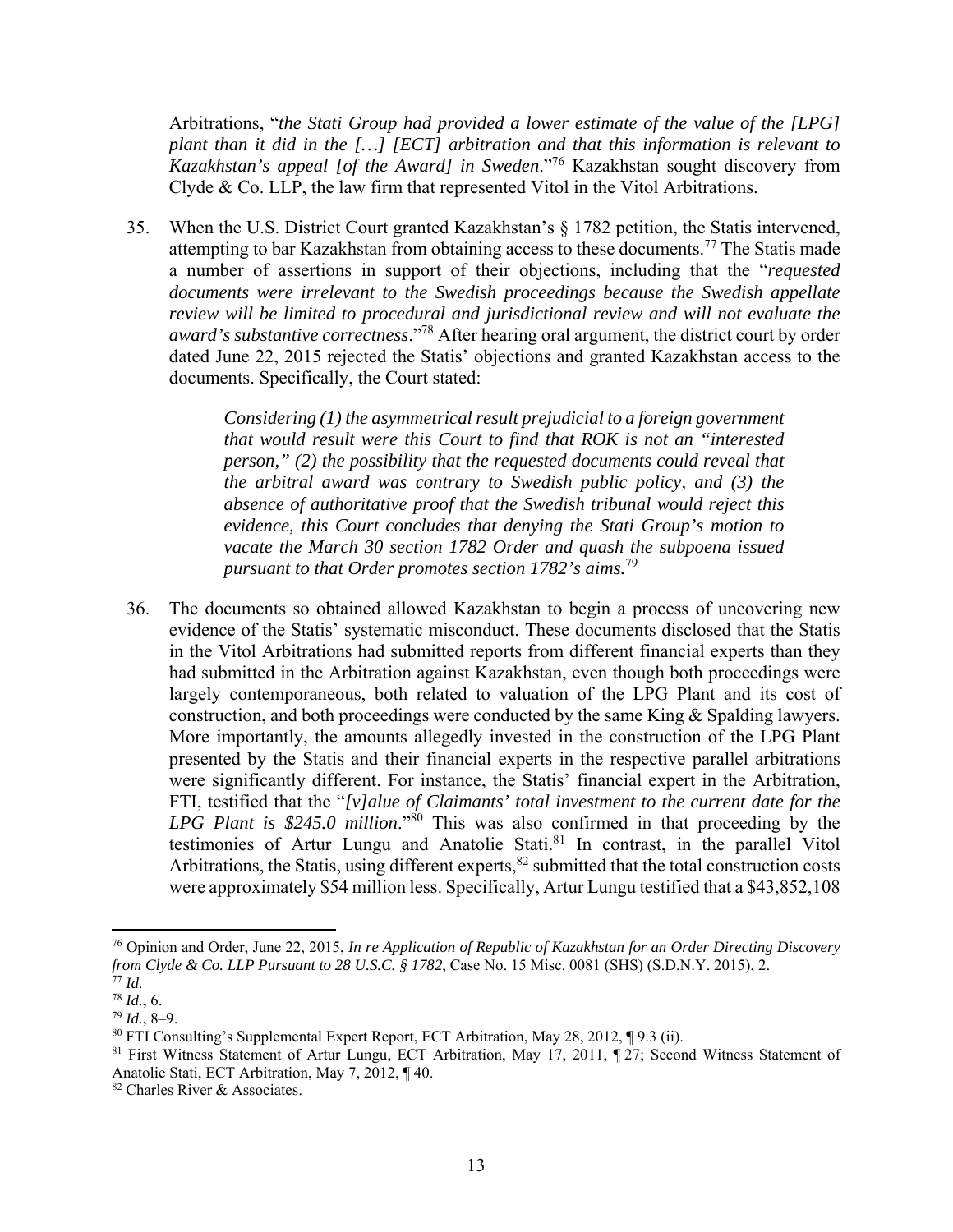"*management fee*" and a \$11,921,778 interest charge had to be deducted from the stated \$245 million figure to arrive at the Statis' true investment costs in the LPG Plant.<sup>83</sup> This was not known to Kazakhstan during its Arbitration against the Statis.

37. Additionally, Kazakhstan learned that a company named Perkwood Investment Ltd ("**Perkwood**"), that was presented as an independent company, was in fact an "*Ascom affiliate*."84 Ascom is a company wholly owned by Anatolie Stati. The fact that Perkwood was an Ascom affiliate was not known to Kazakhstan during the Arbitration and was not reflected in any of the financial documentation that was submitted by the Statis in the Arbitration, including the Financial Statements. Perkwood figures importantly in the deception perpetrated by the Statis, as explained below.

# **B. Testimony of Tractebel (August 2015)**



- 38. The documents from the Vitol Arbitrations also included a contract between Perkwood and TNG under which Perkwood sold the LPG Plant equipment to TNG at a price of \$191 million (the "**Perkwood Agreement**"). They further revealed that the German company Tractebel Gas Engineering GmbH ("**Tractebel**") was among the suppliers for the LPG Plant construction.
- 39. Counsel for Kazakhstan contacted Tractebel and spoke to its employees who had been directly involved in the supply of equipment for construction of the LPG Plant. Tractebel confirmed that they had supplied the main equipment for the LPG Plant for a price of \$35 million. Tractebel also identified their own equipment in the Perkwood Agreement though at massively higher prices. Tractebel had never heard of Perkwood, had never had any dealings with Perkwood, and could not explain how Tractebel's equipment had made its way into the Perkwood Agreement at triple the price.
- 40. In a witness statement filed in August 2015 in the Statis' action to enforce the Award in England, the on-site electrical engineer for Tractebel, Franjo Zaja, testified that Tractebel had supplied the main equipment directly to TNG for an amount of approximately \$35 million and had had no dealings with Perkwood or ever heard of it. This testimony revealed an extraordinary and inexplicable discrepancy between the \$35 million charged by

<sup>83</sup> Witness Statement of Artur Lungu, Vitol Arbitration, October 11, 2013, ¶¶ 61, 65.

 $84$  *Id.*, 161.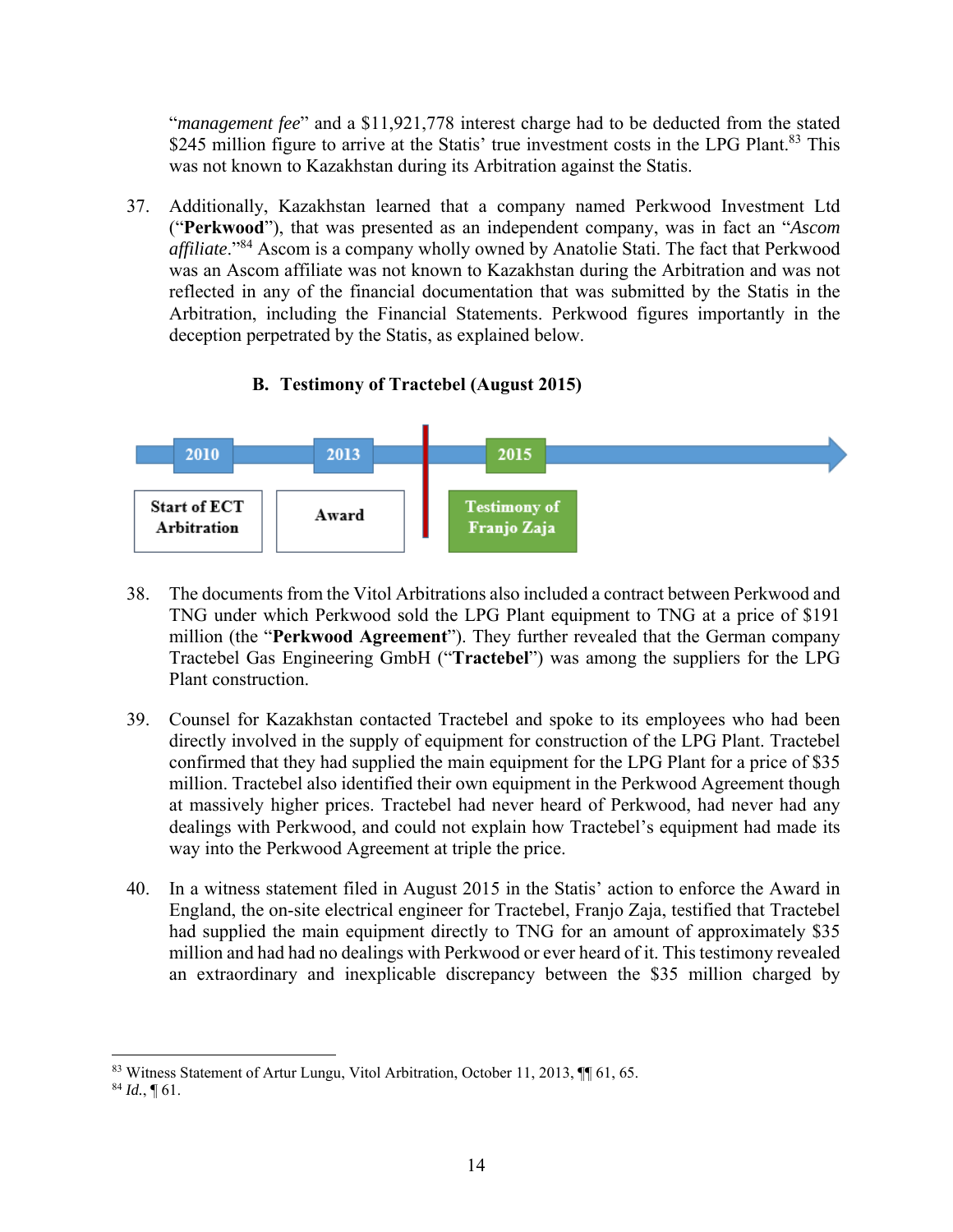Tractebel to the Statis for the equipment, and the \$245 million the Statis claimed to have invested in the LPG Plant.85

## **C. 2016 Disclosure of Latvian Documents**



41. Around fall 2016, Kazakhstan, with the assistance of the Office for Prevention of Laundering of Proceeds Derived from Criminal Activity of the Prosecutors Office of the Republic of Latvia, obtained documents from the Latvian Rietumu Bank, where the Statis' companies had bank accounts. These documents included general powers of attorney issued by Perkwood to Anatolie and Gabriel Stati.<sup>86</sup> The powers of attorney showed that the Statis secretly had full control over Perkwood and its bank accounts though this was not disclosed in their Financial Statements.<sup>87</sup> Although the Statis had in fact procured the LPG Plant equipment from Tractebel for \$35 million, they represented that the supplier was Perkwood, which "charged" them \$93 million for that equipment.

## **D. Disclosures in the English Proceedings (February and June 2018)**



42. Following issuance of the Award, the Statis initiated enforcement proceedings in England and the U.S. Within the context of the English enforcement proceedings, the parties were required to undertake disclosure of relevant documents.<sup>88</sup>

 <sup>85</sup> *See* First Witness Statement of Franjo Zaja [*Stati et al. v. The Republic of Kazakhstan,* In the High Court of Justice, Queen's Bench Division, Commercial Court, CL-2014-000070].

<sup>86</sup> Powers of Attorney granted by Mr and Mrs Petre-Mears on behalf of Perkwood to Anatolie Stati and Gabriel Stati, April 14, 2003, April 21, 2004, March 20, 2005, March 21, 2006, June 14, 2007, May 15, 2008, April 22, 2009, June 30, 2010, April 26, 2011, April 17, 2012.

<sup>&</sup>lt;sup>87</sup> Annual Combined and Individual Financial Statements of Tristan, KPM, and, TNG for the years ended December 31, 2007, 2008, and 2009; Interim Financial Statements of Tristan, KPM, and, TNG for the periods June 30 2007, September 30, 2007, March 31, 2008, June 30, 2008, September 30, 2008, March 31, 2009, June 30, 2009; and September 30, 2009.

<sup>88</sup> Expert Opinion of Alexander Layton QC, July 27, 2020, ¶ 15.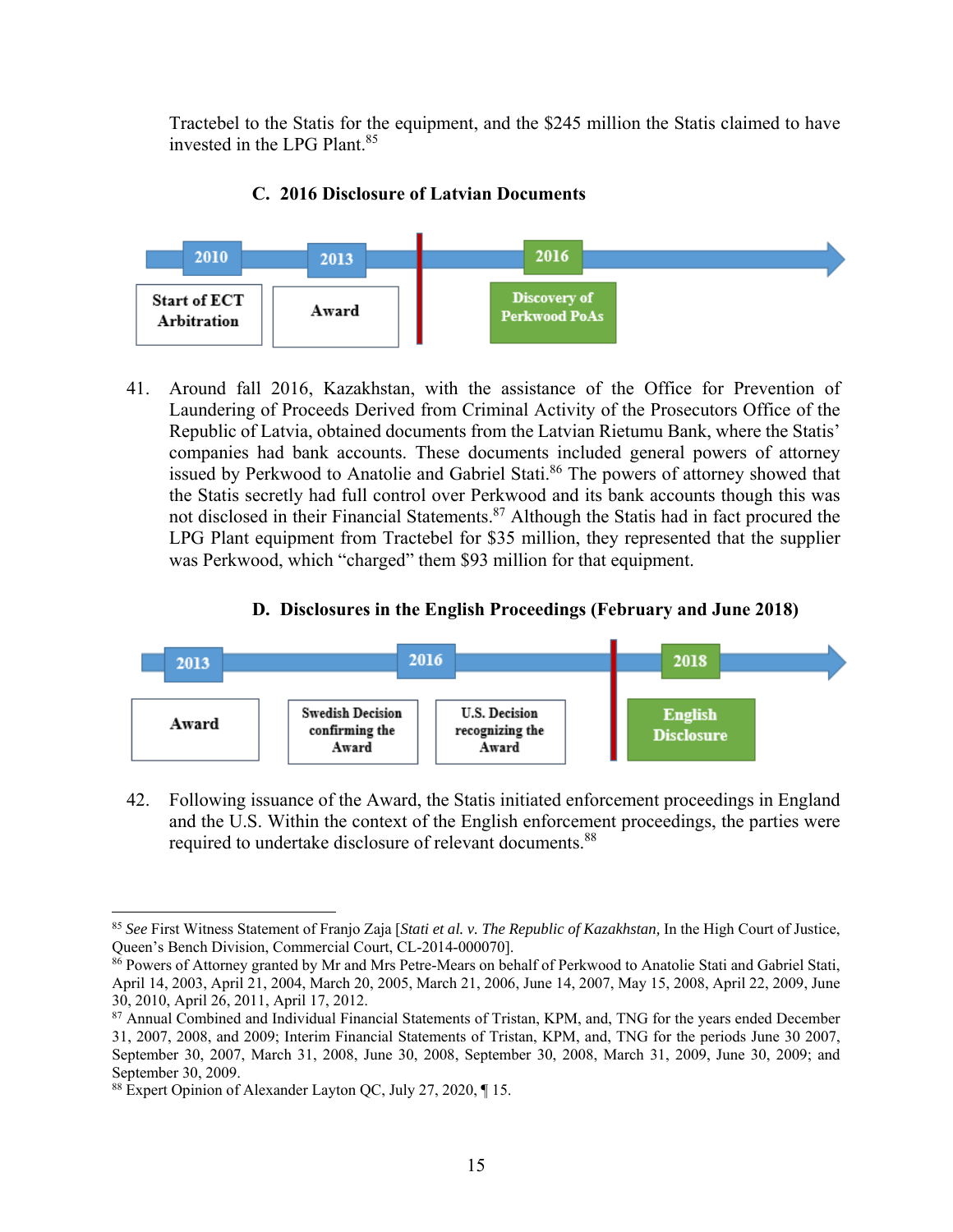- 43. On February 23, 2018, the Statis disclosed a first set of documents to Kazakhstan (the "**February 2018 Disclosure**").89
- 44. The February 2018 Disclosure included a contract between Azalia Limited ("**Azalia**"), a Russian company under the control of the Statis, and Perkwood, which, as noted, was also wholly controlled by the Statis (the "**Azalia Agreement**"). The contract provided for the sale and delivery by Azalia to Perkwood of equipment for the LPG Plant. Kazakhstan requested Russian law enforcement authorities for assistance in identifying Azalia's directors and shareholders. The authorities interviewed the sole listed shareholder and director of Azalia, Alexey Nikolaevich Shorin, who denied any knowledge of TNG, Tractebel or Ascom, or any involvement whatsoever of Azalia with Perkwood, Ascom or Tractebel.90 Alexey Shorin further stated that "*Azalia was incorporated for the purpose of retail trade, mainly food products, including beverages, and tobacco products*."91
- 45. The February 2018 Disclosure also included contracts, invoices and payment orders between Azalia and Perkwood relating to transport, insurance and storage. They listed costs associated with delivery of equipment for the LPG Plant in the amount of approximately \$4.9 million. As will be explained later, during the post-Award Proceedings (*see infra*, Section V) the Statis initially explained the discrepancy between Tractebel's proven costs of \$35 million, relating to the investment into the LPG Plant, as against the \$245 million they claimed in the Arbitration, by alleging – without supporting documentation – that the difference was attributable to the costs of transport, storage and insurance. When Kazakhstan was subsequently able to prove through the Statis' own documentation that these costs amounted to no more than \$4.9 million and were therefore far from explaining the difference, the Statis dropped this assertion.
- 46. On June 11, 2018, the Statis made further disclosures in the English enforcement proceedings (the "**June 2018 Disclosure**"). These disclosures included:
	- (i) *Representation letters of Anatolie Stati to the Statis' auditors, KPMG, for the period of 2008-2009*. 92 The letters, which were required by KPMG as part of its audit process, did not mention Perkwood as a "related party," even though, as noted *supra* at *¶* 37, the evidence obtained by Kazakhstan with the assistance of the Latvian authorities revealed that Perkwood had issued general powers of attorney to Anatolie and Gabriel Stati and, therefore, was under their control (*see supra*,  $\P(41)$ .
	- (ii) *An exchange of documents and correspondence between Artur Lungu and the Statis' auditors, KPMG, in August-September 2008* (the "**Lungu-KPMG**

<sup>89</sup> List of Documents disclosed by the Statis, February 23, 2018. [*Stati et al. v. The Republic of Kazakhstan*, In the High Court of Justice, Queen's Bench Division, Commercial Court, CL-2014-000070].

<sup>&</sup>lt;sup>90</sup> Affidavit of Ruslan Ashenov, an investigator of the Economic Investigation Service of the State Revenue Committee of the Ministry of Finance of Kazakhstan, February 4, 2019, certified translation, 2.

<sup>91</sup> *Id.*

<sup>92</sup> Representation Letters sent to KPMG Audit LLC by Anatolie Stati and Artur Lungu, November 11, 2008, June 10, 2009, August 25, 2009, December 14, 2009, and May 25, 2010.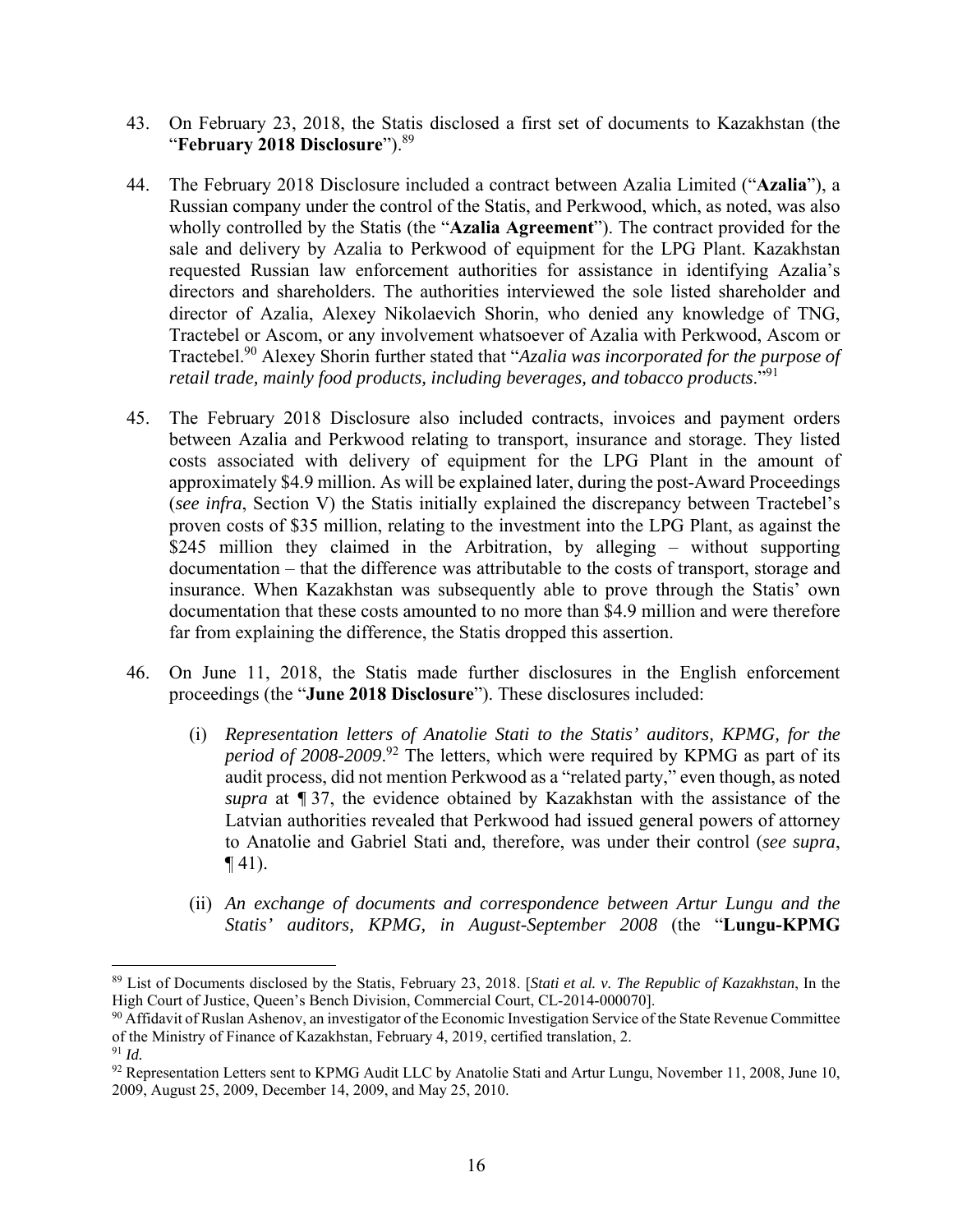**Communications**").93 These documents and correspondence related to the preparation of a Vendor Due Diligence Report ("**VDD Report**") that the Statis intended to distribute to prospective purchasers during the 2008 sale of 100% of TNG, KPM and Tristan.<sup>94</sup> These documents revealed that early drafts of the VDD Report identified Perkwood as a Stati company.95 However, Artur Lungu requested that KPMG change all such references to say that Perkwood was an independent third party, which KPMG did.<sup>96</sup> The VDD Report was submitted by the Statis in the Arbitration and other post-Award Proceedings in connection with the LPG Plant's valuation.

(iii) *Two sets of internal Stati records of CAPEX (capital expenditure) costs for the LPG*  Plant.<sup>97</sup> The two sets of records appear to be double bookkeeping ledgers that covered the same time periods, but contained numbers that differed by at least \$40- 45 million. One set of such files carried in its name the word "Vitol" while the other did not. The "Vitol" files were shared with Vitol, the Statis' partner in the LPG Plant project. The other files were shared internally among the Statis. This apparent double bookkeeping is further evidence of deliberate inflation of the costs of the LPG Plant.

#### **E. Deposition of Artur Lungu (February 2019)**



47. On April 3, 2019, Kazakhstan was able to depose Artur Lungu, who as CFO of Ascom had been one of the Statis' key witnesses in the Arbitration, under 28 U.S.C. § 1782 (the "**Lungu Deposition**"). Despite Mr. Lungu's functions and knowledge of the relevant issues, the Statis had not offered testimony from him in any of the post-Award Proceedings. At the deposition, Artur Lungu was represented by two King & Spalding partners: Kevin Mohr, who represented the Statis in the Arbitration, and Egishe Dzhazoyan, who is one of the Statis' key attorneys in their post-Award Proceedings.<sup>98</sup>

<sup>93</sup> Correspondence between Artur Lungu and KPMG in August-September 2008.

<sup>&</sup>lt;sup>94</sup> Vendor Due Diligence Report compiled by KPMG, August, 2008.

<sup>&</sup>lt;sup>95</sup> Draft version of the Vendor Due Diligence Report compiled by KPMG, September 8, 2008.

<sup>&</sup>lt;sup>96</sup> Correspondence between Artur Lungu and KPMG in August-September 2008.

<sup>&</sup>lt;sup>97</sup> Ascom internal records of the LPG Plant CAPEX.

<sup>98</sup> The Oral Videotaped Deposition of Artur Lungu, April 3, 2019, *In Re Application of Republic of Kazakhstan for Order Directing Discovery from Artur Lungu Pursuant to 28 U.S.C. § 1782, Misc. Action No. 4:19-mc-00423 (S.D.* Tex. 2019), 12:2–10 (the "**Lungu Deposition**").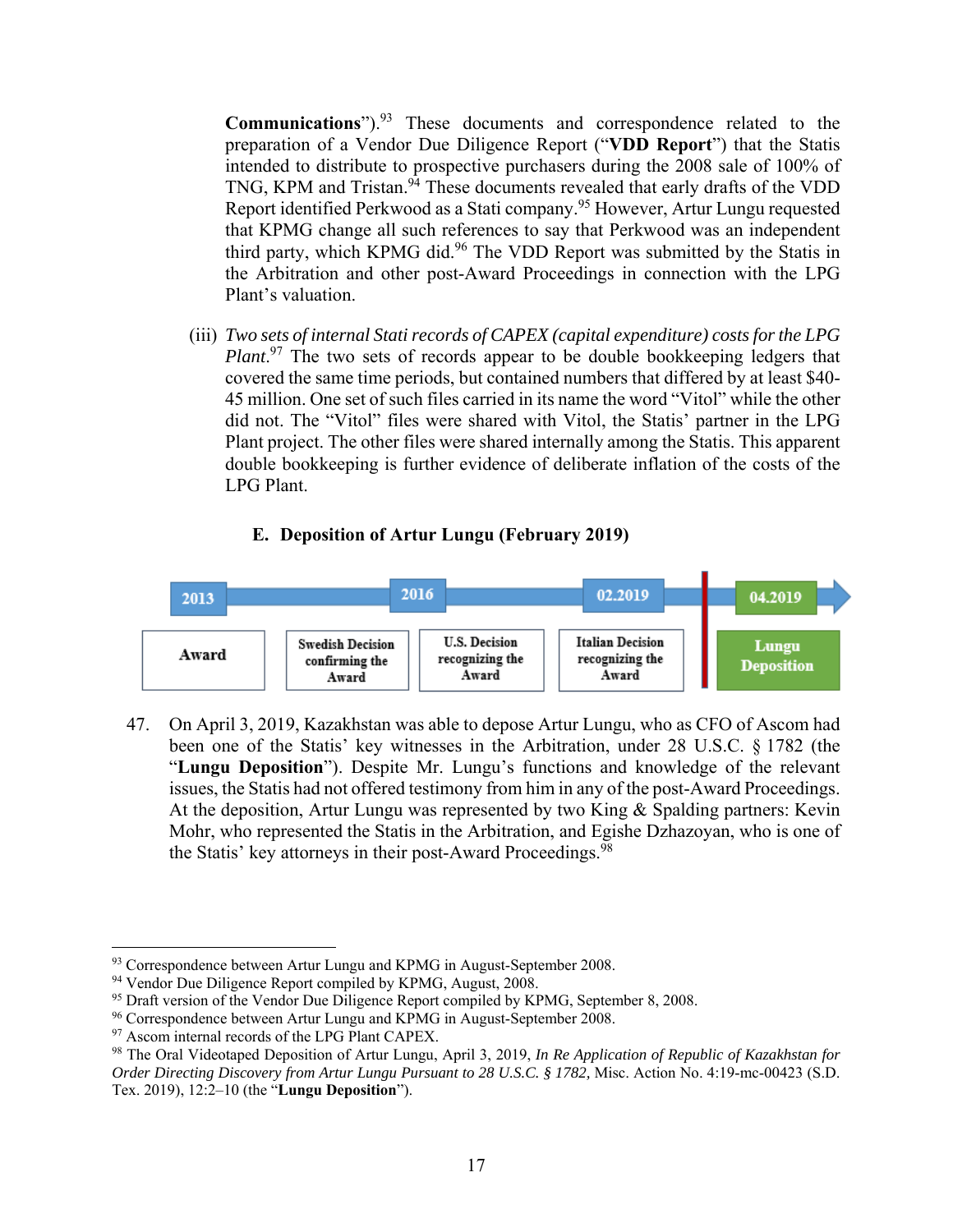- 48. During the Lungu Deposition, Artur Lungu testified, *inter alia*: 99
	- (i) that the Stati "Group" of companies was facing a short-term and medium-term liquidity crisis in October 2008, that this was not caused by any action of Kazakhstan, and that Anatolie Stati knew this;<sup>100</sup>
	- (ii) that Anatolie Stati at all times knew that Perkwood was a related party but misrepresented this material fact in the management representation letters issued to KPMG as part of its audit process; $^{101}$
	- (iii) that each of the Financial Statements was materially false because it failed to identify Perkwood as a related party and failed to identify TNG transactions with Perkwood in relation to the LPG Plant as related party transactions;<sup>102</sup> and
	- (iv) that Artur Lungu expressly directed KPMG to change all the references to Perkwood in the VDD Report from that of a related party to that of an independent third party, which KPMG then did.<sup>103</sup>

## **F. Discovery of the Rietumu Bank Statements (Summer 2019)**



49. Mention has already been made *supra* at ¶ 41, of the assistance given to Kazakhstan by the Prosecution Office of the Republic of Latvia in 2016. In 2019, through the same means, Kazakhstan obtained further data on numerous bank accounts held by the Statis in Rietumu Bank in Latvia ("**Rietumu Bank Statements**").104

<sup>99</sup> Affidavit of Matthew Kirtland of Norton Rose Fulbright US LLP, May 9, 2019*, In Re Application of Republic of Kazakhstan for Order Directing Discovery from Artur Lungu Pursuant to 28 U.S.C. § 1782*, Misc. Action No. 4:19 mc-00423 (S.D. Tex. 2019).

<sup>100</sup> *Id.* ¶ 25.

 $101$  *Id.* **¶** 34–36.

<sup>102</sup> *Id.* ¶ 37.

<sup>103</sup> *Id.* ¶¶ 59–62.

<sup>&</sup>lt;sup>104</sup> Rietumu Bank is one of several Latvian banks that have recently received negative press for facilitating money laundering. For example, a French court ordered Rietumu Bank to pay \$91 million in fines in July 2017, due to its involvement in money laundering in July 2017. According to the French court, between 2007 and 2012 the bank facilitated tax evasion by French citizens and small businesses in an amount totaling approximately \$964 million. *See,*  The Baltic Times, *Rietumu Banka hit with heavy fine over laundering scheme in France*, published on July 6, 2017, https://www.baltictimes.com/rietumu\_banka\_hit\_with\_heavy\_fine\_over\_laundering\_scheme\_in\_france/.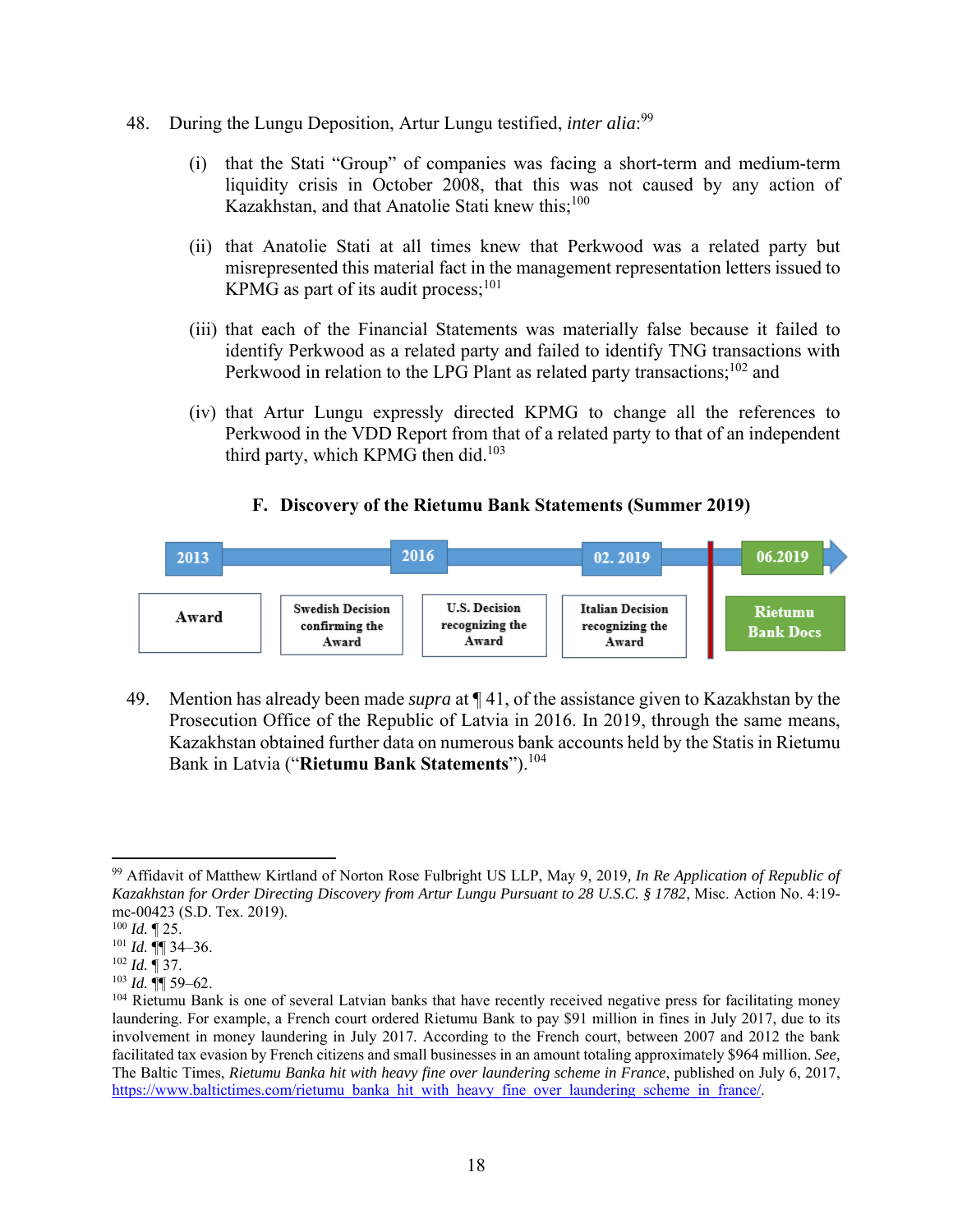- 50. The Rietumu Bank Statements revealed that the Statis were affiliated with approximately three dozen shell companies having bank accounts at Rietumu Bank.<sup>105</sup> An analysis of the Rietumu Bank Statements by an independent expert, PricewaterhouseCoopers LLP in London ("**PwC**"), revealed that the Statis systematically stripped their Kazakh companies, TNG and KPM, of hundreds of millions of dollars using a web of companies to conceal the flow and ultimate location of funds.<sup>106</sup> This new evidence directly contradicted the representations made by the Statis in the Arbitration – which were accepted by the Tribunal in assessing liability and damages against Kazakhstan – that their Kazakh companies were in financial distress because of a "*campaign of harassment*" undertaken by Kazakhstan.<sup>107</sup>
- 51. The PwC Report referenced in the preceding paragraph is one of a total of four expert opinions prepared by PwC in the present case, as follows:
	- (i) Expert Opinion of PwC on the Reliability of the Financial Statements, August 19, 2019 ("**PwC I (financial statements)**");
	- (ii) Expert Opinion of PwC on the further Correspondence of KPMG, January 21, 2020 ("**PwC II (KPMG correspondence)**");
	- (iii) Expert Report of PwC: Review of the Application of TNG and KPM Funds by the Stati Parties, July 29, 2020 ("**PwC III (application of funds)**"); and
	- (iv) Expert Report of PwC: Review of Transactions by the Stati Parties for Characteristics of Money Laundering Risks, July 29, 2020 ("**PwC IV (money laundering risks)**").
- 52. One company that stands out in the web of Stati companies is Hayden Intervest Ltd ("**Hayden**"), a BVI shell company secretly controlled by Anatolie and Gabriel Stati. The analysis of the Rietumu Bank Statements revealed that Hayden was used for collecting funds channelled out of Kazakhstan before these funds were transferred further, disguising their final destination. Some of the funds were used for making certain payments, which included nine separate transfers between October 2007 and June 2008 to Yekaterina Lyazzatova, the daughter of Kazakhstan's Deputy Minister of Energy at the time, Lyazzat Kiinov, in a total amount of \$1,254,000 and described in the bank statements as "*payment for scholarship*."108 Several millions of dollars were also used by the Statis for payments to politicians and state employees in Moldova, Congo, Romania, South Sudan and Kurdistan.<sup>109</sup> The funds accumulated in Hayden were also used for private purposes, such as construction of a castle in Moldova and purchase of premium class cars and diamond watches and rental of private jets, instead of being invested in the Statis' Kazakh

<sup>105</sup> Expert Report of PwC: *Review of the Application of TNG and KPM Funds by the Stati Parties*, *July 29, 2020* ( "**PwC III (application of funds)**"), Appendix 4.1.

<sup>106</sup> *Id.*

<sup>107</sup> Award, ¶ 642.

<sup>108</sup> Expert Report of PwC: *Review of Transactions by the Stati Parties for Characteristics of Money Laundering Risks*, *July 29, 2020* ( "**PwC IV (money laundering risks)**"), ¶ 3.71.

 $^{109}$  *Id.*, ¶[ 3.62–3.71.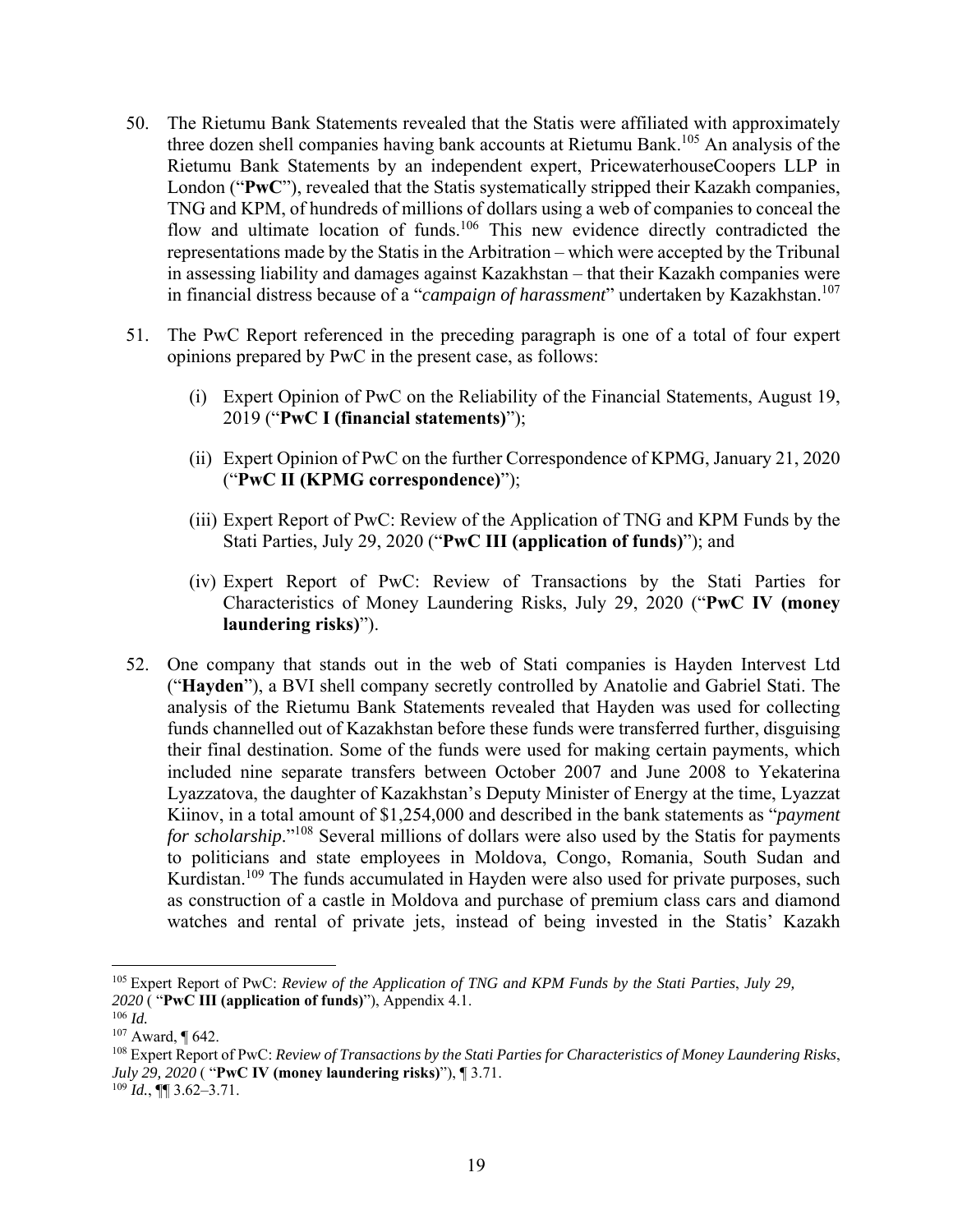operations.110 This too directly contradicted the Statis' contention in the Arbitration that their Kazakh companies were in financial distress, and that this distress was caused by the unlawful actions of Kazakhstan.

53. On the basis of the Rietumu Bank Statements, PwC, in PwC IV (money laundering risks), concluded that there exists credible indicators that the Statis have engaged in transnational money laundering operations.<sup>111</sup> Furthermore, Stefan D. Cassella, a former U.S. Department of Justice prosecutor and expert in money laundering, opined that "*it is apparent from our analysis that the Stati Parties engaged in extensive international money laundering activity involving the proceeds of crimes committed in the United States and Kazakhstan, and that the Tribunal in the ECT Arbitration was not informed of the scope of this criminal activity prior to the issuance of the ECT Award on 19 December 2013*."<sup>112</sup>

#### 08.2019 02.2019 07.2019 2016 **Swedish Decision End of Filings U.S. Decision Italian Decision KPMG** Invalidation confirming the recognizing the recognizing the Phase in **Notice** Award Award Award Luxembourg

# **G. KPMG Invalidation of Audit Reports (August 2019)**

- 54. As previously noted *supra* at ¶¶ 7-8, the Statis retained KPMG to perform audits and reviews of their Financial Statements for the years ending on December 31, 2007, 2008, and 2009, as well as quarterly interim Financial Statements for those years.<sup>113</sup>
- 55. By letter dated July 5, 2019, counsel for Kazakhstan provided KPMG with further documentation that it had obtained after the Award was issued, including in particular the new testimony obtained through the U.S. deposition of Artur Lungu (*supra*, ¶ 47 *et seq.*).<sup>114</sup>
- 56. Following requests for further information, KPMG notified counsel for Kazakhstan by letter dated August 21, 2019 (the "**KPMG-Kazakhstan Notice**") that it had "*conducted a thorough and independent assessment*" of the relevant information and deemed this information to be material to the accuracy of both its audit reports and the underlying Financial Statements.<sup>115</sup> As a consequence, KPMG stated it had reached the conclusion

<sup>110</sup> *Id.*, **[1]** 3.7–3.13.<br><sup>111</sup> *Id.*, **[1** 3.73.]<br><sup>112</sup> Legal Opinion by Stefan Cassella of Streamhouse AG, July 30, 2020, 2.

<sup>&</sup>lt;sup>113</sup> Annual Combined and Individual Financial Statements of Tristan, KPM, and, TNG for the years ended December 31, 2007, 2008, and 2009; Interim Financial Statements of Tristan, KPM, and, TNG for the periods June 30 2007, September 30, 2007, March 31, 2008, June 30, 2008, September 30, 2008, March 31, 2009, June 30, 2009; and September 30, 2009. Prior to 2007, Deloitte audited the Stati Financial Statements.

<sup>&</sup>lt;sup>114</sup> Letter from Dr Patricia Nacimiento, Herbert Smith Freehills LLP (at the time Herbert Smith Freehills Germany LLP) to KPMG Audit LLC, July 5, 2019.

<sup>&</sup>lt;sup>115</sup> Letter from A. Clarke, KPMG Audit LLC, to Dr Patricia Nacimiento of Herbert Smith Freehills LLP (at the time Herbert Smith Freehills Germany LLP), August 21, 2019.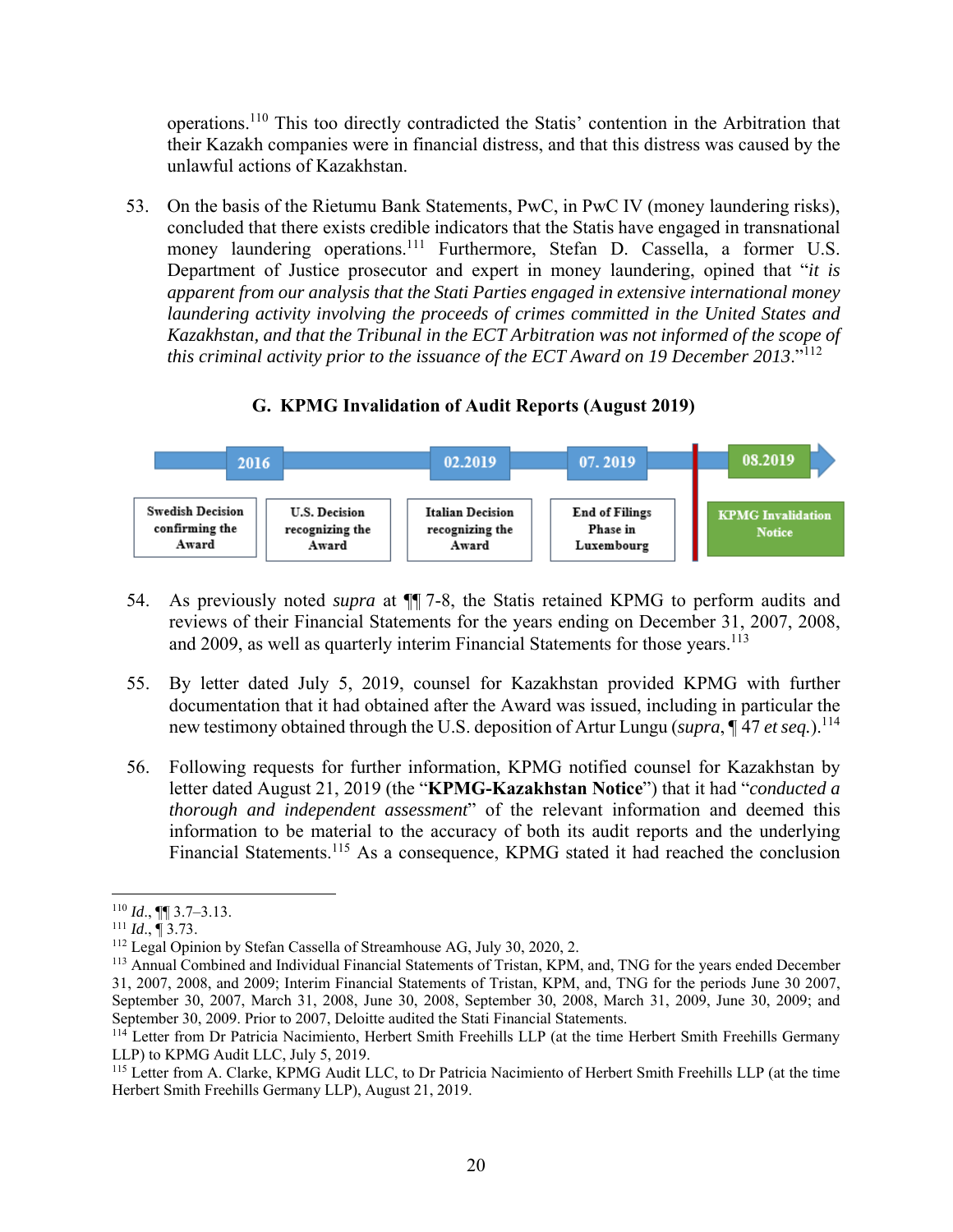that "*reliance should not be placed on the audit reports issued by*" KPMG and that KPMG had "*notified Anatolie Stati and Ascom S.A. of that conclusion and requested that they take all steps necessary to prevent any further or future reliance on*" all of the audit reports that KPMG had issued for the Stati Financial Statements.<sup>116</sup>



# **H. New KPMG Evidence (October 2019)**

57. On October 25, 2019, through its ongoing criminal investigations, Kazakhstan became aware of important and highly relevant correspondence between KPMG and the Statis that took place in two distinct time periods: 2016 (the "**2016 KPMG Evidence**") and 2019 (the "**2019 KPMG Evidence**") (collectively referred to as the "**New KPMG Evidence**"). Each of these two bodies of correspondence is described below:

# **1. The 2016 KPMG Evidence**

- 58. This correspondence revealed that, unbeknownst to Kazakhstan, KPMG had written to Anatolie Stati on February 15, 2016, questioning the legitimacy of the LPG Plant construction costs recorded in the Stati Financial Statements (the "**February 15, 2016**  KPMG Letter").<sup>117</sup> In that correspondence, KPMG notified the Statis that it had become aware of certain highly disturbing facts of which it had been unaware at the time it conducted its audits, notably:
	- (i) that there were serious doubts that the recorded LPG Plant construction costs were legitimate;
	- (ii) that serious doubts also surrounded the \$44 million management fee that TNG allegedly paid to Perkwood which had elevated the apparent total construction cost of the LPG Plant to the circa \$245 million recorded in TNG's financial statements for the year ending December 31,  $2009;^{118}$
	- (iii) that Perkwood was not the "*actual supplier of the equipment for the LPG Plant*," but instead was a dormant company that was passing through costs that were

 <sup>116</sup> *Id.* 

<sup>&</sup>lt;sup>117</sup> Letter from KPMG Audit LLC to A. Stati, February 15, 2016. KPMG stated that it wrote this letter after being provided "supporting evidence" by Kazakhstan's outside legal counsel, the law firm of Norton Rose Fulbright LLP ("**Norton Rose**"). KPMG did not inform Norton Rose that it had contacted the Statis in 2016. <sup>118</sup> *Id.*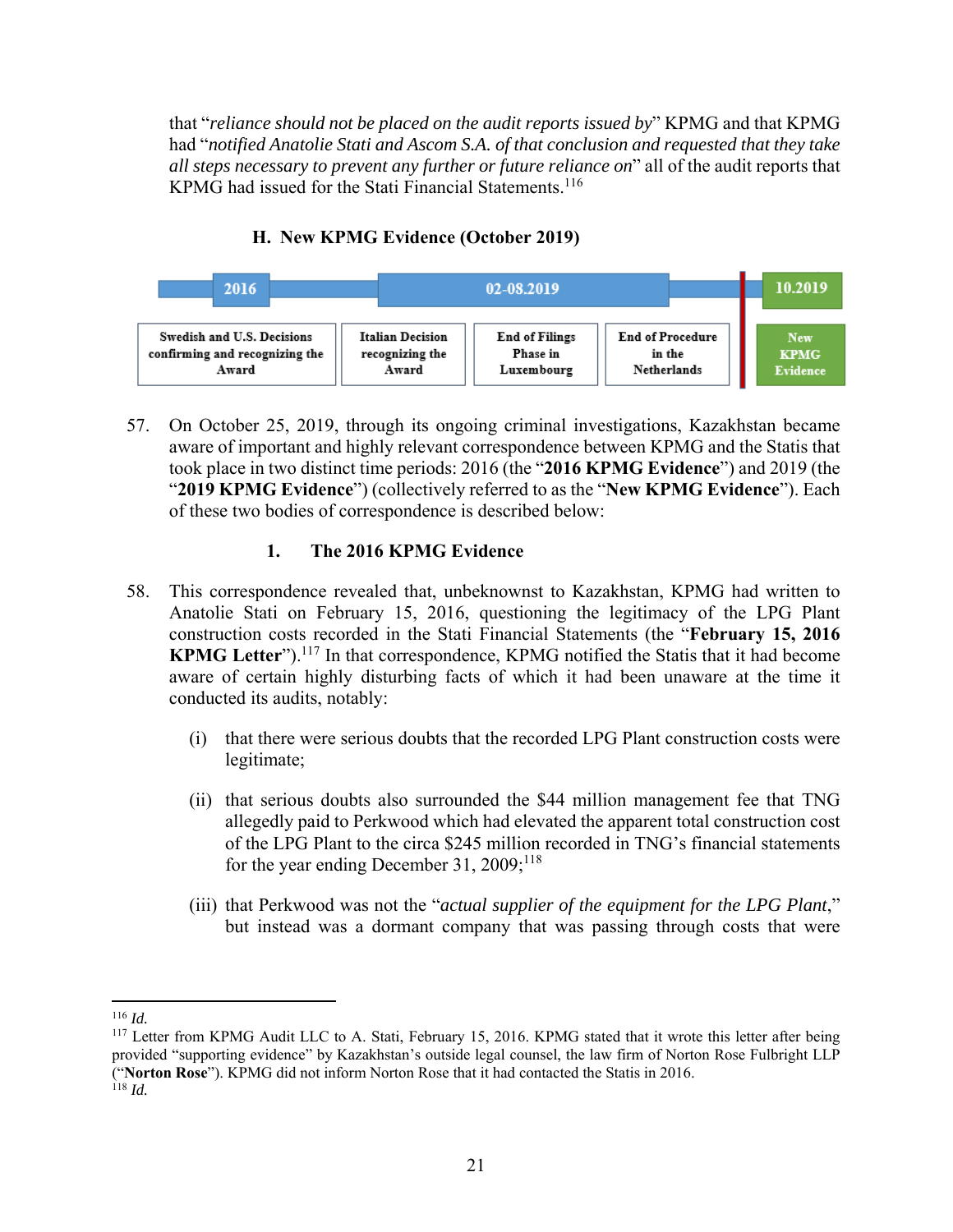"*significantly different from the corresponding cost*" charged by the actual supplier of the equipment, *i.e.*, Tractebel; and

- (iv) that, while the Statis had presented Perkwood as an independent third party in their financial statements and to KPMG, Perkwood was in fact a Stati company.<sup>119</sup>
- 59. In light of the facts that had come to its attention and the suspicions that they aroused, KPMG demanded that the Statis provide "*explanations and supporting evidence*" in response to a series of six questions regarding these issues. KPMG also put the Statis on notice of the provisions of International Accounting Standard ("**IAS**") 580 – "*Written Representations*" – and its statement that "*written representations by management and by those charged with governance are a necessary part of audit evidence required in connection with an audit*."
- 60. Being aware of the fact that Kazakhstan had initiated proceedings to set aside the Award before the Svea Court of Appeal (the "**Set-Aside Proceedings**"), KPMG closed its February 15, 2016 Letter by warning the Statis that if it did not receive the requested "*explanations or additional representations*," it reserved its rights to "*seek to prevent future reliance on [its] audit reports and in particular withdraw [its] audit reports and inform about such withdrawal all parties who are still, in [its] view, relying on these reports, including but not limited, to [the] Ministry of Justice of the Republic of Kazakhstan and the Svea Court of Appeals.*"120
- 61. However, the Statis did not provide KPMG the requested "*explanations or additional representations*." Instead, by letter dated February 26, 2016, again unbeknownst to the Svea Court of Appeal or Kazakhstan, the Statis demanded that KPMG answer a series of ten "*threshold queries*" before they could be "*in a position to provide a substantive response*."121 These questions largely concerned the manner and means by which KPMG had obtained the evidence supporting its February 15, 2016 Letter. They did not address the substance of KPMG's questions. The Statis closed their response with a threat:

*[W]e expressly reserve the right to hold your firm accountable should you choose not to co-operate with us and/or proceed to withdraw your audit reports*. 122

62. KPMG responded on February 29, 2016, and explained that it was obligated by Kazakh law to provide the information requested in its prior letter to the General Prosecutor of the

<sup>&</sup>lt;sup>119</sup> PwC II (KPMG correspondence), makes a finding that identifying related parties and related-party transactions is important due to the heightened risk that transactions between related parties may not reflect normal market conditions. In view of the risk that transactions with related parties can seriously distort the profit or loss and financial position of an entity, it is essential that company management truthfully identify to its auditors all related parties and related-party transactions. *See also,* PwC I (financial statements), ¶¶ 29–30.

<sup>&</sup>lt;sup>120</sup> Letter from KPMG Audit LLC to A. Stati, February 15, 2016. The Statis received KPMG's February 15, 2016 Letter during the Swedish Set-Aside Proceedings but instead of disclosing it to the Svea Court the Statis continued invoking KPMG as a guarantor of the trustworthiness of their Financial Statements. 121 Letter from A. Stati to KPMG Audit LLC, February 26, 2016. 122 *Id.*, 2.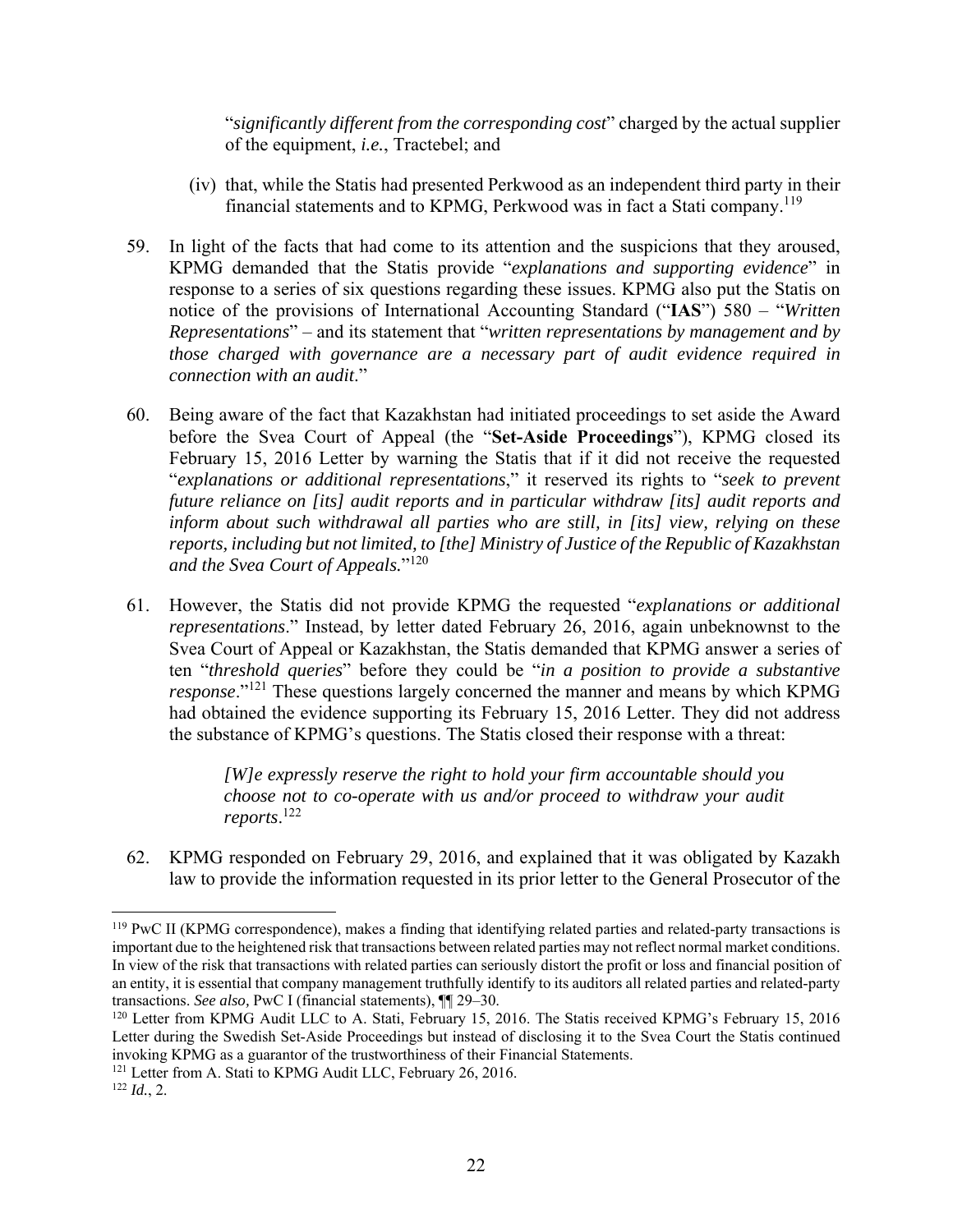Republic of Kazakhstan.123 KPMG suggested "*that it was in the best interest of both [KPMG and the Statis] to arrange a call to discuss the subject matter*," and proposed times for a call in early March 2016.

- 63. The Statis responded by email dated March 2, 2016, still without answering KPMG's substantive questions about Perkwood, the \$44 million management fee, or the true cost of the LPG Plant equipment.<sup>124</sup> Instead, the Statis (a) requested copies of all communications exchanged between KPMG and the Kazakh General Prosecutor's Office, (b) requested a reply to the "threshold queries" from their prior letter, and (c) stated that once they received the "*requested documents and information*," they would arrange a conference call with KPMG.
- 64. KPMG sent yet another letter to the Statis on March 10, 2016, reminding them that (a) it acts "*on the basis of Kazakhstan legislation, professional standards and the terms of the audit engagement contract*," (b) its "*professional obligation is to protect the quality of [its] audit work to [its] client and to the parties using [its] audit report*," and (c) it is also KPMG's "*obligation to address those queries challenging [its] audit quality*."125 KPMG accordingly reiterated its request that the Statis provide responses to the "*audit-related queries*" set out in its February 15, 2016 letter.<sup>126</sup>
- 65. Kazakhstan has not seen any further correspondence following this March 10, 2016 communication, and KPMG appears not to have pursued the matter further until three years later, in 2019, as described below.

# **2. The 2019 KPMG Evidence**

- 66. This correspondence revealed that on August 5, 2019, after being informed by Kazakhstan of the new evidence of the Statis' fraud, as described *supra* at ¶ 49 *et seq.*, KPMG notified the Statis that, during its prior audits of the Financial Statements, it had "*received written representations signed by the management of the [Stati] Companies regarding the completeness of related party transactions disclosed in the financial statements of the Companies*" and "*were also provided with a list of entities which management represented to [KPMG] was a complete list of the Companies' related parties*."127 KPMG attached those materials to its communication, and referenced Artur Lungu's deposition testimony that these representation letters were "*false*."
- 67. KPMG further confirmed that its audit files "*indicate that transactions with Perkwood were not disclosed in the financial statements of*" the Statis' companies and that "*Perkwood*

<sup>&</sup>lt;sup>123</sup> Email from KPMG Audit LLC to Ascom, February 29, 2016.<br><sup>124</sup> Email from Ascom to KPMG Audit LLC, March 2, 2016.

<sup>&</sup>lt;sup>125</sup> Letter from KPMG Audit LLC, to A. Stati, March 10, 2016.

<sup>126</sup> *Id.*

<sup>&</sup>lt;sup>127</sup> Letter from S. Zhumashev, KPMG Audit LLC, to A. Stati, August 5, 2019.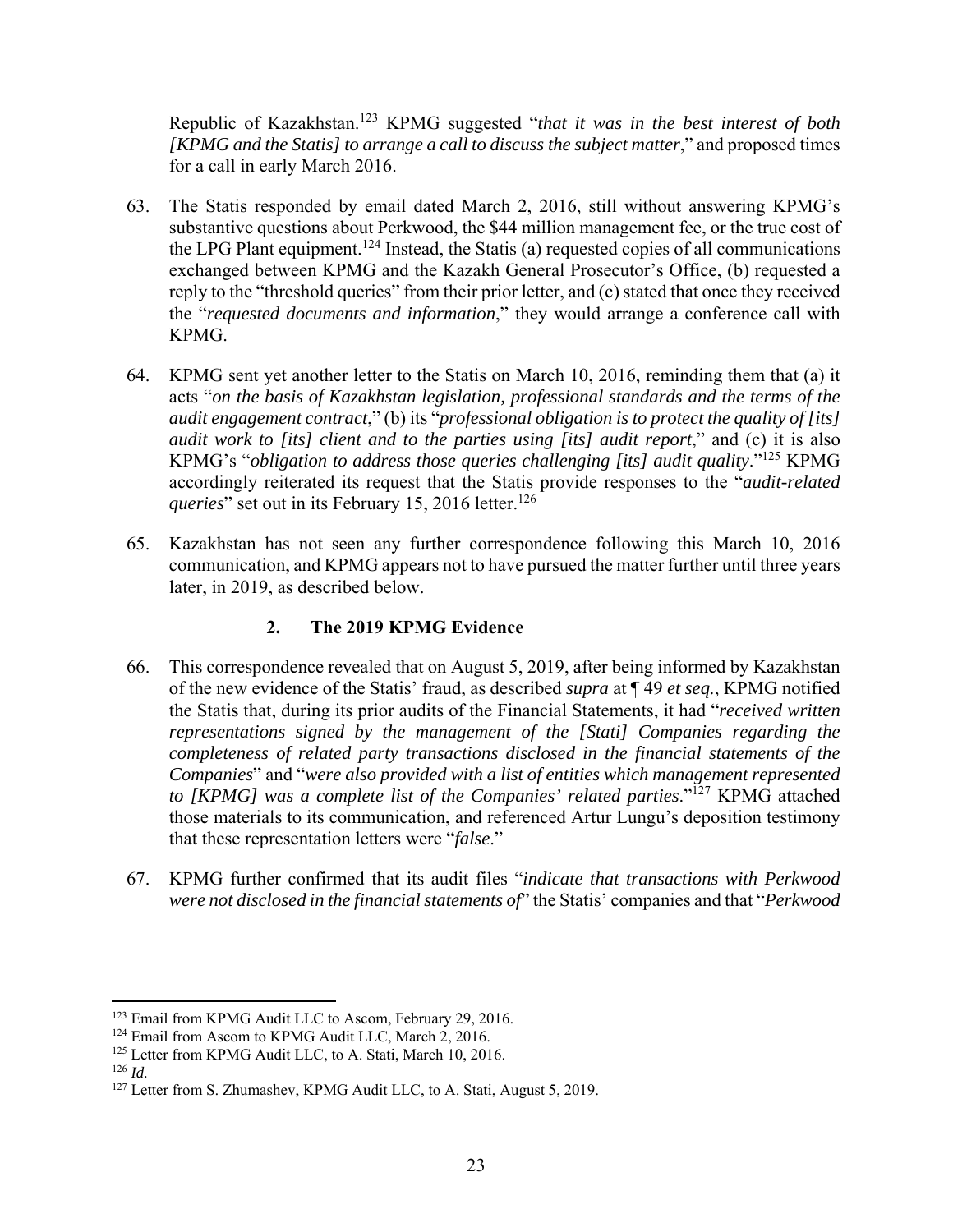*was not included in the list of related parties which management provided*" during the audit. KPMG requested the Statis to provide "*explanations by August 16, 2019*."<sup>128</sup>

- 68. The Statis did not provide the requested explanations and on August 21, 2019, KPMG informed the Statis by letter that it had invalidated its audit reports for the Financial Statements ("**KPMG Audit Invalidation**"). KPMG stated that it had "*not received a response from*" the Statis in respect of the letter dated August 5, 2019 or KPMG's "*question regarding whether Perkwood was a related party*."129 KPMG noted that certain transactions "*should have been disclosed in its annual and interim financial statements*" and that this omission was "*material*." On this basis, KPMG stated that "*the management of [the Stati companies] made misrepresentations*" to KPMG.130 As noted, KPMG therefore notified the Statis "*that [they] should immediately take all necessary steps to prevent any further, or future, reliance*" on the audit reports for all of the Financial Statements, including "*ensuring that anyone in receipt of the relevant financial statements and Reports is informed of this development*."<sup>131</sup>
- 69. The Statis did not comply with this express instruction from KPMG and failed to disclose this evidence in any of the ongoing post-Award Proceedings. The Statis instead wrote to KPMG on September 6, 2019, and demanded that it reverse its decision to invalidate the audit reports.<sup>132</sup> Between September 6 and October 3, 2019, KPMG and the Statis engaged in further correspondence.<sup>133</sup> Therein, as stated by KPMG, the Statis engaged in a "*continued refusal to provide a substantive response to the queries*" posed by KPMG with regard to the material misrepresentations made to it.
- 70. As noted *supra* at ¶ 57, Kazakhstan was not aware of this correspondence until October 25, 2019.

## **I. Assessment of New Evidence by Independent Experts**

71. The new evidence that Kazakhstan discovered in stages between 2015 and late 2019 has now been analyzed by a number of independent experts of high reputation and in a variety of disciplines. None of the new evidence was available to Kazakhstan during the Arbitration and therefore Kazakhstan was deprived of the opportunity to obtain such expert analysis and present it to the Tribunal. As summarized below, all experts reach the conclusion that the new evidence was highly pertinent to and significant for the matters decided by the Tribunal in the Arbitration. The number of experts, their reputation and their independent analysis confirm that the allegations of fraud made by Kazakhstan in the post-Award Proceedings are supported by convincing evidence:

 <sup>128</sup> *Id.* 

<sup>&</sup>lt;sup>129</sup> Letter from A. Clarke, KPMG Audit LLC, to A. Stati, August 21, 2019.

<sup>130</sup> *Id.*

<sup>131</sup> *Id.*

<sup>&</sup>lt;sup>132</sup> Letter from G. Pisica to KPMG Audit LLC, September 6, 2019.

<sup>133</sup> *Id.*; Letter from A. Clarke, KPMG Audit LLC, to G. Pisica, September 20, 2019; Letter from G. Pisica to KPMG Audit LLC, September 25, 2019; Letter from A. Clarke, KPMG Audit LLC, to G. Pisica, October 3, 2019.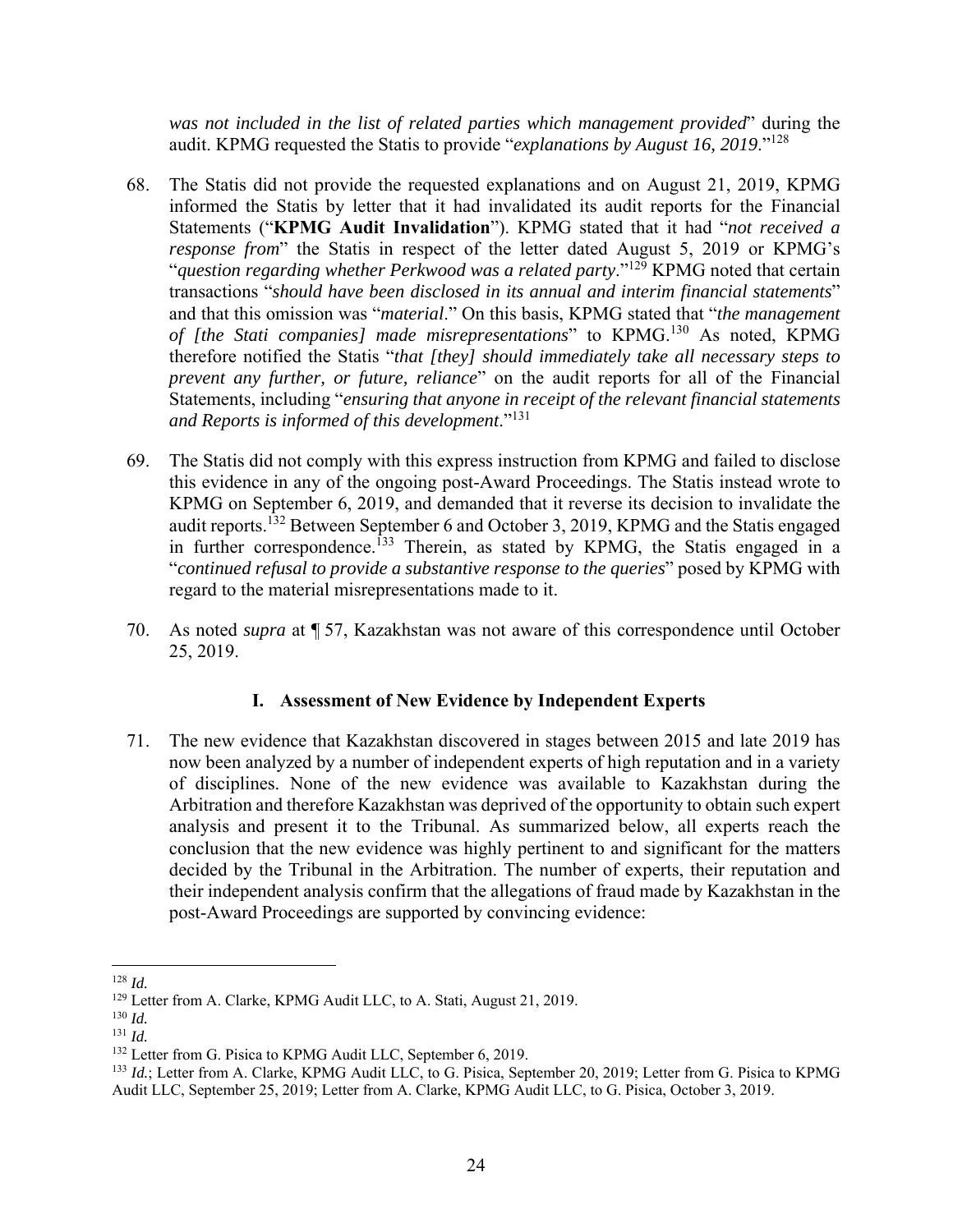- In 2015 and 2017 Deloitte & Touche GmbH ("**Deloitte**"), Kazakhstan's quantum expert in the Arbitration, provided an assessment of the initial evidence of fraud that was obtained through the U.S. Discovery Order. Deloitte *inter alia* opined that the "*historical costs*" of the LPG Plant construction were inflated "*[b]y an amount of up to approx. USD 130 million*."134 The Statis' quantum experts used in the Arbitration and in the parallel Vitol Arbitrations, FTI and Charles River, have remained silent even though this and other opinions directly affected their opinions submitted to the Tribunal.
- In November 2019, Kazakhstan obtained an expert opinion from BDO Mälardalen AB ("**BDO**"**)** that concluded that KPMG's August 21, 2019 decision to withdraw its audit reports was made on the basis of proper investigation and application of  $IAS.135$
- **Stefan Huibregtse**, the CEO and managing partner of Transfer Pricing Associates Global B.V. ("**TPA Global**"),<sup>136</sup> was asked to opine on the Statis' assertion in the post-Award Proceedings that the use of Perkwood and Azalia to triple the price of the LPG Plant equipment was a legitimate transfer pricing and tax optimization arrangement. S. Huibregtse concluded that the Statis' arrangement was "*clearly a sham*" and against the standards of reporting taxable income in the relevant countries.137
- **PwC** was engaged by Kazakhstan to assess certain accounting issues. PwC confirmed that "*the Financial Statements to which these audit reports refer have been relied upon by the Stati Parties in the ECT Arbitration, their witnesses, their experts, and their counsel, as well as the Arbitral Tribunal, and they continue to be part of the court records in the court proceedings following the Award*."138 It also determined that the KPMG Audit Invalidation had affected "*KPMG's report on the TNG financial statements to 30 June 2008 that formed the basis of the costs and EBITDA figures that fed into the calculation of the Awarded Amount*."139 Furthermore, PwC found that the Statis had diverted hundreds of millions from their Kazakh operations to tax haven jurisdictions,<sup>140</sup> and that these transactions raised "*red flags*" for money laundering.<sup>141</sup>
- **Professor Christoph Schreuer**, a leading expert in the field of international investment law and arbitration, reached the view that the evidence of the Statis' fraud "*would have been critical for the determination of [the Tribunal's]*

<sup>134</sup> Expert Report of Dipl. Ing. Ernst Kallweit of Tractebel, January 12, 2017*, ¶* 28(e) [*Stati et al. v. The Republic of Kazakhstan*, In the High Court of Justice, Queen's Bench Division, Commercial Court, CL-2014-000070]. 135 Expert Opinion of BDO, November 25, 2019, ¶ 39.

<sup>136</sup> TPA Global is a global network of over 5,000 tax professionals. https://www.tpa-global.com/

<sup>137</sup> Expert Opinion of TPA Global, February 6, 2019, ¶¶ 107–109.

<sup>138</sup> PwC II (KPMG correspondence), ¶ 32.

 $^{139}$  *Id.*, ¶ 31.

<sup>&</sup>lt;sup>140</sup> PwC III (application of funds).<br><sup>141</sup> PwC IV (money laundering risks),  $\P$  3.74.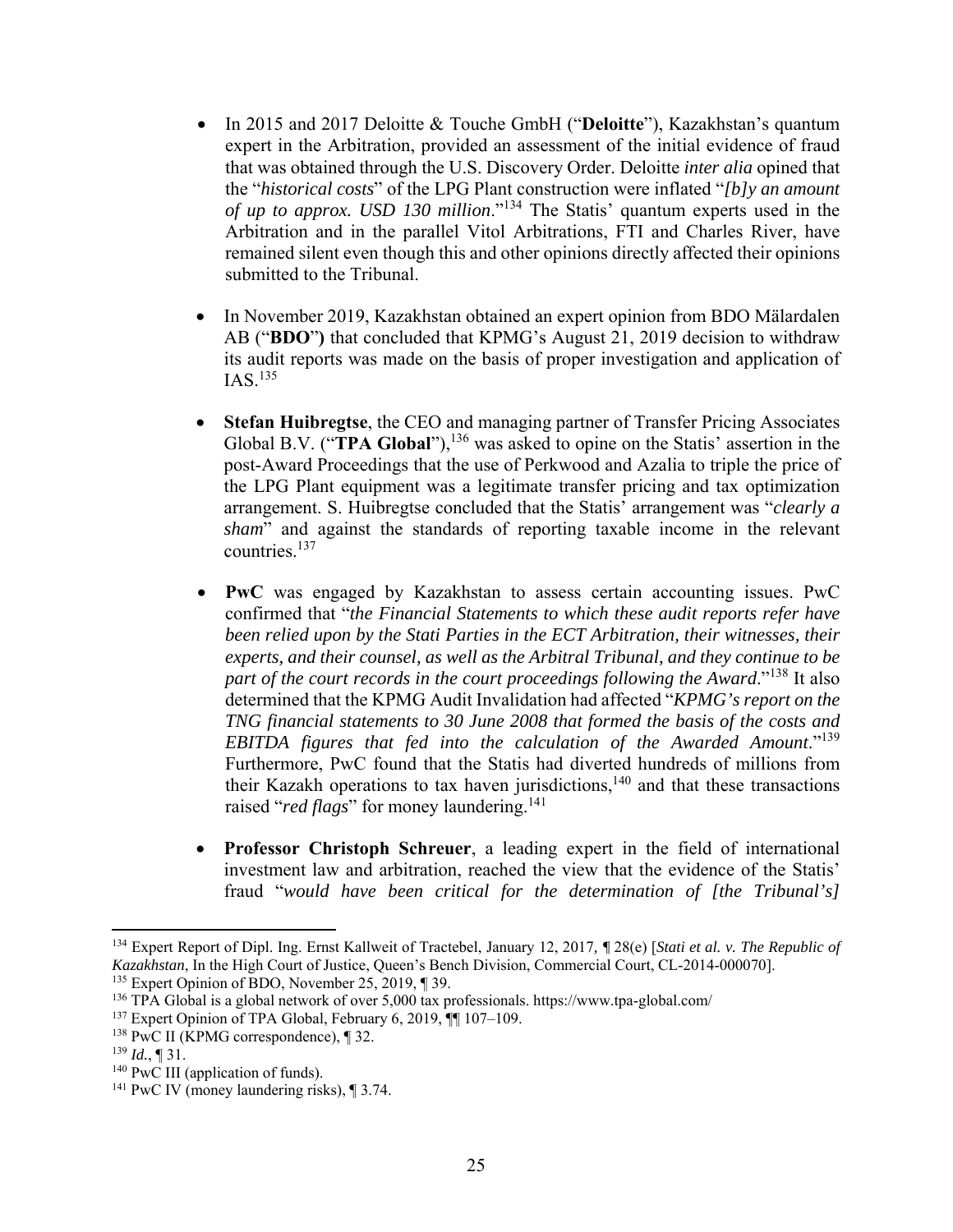*jurisdiction, the admissibility of the Stati Parties' claims and the liability of Kazakhstan*."<sup>142</sup>

- Following the Statis' attempt to enforce the Award in England, the English High Court rendered a judgment on June 6, 2017. **Alexander Layton QC** opined that the English High Court, in the judgment of Justice Knowles,  $143$  reached the view that there was sufficient evidence of fraud to warrant a trial of the fraud allegation for the purpose of setting aside an order for enforcement of a foreign arbitration award.144 Further, he determined that the judgment of Mr. Justice Knowles is final and binding with *res judicata* effect of its own right with regard to the issues it necessarily decided, including that the evidence of fraud was so strong that, if it was examined at trial and remained unanswered, it would reasonably be expected to be decisive.<sup>145</sup>
- **Stefan D. Cassella**, an expert on asset forfeiture and money laundering and former Deputy Chief of the U.S. Justice Department's Asset Forfeiture and Money Laundering Section, reached the view that there is evidence that the Statis "*could be prosecuted criminally in Latvia for money laundering offenses involving the proceeds of the Tristan Notes scheme, the Sales of Oil and Gas scheme, and the Perkwood scheme, and in the United States and in other jurisdictions for conducting any future financial transaction involving the Award from the Tribunal in the ECT Arbitration*."<sup>146</sup>
- **Dr. Patrik Schöldström**, a current Judge of the Svea Court of Appeal, concluded that in the Set-Aside Proceedings the Svea Court "*did not consider*" the allegations of fraud "*in its assessment at all*."147 He also concluded that the Statis' conduct in the Set-Aside Proceedings and in the Arbitration established "*credible evidence*" of an intentional misleading, which may qualify as criminal fraud under Swedish law,<sup>148</sup> and constituted a breach of the Statis' duty under Swedish law to tell the truth at various points in the proceedings. $149$
- 72. The above clearly demonstrates that the new evidence Kazakhstan obtained would have been fundamental for the outcome of the Arbitration, had it been known to the Tribunal and Kazakhstan at that time.

\*\*\*\*\*

<sup>&</sup>lt;sup>142</sup> Legal Opinion of Professor C. Schreuer, January 21, 2020, ¶ 71, 72.

<sup>143</sup> Approved Judgment of Justice Knowles, June 6, 2017 [*Stati et al. v. The Republic of Kazakhstan*, In the High Court of Justice, Queen's Bench Division, Commercial Court, CL-2014-000070]. 144 Expert Opinion of Alexander Layton QC, July 27, 2020, ¶ 55.

<sup>145</sup> *Id.*

<sup>&</sup>lt;sup>146</sup> Legal Opinion by Stefan Cassella of Streamhouse AG, July 30, 2020, 20–21.<br><sup>147</sup> Legal Opinion of Dr Patrik Schöldström, January 13, 2017, ¶ 13.

<sup>&</sup>lt;sup>148</sup> Legal Opinion of Dr Patrik Schöldström, August 23, 2020, ¶¶ 38–39.

 $^{149}$  *Id.*, ¶[ 42–45.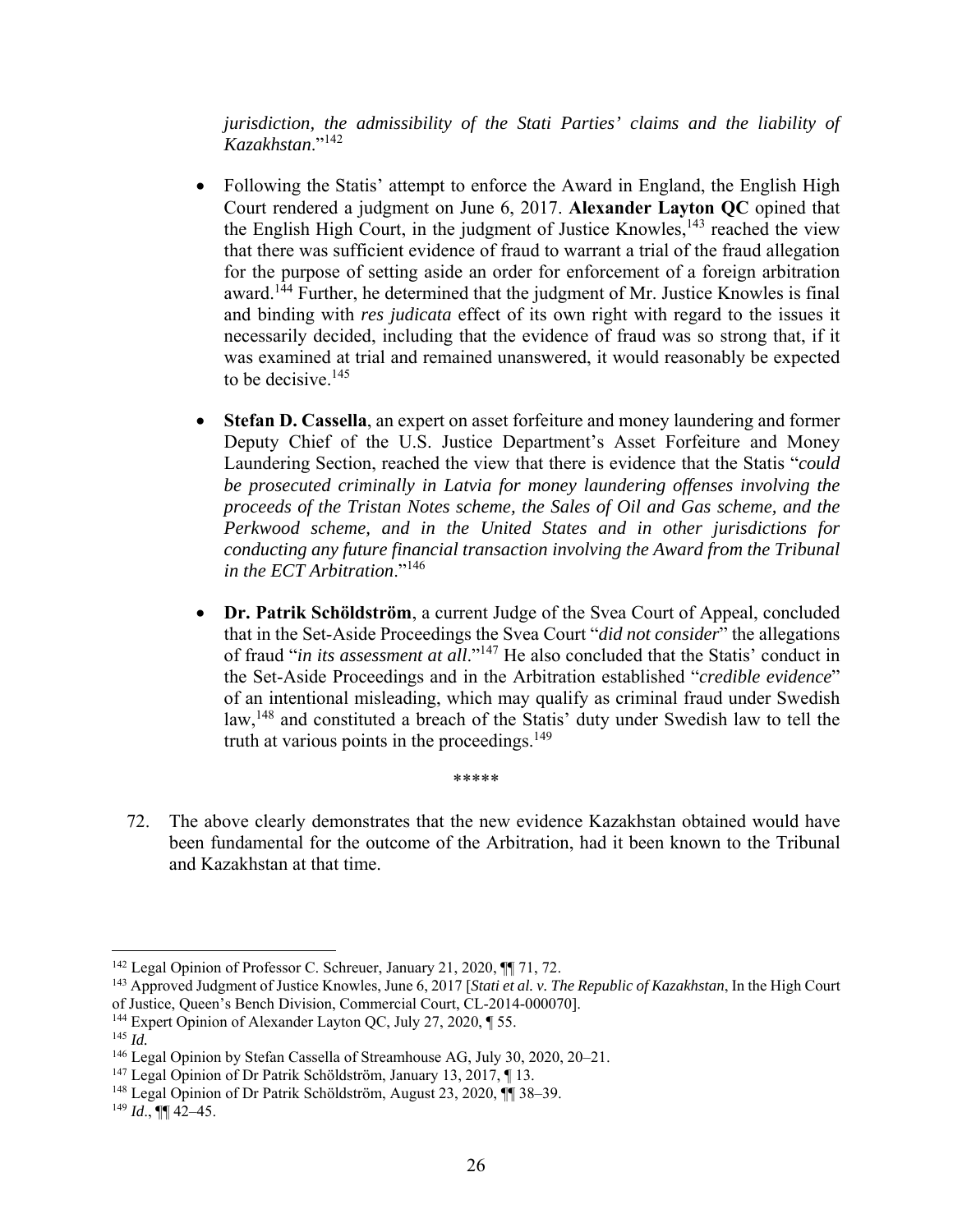#### **IV. MISCONDUCT ESTABLISHED BY NEW EVIDENCE**

- 73. The illicit acts that the Statis performed fall into four categories:
	- (i) the use of the fraudulent transactions to inflate the LPG Plant investment costs (*see infra*, ¶ 75 *et seq.*);
	- (ii) the use of fraudulent oil sales transactions to strip assets from the Statis' Kazakh companies (*see infra*, ¶ 111 *et seq.*);
	- (iii) the use of Tristan to defraud investors (*see infra*, ¶ 117 *et seq.* and ¶ 123 *et seq.*); and
	- (iv) the use of Laren Holdings Ltd. to defraud investors (*see infra*, ¶ 131 *et seq.*).
- 74. All four categories are described in sub-sections below.

\*\*\*\*\*

#### **A. Fraudulent Transactions**

- 75. The new documents reveal that the Statis created a structure for the specific purpose of channelling the procurement and construction services for the LPG Plant through a series of undisclosed related-party contracts and related-party transactions that enabled the Statis to vastly inflate the real costs in the books and pocket the difference between actual and inflated costs. Perkwood, identified only after the conclusion of the Arbitration as an entity wholly owned by the Statis (*supra*, ¶ 41 *et seq*.), lay at the heart of the arrangement (the "**Fictitious Transactions Scheme**"):
- 76. First, the new facts discovered by Kazakhstan in 2015, more than a year after the Arbitration had concluded, revealed that the Statis had caused Ascom and Azalia to enter into a contract with Tractebel dated January 31, 2006 (the "**Tractebel Contract**").<sup>150</sup> Thereunder, Tractebel was to supply the main equipment required for construction of the LPG Plant and supervise the plant's installation for a total sum of approximately \$35.05 million.<sup>151</sup>
- 77. Second, the February 2018 Disclosure in the English enforcement proceedings revealed that the Statis created a document dated January 11, 2006 that purported to be a contract

<sup>150</sup> Contract between Ascom Group S.A., Azalia Limited and TGE Gas Engineering GmbH, January 31, 2005 (the "**Tractebel Contract**").

<sup>151</sup> Second Witness Statement of Franjo Zaja, January 12, 2017, ¶ 4 [*Stati et al. v. The Republic of Kazakhstan*, In the High Court of Justice, Queen's Bench Division, Commercial Court, CL-2014-000070]. All dollar figures cited in this report refer to U.S. dollars. The original contract price under the Tractebel Contract was approximately €28.38 million, which is equivalent to approximately \$34.29 million at the January 31, 2006 published exchange rate of 1.20825 Euro to the U.S. dollar. The Tractebel Contract price was subsequently amended to  $\epsilon$ 29.01 million, which is equivalent to approximately \$35.05 million, at the same January 31, 2006 exchange rate.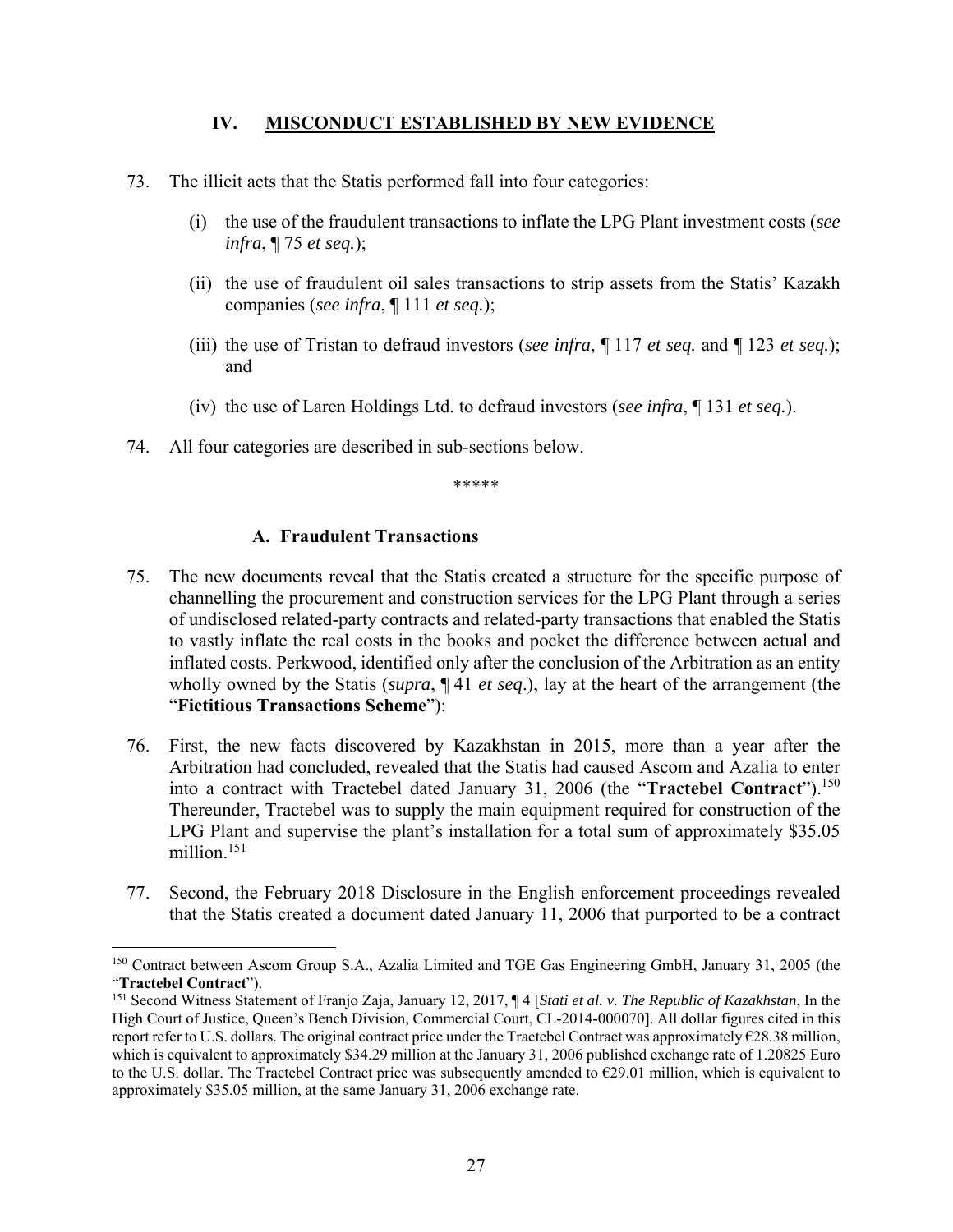between Azalia and Perkwood for the "re-sale" of the same Tractebel equipment from Azalia to Perkwood – the **Azalia Agreement** (*see supra*, **[44**) .<sup>152</sup>

- 78. Third, the documents obtained with the assistance of the U.S. courts included a document that the Statis created dated February 17, 2006, the **Perkwood Agreement** (*supra*, ¶ 38 *et*  seq.),<sup>153</sup> that purported to be a contract between Perkwood and TNG by which Perkwood further "re-sold" the LPG Plant equipment to TNG for the price of around \$93 million.
- 79. These three "contracts," dated in rapid succession, enabled TNG to appear to have "purchased" the LPG Plant equipment from Perkwood, which in turn "purchased" it from Azalia, which in turn purchased it from the actual supplier, Tractebel.
- 80. As noted, TNG, Ascom, Azalia and Perkwood were all Stati-owned or controlled companies, but only Ascom and TNG were publicly disclosed as such in the Stati Financial Statements. Perkwood was not disclosed (nor was Azalia). As discussed *supra* at ¶ 37 *et seq.*, Kazakhstan did not learn that Perkwood was a Stati company until July 2015. This was one and a half years *after* the Award in the Arbitration was issued in December 2013 (for further details, *see supra*, ¶¶ 27-29).
- 81. The Statis deliberately concealed the true nature of Perkwood in their Financial Statements, thereby creating the appearance of a legitimate, fully operational company contributing to the construction of the LPG Plant. In reality, Perkwood (and by extension Azalia) were used to inflate the stated costs of the Tractebel equipment. For this purpose, the Statis created an ostensibly legitimate contract, the Perkwood Agreement, reflecting the inflated costs. When the new documents came to light, Tractebel was able to identify its own equipment in the Perkwood Agreement though at considerably higher prices and in a contract of which they had no knowledge. Franjo Zaja, the on-site electrical engineer for Tractebel, who was responsible for the LPG Plant construction site until the Statis abandoned it, testified in August 2015 in the English proceedings that he had "*never encountered a company named Perkwood*."154 When shown the Perkwood Agreement, Franjo Zaja testified that the equipment described therein was the Tractebel equipment, except that the prices were dramatically increased.<sup>155</sup>

## **1. Perkwood as a Sham Company**

- 82. There are a number of salient facts about Perkwood:
	- The Statis incorporated Perkwood in England and Wales on September 14, 2005 and dissolved it on May 3, 2011. On its face, Perkwood was a separate company with an address in London, England. However, an analysis of its bank statements

<sup>152</sup> The Azalia Agreement (Dkt. 37-3), January 11, 2006, *Stati v. Republic of Kazakhstan,* Civ. No. 14-1638 (ABJ) (D.D.C. 2016).

<sup>&</sup>lt;sup>153</sup> Sale and Purchase Agreement No. 01/01\_TNG\_PRK, February 17, 2006, between Tolkynneftegaz LLP and Perkwood Investment Limited (the "**Perkwood Agreement**").

<sup>154</sup> First Witness Statement of Franjo Zaja, August 27, 2015, ¶ 9 [*Stati et al. v. The Republic of Kazakhstan*, In the High Court of Justice, Queen's Bench Division, Commercial Court, CL-2014-000070].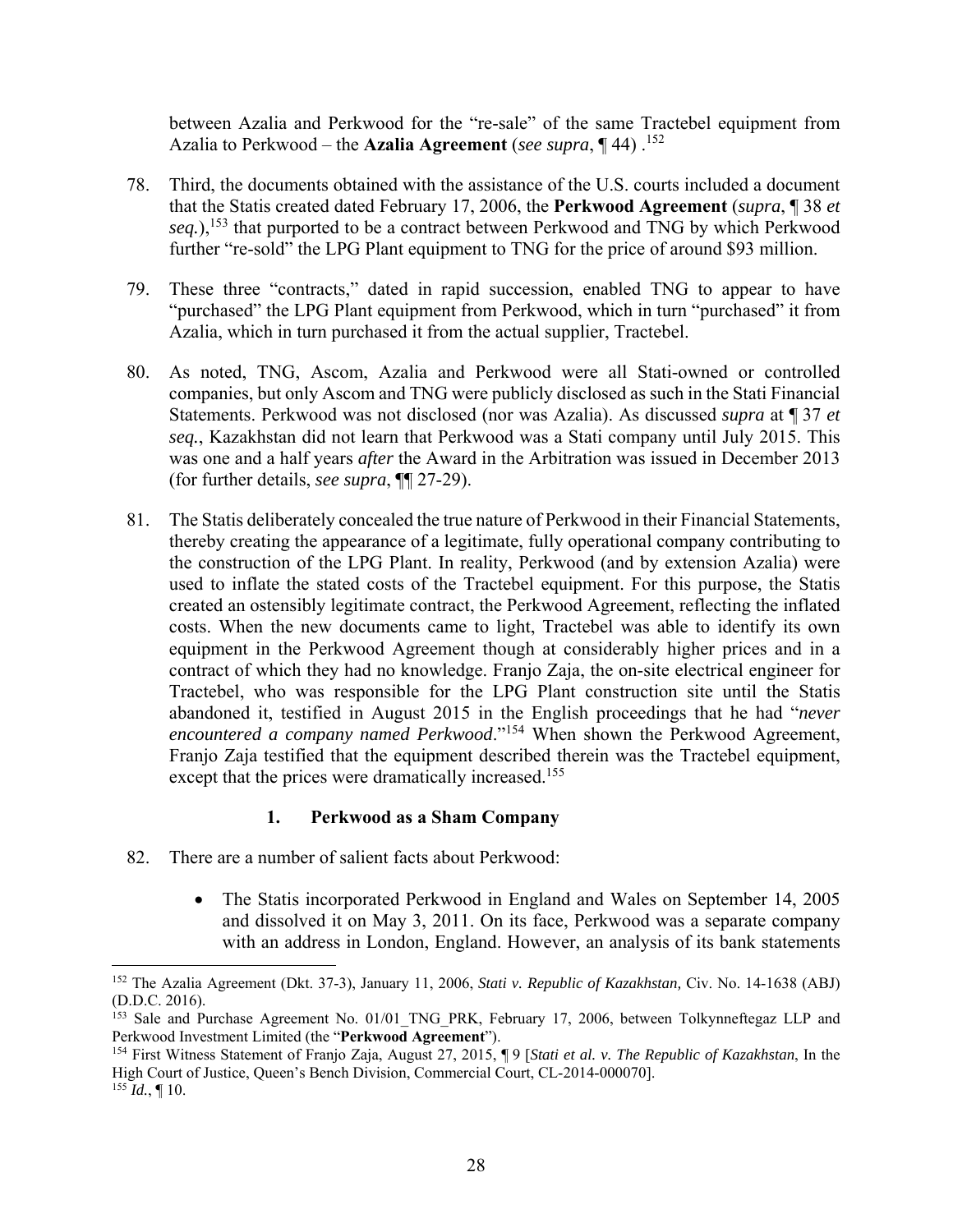reveals that it never had any employees, never incurred costs associated with the conduct of a business, and never paid taxes, salaries, or rent.<sup>156</sup>

- The sole director and shareholder of Perkwood was Sarah Petre-Mears. Her husband, Edward Petre-Mears, was the company secretary. The Petre-Mears are identified in public documents as sham directors, and purportedly are the "directors" of thousands of companies.<sup>157</sup> At all relevant times they were residents of Nevis, a small island in the Caribbean. A November 25, 2012 article published in the Guardian titled – "*Sham directors: the woman running 1,200 companies from a Caribbean rock*" – starts as follows: "*In name, Sarah Petre-Mears runs a global empire. In reality it is a sham, an offshore network of porn sites and luxury property vehicles linked by PO boxes and letter drops*."158
- By deed dated November 2, 2005, the Petre-Mears granted a general power of attorney to Anatolie Stati and Gabriel Stati to act for Perkwood for one year. By deeds dated September 14, 2006, August 22, 2007, and August 26, 2008, the Petre-Mears granted further powers of attorney to Anatolie Stati and Gabriel Stati, each time for a year, and by a deed dated August 20, 2009, they granted a general power of attorney to Anatolie Stati for a further year.
- By a certificate dated November 28, 2005 executed by Gabriel Stati under his power of attorney, Perkwood declared that Anatolie Stati and Gabriel Stati were the beneficiaries of the funds held in its bank account at Rietumu Bank.
- Perkwood was thus under the ultimate ownership and/or control of Anatolie and Gabriel Stati at all times. The documents and information obtained by Kazakhstan revealed that the Statis took extraordinary measures to conceal that fact.
- From 2006 to 2009 the same time period when the Statis were recording on their books hundreds of millions of dollars of purchases of LPG Plant equipment and services from Perkwood – the Statis filed dormant accounts for Perkwood with the British Companies House. Under English law, for a company to legally file dormant accounts, it must not have received any income for the relevant time period.

# **2. Falsely Inflated Amount of Investment in LPG Plant**

83. The materials obtained by Kazakhstan after the Arbitration had concluded reveal that the Statis used Perkwood at various stages to materially and baselessly inflate the construction costs for the LPG Plant. These steps are recounted below.

<sup>156</sup> Bank Statements of Perkwood Investment Limited, Rietumu Banka, Latvia, January 1, 2006 – December 31, 2011.

<sup>157</sup> James Ball, *Sham directors: the woman running 1,200 companies from a Caribbean rock*, The Guardian, November 25, 2012.

<sup>158</sup> *Id.*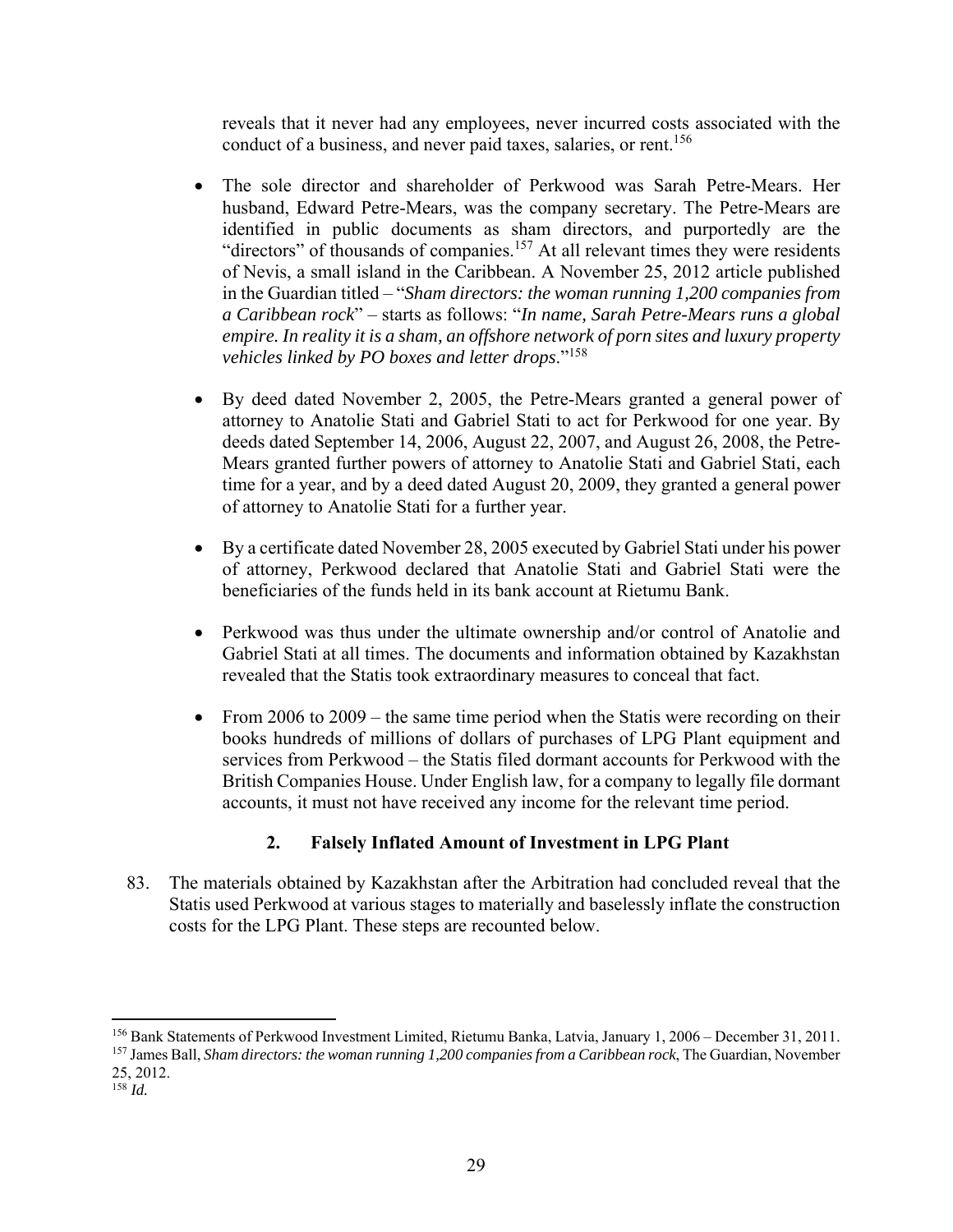## **a. "Re-Sale" of Equipment at Inflated Prices**

84. Under the Tractebel Contract, the Statis purchased three key pieces of equipment for the LPG Plant from Tractebel at the following actual prices:  $159$ 

| <b>Equipment</b>                                | <b>Actual Cost – Tractebel Contract</b><br><b>Price (in Euros)</b> |
|-------------------------------------------------|--------------------------------------------------------------------|
| Gas De-Carbonisation and De-Sulphurisation Unit | €5,676,000                                                         |
| LPG Recovery Unit                               | €11,352,000                                                        |
| Sales Gas Compression Unit                      | €11,352,000                                                        |
| <b>Total</b>                                    | €28,380,000 <sup>160</sup>                                         |

- 85. In the Azalia Agreement, the Statis caused Azalia to "re-sell" these three items of equipment to Perkwood for approximately \$93 million, nearly triple their actual price.
- 86. In the Perkwood Agreement (Annex 2 to the Perkwood Agreement, dated March 27, 2006), the Statis caused Perkwood to again "re-sell" these same three items of equipment to TNG at the same inflated \$93 million price, as follows: $161$

| <b>Equipment</b>                                | <b>Perkwood Agreement Price</b><br>(in Dollars) |
|-------------------------------------------------|-------------------------------------------------|
| Gas De-Carbonisation and De-Sulphurisation Unit | \$19,564,267                                    |
| LPG Recovery Unit                               | \$38,648,885                                    |
| Sales Gas Compression Unit                      | \$34,882,756                                    |
| <b>Total</b>                                    | \$93,095,908                                    |

87. The following chart directly compares the actual price of these three items of Tractebel equipment with the fictitious, inflated price at which the Statis "re-sold" the equipment to themselves via their own companies, showing in the last column the amount by which the cost of each item was falsely inflated.

 159 Tractebel Contract, ¶ 3(vii).

<sup>&</sup>lt;sup>160</sup> The initial Tractebel price of  $\epsilon$ 28,380,000 is roughly equivalent to \$34.2 million. During the course of the project, the contract price, in dollars, was slightly amended to \$35.17 million. *See* Second Witness Statement of Franjo Zaja, January 12, 2017, ¶ 4 [*Stati et al. v. The Republic of Kazakhstan*, In the High Court of Justice, Queen's Bench Division, Commercial Court, CL-2014-000070].

<sup>&</sup>lt;sup>161</sup> Annex 2 to the Perkwood Agreement, March 27, 2006.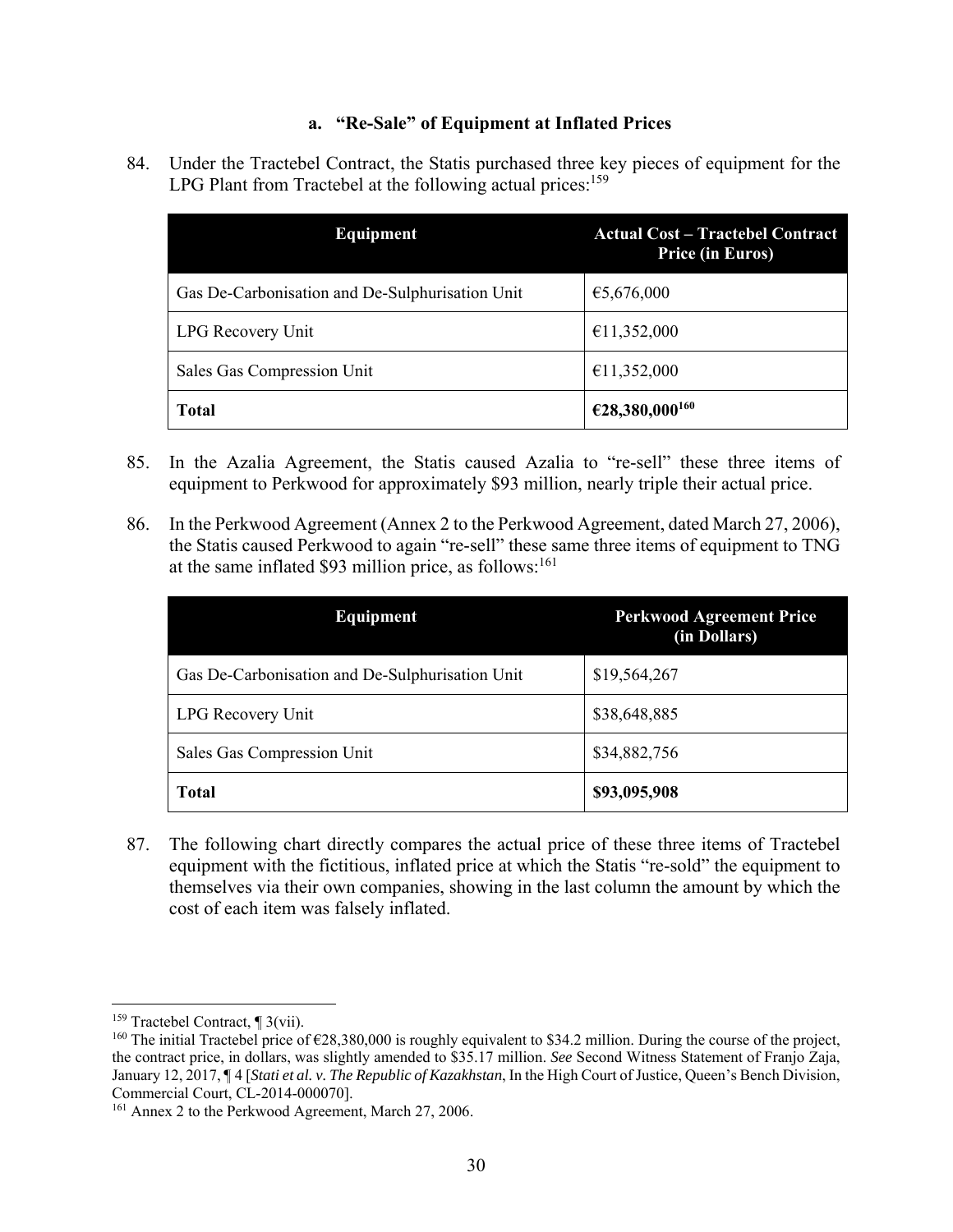| Equipment                                             | <b>Tractebel</b><br>Contract<br>Price<br>(in Euros) | <b>Tractebel</b><br>Contract<br>Price<br>(in Dollars) | <b>Perkwood</b><br><b>Agreement</b><br>Price<br>(in Dollars) | <b>False Price</b><br><b>Increase</b><br>(in Dollars) |
|-------------------------------------------------------|-----------------------------------------------------|-------------------------------------------------------|--------------------------------------------------------------|-------------------------------------------------------|
| Gas De-Carbonisation<br>and De-Sulphurisation<br>Unit | €5,676,000                                          | \$7,674,301                                           | \$19,564,267                                                 | \$11,889,966                                          |
| LPG Recovery Unit                                     | €11,352,000                                         | \$13,799,491                                          | \$38,648,885                                                 | \$24,849,394                                          |
| Sales Gas<br>Compression Unit                         | €11,352,000                                         | \$13,799,491                                          | \$34,882,756                                                 | \$21,083,265                                          |
| <b>Total</b>                                          | €28,380,000                                         | \$35,273,283                                          | \$93,095,908                                                 | \$57,822,625                                          |

- 88. In summary, through the artifice of the Azalia and the Perkwood Agreements, the Statis nearly tripled the stated cost of these three key items of LPG Plant equipment, from the approximately \$35 million actually paid Tractebel, to the more than \$93 million paid by TNG to Perkwood, a false inflation of circa \$58 million.
- 89. The Statis capitalized this \$93 million as legitimate construction costs in TNG's financial statements.162

## **b. Double-Billing for Identical Equipment**

- 90. The Statis also included in the Perkwood Agreement the same Tractebel equipment not once, but twice. Specifically, on December 2, 2008, almost three years after the Tractebel Contract was executed, the Statis inserted in the Perkwood Agreement a new annex ("**Annex 14**") pursuant to which they made it appear that Perkwood was "selling" to TNG three items of equipment at a total cost of  $$21,884,989$ <sup>163</sup>
- 91. In function, this equipment is an exact duplicate of the original LPG Plant equipment that the Statis purchased from Tractebel for circa \$35 million (equipment that, as seen, the Statis then inflated to \$93 million). In fact, only one set of this equipment was needed and actually purchased, not two sets. In order to disguise this double-billing, the Statis used

 <sup>162</sup> See, Expert Report of Thomas Gruhn of Deloitte, Swedish Set-Aside Proceedings, October 1, 2015, ¶15 (the "**Gruhn Report**") (The difference between the actual cost and the fictitious cost of the equipment "*can be deemed to have translated dollar for dollar into an overstatement of the LPG plant construction costs shown in the TNG financial statements and the KPM, TNG, and Tristan Oil combined Financial Statements*.").

<sup>163</sup> Annex 14 to the Perkwood Agreement, December 2, 2008; Expert Report of Dipl. Expert Report of Dipl. Ing. Ernst Kallweit of Tractebel, January 12, 2017, ¶¶ 63–90. [*Stati et al. v. The Republic of Kazakhstan*, In the High Court of Justice, Queen's Bench Division, Commercial Court, CL-2014-000070].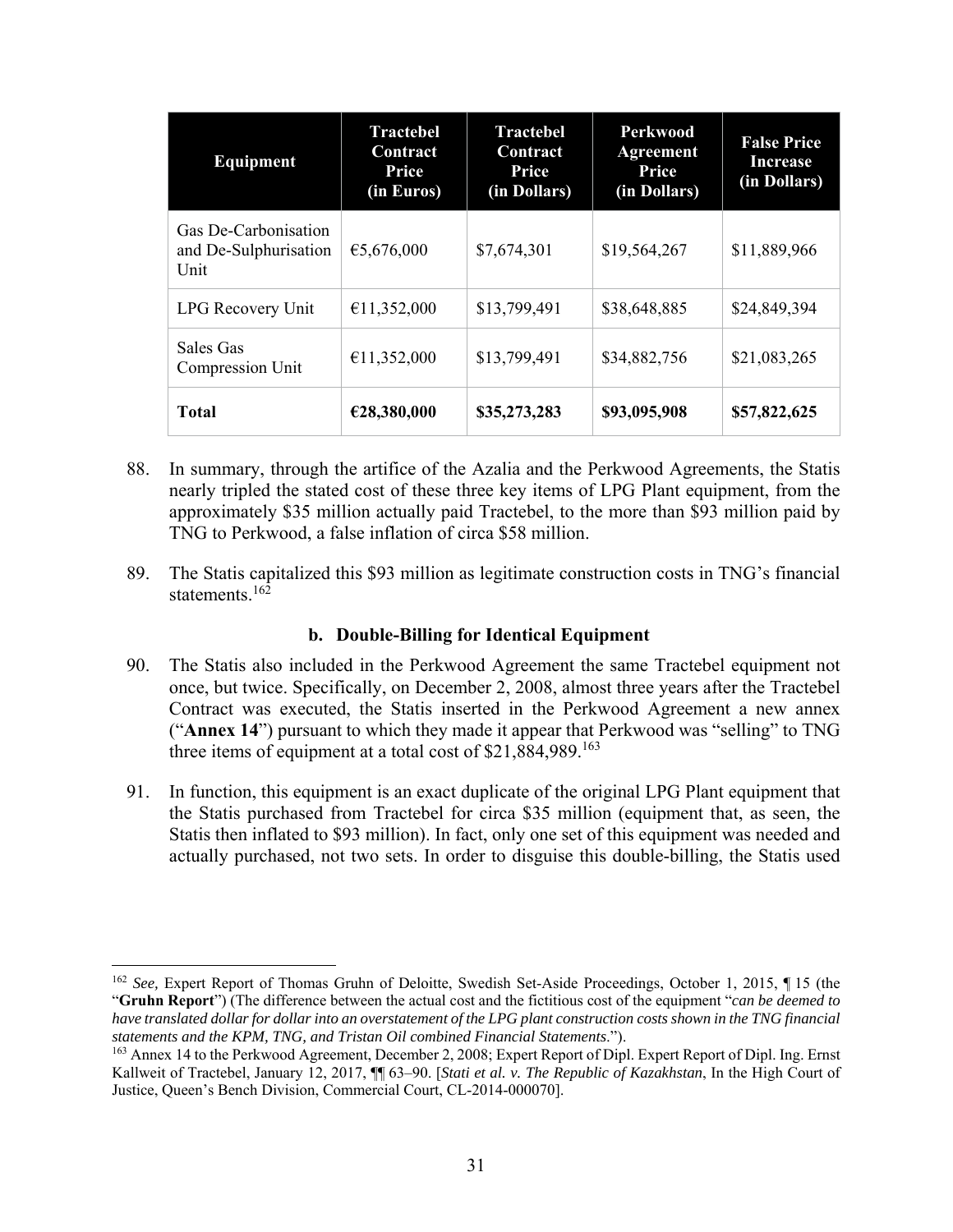differently worded descriptions in Annex 14 as well as different prices.<sup>164</sup> This further falsely inflated the stated costs of the LPG Plant equipment by \$21,884,989.

#### **c. Billing for Non-Existent Equipment**

- 92. The Statis included in TNG's accounts charges for other equipment that did not exist.<sup>165</sup> Specifically, as of December 31, 2009, almost four years after the Tractebel Contract was executed, the Statis capitalized the amount of approximately \$72 million for the equipment that supposedly was yet to be assembled into the LPG Plant.<sup>166</sup>
- 93. However, as of October 2008, all the essential equipment for the building of the LPG Plant (ordered from Tractebel in 2006 for a price of \$35 million) had already been purchased, delivered and installed at the LPG Plant, the installation work was therefore by then materially complete,<sup>167</sup> and the project did not require any further substantial equipment. Confirming this, the Statis have admitted that, by the time that the "*[c]onstruction of the Plant was forced to a halt in May 2009 [...] the LPG Plant was over 90% complete.*"<sup>168</sup>
- 94. The inclusion in TNG's accounting of the charges for this non-existent equipment falsely inflated the stated LPG Plant constructions costs by an entirely improbable further sum of \$72,003,345.

#### **d. Fictitious Management Fee**

95. The Statis also caused TNG to pay Perkwood a "management fee" in the amount of \$43,852,108.<sup>169</sup> This fee had no basis in the Perkwood Agreement, as was confirmed by Justice Cooke of the English High Court in the proceedings between the Statis and Vitol (*see supra*, ¶ 32):170

> *Ascom has asserted that it paid a management fee of over \$[43] million to an English company called Perkwood. An agreement has been disclosed [the Perkwood Agreement] which makes no mention of any management fee nor of any formula for calculating it. It appears from other evidence that there was a mark up on prices for equipment supplied to the LPG Plant. It appears therefore that this "fee" was simply paid at will.*<sup>171</sup>

 164 Expert Report of Dipl. Ing. Ernst Kallweit, January 12, 2017, ¶¶ 112–113 [*Stati et al. v. The Republic of Kazakhstan*, In the High Court of Justice, Queen's Bench Division, Commercial Court, CL-2014-000070].

<sup>165</sup> *See,* Expert Report of Ernst Kallweit of Tractebel, Swedish Set-Aside Proceedings, June 2, 2016, ¶ 6.2.6.

<sup>166</sup> Gruhn Report, *supra*, note 162, ¶¶ 21, 48.

<sup>167</sup> First Witness Statement of Franjo Zaja, August 27, 2015, ¶ 7 [*Stati et al. v. The Republic of Kazakhstan*, In the High Court of Justice, Queen's Bench Division, Commercial Court, CL-2014-000070].

<sup>168</sup> First Witness Statement of Artur Lungu, ECT Arbitration, May 17, 2011, ¶ 27.

<sup>169</sup> Witness Statement of Artur Lungu, Vitol Arbitration, October 11, 2013, ¶ 61.

<sup>170</sup> Reasons for Judgment, August 29, 2014, [*Vitol FSU BV v. Ascom Group SA*, In the High Court of Justice, Queen's Bench Division, Commercial Court, 2014 FOLIO 406].

 $171$  In this quoted paragraph of the decision, the English High Court references "\$33 million" but this is a typographical error, as confirmed by a subsequent paragraph that quotes the correct \$43 million figure. *Id.*, ¶ 39.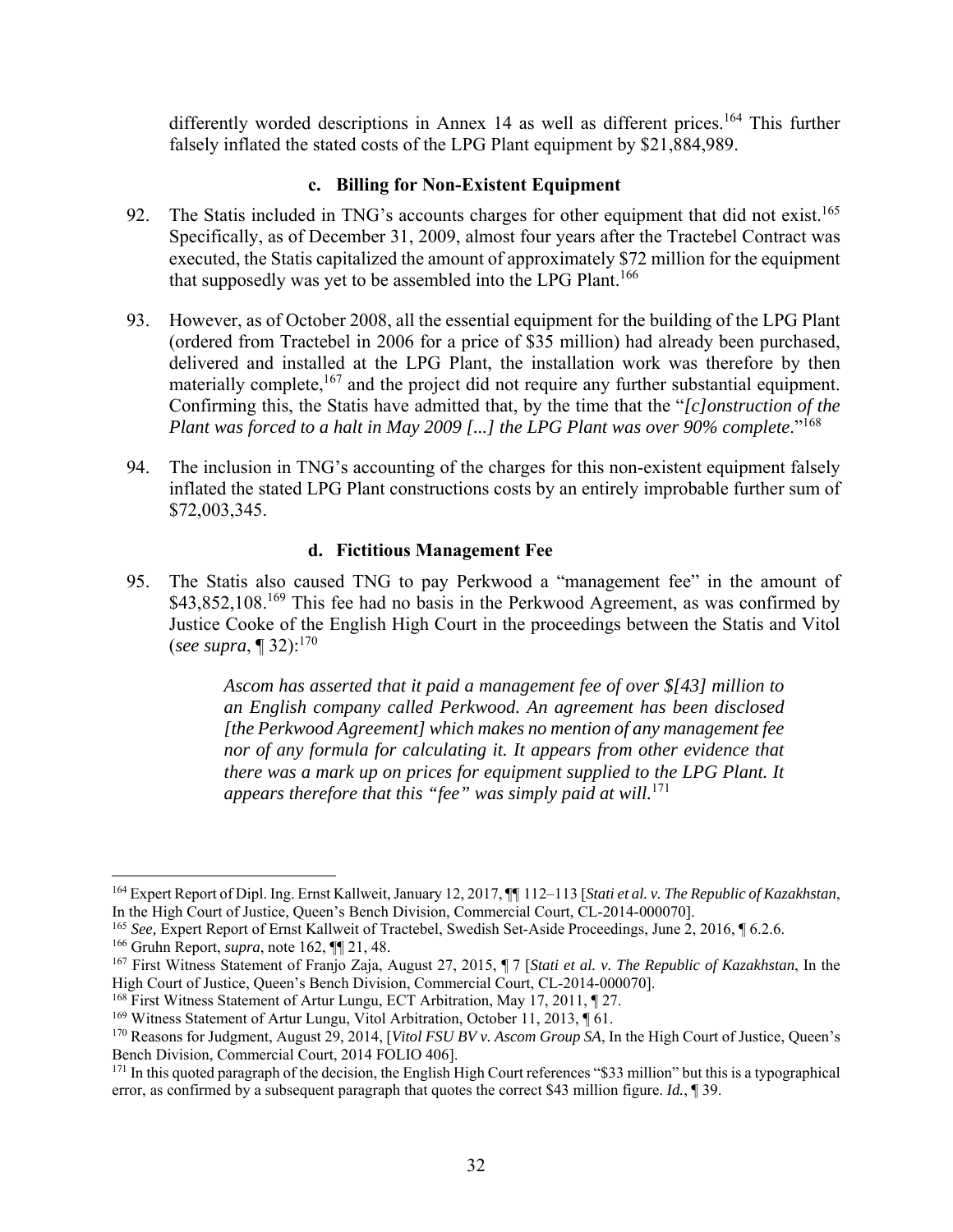96. Since Perkwood was a dormant letterbox company with no employees, premises or operations, and paid no rent or taxes, it could not have provided any management services to TNG. Further details are presented *supra* at ¶ 82 *et seq.* This fictitious fee from TNG to Perkwood falsely inflated the stated LPG Plant construction costs by an additional \$43,852,108.

#### **e. Fictitious Interest**

97. Finally, the Statis included in TNG's financial statements inter-company interest on the above-referenced inflated and fictitious costs. To the extent the costs of the construction either did not exist or were artificially inflated, such interest was necessarily also fictitious. The costs associated with this interest resulted in additional inflation of the stated LPG Plant construction costs of about \$60 million.<sup>172</sup>

#### **3. False Financial Statements and Audit Reports**

- 98. As noted *supra* at ¶¶ 7-8, the Statis retained KPMG to audit their Financial Statements for the years ending on December 31, 2007, 2008, and 2009, as well as their quarterly interim financial statements for those years.173 KPMG's audit reports recited that the Financial Statements were prepared in accordance with the then-applicable International Financial Reporting Standards ("**IFRS**").
- 99. KPMG issued its audit reports for the Statis on the basis that (taking, by way of example, the 2008 interim Stati Financial Statements), "*nothing has come to our attention that causes us to believe that the combined interim financial statements do not present fairly, in all material respects, the combined interim financial position of the Companies as at June 30, 2008, and their combined interim financial performance for the three- and sixmonth periods ended June 30, 2008 and their combined interim cash flows for the sixmonth period then ended in accordance with International Financial Reporting Standard IAS 34 Interim Financial Reporting*."<sup>174</sup>
- 100. In reality, as seen (*see supra*, ¶ 83 *et seq.*), the Statis concealed the illegitimacy of the LPG Plant construction costs and misrepresented facts that are "*material to the accuracy of the audit reports and financial statements*."175
- 101. This is largely the basis on which KPMG in August 2019 withdrew all of its audit reports, and directed the Statis to take steps to prevent further or future reliance on these reports

 $174$  PwC II (KPMG correspondence),  $\P$  20.

<sup>&</sup>lt;sup>172</sup> Expert Report of Charles River Associates, Vitol Arbitration, October 11, 2013, ¶ 3.3.6.

<sup>&</sup>lt;sup>173</sup> Annual Combined and Individual Financial Statements of Tristan, KPM, and, TNG for the years ended December 31, 2007, 2008, and 2009; Interim Financial Statements of Tristan, KPM, and, TNG for the periods June 30 2007, September 30, 2007, March 31, 2008, June 30, 2008, September 30, 2008, March 31, 2009, June 30, 2009; and September 30, 2009. Prior to 2007, Deloitte audited the Stati Financial Statements.

<sup>&</sup>lt;sup>175</sup> Letter from A. Clarke, KPMG Audit LLC, to Dr Patricia Nacimiento of Herbert Smith Freehills LLP (at the time Herbert Smith Freehills Germany LLP), August 21, 2019.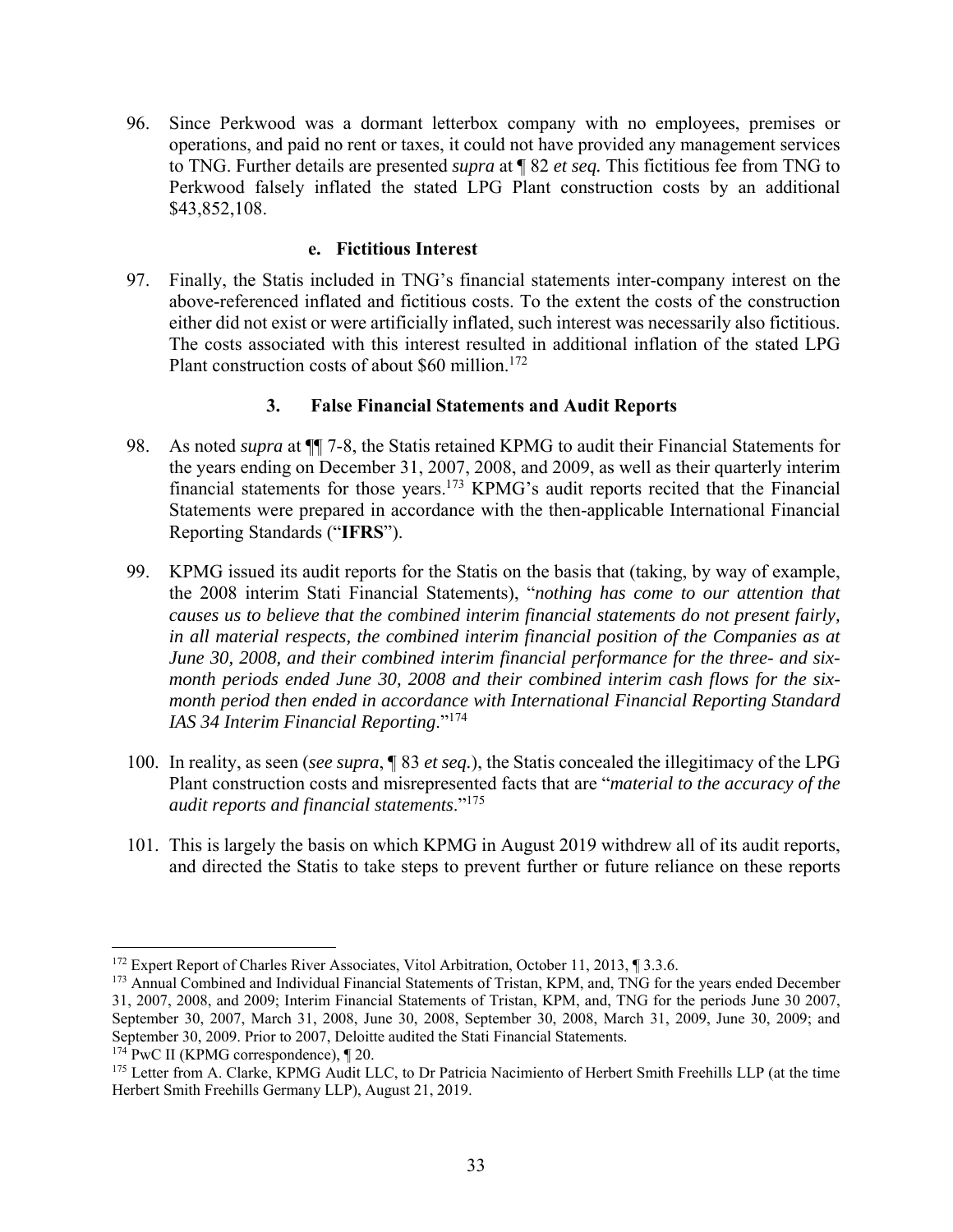and to inform all recipients of the reports' withdrawal.<sup>176</sup> These actions by KPMG, as noted by PwC, are "*significant and extremely rare*."177

# **4. Inflated Bids for Purchase of the LPG Plant, Including from KMG**

- 102. In June 2008, the Statis launched a process for the stated purpose of selling their Kazakh operations. Through a financial advisor, Renaissance Capital ("**Ren Cap**"), the Statis distributed a "teaser" offer to potential purchasers throughout the United States, Europe, the Middle East, and Asia. The teaser offer stated that \$160 million had been spent on the LPG Plant, and a total of approximately \$230 million in capital expenditures was expected through 2008. These figures incorporated the inflated costs identified above.
- 103. Shortly thereafter, Ren Cap, on behalf of the Statis, sent interested parties a Project Zenith Confidential Information Memorandum (the "**Information Memorandum**"), which contained key financial information concerning the Statis' Kazakh operations. It too referred to, and relied upon, the false Financial Statements and audit reports, including the inflated LPG Plant construction costs. The Information Memorandum falsely stated that as of July 1, 2008, TNG had invested \$193 million in construction of the LPG Plant.178
- 104. One of the eight prospective purchasers of the Statis' operations was the state-owned oil and gas company, KMG, identified *supra* at ¶¶ 21-23. The KMG Indicative Offer, dated September 25, 2008, specified that its bid was made "*[o]n the basis of the information contained in the Information Memorandum and publicly available information, subject to the conditions and assumptions set out elsewhere in this Indicative Offer and contingent upon further due diligence*," which would specifically pertain to, among other things, "*related parties' contracts*."179 KMG expressly stated that it assumed that the \$193 million in construction costs cited in the Information Memorandum was accurate.<sup>180</sup> The KMG Indicative Offer was, therefore, a direct product of the Statis' false Financial Statements and audit reports, $181$  of which the Statis were well aware.
- 105. As noted *supra* at ¶ 29, the Tribunal expressly relied on the KMG Indicative Offer in valuing the LPG Plant at \$199 million and awarding the Statis this amount. The Statis knew that this \$199 million offer was directly based on the false information that they had provided to the potential bidders.

 176 PwC II (KPMG correspondence), ¶¶ 28–32; PwC III (application of funds), ¶ 6.10 *et seq.*

 $177$  PwC II (KPMG correspondence),  $\P$  33–36.

<sup>178</sup> Project Zenith Confidential Information Memorandum, August 2008, 10.

<sup>&</sup>lt;sup>179</sup> KMG Indicative Offer, September 25, 2008, [1].

 $180$  *Id.*, **[f.**]

<sup>181</sup> Approved Judgment of Justice Knowles, June 6, 2017, ¶ 41 [*Stati et al. v. The Republic of Kazakhstan*, In the High Court of Justice, Queen's Bench Division, Commercial Court, CL-2014-000070].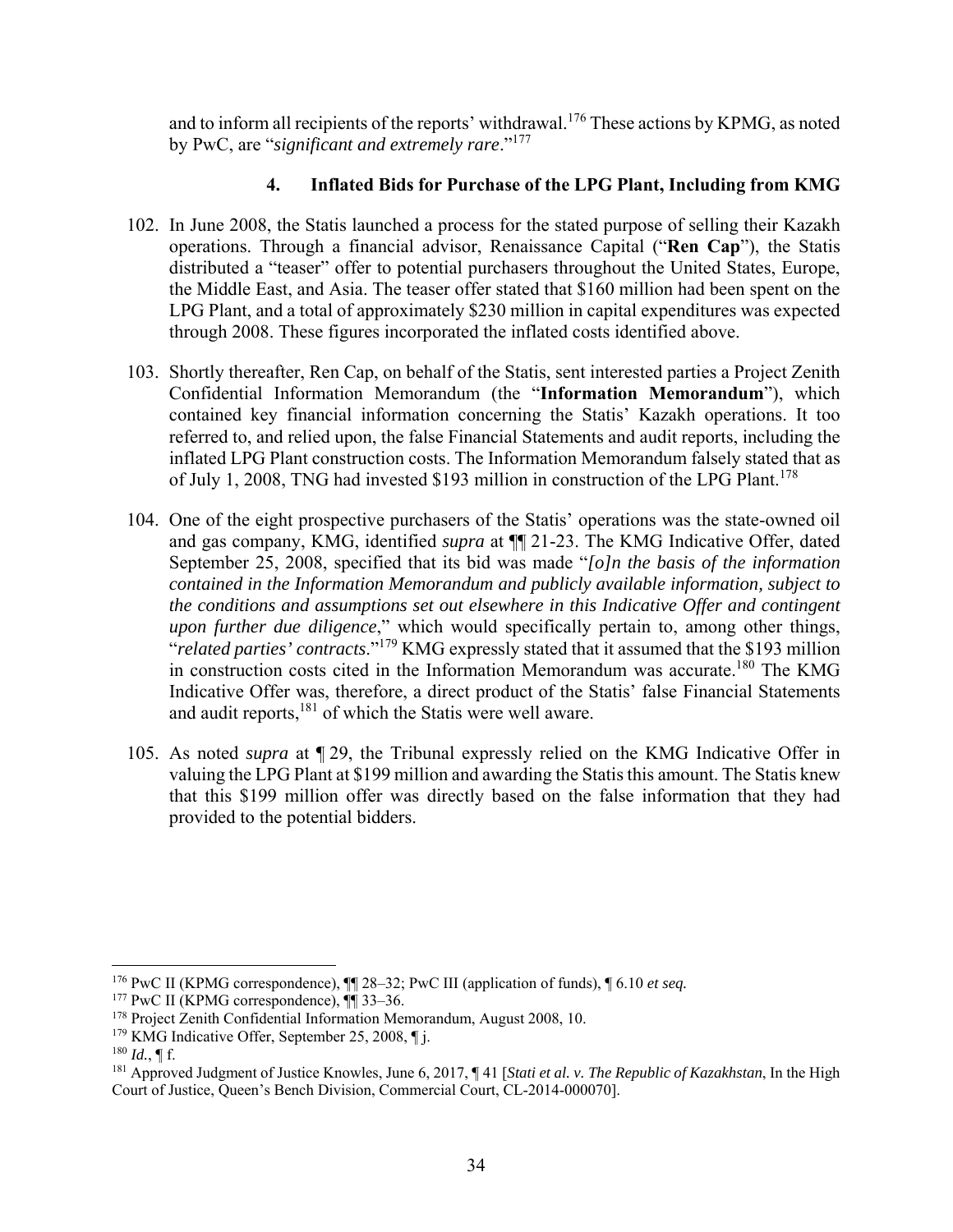## **5. Falsified KPMG Vendor Due Diligence Report**

- 106. In connection with the prospective sale of their Kazakh operations, the Statis also retained KPMG to prepare the VDD Report for use by potential purchasers of the Stati companies (*see supra*, ¶ 46(ii)).
- 107. KPMG based the VDD Report upon representations made to it by the Statis, including CFO Artur Lungu. As noted *supra*, ¶ 46, documents obtained by Kazakhstan in June 2018 revealed that, on August 31, 2008, KPMG provided the Statis a draft version of the report that reproduced the Statis' misrepresentations of the LPG Plant's total construction costs, estimated as of May 17, 2008 as \$233 million, of which \$193 million had already been invested as of June 30, 2008.182
- 108. The draft VDD Report specifically affirmed that it included mention of all related parties and related-party transactions.<sup>183</sup> In this respect, the draft report contained four references to Perkwood, each identifying it as a "*related party*."184 However, the final version of the VDD Report for use by the potential purchasers identified Perkwood not as a *related party*, but as an *unrelated third party*. As previously explained, the Statis took great care to present Perkwood as an independent, operative English entity thereby concealing the fact that it was in reality a shell company secretly controlled by the Statis and used to falsely inflate construction costs.
- 109. The reason why the final version of the VDD Report falsely identified Perkwood as an unrelated third party is that Artur Lungu, according to his sworn testimony in the U.S., specifically informed KPMG, upon reading the draft VDD Report, that Perkwood was *not* owned or controlled by the Statis and asked KPMG to change all references in the draft to Perkwood from related party to unrelated third party.<sup>185</sup> KPMG complied with these instructions, modifying the final report to affirmatively (and falsely) state that Perkwood was one of the "*main third parties*" involved in construction of the LPG Plant.<sup>186</sup>
- 110. The final version of the VDD Report, which falsely identified Perkwood as an unrelated third party, stated that its content was reviewed in detail by the directors of the Stati Group, who confirmed it to be accurate and to contain no information that "*may cause the view [the Report] gives of [the Group] to be misleading*."187 The Statis have repeatedly relied on the falsified VDD Report in the Arbitration and in subsequent post-Award Proceedings. Further details are provided *infra* at ¶ 136 *et seq.*

 182 VDD Report August 29, 2008, 9, 20.

<sup>&</sup>lt;sup>183</sup> Draft version of the Vendor Due Diligence Report compiled by KPMG, September 8, 2008.

<sup>184</sup> VDD Report, 7, 11, 12, 16, 72, 92.

<sup>185</sup> Lungu Deposition, *In Re Application of Republic of Kazakhstan for Order Directing Discovery from Artur Lungu Pursuant to 28 U.S.C. § 1782,* Misc. Action No. 4:19-mc-00423 (S.D. Tex. 2019), 271:8–12; *see also* Correspondence between Artur Lungu and KPMG in August–September 2008.

<sup>186</sup> VDD Report, 11.

<sup>&</sup>lt;sup>187</sup> VDD Report, 125.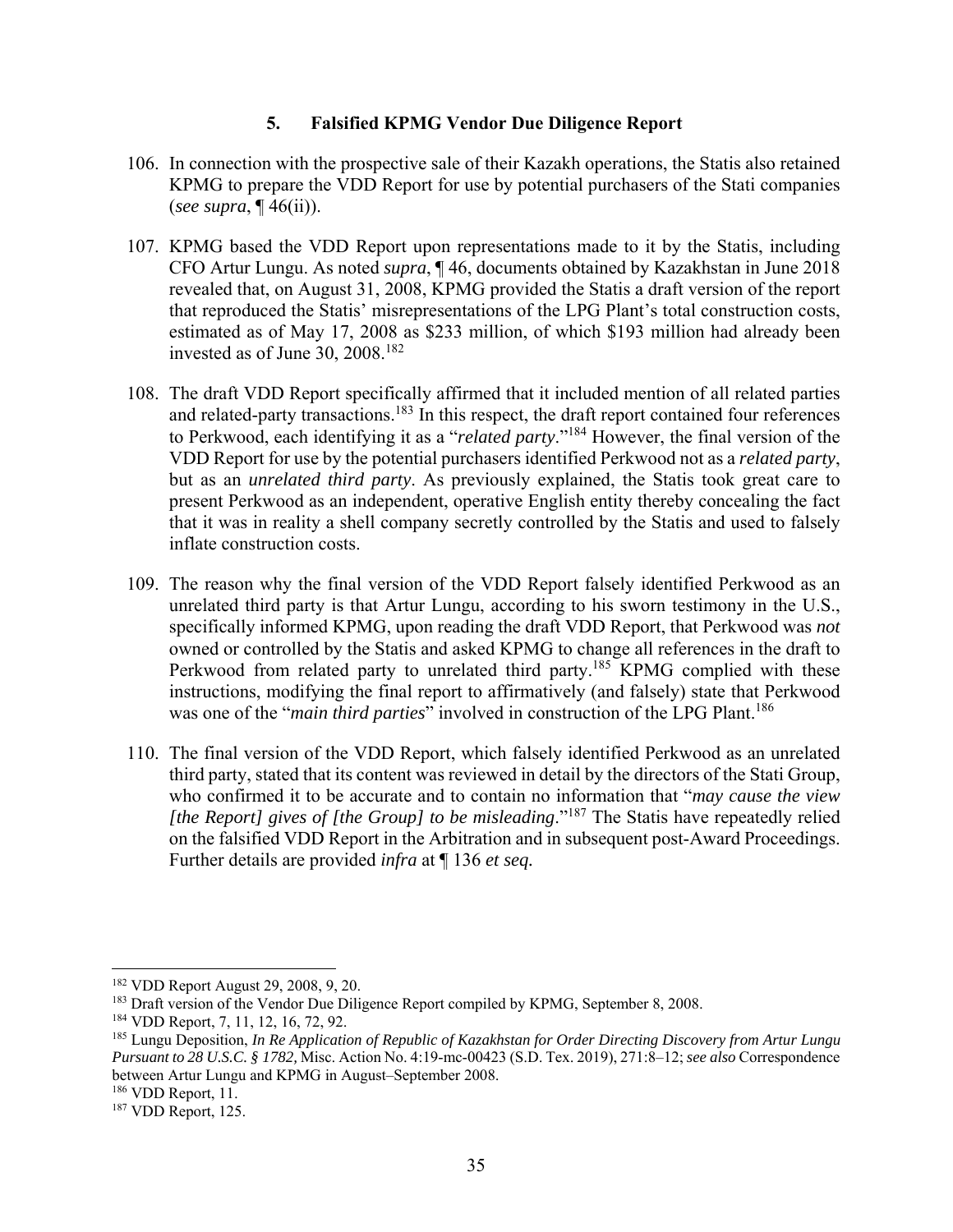### **B. Oil Sales – Diverting Monies from TNG and KPM**

- 111. The analysis of newly discovered evidence revealed that the Statis also diverted money from their Kazakh companies, TNG and KPM, through transactions that the Statis presented to the Tribunal as legitimate business operations and as a basis for claiming damages.
- 112. TNG and KPM extracted petroleum products from oil and gas fields in Kazakhstan and sold them to Vitol. Both the Rietumu Bank Statements (see *supra*, ¶ 49-53) obtained by Kazakhstan and the investigations conducted by PwC on the basis of those statements reveal that these sales were conducted in such a way as to enable the Statis to divert a substantial portion of TNG's and KPM's oil and gas revenue to other related companies secretly controlled by the Statis.<sup>188</sup> As a result, TNG and KPM were deprived of the full value of the oil and gas that they sold to Vitol, leading to their financial collapse, while the Statis retained the diverted funds.<sup>189</sup>

## **1. Related Parties Used for Sales of Oil and Gas Condensate**

113. As detailed in PwC III (application of funds), all of KPM's and TNG's sales of crude oil and gas condensate were made to related parties.<sup>190</sup> As part of the sales process, TNG and KPM sold their products, not to Vitol directly, but to General Affinity Ltd. ("**General Affinity**") and Stadoil Ltd. ("**Stadoil**"), respectively, both of which were shell companies registered in the U.K. and owned or controlled by Anatolie and Gabriel Stati and their associates. Stadoil and General Affinity, in turn, sold TNG's and KPM's oil and gas to two other Stati companies: first to Terra Raf (co-owned by Anatolie and Gabriel Stati) (*see supra*,  $\P$ [2-3) and then, from July 2007 forward, to Montvale Ltd. ("**Montvale**"),<sup>191</sup> another shell company registered in the BVI and controlled by Anatolie Stati through a power of attorney. KPM, TNG, General Affinity, Stadoil, Montvale, as well as Terra Raf, were all related parties.

## **2. Sales Value Diverted from TNG and KPM**

114. In PwC III (application of funds), PwC compiled the following table, which reflects the sales proceeds that the Statis managed to divert from KPM and TNG through the abovedescribed network of related companies (see *supra*,  $\int$  50).<sup>192</sup> All stated values are in U.S. dollars.

<sup>&</sup>lt;sup>188</sup> PwC III (application of funds),  $\P$  5.22.

 $^{189}$  *Id.*, **[[**] 5.18–5.22.

 $^{190}$  *Id.*,  $\frac{1}{9}$  5.10.

<sup>191</sup> *Id.*, ¶ 5.11 *et seq*. 192 *Id.*, ¶ 5.19.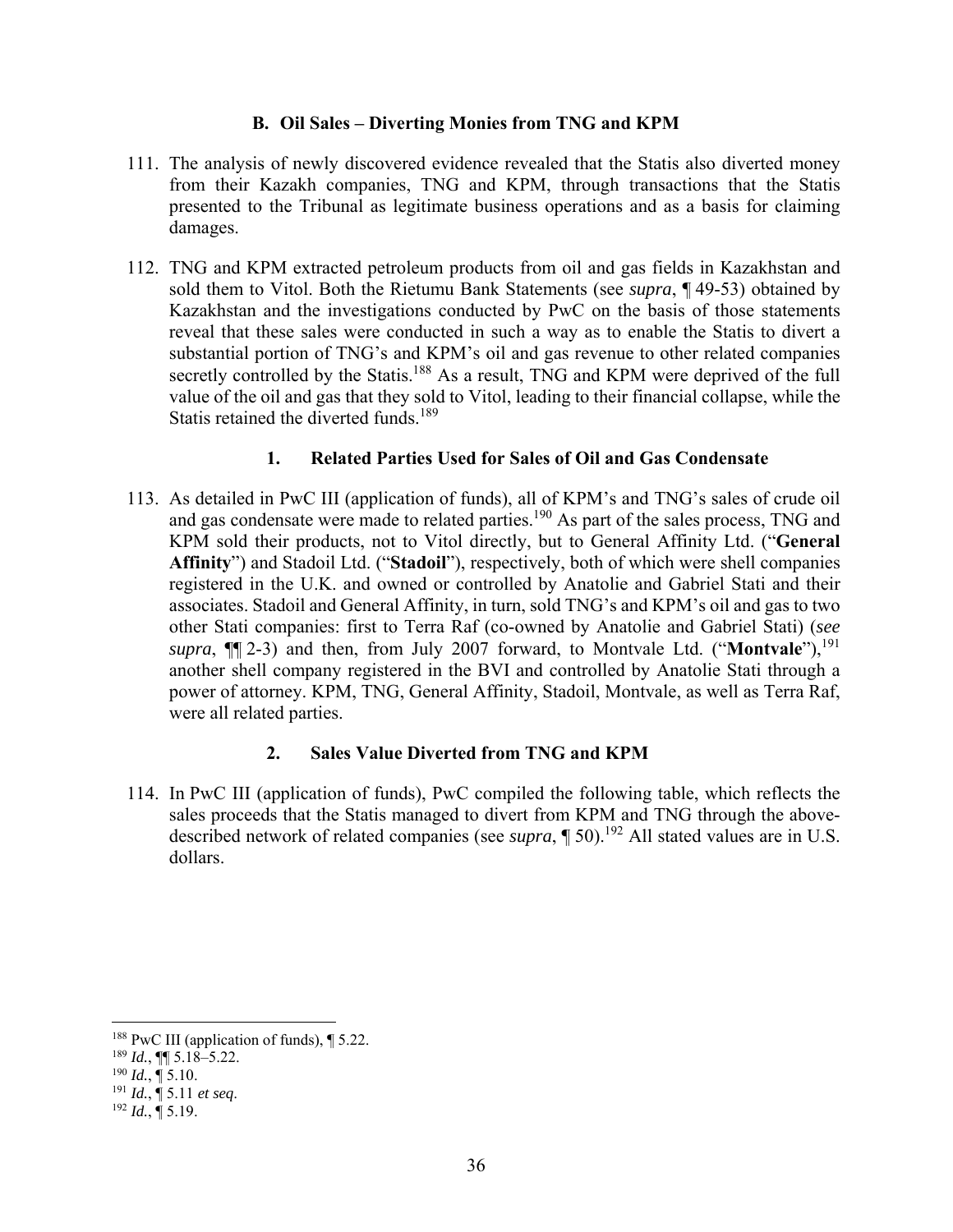| For the year ended 31 December                                            |            |            |           |             |              |            |              |
|---------------------------------------------------------------------------|------------|------------|-----------|-------------|--------------|------------|--------------|
| ALL<br><b>AMOUNTS</b><br><b>IN USD</b>                                    | 5M 2005    | 2006       | 2007      | 2008        | 2009         | 7M 2010    | <b>TOTAL</b> |
| Sales<br>proceeds<br>retained by<br>related<br>parties from<br><b>KPM</b> | 43,068,455 | 40,773,577 | 383,555   | 58,120,994  | (4,853,784)  |            | 137,492,797  |
| Sales<br>proceeds<br>retained by<br>related<br>parties from<br><b>TNG</b> |            | 38,929,158 | 7,838,000 | 77,187,818  | (11,086,162) | 12,518,527 | 125,387,341  |
| <b>Total</b>                                                              | 43,068,455 | 79,702,735 | 8,221,555 | 135,308,812 | (15,939,946) | 12,518,527 | 262,880,138  |

- 115. As further detailed in PwC III (application of funds), instead of forwarding to Stadoil and General Affinity all the sale proceeds that they received from Vitol, both Terra Raf and Montvale diverted money to Hayden (another BVI shell company secretly controlled by Anatolie and Gabriel Stati) (*see supra*, ¶ 52). Specifically, Montvale paid a net amount of \$158 million to Hayden, and Terra Raf paid a net amount of \$128.1 million to Hayden.<sup>193</sup>
- 116. These uncovered circumstances were not known to Kazakhstan and the Tribunal during the Arbitration. They demonstrate that the Statis themselves caused the financial distress of TNG and KPM of which they complained in the Arbitration, and that this distress was not caused by Kazakhstan as was claimed by the Statis and accepted by the Tribunal.

## **C. Tristan Notes**

### **1. The Tristan Indenture**

117. The Statis financed their Kazakh operations in part by selling the Tristan Notes<sup>194</sup> to outside investors, the Noteholders,195 through Tristan, their special-purpose BVI entity (*see*   $supra$ ,  $\P$  6).<sup>196</sup> This investment was governed by the Indenture entered into between Tristan

 <sup>193</sup> *Id.*, ¶ 5.21.

<sup>&</sup>lt;sup>194</sup> PwC III (application of funds),  $\P$  4.5.

<sup>195</sup> *Id.*, ¶ 3.2 *et seq.*<br><sup>196</sup> A number of investors purchased the Tristan Notes. These included Argo Capital Investors Fund SPC, Argo Distressed Credit Fund, Black River Emerging Markets Fund Ltd., Black River Emerging Markets Credit Fund Ltd., Black River EMCO Master Fund, Ltd., BlueBay Multi-Strategy (Master) Fund Limited, BlueBay Specialised Funds: Emerging Market Opportunity Fund (Master), CarVal CVI GVF (Lux) Master S.a.r.l., Deutsche Bank AG London,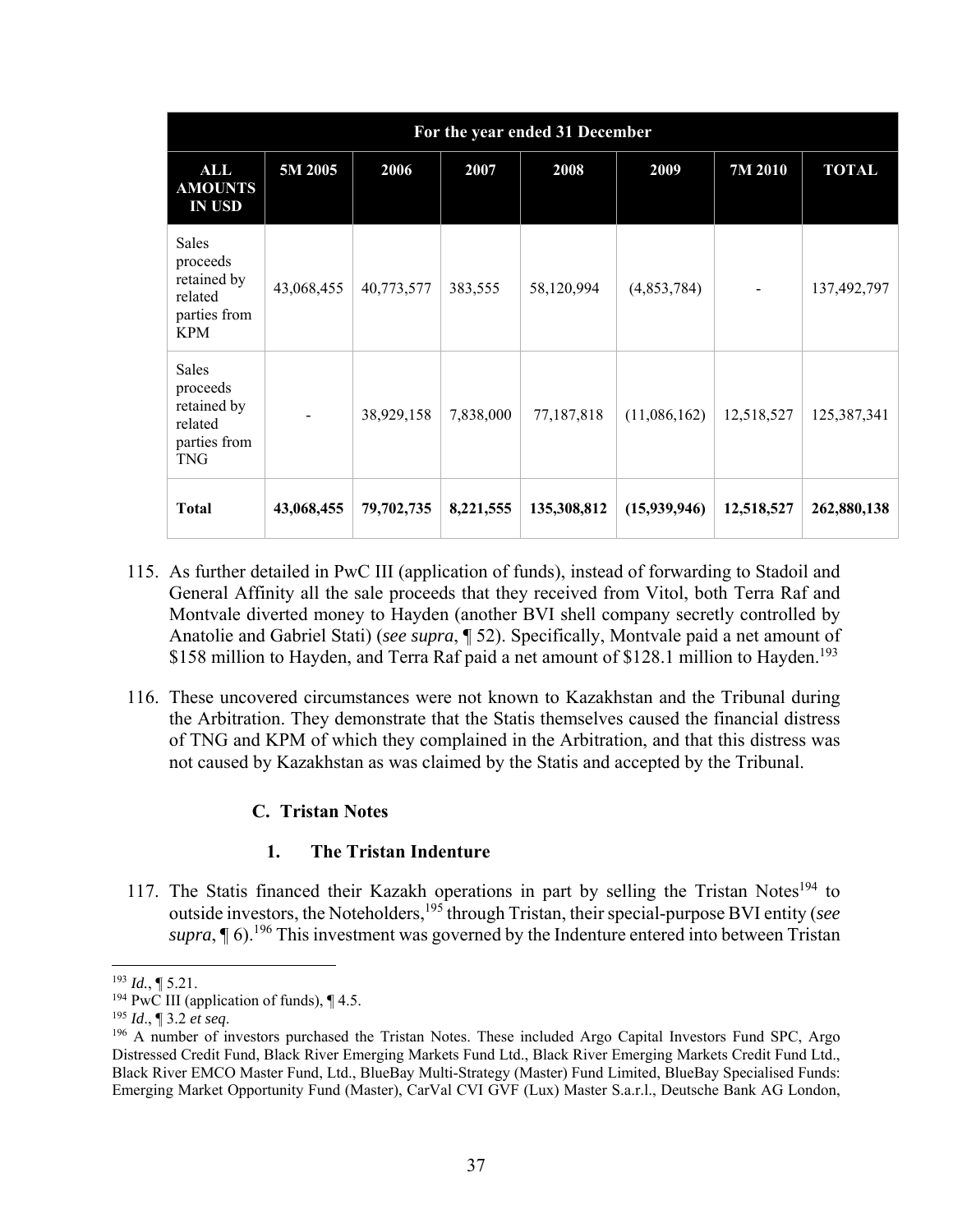and Wells Fargo on December 20, 2006.<sup>197</sup> The stated purpose of the Tristan Notes, which were guaranteed by the assets of KPM and TNG, was to finance the Kazakh operations of those companies.<sup>198</sup> Tristan issued Notes in an aggregate principal amount of \$300 million on or about December 2006 and an additional principal amount of \$120 million on or about June 7, 2007.199 The Tristan Notes were guaranteed by KPM and TNG, and were signed by Anatolie Stati on behalf of KPM and TNG (*see infra*, *¶* 124).<sup>200</sup>

- 118. On a side note, after the Noteholders were not repaid for the Tristan Notes upon their maturity and/or an event of default, on December 17, 2012, the Noteholders entered into a Sharing and Assignment of Rights Agreement with the Statis (the "**Sharing Agreement**") whereby they agreed to accept a portion of the Award in satisfaction of their rights as Noteholders.<sup>201</sup>
- 119. Significantly, the Indenture contained express restrictions on related-party transactions, as well as related-party reporting requirements intended to protect the Noteholders. Section 4.12 of the Indenture restricted the ability of Tristan, KPM, and TNG to enter into transactions with other Stati companies, termed "*Affiliates*."202
- 120. Section 4.12 forbade the Statis from entering into any related-party transactions without first obtaining certain approvals, with the level of approval increasing with the amount of the related-party transaction. Specifically, Section 4.12 stated that Tristan, KPM, and TNG could not "*make any payment to, or sell, lease, transfer or otherwise dispose of any of its properties or assets to, or purchase any property or assets from, or enter into or make or amend any transaction, contract, agreement, understanding, loan, advance, or guarantee with, or for the benefit of, any Affiliate*," except as follows:
	- If the aggregate consideration was in excess of \$1 million, the transaction was required to be on an arm's-length basis (*i.e.*, the transaction was to be on "*terms that are no less favorable to [Tristan] or to [KPM or TNG] than those that would have been obtained in a comparable transaction by [Tristan] or [KPM or TNG] with an unrelated Person*");
	- If the aggregate consideration was in excess of \$3 million, Tristan was required to deliver to the Trustee (Wells Fargo) a board resolution accompanied by an officer's

Goldman Sachs International, Gramercy Funds Management LLC, Latin America Recovery Fund LLC, Outrider Management LLC, Standard Americas, Inc., and Standard Bank Plc. *See Republic of Kazakhstan v. Stati et al*., No. 17-cv-02067 (D.D.C. 2017), ECF 1, ¶ 45.

<sup>&</sup>lt;sup>197</sup> Indenture between Tristan Oil Ltd, Kazpolmunay LLP, and Tolkynneftagaz LLP, December 20, 2006.

<sup>198</sup> Tristan Notes Offering Circular, November 30, 2006, at 1 ("*The net proceeds from the sale of the Notes will be used to repay certain existing indebtedness of TNG, make a shareholder distribution and for working capital and general corporate purposes of KPM and TNG*.").

<sup>199</sup> Statis' First Post-Hearing Brief, ECT Arbitration, April 8, 2013, ¶ 75.

<sup>&</sup>lt;sup>200</sup> Indenture,  $§$  11.01(a).

<sup>&</sup>lt;sup>201</sup> Sharing Agreement and Assignment of Rights entered into by the Statis and the Noteholders, December 17, 2012. 202 Indenture, § 4.12. An "*Affiliate*" was defined as "*any other Person directly or indirectly controlling or controlled by or under direct or indirect common control with such […] Person*." "*Control*" was defined as "*possession, directly or indirectly, of the power to direct or cause the direction of management or policies of such Person, whether through the ownership of voting securities, by agreement or otherwise, provided that beneficial ownership of 10% or more of the Voting Stock of a Person will be deemed to be control*."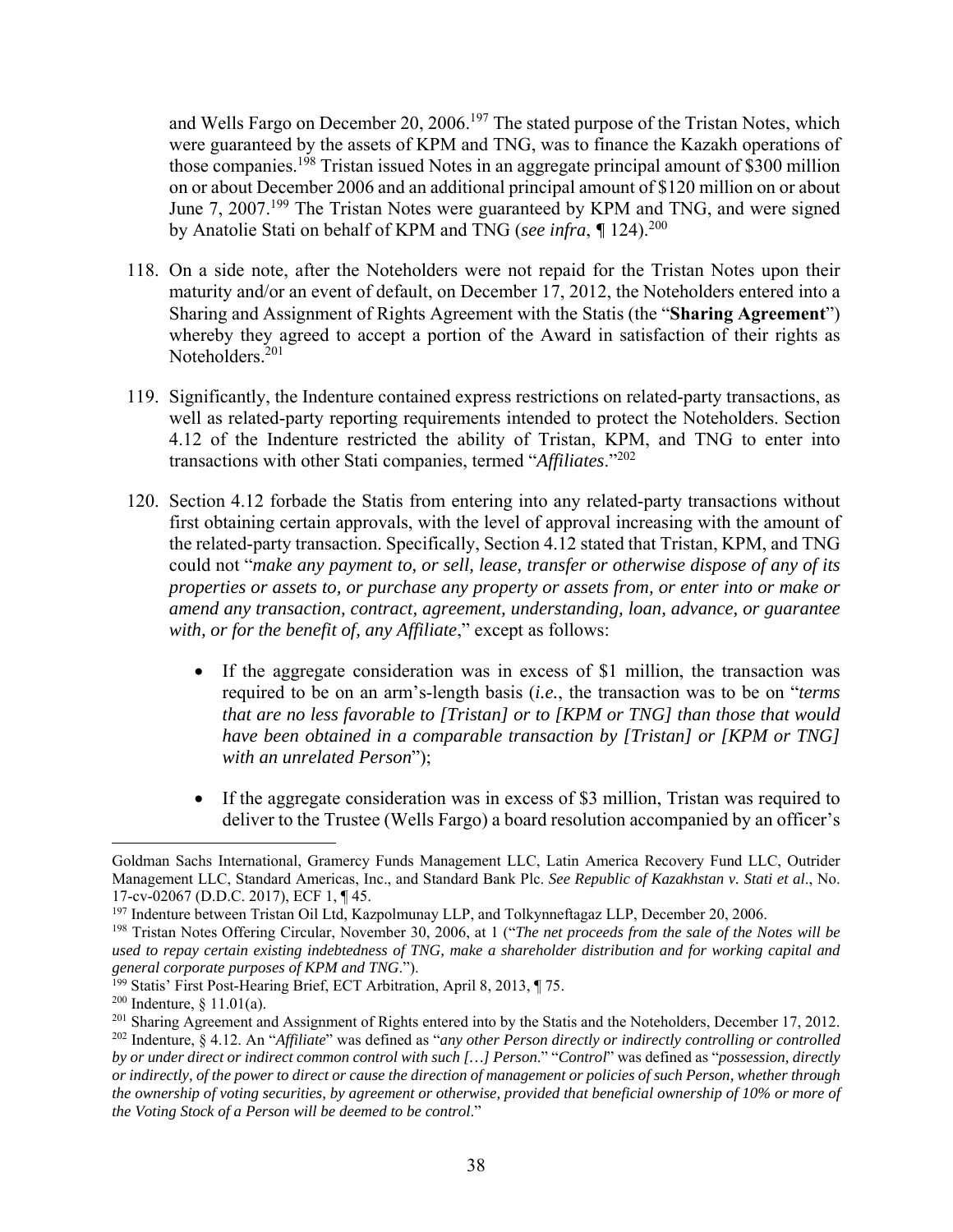certification that a majority of the disinterested members of the board of directors and at least one independent director had determined that the transaction complied with Section 4.12; or

- If the aggregate consideration was in excess of \$10 million, Tristan was required to deliver to the Trustee (Wells Fargo) "*an opinion as to the fairness to [Tristan] or [KPM or TNG] of such Affiliate Transaction from a financial point of view issued by an accounting, appraisal or investment banking firm of national standing*" (an "**independent fairness opinion**").
- 121. Both TNG and Perkwood met the definition of "*Affiliate*" because both were under the common control of the Statis. Each of the above-referenced TNG-Perkwood transactions used to inflate the stated construction costs of the LPG Plant exceeded \$10 million and therefore would have triggered the highest approval level set forth in Section 4.12, *i.e.*, an independent fairness opinion. But the Statis evaded this safeguard by concealing that Perkwood was a related party, both in the audited annual Financial Statements that they were required to issue to the Noteholders and in their representations to KPMG.<sup>203</sup> In so doing, the Statis violated the Indenture and defrauded the Noteholders.
- 122. As noted, the Indenture further required that the Statis, among other things, furnish the Noteholders with the combined Stati Financial Statements on a quarterly and annual basis, as well as audit reports by a certified independent accountant.<sup>204</sup> In these reports, the auditors were required to state that "*in making the examination necessary for certification of such financial statements, nothing has come to their attention that would lead them to believe that [Tristan] has violated any of the provisions of [the Indenture], or, if any such violation has occurred, specifying the nature and period of existence thereof.*"205 These provisions included the Indenture's restrictions on transactions with "*Affiliates*." To comply with the terms of the Indenture, it thus was necessary for the Financial Statements to be audited and certified as true and accurate. However, as seen *supra* at ¶ 6 *et seq.*, the Financial Statements that were audited and approved by KPMG contained material misstatements and omissions.206

<sup>203</sup> Lungu Deposition, *In Re Application of Republic of Kazakhstan for Order Directing Discovery from Artur Lungu Pursuant to 28 U.S.C. § 1782,* Misc. Action No. 4:19-mc-00423 (S.D. Tex. 2019), 241:8–242:9; TNG Management Representation Letter for KPMG, August 5, 2008.

<sup>204</sup> *See* Indenture, *supra* note 6, § 4.03.

<sup>&</sup>lt;sup>205</sup> Indenture, § 4.04(b). Tristan, KPM, and TNG were also required to deliver to Wells Fargo, within 90 days after the end of each fiscal year, an Officers' Certificate stating that a review had been made of Tristan's activities "*with a view to determining whether [Tristan] has kept, observed and fulfilled its obligations*" under the Indenture, and stating that, for each Officer signing the certificate, "*to the best of his or her knowledge [Tristan] has kept, observed and fulfilled each and every covenant*" of the Indenture and "*is not in default in the performance or observation of any of the terms, provisions and conditions*" of the Indenture. *Id.*, § 4.04(a).

 $206$  The audited Financial Statements for the years 2007, 2008, and 2009 reported as costs of construction \$142,530,039, \$223,165.685, and \$248,084,113, respectively.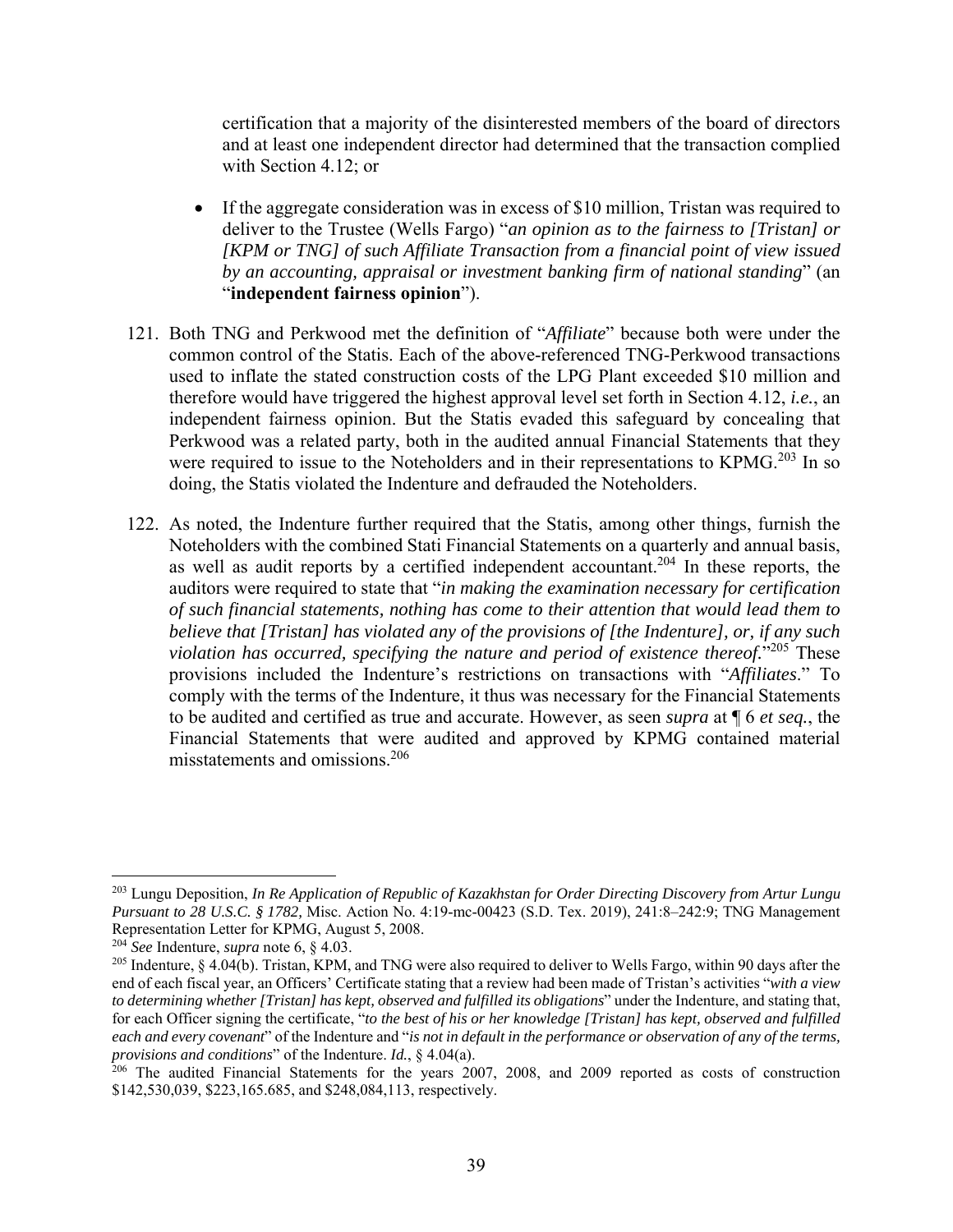### **2. Misapplication of the Tristan Noteholders' Funds**

- 123. As detailed in PwC IV (money laundering risks), the Statis used the funds they obtained from selling the Tristan Notes for purposes other than the operations of TNG and KPM.<sup>207</sup>
- 124. On December 29, 2006, pursuant to the Indenture and its amendments, dated May 21, 2007 and June 5, 2007, Tristan issued 10.5% "Senior Secured Notes" in the aggregate principal amount of \$300 million. Additional Tristan Notes in the aggregate principal amount of \$120 million were issued on June 7, 2007.<sup>208</sup> The Statis represented to the Tristan Noteholders that the proceeds from the Tristan Notes would be used "*to repay USD 160.3 million outstanding under TNG's existing bank credit facility, including prepayment premium, and to fund the working capital and general corporate purposes of KPM and TNG*."<sup>209</sup>
- 125. The Tristan Notes were secured by the capital stock of Tristan, KPM and TNG. The Tristan Notes were also secured jointly and severally by guarantees from TNG and KPM.<sup>210</sup>
- 126. On December 22, 2006, Tristan lent \$181 million to TNG and an additional \$30 million to KPM, both at an interest rate of 17.65% per annum to be repaid by December 22, 2011. On June 18 and 19, 2007, Tristan lent yet a further \$94 million to TNG and \$20 million to KPM respectively, at an interest rate of  $16\%$  per annum.<sup>211</sup>
- 127. Additionally, in 2006 and 2007, Tristan lent \$76 million of the funds from the Tristan Notes to Terra Raf.<sup>212</sup> In the Tristan Prospectus the Statis represented as follows with respect to this loan: "*Tristan Oil used USD 76.0 million from the net proceeds of the Note Offering to make a loan to Terra Raf, at an interest rate of 0%. Terra Raf used USD 70.0*  million of the proceeds from this loan to repay USD 15.9 million and USD 54.1 million of *accounts payable to each of TNG and KPM with respect to sales of oil and condensate.*"213
- 128. PwC further established that the loans of \$70 million and \$6 million to Terra Raf were followed by further loans by Tristan to Terra Raf during 2008, 2009 and 2010. By December 31, 2010, Terra Raf's loan liability to Tristan totalled \$118.4 million.<sup>214</sup> However, PwC reported that it "*[had] only been able to trace USD 24 million of this amount flowing directly to TNG and KPM. The other amounts appear to have been paid by Terra Raf to a series of other related party transactions*."215
- 129. Although Tristan actually paid an interest rate of 10.5% on the Tristan Notes, it charged KPM and TNG between 16% and 17.65% per annum on its loans to those companies. At the same time, the loans of \$76 million to Terra Raf were interest-free. In PwC III

- 
- 

- $2^{14}$  *Id.*, ¶ 4.22.
- $^{215}$  *Id.*,  $\overline{$  4.23.

 <sup>207</sup> PwC IV (money laundering risks).

<sup>208</sup> PwC III (application of funds), ¶ 3.2.

 $^{209}$  *Id.*, ¶ 4.5.<br><sup>210</sup> *Id.*, ¶ 4.6.

 $^{211}$  *Id.*, ¶ 4.7.<br><sup>212</sup> *Id.*, ¶ 4.8.<br><sup>213</sup> *Id.*, ¶ 4.9.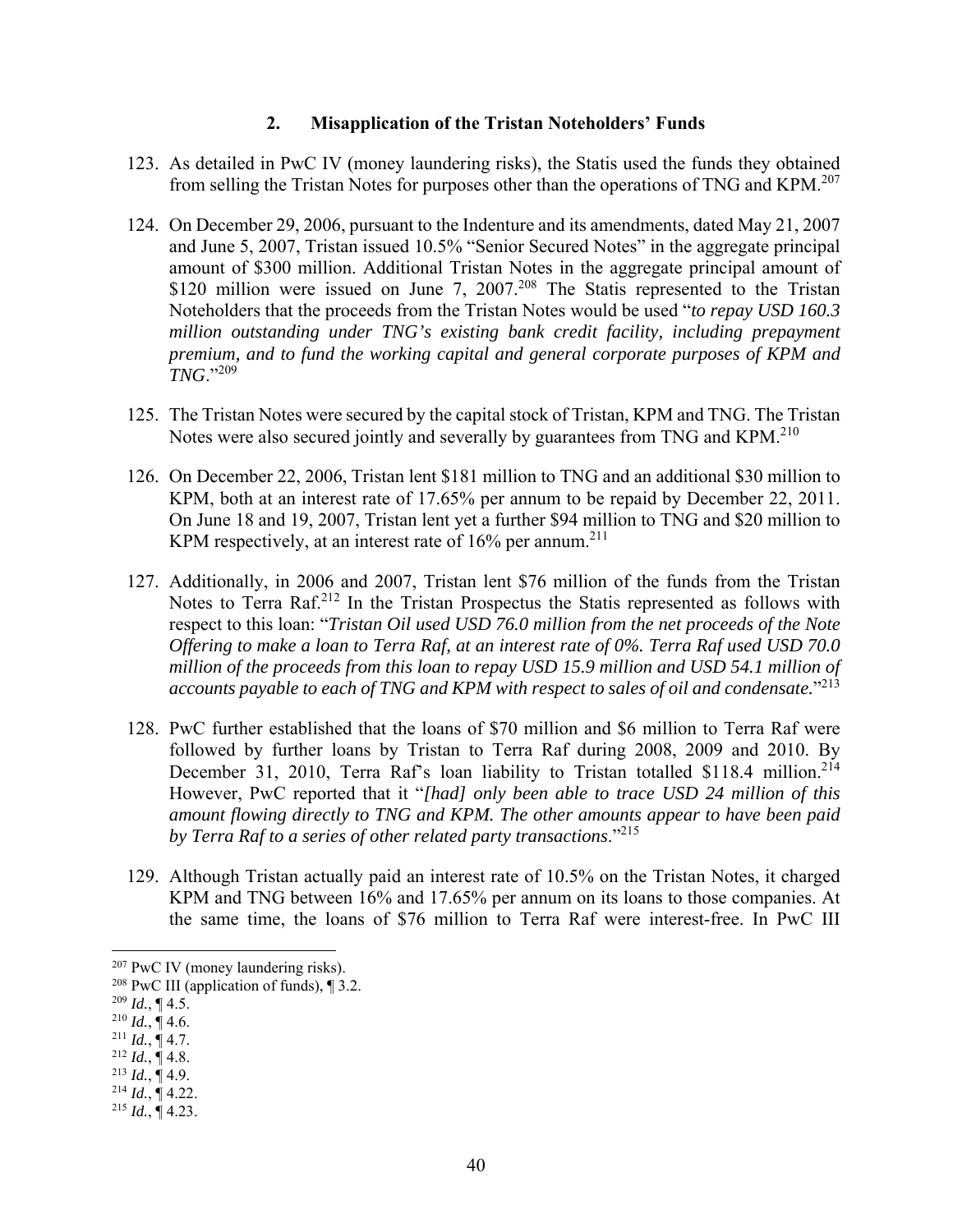(application of funds), PwC performed a calculation of what the interest expense would have been had TNG and KPM been granted their loans from Tristan at a rate of 10.5% (*i.e.*, the rate at which Tristan paid interest to its Noteholders), rather than 16% and 17.65%. According to these calculations, if KPM and TNG had been charged 10.5% interest on their loans from Tristan, they would have accrued a combined total interest of \$94.64 million during the period from December 22, 2006 to December 31, 2009. This amount is \$61.87 million *less* than the actual combined interest of \$156.52 million accrued by KPM and TNG on these loans during this period.

130. In short, PwC III (application of funds) demonstrates that the Statis established a structure of intercompany loans and interest rates that caused a diversion of significant funds from KPM and TNG.<sup>216</sup> This too directly contradicted the assertions made by the Statis during the Arbitration, and accepted by the Tribunal, that KPM and TNG were in financial distress due to the actions of Kazakhstan.

### **D. Laren Transaction**

- 131. The Statis also conducted illicit acts using Laren Holdings Ltd ("**Laren**"), a special purpose vehicle established by the Statis in the British Virgin Islands. Specifically, on June 19, 2009, Tristan issued additional notes ("**New Notes**") to Laren having an aggregate nominal value of \$111.11 million.<sup>217</sup> However, according to the evidence,<sup>218</sup> Laren paid only \$30 million for the New Notes, *i.e.*, it secured a discount of 73% on their face value.<sup>219</sup> The funds which were used to purchase the New Notes originated from a credit facility in the amount of \$60 million extended from six lenders to Laren at an interest rate of 35% per annum ("**Laren Loan**").
- 132. Repayment of the Laren Loan was guaranteed by TNG and KPM.<sup>220</sup> In other words, the Statis used the same Kazakh operating companies that were indebted both by virtue of the New Notes and the obligation to repay the funds that the Statis received for the New Notes.
- 133. The Laren Loan transaction came under scrutiny in the Arbitration and the Tribunal made certain findings in this regard in the Award. The Statis asserted that "*the 'horrendous' conditions of the Laren Loan*" – the 73% discount to face value and 35% interest rate – were caused by the fact that no other lenders had offered financing on commercial terms,<sup>221</sup> due to Kazakhstan's conduct.<sup>222</sup> The Tribunal accepted these assertions, finding that the

 <sup>216</sup> *Id.* 

<sup>217</sup> This was in addition to the two series of Tristan Notes issued by the Statis in 2006 and 2007, described *supra*, ¶ 124.

<sup>&</sup>lt;sup>218</sup> Facility Agreement for Laren Holdings LTD arranged by Renaissance Advisory Services Limited with Stichting Security Trustee, June 11, 2009, ¶ 3.1.

<sup>219</sup> Statis' First Post-Hearing Brief, ECT Arbitration, April 8, 2013, ¶ 355.

<sup>220</sup> *Id.*

<sup>221</sup> *Id.*, ¶ 217. 222 *Id.*, ¶ 360.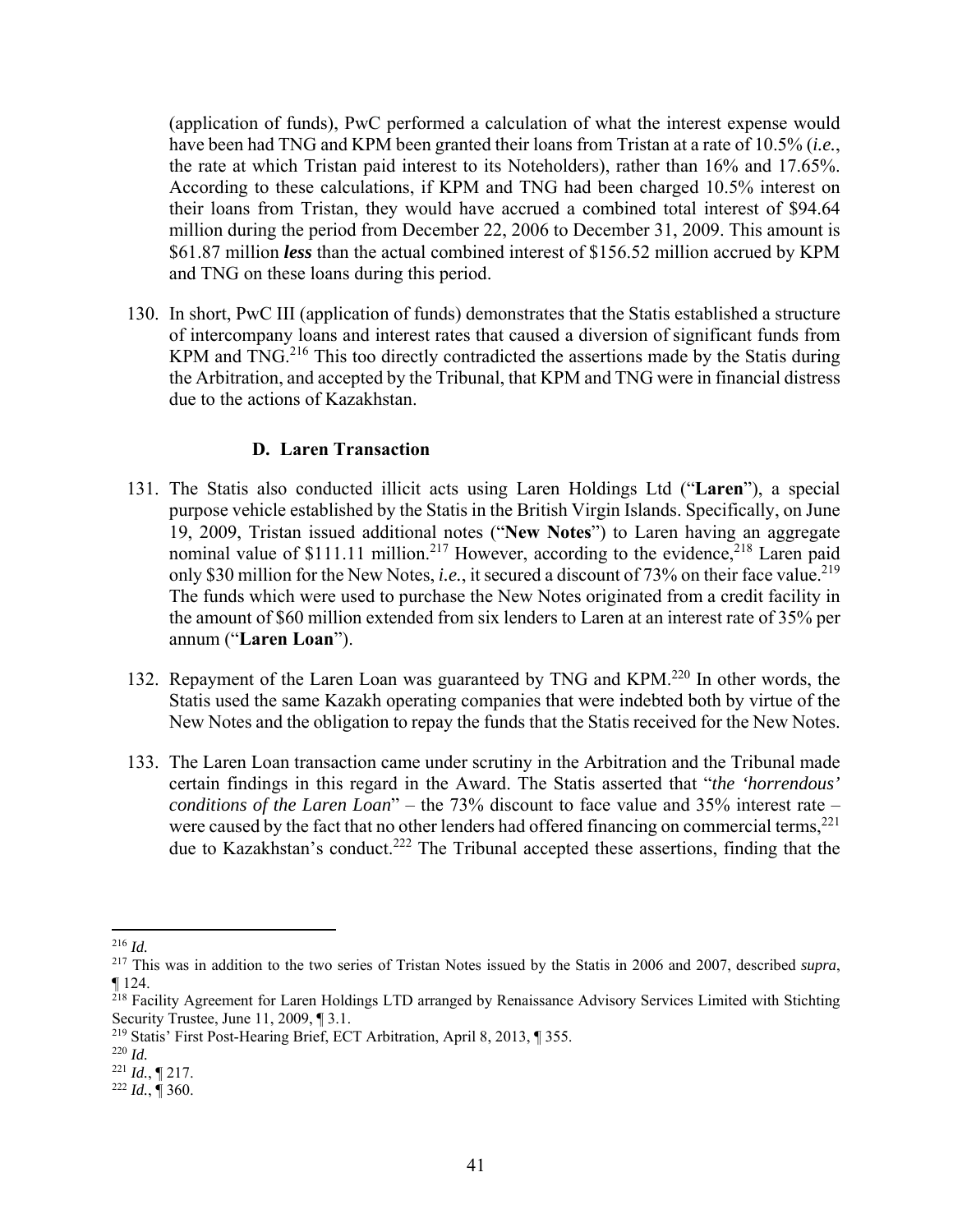Laren Loan, "*with its onerous terms,*" was arranged and necessary because of "*[Kazakhstan]'s actions*."<sup>223</sup>

- 134. As set out *supra*, ¶ 44, the June 2018 Disclosure documents provide direct evidence that the Statis deceived the Tribunal on the reasons behind the "*horrendous*" terms of the Laren Loan. The evidence may be summarized as follows:
	- An internal note drafted by Ascom's financial analyst prepared for Anatolie Stati stated that Ascom itself decided not to proceed with the credit facility that was offered by a recognized financial institution (*i.e.*, Credit Suisse).<sup>224</sup>
	- Ascom correspondence with Renaissance Capital of 2009 revealed that the Statis had a financial interest in issuing the New Notes to Laren at a discount of at least  $73\%$ <sup>225</sup> partly due to the fact that Laren was a Stati-controlled company<sup>226</sup> and not an independent entity, as the Statis falsely told the Tribunal in the Arbitration.<sup>227</sup>
- 135. The above was not known to Kazakhstan before the June 2018 Disclosure, let alone during the Arbitration.

## **V. THE POST-AWARD PROCEEDINGS IN NATIONAL COURTS (2013-PRESENT)**

- 136. Following issuance of the Award in the Arbitration in December 2013, both the Statis and Kazakhstan initiated a series of legal proceedings. These proceedings include annulment, recognition (or sometimes referred to as "exequatur") and assets attachment actions.
- 137. Kazakhstan initiated proceedings in Sweden, the seat of arbitration, to set aside the Award on the ground, among others,  $228$  that the Statis had procured the Award by fraud.
- 138. The Statis initially brought actions to recognize and enforce the Award in the United Kingdom and the United States. When the High Court of England found that "*there is […] sufficient prima facie evidence*" that the Award was obtained by fraud and ordered a full fraud trial (*see infra*, ¶ 181 *et seq.*),<sup>229</sup> the Statis did two things. First, they initiated enforcement proceedings in Luxembourg, Sweden, Italy, the Netherlands and Belgium.

<sup>&</sup>lt;sup>223</sup> Award,  $\P$  1416.<br><sup>224</sup> Internal note on the Credit Suisse Facility, December 11, 2008, Conclusion, 2.

<sup>&</sup>lt;sup>225</sup> E-Mail Correspondence between Artur Lungu of Ascom and Adel Kambar of Renaissance Capital, June 6-8, 2009.

<sup>226</sup> Invoice from Harneys issued to Tristan Oil Ltd., June 24, 2009, 24 (Harneys, a BVI law firm, invoiced Tristan Oil Ltd. for the preparation of Laren's articles of association.)

<sup>227</sup> Statis' First Post-Hearing Brief, ECT Arbitration, April 8, 2013, ¶ 354.

<sup>&</sup>lt;sup>228</sup> As set forth below, Kazakhstan was not aware of the Statis' fraud when it submitted its original set-aside petition, and therefore it included in its petition only its then-known grounds, *i.e.*, Kazakhstan being denied its opportunity to appoint its own arbitrator, the Statis initiating the arbitration in violation of the ECT's three-month cooling-off period, one of the claimants being a Gibraltar-company and therefore outside the jurisdictional scope of the ECT, and certain procedural irregularities in the conduct of the arbitration. Kazakhstan filed a separate application to invalidate the Award after it discovered the fictitious transactions fraud.

<sup>&</sup>lt;sup>229</sup> Approved Judgment of Justice Knowles, June 6, 2017,  $\P$  37, 92 [Stati et al. v. The Republic of Kazakhstan, In the High Court of Justice, Queen's Bench Division, Commercial Court, CL-2014-000070].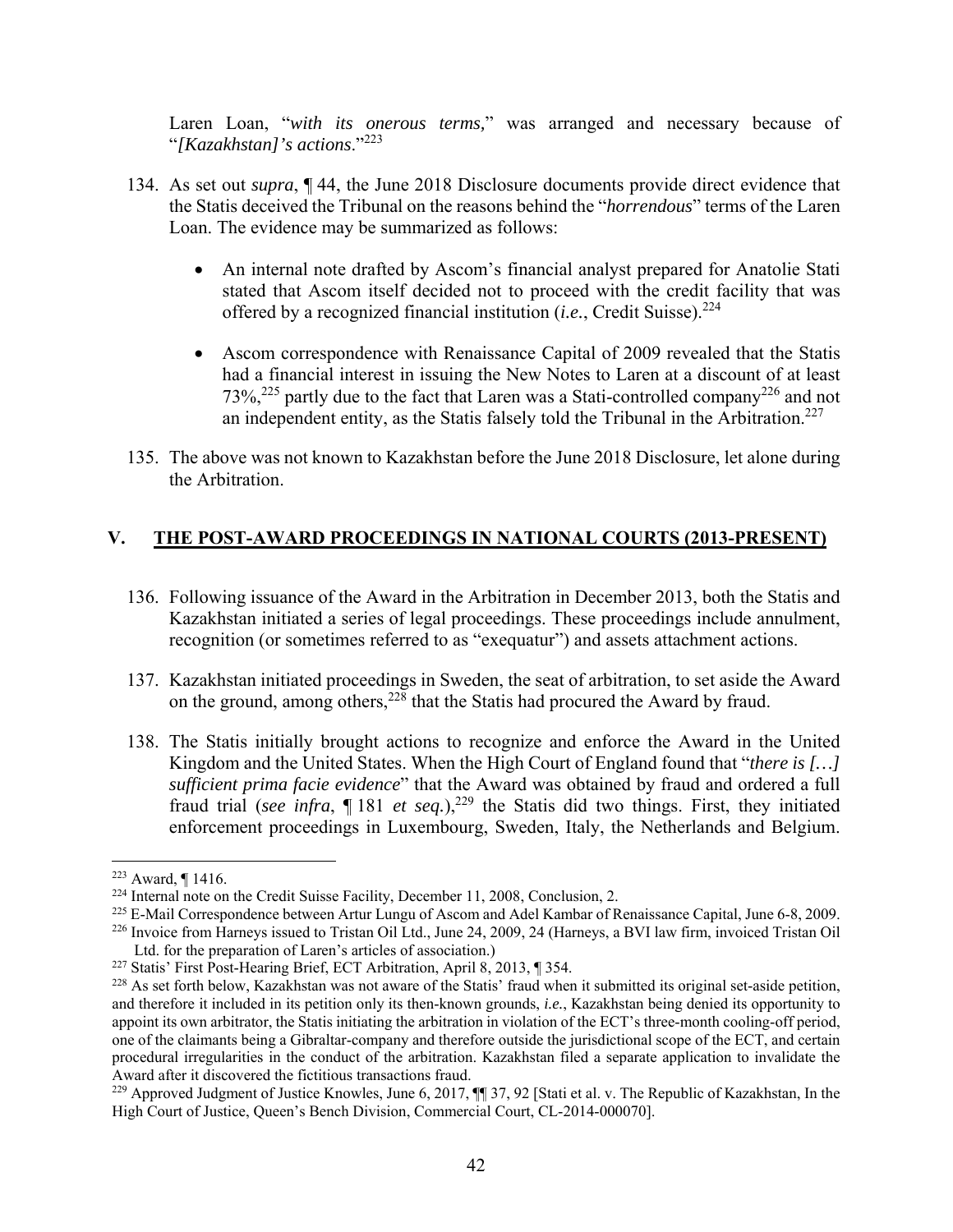Second, they discontinued the English proceedings thereby avoiding a full fraud trial. The Statis also obtained pre-judgment attachments of property they claimed to be owned by Kazakhstan in Sweden and the Benelux countries.

- 139. Additionally, a criminal investigation into the Statis' suspected misconduct is underway in Luxembourg (discussed *infra*, ¶ 281 *et seq.*).
- 140. The sections that follow examine the post-Award Proceedings that have taken place in all of these jurisdictions. They deal, in turn, with the proceedings in Sweden, the U.K., the U.S., Italy, the Netherlands, Belgium and Luxembourg. The type of the proceedings, whether directed at the annulment, recognition (or exequatur) or execution of the Award, is identified directly within the text.

## **A. Sweden – Seat of Arbitration**

141. The following describes the Swedish court proceedings and reveals that no Swedish court has ever made a finding on the substance of Kazakhstan's claim of fraud by the Statis. This is confirmed by the legal opinion dated August 23, 2020 of Dr. Patrik Schöldström ("**Schöldström Opinion**"), now a judge at the Svea Court of Appeal, who also concluded that the Statis withheld highly significant evidence from the Swedish courts, and that the Svea Court of Appeal did not decide Kazakhstan's set-aside application on the basis of a full and truthful record. $230$ 

## **1. The Set-Aside Proceedings (March 2014-December 2016) and Decision Dated December 9, 2016**

- 142. On March 19, 2014, Kazakhstan submitted a statement of claim to the Svea Court of Appeal seeking to set aside the Award on the basis of certain procedural irregularities in relation to the Arbitration.<sup>231</sup> At that time, Kazakhstan was not aware of any of the abovedescribed new evidence that Kazakhstan only discovered gradually during the period from 2015 to 2019 (*see supra*, ¶ 30 *et seq.*).
- 143. On October 5, 2015, after discovering new facts through the U.S. court proceedings (*see supra*, *¶* 32 *et seq.*), Kazakhstan filed a separate claim in the Svea Court of Appeal to invalidate the Award, on the ground that the Award contravened Swedish public policy due to the Statis' commission of fraud on the Tribunal.232 That separate claim was later joined with Kazakhstan's original set-aside action.
- 144. Kazakhstan supported its allegations with those documents it had managed to discover to that date – which consisted only of documents showing fictitious transactions of the Statis.233 These included witness statements, expert reports and submissions from the Vitol

<sup>230</sup> Legal Opinion of Dr Patrik Schöldström, August 23, 2020, ¶¶ 86–87.

<sup>231</sup> Kazakhstan Statement of Claim, Swedish Set-Aside Proceedings, March 19, 2014.

<sup>232</sup> Kazakhstan's Amended Statement of Claim, Swedish Set-Aside Proceedings, October 5, 2015.

<sup>&</sup>lt;sup>233</sup> The Joint Operating Agreement between Vitol, Ascom, TNG and Terra Raf, June 27, 2006; Expert Report of Charles River Associates, Vitol Arbitration, October 11, 2013; Witness Statement of Ian Roper Taylor, CEO of the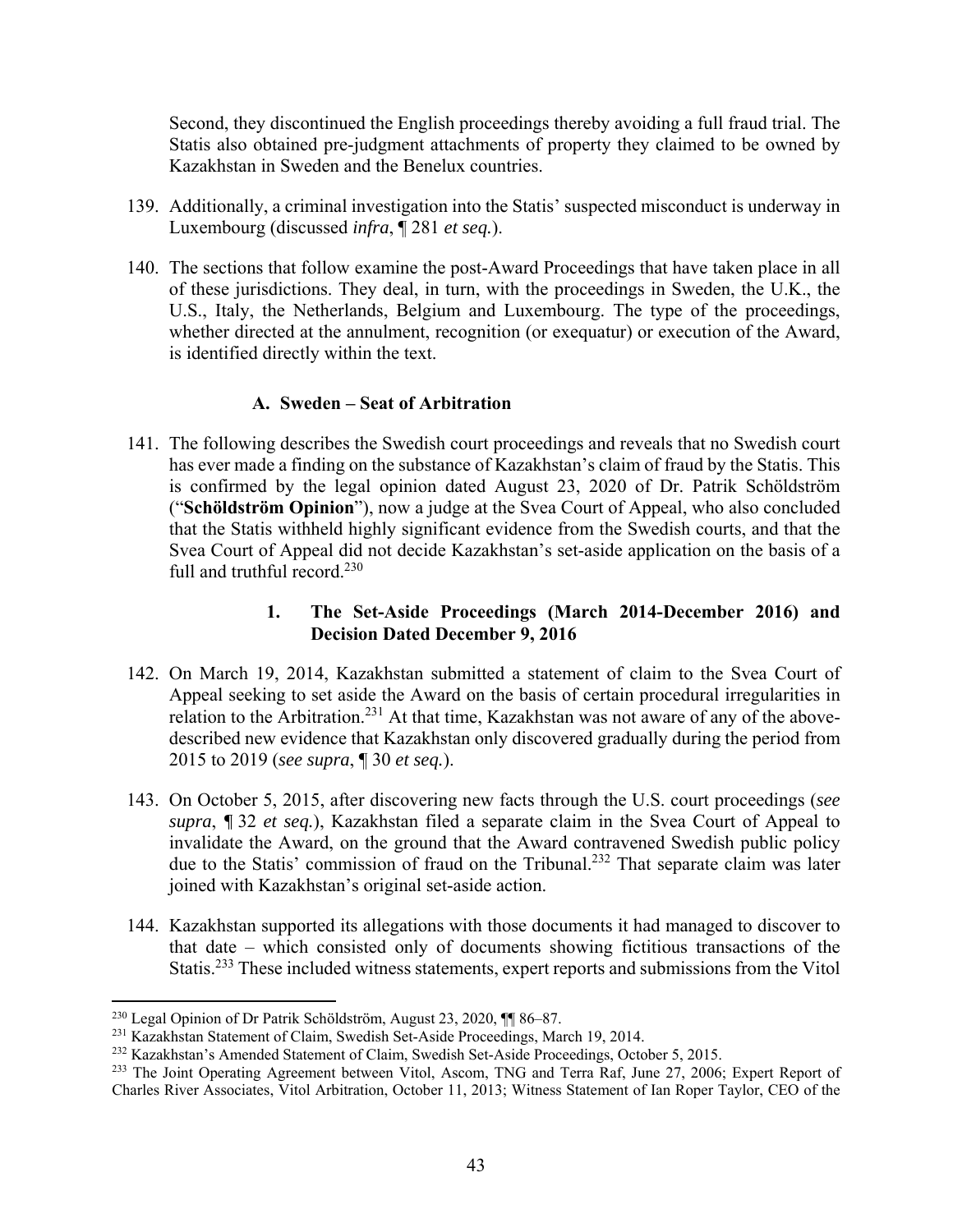Arbitrations (*see supra*, *¶* 32 *et seq.*). In addition, Kazakhstan submitted a newly-prepared expert report from Deloitte that explained the financial impact the new facts would have had on the outcome of the Arbitration (*see supra*,  $\P$  71).<sup>234</sup> Kazakhstan also submitted witness declarations from Tractebel confirming that there was an inexplicable gap between the actual \$35 million cost of the main equipment supplied by Tractebel and the \$245 million that the Statis alleged to have invested in the LPG Plant (*see supra*, ¶¶ 38-40). The witnesses from Tractebel testified that the LPG Plant construction costs, as reflected in the Stati Financial Statements, as well as in the Perkwood Agreement, were "*considerable and impossible to explain.*"235

- 145. The Statis, in their submission dated October 30, 2015 in the Set-Aside Proceedings, objected to Kazakhstan's separate claim without addressing the substance of the allegations. The Statis argued that (a) Kazakhstan was already aware at the time of the Arbitration of the existence of the Vitol Arbitrations and most of the circumstances set out in the fraud claim, (b) the Tribunal decided that information about the Statis' arbitration with Vitol was irrelevant to the Arbitration, (c) the Perkwood Agreement was not a sham contract, (d) the alleged construction costs of the LPG Plant were irrelevant to the outcome of the Arbitration, (e) there was no contradiction between the positions taken by the Statis' in the Arbitration in the case against Kazakhstan and the Vitol Arbitrations, (f) the Award was not based on the Statis' allegedly false evidence or untrue statements and  $(g)$  a violation of the *ordre public* rule is generally inapplicable in situations in which an award is based on incorrect documentation or untruthful statements.<sup>236</sup>
- 146. None of these arguments was supported by evidence. Neither Anatolie Stati, nor Gabriel Stati, nor Artur Lungu nor any of the other witnesses in the Arbitration appeared before the Svea Court of Appeal to offer testimony in support of the Statis. None of the quantum experts the Statis used in the Arbitration in the present case or the Vitol Arbitrations was offered to rebut the experts put forward by Kazakhstan.
- 147. However, the Statis relied on Ken Fleuriet (the Statis' attorney from King & Spalding in the Arbitration) to testify as a witness on issues unrelated to the allegations of fraud. Ken Fleuriet was part of the team that had represented the Statis contemporaneously in the Arbitration under the ECT and the Vitol Arbitrations. The subject of these contemporaneous arbitrations was the LPG Plant for which a different value had been provided in each arbitration, using the same witness, Artur Lungu, and the same team of

Vitol Group of companies at the time, January 22, 2014; Ascom LPG Plant – Business Plan; Witness Statement of Raymond Leslie Martin, January 21, 2014; Minutes of Meetings, November 29, 2006, October 2, 2007, February 5, 2008 and March 2009; Second Witness Statement of Artur Lungu, Vitol Arbitration, February 27, 2014; Second Witness Statement of Artur Lungu, Montvale Arbitration, July 22, 2011; Montvale's Post-Hearing Brief, Montvale Arbitration, December 2, 2011; Written Declaration of Franjo Zaja, August 27, 2015; Minutes of a conference call between KPMG and the Stati Parties, March 31, 2010.

 $^{234}$  Gruhn Report. Mr. Gruhn acted as Kazakhstan's valuation expert during the ECT Arbitration.

<sup>235</sup> Expert Report of Ernst Kallweit of Tractebel, Swedish Set-Aside Proceedings, June 2, 2016, ¶ 6.1.4.

<sup>236</sup> Statis' Rebuttal Submission, Swedish Set-Aside Proceedings, October 30, 2015, ¶ 5.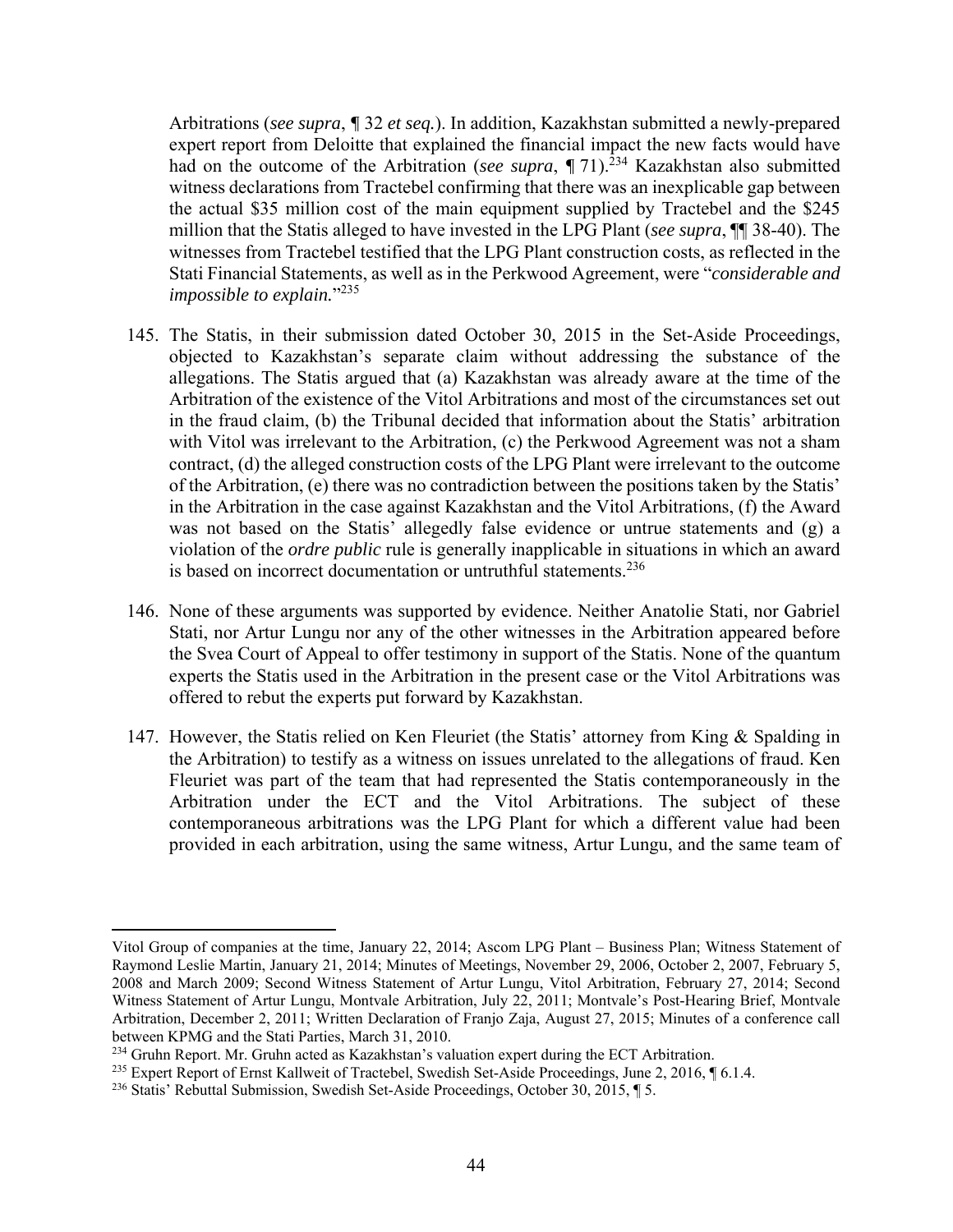King & Spalding attorneys, but different quantum experts. These circumstances were decisive for the eventual uncovering of the true actions of the Statis.<sup>237</sup>

- 148. On November 23, 2015, Kazakhstan submitted a Brief and a Preliminary Statement of Evidence. Kazakhstan argued that the Statis (a) misled KMG in the submission of its Indicative Offer, (b) misrepresented financial information to KPMG as their statutory auditor, and  $(c)$  misled the Tribunal itself.<sup>238</sup>
- 149. During the exchange of submissions Kazakhstan underscored several times the fact that the Statis had not addressed many of the fraud allegations. On April 1, 2016, Kazakhstan raised various questions that needed to be addressed by the Statis relating to the legitimacy of the LPG Plant construction costs recorded in the Financial Statements.<sup>239</sup>
- 150. Unbeknownst to Kazakhstan and the Svea Court of Appeal, KPMG had posed essentially the same questions to the Statis some two months earlier in its February 15, 2016 Letter, as described above (*see supra*, *¶* 58 *et seq.*).240
- 151. During a case management conference, the Svea Court of Appeal directed the Statis to answer Kazakhstan's questions. In their May 18, 2016 response, the Statis instead asked the court to exclude the evidence introduced by Kazakhstan on the ground that it was irrelevant to the Set-Aside Proceedings.<sup>241</sup>
- 152. On June 29, 2016, the Svea Court of Appeal rejected the Statis' request to exclude the evidence that Kazakhstan had adduced.
- 153. Their submissions reveal that the Statis made false statements in connection with Kazakhstan's fraud allegations. For example, the Statis asserted that "*KPMG had full access to all accounting records*" during its review of the Stati Financial Statements,<sup>242</sup> and that "*KPMG was aware of Perkwood's function*."243 These denials cannot be squared

<sup>&</sup>lt;sup>237</sup> During cross examination, Ken Fleuriet was questioned about his and King & Spalding's role in the Vitol Arbitrations and he was asked for the reasons of instructing different experts. Ken. Fleuriet denied under oath any personal role of substance in the Vitol Arbitrations. His testimony is contradicted by the documents discovered through the 2015 U.S. Discovery Order, in particular the Notice of Arbitration dated November 6, 2012 in the Vitol Arbitration that carries Ken Fleuriet's name as one of the lead counsel, the Statement of Claim dated March 15, 2013 in the Vitol Arbitrations that lists him as one of the counsel for Ascom, as well as other documents, including the Partial Award and a transcript of the hearing in those proceedings. *See*, Hearing Transcript, Svea Court of Appeal, Swedish Set Aside Proceedings, Day 7, September 27, 2016, 21; Notice of Arbitration, Vitol Arbitration, November 6, 2012, 10; Statement of Claim, Vitol Arbitration, March 15, 2013, 60; Statement of Reply and Defence, Vitol Arbitration, May 10, 2013, 30; Claimant's Memorial, Vitol Arbitration, October 11, 2013, 76; Partial Award, Vitol Arbitration, April 22, 2015, 1; Hearing Transcript, Vitol Arbitration, Day 1, October 29, 2014, 1.

<sup>&</sup>lt;sup>238</sup> Kazakhstan's Brief and Preliminary Statement of Evidence, Swedish Set-Aside Proceedings, November 23, 2015,  $\P$  3.

 $^{239}$  Kazakhstan's Submission, Swedish Set-Aside Proceedings, April 1, 2016.<br><sup>240</sup> Letter from KPMG Audit LLC to A. Stati, February 15, 2016, 2.

<sup>&</sup>lt;sup>241</sup> Statis' Request for the Dismissal of Evidence, Swedish Set-Aside Proceedings, May 18, 2016.<br><sup>242</sup> Statis' Comments on the Court's recitals, Swedish Set-Aside Proceedings, May 18, 2016, 20.

<sup>243</sup> *Id.*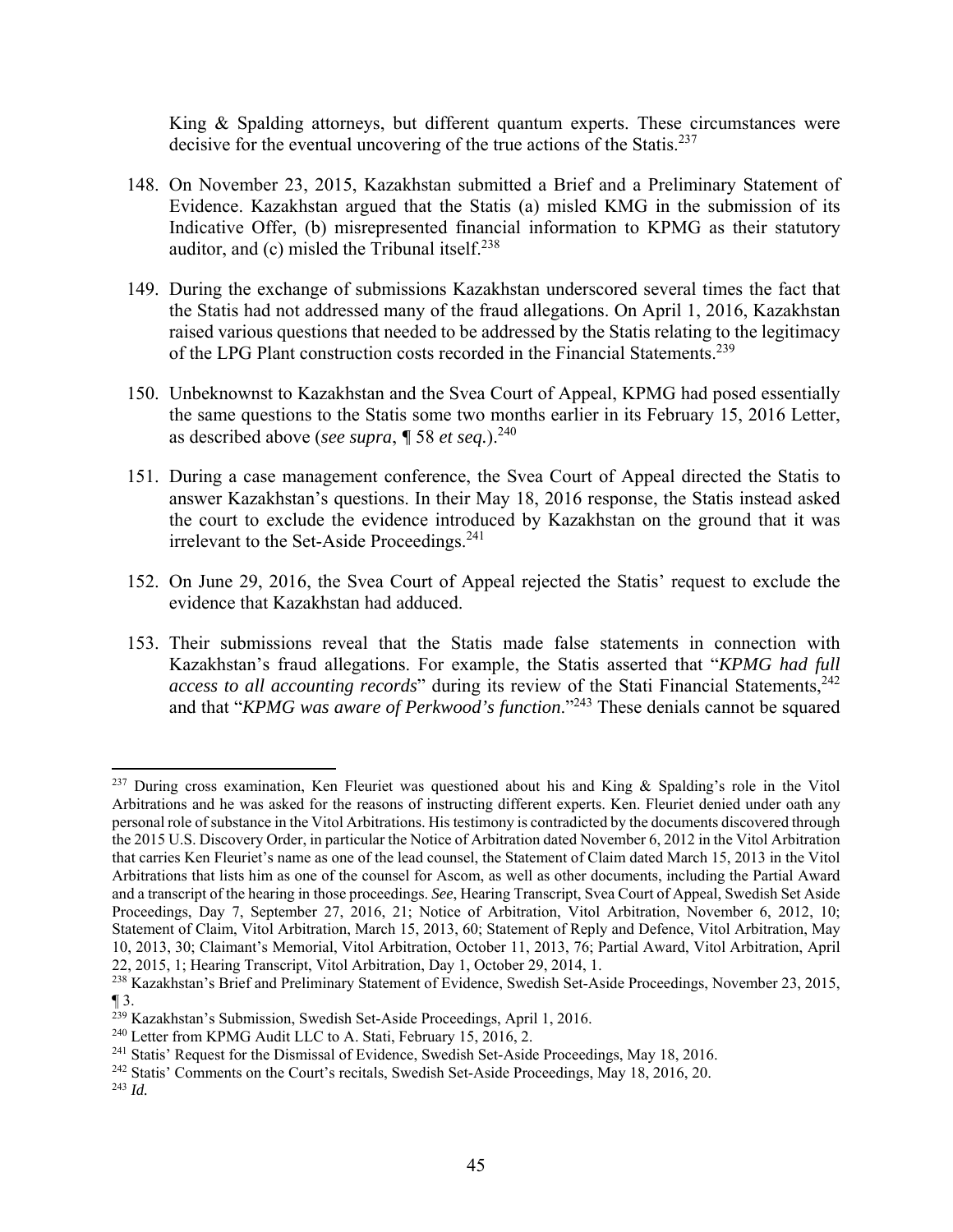with the truth, given that the Statis already had in hand KPMG's February 15, 2016 Letter stating the opposite.

- 154. As set forth in the Legal Opinion of Dr. Patrik Schöldström, the Statis, in not informing Kazakhstan and the Svea Court of Appeal of the 2016 KPMG Evidence in their May 18, 2016 response, breached their "*duty to tell the truth*" under Swedish law (*see supra*,  $\P$  141).<sup>244</sup>
- 155. The Statis also made numerous unsupported assertions about Perkwood that are now known to be false, including that the Perkwood Agreement was not a sham agreement and that Perkwood performed services in purchasing and delivering the equipment during the construction of the LPG Plant.
- 156. As described *supra* at *¶* 39, the Statis concealed the true nature of Perkwood. As also described, Kazakhstan did not obtain access to the Statis' Latvian Rietumu Bank account documents until 2016, and then only with the assistance of the Latvian Prosecutors Office. These documents included the Perkwood Powers of Attorney issued to Anatolie and Gabriel Stati. Before obtaining this evidence, Kazakhstan was not able to prove beyond doubt that the Statis secretly controlled Perkwood and had thus raised this question explicitly with the Statis through their Swedish counsel. Despite the fact that the question could be answered with a "yes" or "no," the Statis were evasive and denied the truth. In their submission dated July 15, 2016, the Statis stated that they "*do not concede to the fact that Perkwood was an affiliate in some – yet unspecified by Kazakhstan – way*."245 In their subsequent submission dated August 30, 2016, the Statis again were evasive, stating that they "*have never been able to contest (but neither to admit) that Perkwood is in any particular way an affiliated company to the [Statis]*."246
- 157. Even when Kazakhstan submitted the Powers of Attorney to the Svea Court of Appeal on September 5, 2016, the Statis did not respond. It was not until the first day of the main hearing in the Set-Aside Proceedings on September 8, 2016, that they admitted that Perkwood was a Stati affiliate company:

*MR NILSSON [Counsel to the Statis]: The [powers of attorneys] that we have, those documents that you are presenting here, we are not contesting that it is an affiliate company. We don't need to argue on this case, because it is an affiliate company. They have granted that from opposing counsel.*<sup>247</sup>

158. The Statis' defense against the charge of double-billing for identical equipment, as described *supra* at *¶* 90 *et seq.,* was also unconvincing. In May 2016, they initially alleged that this equipment under Annex 14 of the Perkwood Agreement "*consisted of spare parts which were ordered by way of back-up, to ensure operation of the Plant.*<sup>248</sup> However,

<sup>244</sup> Legal Opinion of Dr Patrik Schöldström, August 23, 2020, ¶ 84.

<sup>245</sup> Statis' Submission, Swedish Set-Aside Proceedings, July 15, 2016, 1.

<sup>246</sup> Statis' Submission, Swedish Set-Aside Proceedings, August 30, 2016, ¶ 4.

<sup>247</sup> Hearing Transcript, Svea Court of Appeal, Swedish Set Aside Proceedings, Day 1, September 8, 2016, 31:12-16.

<sup>248</sup> Statis' Comments to the Court's Recitals, Swedish Set-Aside Proceedings, May 18, 2016, 20.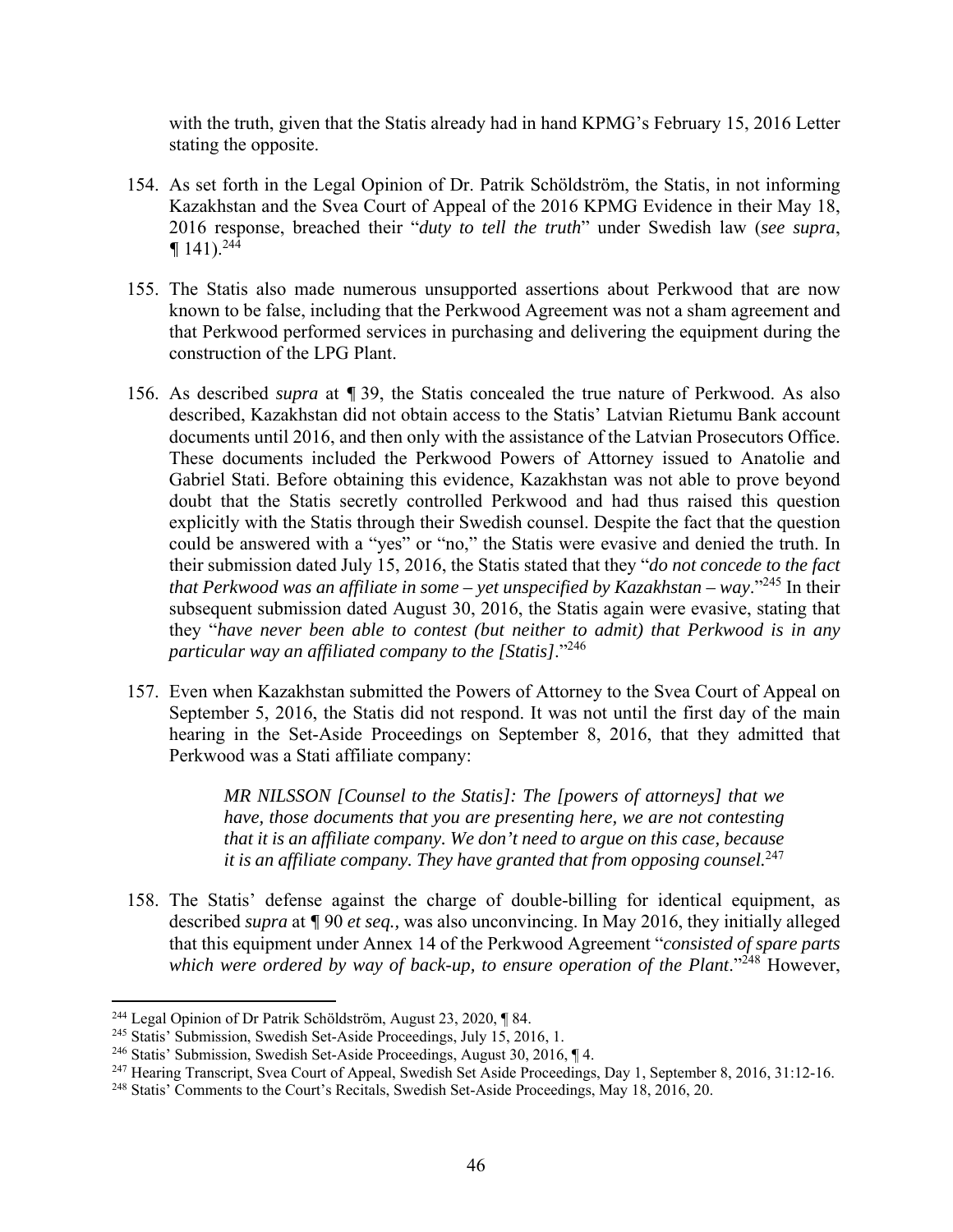after Kazakhstan submitted evidence from Tractebel in June 2016, in which Tractebel confirmed that "*only exactly one set of*" such equipment was needed,<sup>249</sup> the Statis changed their position and in October 2016 began contending that this equipment was "*meant to be used if they increased the capacity of the LPG plant*."250

- 159. Notably, as will be seen *infra* at ¶ 222 *et seq.* in the post-Award Proceedings a couple of years later, the Statis would yet again change their story in relation to the double-billing issue and would argue that the equipment under Annex 14 of the Perkwood Agreement was to be purchased "*as a backup*."251
- 160. On December 9, 2016, the Svea Court of Appeal dismissed Kazakhstan's petition to set aside the Award.252 In its decision, the Svea Court did not rule on the merits of Kazakhstan's assertion of fraud,<sup>253</sup> but rather determined that, even if the Statis had submitted "*false evidence*" in the form of witness testimony, witness affidavits and expert reports regarding the scale of the investment costs in the LPG Plant, as alleged by Kazakhstan, this did not have a direct or an obvious indirect effect on the Award and, therefore, did not come within the "*very narrow*" scope of Swedish public policy justifying set-aside of an arbitral award.<sup>254</sup> With respect to the KMG Indicative Offer, which the Svea Court confirmed *did* have a direct effect on the outcome of the Arbitration, the court found that, under Swedish law, it "*is not to be regarded as false evidence even if*" it was based on the allegedly false Financial Statements because the offer had in fact been submitted by KMG to the Statis "*prior to the initiation of the arbitration*."255 What this means in effect is that, under Swedish law, the KMG Indicative Offer had to be a forgery in order to constitute "*false evidence*."
- 161. Lastly, the Svea Court of Appeal found that the Financial Statements on which the KMG Indicative Offer was based – did not have a *direct* effect on the Award.<sup>256</sup> But it is a confirmed mathematical fact that the Financial Statements had an *indirect* effect on the

<sup>&</sup>lt;sup>249</sup> Expert Report of Ernst Kallweit of Tractebel, Swedish Set-Aside Proceedings, June 2, 2016, ¶ 6.2.1.

<sup>&</sup>lt;sup>250</sup> Hearing Transcript, Svea Court of Appeal, Swedish Set Aside Proceedings, Day 13, October 6, 2016, 27.

<sup>&</sup>lt;sup>251</sup> Statis' Pleading Notes for the Hearing before the Amsterdam Court of Appeal on June 22, 2018, Dutch Exequatur Proceedings, ¶ 90.

<sup>252</sup> Judgment of the Svea Court of Appeal, Swedish Set-Aside Proceedings, December 9, 2016 (case no. T 2675).

<sup>&</sup>lt;sup>253</sup> The Svea Court of Appeal did not decide on the merits of Kazakhstan's fraud case, but rather limited its analysis to questions of causation. Legal Opinion of Dr Patrik Schöldström, January 13, 2017, ¶ 13: "*The [Svea] Court said nothing about the allegations of fraud, false evidence and misleading information when assessing whether the arbitral award as such violated public policy. My conclusion therefore, is that the Court did not consider those allegations in its assessment at all.*" *Id.*, ¶ 17: "*The Court's test […] has two elements: False evidence and causation. Unless the Court finds sufficient proof of both, the arbitral award will not be declared invalid under the relevant provision (Section 33, subsection 1, item 2 of the Act). That makes it possible for the Court, should it so wish, to assess only one of the elements, namely decisiveness (or causation). If that element fails, then it is unnecessary to assess the other element, namely the false evidence itself*." *Id.*, ¶ 18: "*This is precisely what the Court did in the Judgment. It assessed only the causal link element and not whether the evidence was false as alleged*." **(**emphasis added)

<sup>&</sup>lt;sup>254</sup> Svea Court of Appeal's Judgment, Swedish Set-Aside Proceedings, December 9, 2016 (case no. T 2675), 45. <sup>255</sup> *Id.*, 46.

<sup>256</sup> Judgement of the Svea Court of Appeal, Swedish Set-Aside Proceedings, December 9, 2016 (case no. T 2675).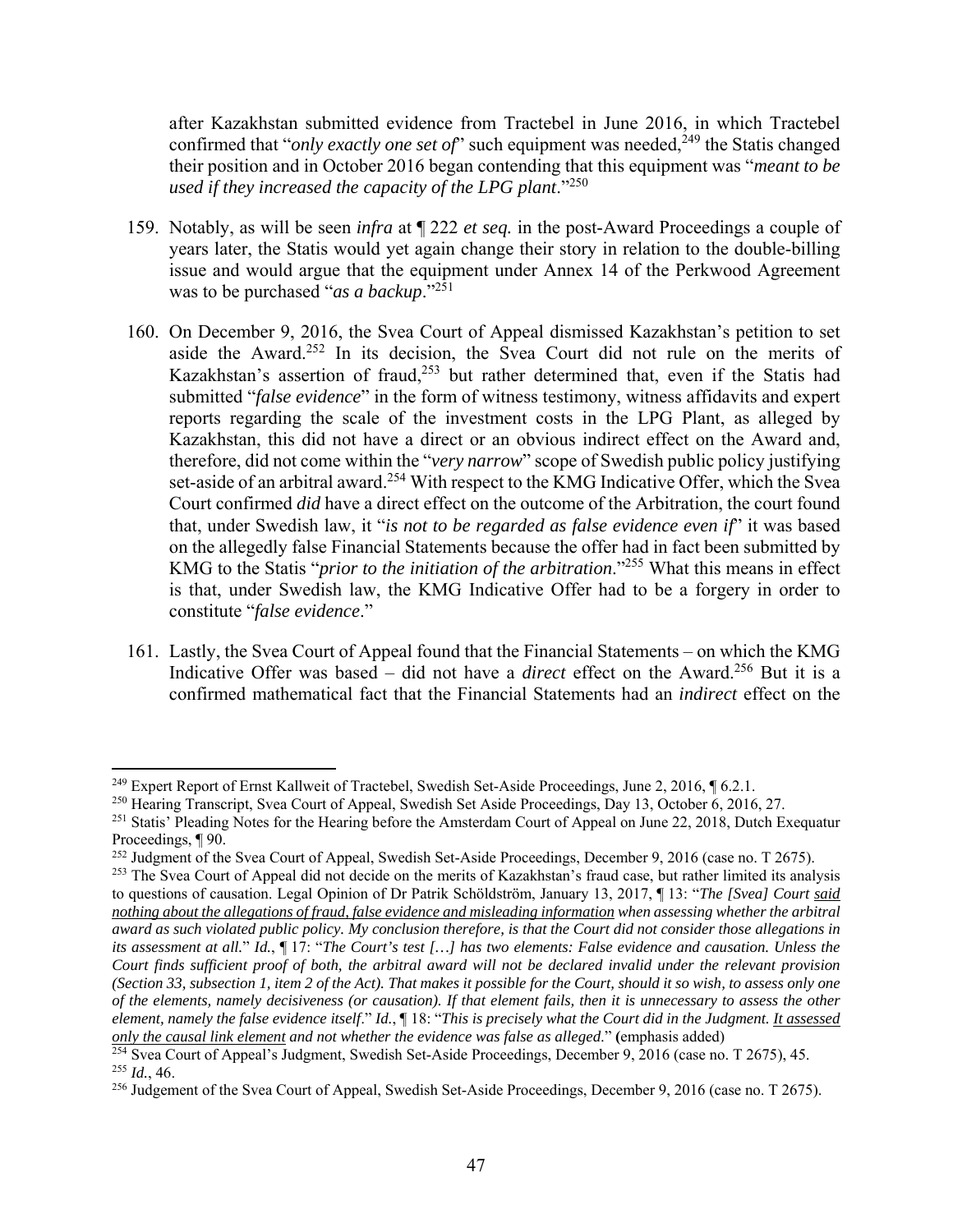Indicative Offer<sup>257</sup> and thus, according the Svea Court's own conclusion, had at least an indirect effect on the Award. However, as was noted by Justice Knowles in his judgment of June 6, 2017 (*infra*, ¶ 181 *et seq.*), the Svea Court did not determine whether the Financial Statements had that obvious indirect effect.<sup>258</sup>

- 162. At no point in its decision did the Svea Court of Appeal pass judgment on the reliability of the KMG Indicative Offer as evidence in the Arbitration. Neither did it make any finding on whether the false financial information provided by the Statis to the Tribunal constituted fraud.259 Confirming this, the English High Court subsequently held: "*No Court has decided the question whether there has been the fraud alleged*," including Sweden (and the United States).260
- 163. Indeed, the Svea Court of Appeal's non-decision on the merits of the fraud claim stands in stark contrast with what the English High Court decided on the basis of substantially the same evidence in the English enforcement proceedings, *i.e*., that this evidence established *prima facie* that the Statis had obtained the Award by fraud and committed a fraud on the Tribunal:

*[T]here is the necessary strength of prima facie case […] that, in asking the Tribunal to rely on the KMG Indicative Bid in circumstances (concealed from the Tribunal, as from the bidder) of the alleged fraud, there was a fraud on the Tribunal.*<sup>261</sup>

- 164. Thus, the Svea Court of Appeal did not rule on the merits of Kazakhstan's fraud allegations. Rather, it determined that those allegations, accepted *arguendo* as true, did not provide a basis for setting aside the Award under what the Court described as the "*very narrow*" scope of *Swedish* public policy.<sup>262</sup>
- 165. That the Svea Court of Appeal did not rule on the merits of Kazakhstan's fraud allegations was also confirmed by a ruling of the Brussels Court of First Instance in its decision of December 20, 2019, discussed below (*see infra*, ¶ 245 *et seq.*). The same finding was reached by the English High Court in its judgment of June 6, 2017 (*see infra*, *¶* 182 *et seq.*).

## **2. Swedish Supreme Court Decision Dated October 24, 2017**

166. The Svea Court of Appeal did not grant leave for appeal to the Swedish Supreme Court. Subsequently, Kazakhstan exercised its right to ask the Swedish Supreme Court to rectify

<sup>257</sup> Witness Statement of Nuran Kairakbayev, July 10, 2018, ¶ 21. [*Stati et al. v. The Republic of Kazakhstan*, In the High Court of Justice, Queen's Bench Division, Commercial Court, CL-2014-0000701.

<sup>258</sup> Approved Judgment of Justice Knowles, June 6, 2017, ¶ 62 [*Stati et al. v. The Republic of Kazakhstan*, In the High Court of Justice, Queen's Bench Division, Commercial Court, CL-2014-000070].

<sup>&</sup>lt;sup>259</sup> Second Declaration of Alexander Foerster of Mannheimer Swartling, July 20, 2020, ¶ 61–62.

<sup>260</sup> Approved Judgment of Justice Knowles, June 6, 2017, ¶ 80 [*Stati et al. v. The Republic of Kazakhstan*, In the High Court of Justice, Queen's Bench Division, Commercial Court, CL-2014-000070]. <sup>261</sup> *Id.*, ¶ 48.

<sup>&</sup>lt;sup>262</sup> Judgement of the Svea Court of Appeal, Swedish Set-Aside Proceedings, December 9, 2016 (case no. T 2675), 45.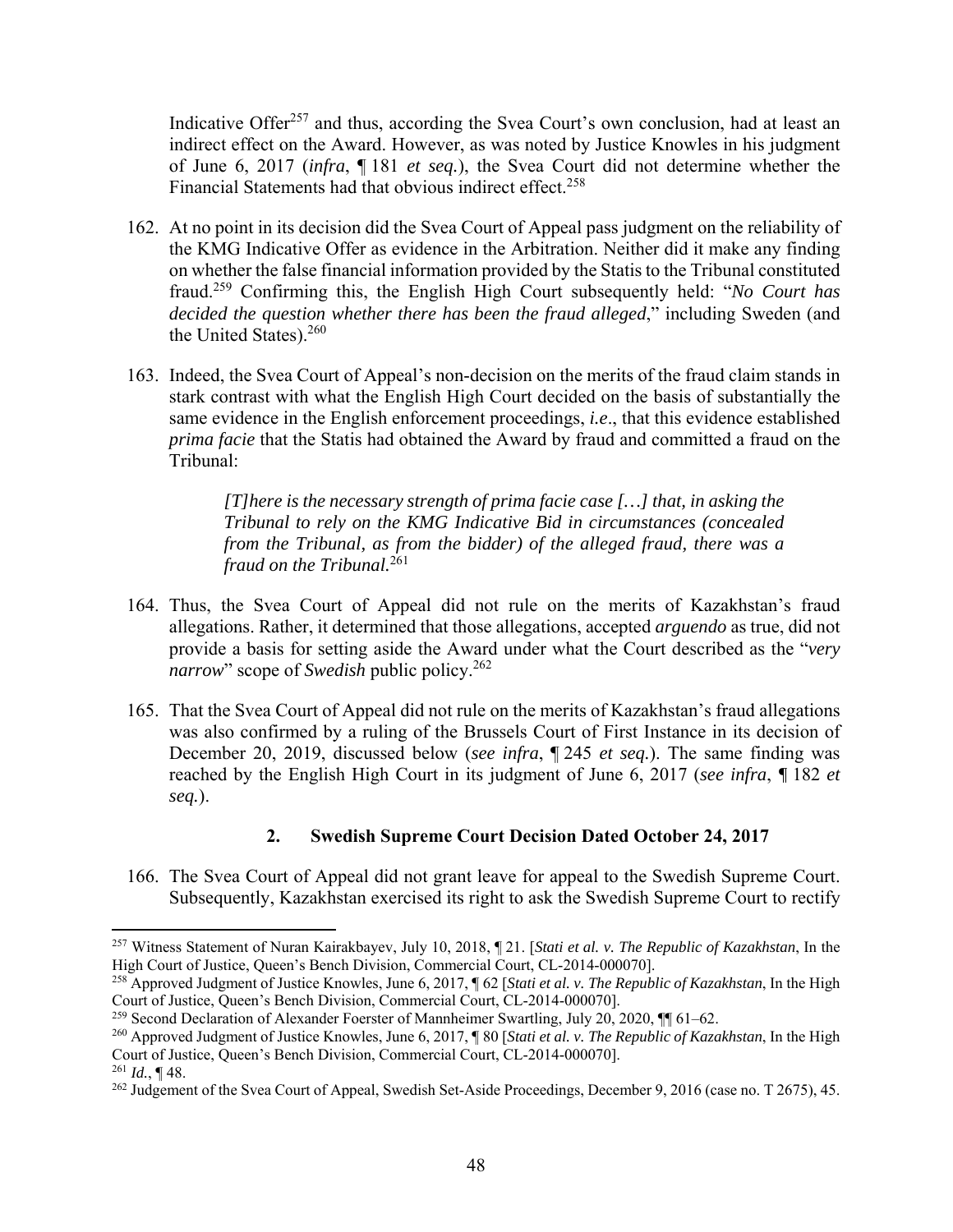"*grave procedural errors*" by the Svea Court of Appeal – an extraordinary legal remedy – but the Supreme Court summarily denied that request.<sup>263</sup>

167. This naturally meant that the Swedish Supreme Court made no finding on the merits of Kazakhstan's allegation of fraud.264 The Swedish Supreme Court was not asked, nor could it have been asked, to review the ruling of the Svea Court of Appeal on the merits.<sup>265</sup>

## **3. Further Attempted Proceedings**

## **a. Second Invalidation Proceedings (November 2019-March 2020)**

- 168. Based on the then newly discovered evidence, notably the Rietumu Bank Statements (*supra*, *¶* 49 *et seq.*), Kazakhstan learned that the Tribunal had not only been misled on the quantum of the Statis' investment in the LPG Plant, but also on the scope of Kazakhstan's liability.
- 169. During the Arbitration, the Statis argued that Kazakhstan's conduct caused a serious liquidity shortage and, as a consequence, the financial distress of KPM and TNG.<sup>266</sup> The Tribunal accepted the Statis' contention that Kazakhstan was responsible for that financial distress, and held Kazakhstan liable for KPM's and TNG's loss.
- 170. Based on this previously unavailable information, Kazakhstan on November 25, 2019 filed a second claim in the Svea Court of Appeal to invalidate the Award (the "**New Invalidation Claim**"). In reply, the Statis did not address the truth or falsity of Kazakhstan's evidence or the substance of its arguments. Rather, they petitioned the Svea Court for early dismissal on procedural grounds, namely on the basis of *res judicata* under Swedish law.
- 171. On March 9, 2020, the Svea Court of Appeal granted the Statis' petition and dismissed the New Invalidation Claim on *res judicata* grounds. The Svea Court did not examine the record or call for written submissions or oral pleadings on the merits of Kazakhstan's claim or the strength of its evidence.<sup>267</sup> The thrust of the Svea Court's decision is that one cannot seek to annul an award more than once, regardless of whether the second claim is based on different legal grounds and new evidence.<sup>268</sup> In other words, it is clear that the decision of the Svea Court of Appeal dated March 9, 2020 was of a "*pure procedural character and the merits of the RoK's application had not been assessed.*"269 The Svea Court of Appeal again did not grant Kazakhstan leave to appeal the decision to the Swedish Supreme Court.

<sup>&</sup>lt;sup>263</sup> Kazakhstan's Motion to Quash the Svea Court of Appeal's Judgment, Swedish Set-Aside Proceedings, February 3, 2017 (Swedish Supreme Court's case no. Ö 613-17).

<sup>264</sup> Legal Opinion of Dr. Patrik Schöldström, August 23, 2020, ¶¶ 73–75.

<sup>265</sup> *Id.*

<sup>266</sup> *See, e.g.*, Award, ¶ 642; Hearing on Quantum, Day 1, ECT Arbitration, Transcript of the Hearing, Direct Examination of Artur Lungu, January 28, 2013, 199–200.

<sup>267</sup> Second Declaration of Alexander Foerster of Mannheimer Swartling, July 20, 2020, ¶ 31.

<sup>268</sup> *Id.*

<sup>269</sup> Legal Opinion of Dr Patrik Schöldström, August 23, 2020, ¶ 79.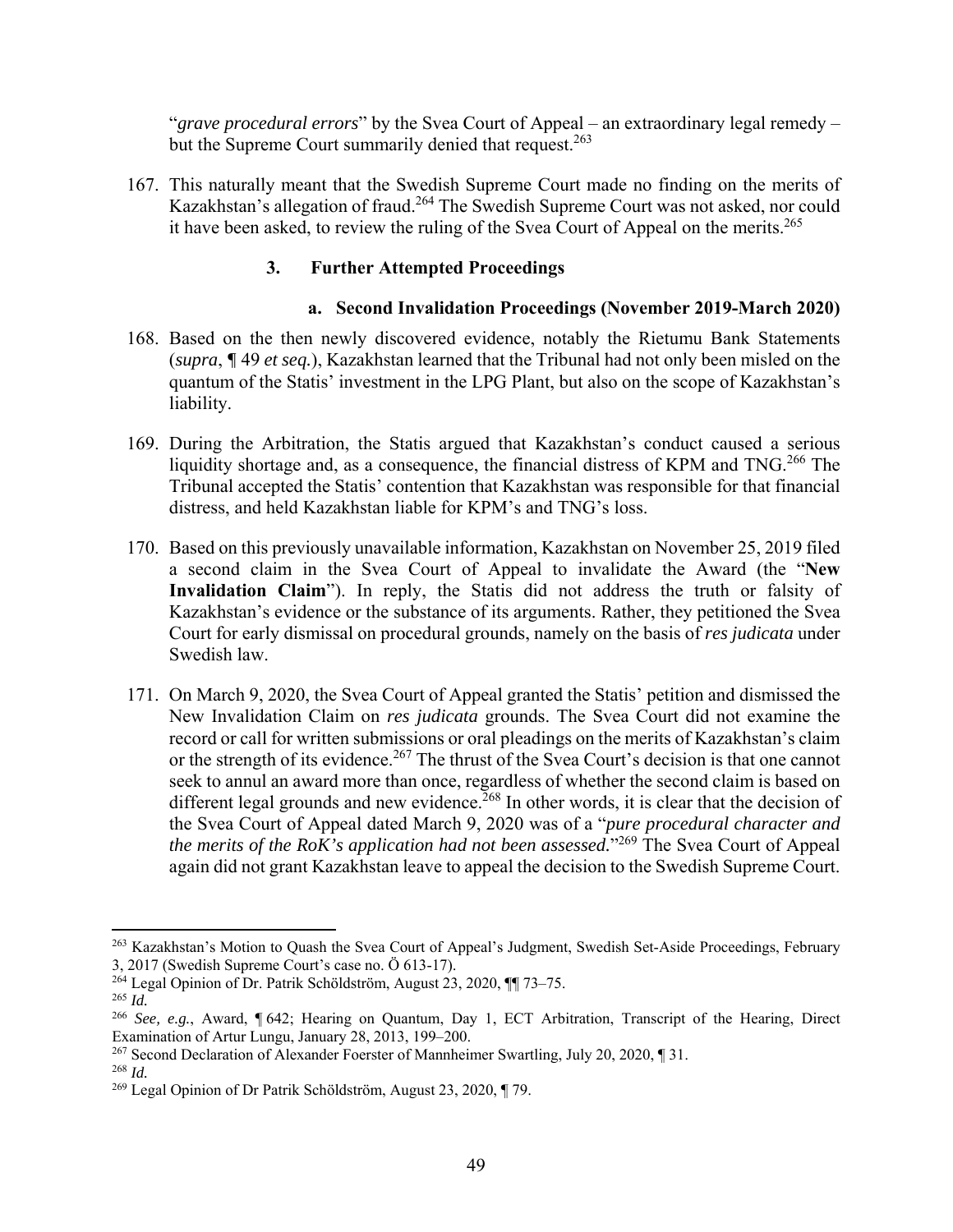### **b. Swedish Enforcement Proceedings – Public Policy Ground**

- 172. On the same day that Kazakhstan filed its New Invalidation Claim, it proffered the evidence supporting this claim in the then pending Swedish enforcement proceedings in the Svea Court of Appeal relating to the attachment of assets of Kazakhstan's central bank, the National Bank of Kazakhstan ("**NBK**"). Kazakhstan argued that enforcement of the Award was barred because the Award, primarily due to the manner in which it arose, was incompatible with Swedish public policy.<sup>270</sup> The Statis did not respond to this argument on its merits.
- 173. On February 3, 2020, the Svea Court of Appeal dismissed Kazakhstan's proffered evidence on the ground that it lacked relevance to the enforcement proceedings. Once again, no decision was reached on the substance of Kazakhstan's claims of fraud.<sup>271</sup>
- 174. On June 17, 2020, the Svea Court of Appeal rendered its final decision in the enforcement proceedings, holding in favor of Kazakhstan and NBK and lifting the attachment of NBK's assets on the basis of sovereign immunity.272

### **c. Re-Opening of the Set-Aside Proceedings (April-May 2020)**

- 175. On April 3, 2020, Kazakhstan filed a petition with the Swedish Supreme Court seeking to re-open the Set-Aside Proceedings on the basis of newly obtained evidence (the "**Petition to Re-Open**"). The Petition to Re-Open was premised on the argument that "*a new trial may be granted if a circumstance or evidence that was not presented previously is invoked and its presentation would probably have led to a different outcome*."273 Such a legal remedy further requires that the applicant was unable to present the newly obtained evidence before the court that rendered judgment and that it filed the petition within one year of acquiring knowledge of the evidence in question.<sup>274</sup>
- 176. The basis for Kazakhstan's Petition to Re-Open was the evidence obtained from the Lungu Deposition and the New KPMG Evidence (see details particularly, *supra*, *¶* 47 *et seq*. and *supra*, *¶* 57 *et seq.*). Kazakhstan asserted that, had it been able to produce such evidence before the Svea Court of Appeal in the initial Set-Aside Proceedings, the Court would have likely found that the Award was in breach of Swedish public policy and should be set aside. $275$
- 177. On May 18, 2020, in a two-sentence decision, the Swedish Supreme Court dismissed the Petition to Re-Open without giving any reasons.<sup>276</sup> There had been no exchange of written submissions and no oral pleadings on the substance of Kazakhstan's claims of fraud.<sup>277</sup> According to the Schöldström Opinion, the Swedish Supreme Court's decision does not

<sup>270</sup> Second Declaration of Alexander Foerster of Mannheimer Swartling, July 20, 2020, ¶ 34.

<sup>271</sup> Legal Opinion of Dr Patrik Schöldström, August 23, 2020, ¶ 76.

<sup>&</sup>lt;sup>272</sup> Decision of the Svea Court of Appeal, Swedish Enforcement Proceedings, June 17, 2020 (case no. ÖÄ 7709-19).

<sup>&</sup>lt;sup>273</sup> Second Declaration of Alexander Foerster of Mannheimer Swartling, July 20, 2020, ¶ 36.

<sup>274</sup> *Id.*

<sup>275</sup> *Id.*, ¶ 37.

<sup>276</sup> *Id.*, ¶ 38.

<sup>277</sup> *Id.*, ¶ 38.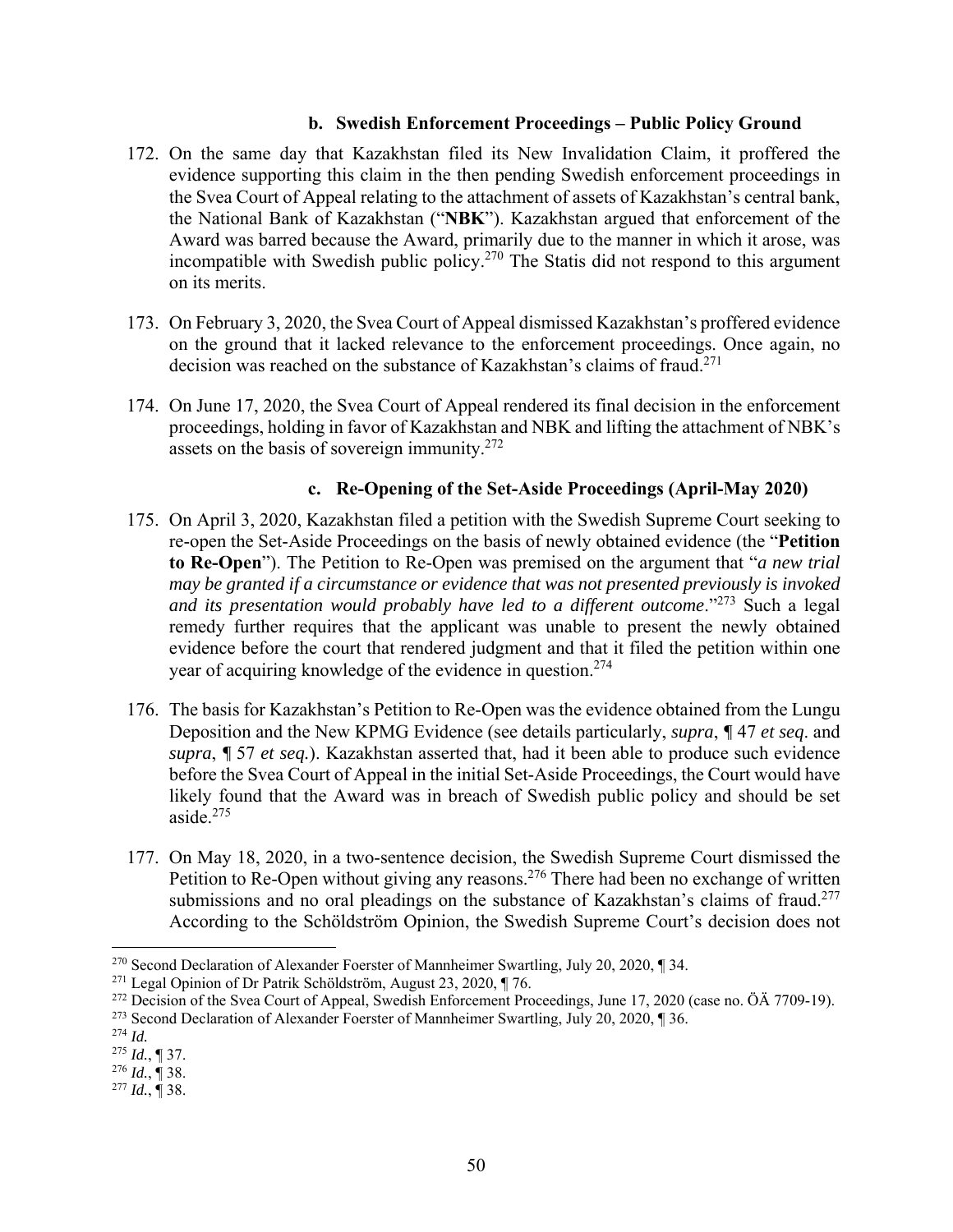represent a rejection of Kazakhstan's claim on the merits or a judgment on the evidence of fraud proffered (*see supra*, ¶ 141).278

# **B. England**

178. This section details the post-Award Proceedings in England. It starts first with the proceedings directed at recognition of the Award in England (the "**English Recognition Proceedings**") and thereafter describes the proceedings initiated by Kazakhstan and NBK against the custodian of NBK's assets – the Bank of New York Mellon ("**BNYM**") – and the Statis, related to the freeze of NBK's assets under the custody of BNYM (the "**BNYM Proceedings**").

# **1. English Recognition Proceedings (February 2014-August 2018)**

- 179. On February 28, 2014, the Statis obtained an *ex parte* order granting them permission to enforce the Award in the U.K. (the "**Provisional Enforcement Order**"), subject to an application by Kazakhstan to set aside the order. Kazakhstan filed its application to set aside the Provisional Enforcement Order (the "**English Application**") on April 7, 2015. In August 2015, it applied to amend the English Application, contending, in light of the newly discovered evidence of the Statis' fictitious transactions from the U.S. § 1782 proceedings (*see supra*, ¶ 32 *et seq.*), that enforcement of the Award would contravene English public policy and accordingly should be refused. Kazakhstan requested the English High Court to direct a trial of its claim inasmuch as (a) Kazakhstan had established a *prima facie* case that the Award was obtained by fraud and (b) Kazakhstan did not have, and could not with reasonable diligence have had, access to the evidence of the alleged fraud during the Arbitration.
- 180. On September 3, 2015, the English Recognition Proceedings were stayed pending the outcome of the Set-Aside Proceedings in Sweden.

## **a. Judgment of Justice Knowles dated June 6, 2017**

181. Following the December 2016 decision of the Svea Court of Appeal in the Set-Aside Proceedings, the stay of the English Recognition Proceedings was lifted. Kazakhstan argued that the enforcement of the Award would contravene U.K. public policy by reason of fraud committed by the Statis on the Tribunal.279 Kazakhstan submitted around 35 lever arch files of material that included (a) witness statements, expert reports, written submissions and supporting documents from the Arbitration, (b) written submissions and supporting documentation from the Swedish proceedings, and (c) documents and correspondence obtained after the Arbitration. In addition, Kazakhstan submitted new witness statements and expert reports from Dr. Patricia Nacimiento of Herbert Smith Freehills, Franjo Zaja of Tractebel, Ernst Kallweit of Tractebel, Thomas Gruhn of Deloitte and Dr. Patrik Schöldström.280 In February 2017, a two-day hearing was held before Justice

 278 Legal Opinion of Dr Patrik Schöldström, August 23, 2020, ¶ 81.

<sup>&</sup>lt;sup>279</sup> Witness Declaration of Philip M. Carrington, April 1, 2019, ¶ 11.

<sup>280</sup> *Id.*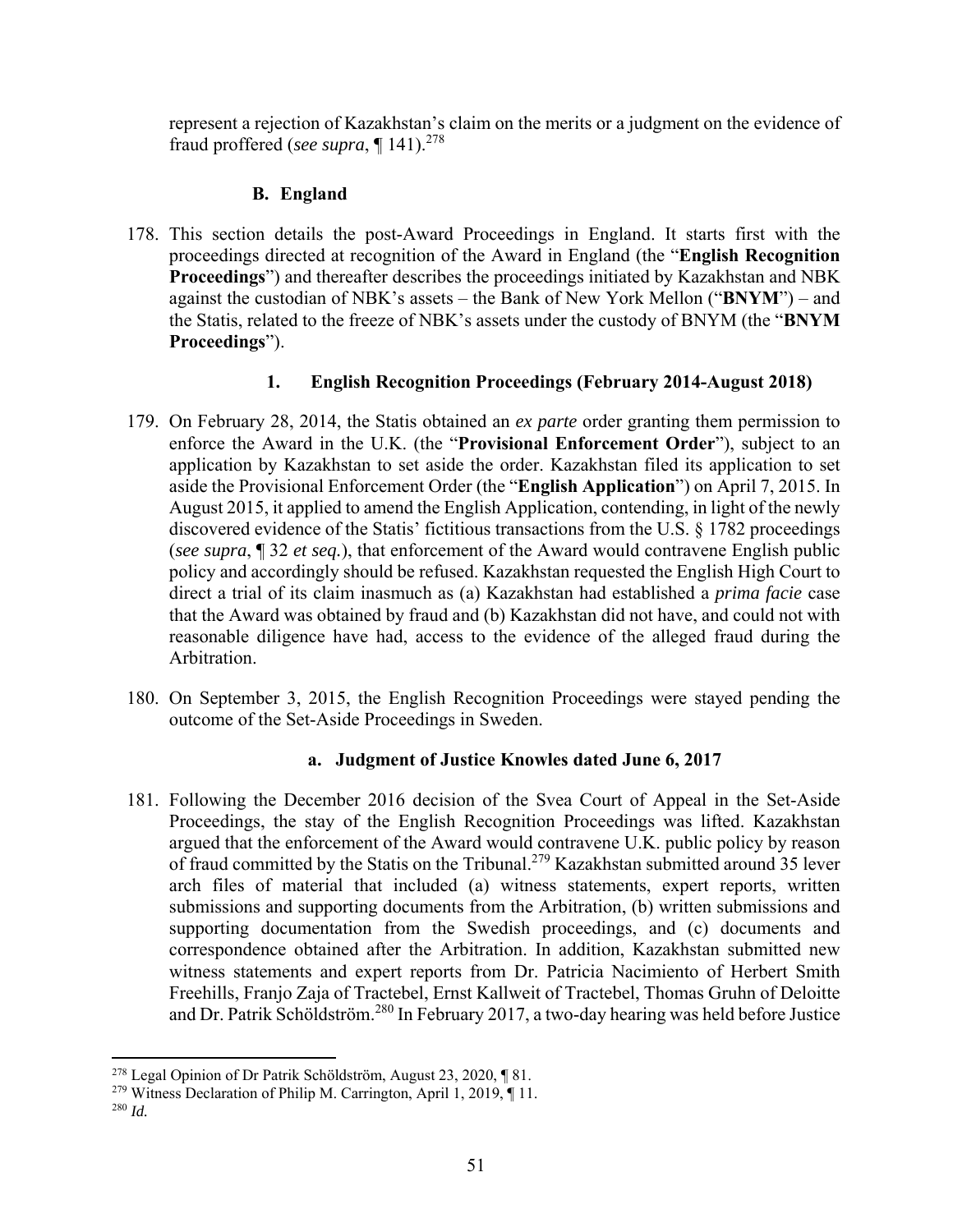Knowles on Kazakhstan's application to amend the English Application to add its fraud defense.

182. On June 6, 2017, Justice Knowles handed down his judgment. In that judgment, he held that Kazakhstan had established a *prima facie* case that the Award was obtained by fraud:

> *In my judgment there is the necessary strength of prima facie case that the alleged fraud would have made a difference to the Tribunal. And that, in asking the Tribunal to rely on the KMG Indicative Bid in circumstances (concealed from the Tribunal, as from the bidder) of the alleged fraud, there was a fraud on the Tribunal.*<sup>281</sup>

> *I am satisfied that the State did not have access before the Award to the evidence of the alleged fraud on which it now seeks to rely, and that the evidence of the alleged fraud could not with reasonable diligence have been discovered before the Award had the State used reasonable diligence.*<sup>282</sup>

- 183. In rejecting a collateral estoppel argument made by the Statis, Justice Knowles expressly confirmed that "*neither the Swedish Court, nor the US Court, nor English Court*" has decided "*the question whether there has been the fraud alleged*."<sup>283</sup>
- 184. By order dated June 27, 2017, Justice Knowles then directed that Kazakhstan's claim that the Award was obtained by fraud proceed to trial. On January 9, 2018, the Court of Appeal refused the Statis' application for permission to appeal.
- 185. Kazakhstan served its Points of Claim on August 1, 2017, particularizing its allegations of fraud on the basis of its then-known evidence. The Statis served their Points of Defence on September 26, 2017,<sup>284</sup> following which Kazakhstan served its Points of Reply on November 7, 2017 (together, the "**English Pleadings**"). The Statis' points of defence were not substantiated with any evidence on non-existence of fraud.
- 186. In their submissions, the Statis relied on the VDD Report, which subsequently was proven to have been deliberately falsified (as was discussed *supra*, ¶ 106 *et seq.*), to make the false arguments that they never intended to conceal Perkwood's identity as a Stati company, and that Kazakhstan was aware of Perkwood's identity as a Stati company during the Arbitration.285 As stated above, *supra*, ¶ 37, Kazakhstan was in fact unaware of that fact.
- 187. On the double-billing for the LPG Plant equipment through Perkwood, the Statis alleged that a mark-up of around \$58 million was not extraordinary and was charged because Perkwood was responsible "*for safe delivery of goods to the named destination (i.e., Kazakhstan), paying all transportation expenses and assuming all risks during*

<sup>281</sup> Approved Judgment of Justice Knowles, June 6, 2017, ¶ 48 [*Stati et al. v. The Republic of Kazakhstan*, In the High Court of Justice, Queen's Bench Division, Commercial Court, CL-2014-000070].

<sup>282</sup> *Id.*, ¶ 79.

 $^{283}$  *Id.*,  $\overline{9}$  80.

<sup>284</sup> Statis' Points of Defence, English Recognition Proceedings, September 26, 2017.

 $^{285}$  *Id.*, ¶ 11.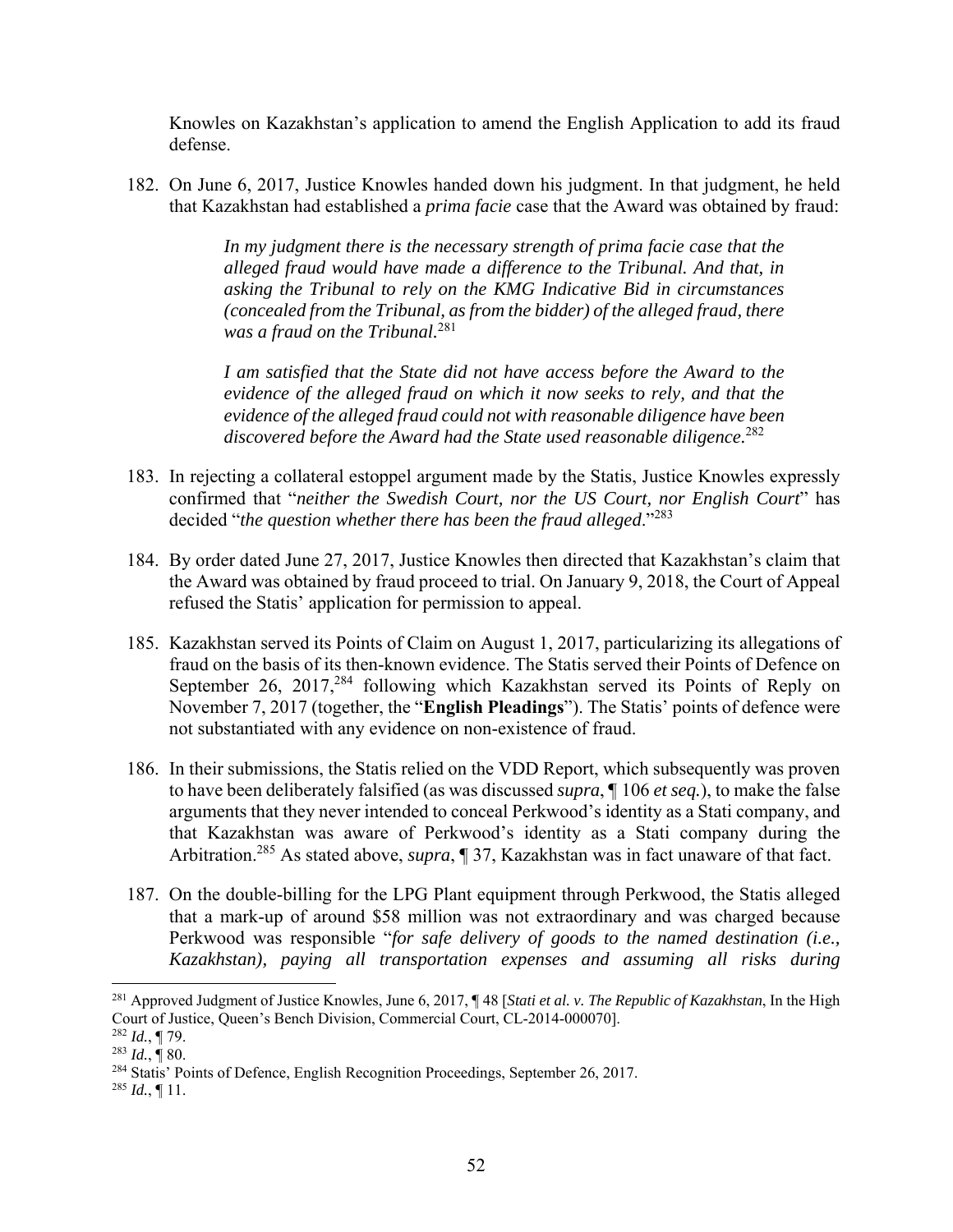*transportation except for the duty upon arrival.*"<sup>286</sup> In PwC II (KPMG correspondence), PwC clarifies that that no supporting documents were provided by the Statis to support these claims and, furthermore, that it is not plausible that a LPG Plant, the principal equipment for which cost approximately \$35 million, would attract legitimate costs of transport, insurance and storage at a value of almost triple the price of such equipment.

- 188. At the same time, the Statis sought to argue that the difference in price was due to currency fluctuations, because Tractebel was charging for its equipment in Euros, whereas Perkwood and TNG transacted in U.S. Dollars.<sup>287</sup> However, in PwC II (KPMG correspondence), PwC again highlights that the Statis submitted no documents to support this allegation. PwC also noted that it does not seem plausible that the tripling of the LPG Plant's cost could have arisen out of a difference in foreign exchange rates.
- 189. The next stage in the proceedings was disclosure. English law, and Justice Knowles' order dated June 27, 2017, required the Statis and Kazakhstan to disclose not only all documents on which they proposed to rely, but all documents that either supported or adversely affected their or another party's case. Thus, the Statis would have been required to disclose all documents evidencing (a) whether the Statis sought at any time to conceal Perkwood's status as part of the group of companies owned and/or controlled by the Statis, $288$  (b) whether there was any deliberate concealment of Perkwood's status as a party related to TNG within the meaning of IFRS and IAS 24 or otherwise, and (c) whether the Statis fraudulently inflated the construction costs of the LPG Plant.<sup>289</sup> By consent, the deadline for the parties to make this disclosure was February 22, 2018. On that date, the Statis informed Kazakhstan that they needed an extension until March 1, 2018. Kazakhstan agreed to this request.

#### **b. Notice of Discontinuance (February 2018)**

- 190. On February 26, 2018, three days before the agreed upon revised deadline for disclosure, and without prior warning or explanation, the Statis served a notice of discontinuance of the English proceedings (the "**Notice of Discontinuance**"). Kazakhstan applied to have this notice set aside. In response, the Statis sought to justify the discontinuance on the grounds that (a) they lacked the resources to proceed to a trial of Kazakhstan's fraud claim, in particular because their litigation funders had carved out the English proceedings from their funding arrangements, and (b) the attachment orders they had secured in other jurisdictions meant that they no longer had practical need to pursue their enforcement of the Award in England.
- 191. On May 11, 2018, Justice Knowles granted Kazakhstan's application to set-aside the Notice of Discontinuance. In rejecting the Statis' proffered justifications, Justice Knowles stated, "*the real reason for the [N]otice of [D]iscontinaunce is that the [Statis] do not wish*  to take the risk that the trial may lead to findings against them and in favour of

<sup>286</sup> *Id.*, ¶ 16.2.3.

 $^{287}$  *Id.*, ¶ 16.2.5.

 $^{288}$  *Id.*,  $\frac{1}{11}$ .

 $^{289}$  *Id.*,  $\overline{9}$  26.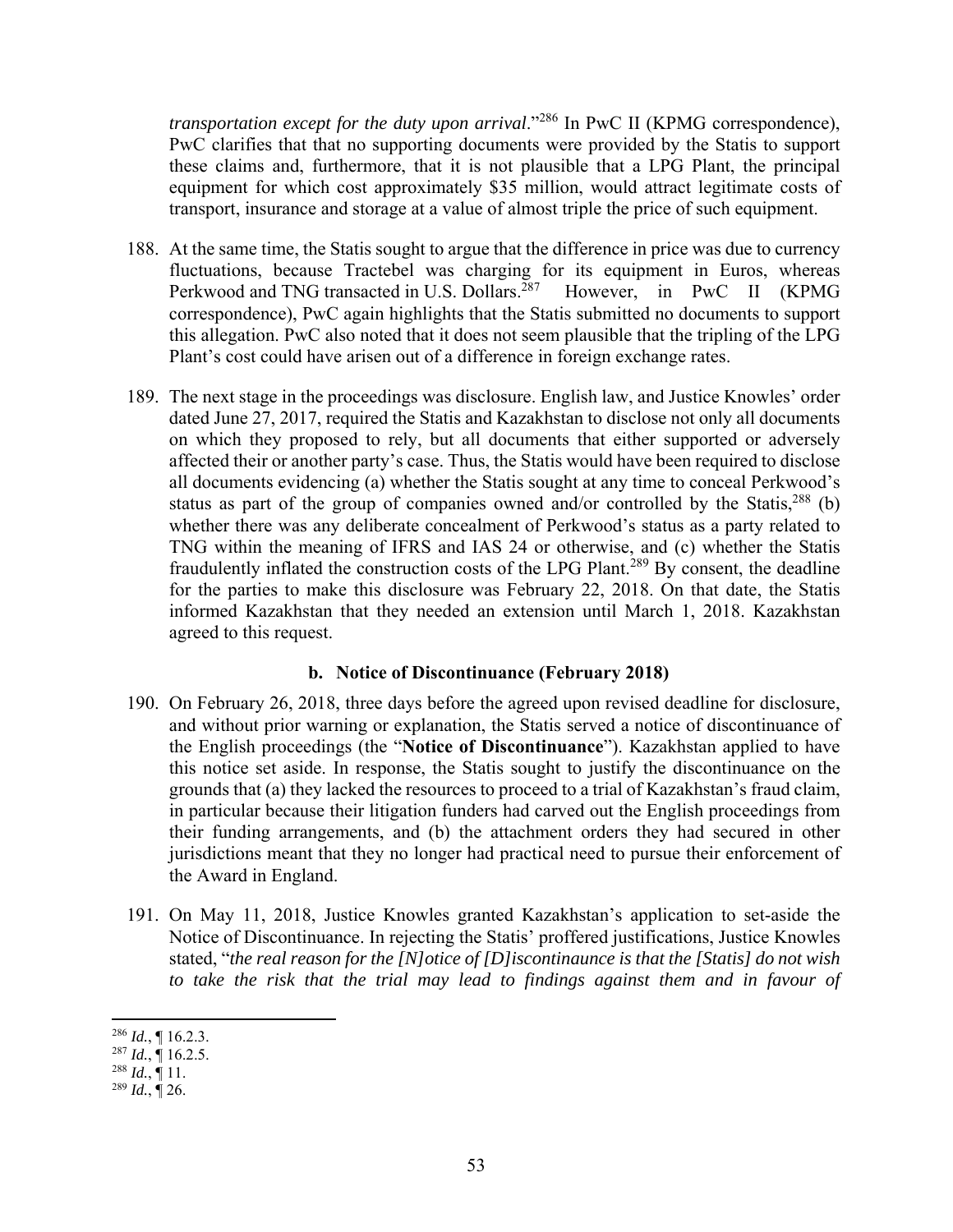*[Kazakhstan]*." In doing so, Justice Knowles acknowledged Kazakhstan's legitimate interest in having the Provisional Enforcement Order reviewed on the merits. He concluded that "*it will not be without use to the Courts of at least some other countries to have a concluded answer on the question of fraud described in my judgment of 6 June 2017, and therefore on the question whether the English Court would enforce the Award*."<sup>290</sup>

## **c. King & Spalding Come Off the Record (May 2018)**

- 192. On May 18, 2018, the Statis served notice that King & Spalding which had until then been acting for the Statis in the English enforcement proceedings, had represented them in the Arbitration and parallel Vitol Arbitrations, and were also responsible for the Statis' overall global enforcement strategy – would no longer be acting for them in the English enforcement proceedings.
- 193. King & Spalding nevertheless proceeded (a) later that day, to serve a skeleton argument purportedly on behalf of the Statis for the follow-up hearing listed on May 21, 2018, and (b) on May 20, 2018, to serve further written submissions purportedly on behalf of the Statis. In the hearing on May 21, 2018, King & Spalding sought to make oral submissions on behalf of the Statis, but in light of the notice that had been served by the Statis on May 18, 2018, Justice Knowles disallowed that.<sup>291</sup>
- 194. King & Spalding apparently has continued to advise the Statis in all other post-Award Proceedings, and continues to do so as of this date.

### **d. Disclosure and Witnesses for Trial (June 2018)**

- 195. On June 11, 2018, pursuant to the order of Justice Knowles directing the parties to undertake standard disclosure of documents, Kazakhstan served its disclosure statement and disclosure list on the Statis, who ostensibly were representing themselves. The Statis, in turn, served disclosure statements and a disclosure list on Kazakhstan. Kazakhstan argued that the disclosure statement served on behalf of Anatolie Stati, Ascom, and Terra Raf showed that the Statis had made no real attempt to conduct a proper privilege and relevance review. Kazakhstan observed that keyword searches (after de-duplication) yielded a total number of 172,906 responsive documents including families (130,879 excluding families). Yet, the Statis decided to withhold approximately 60,000 documents from disclosure, solely on the basis that they included the names of their past and present legal advisors and/or Ascom's internal Head of Legal (Grigore Pisica).
- 196. On July 10, 2018, the parties were due to exchange fact witness statements, and thereby to confirm, firstly, the identities of the factual witnesses on whom they would rely at trial, and, secondly, the content of their evidence. Kazakhstan served two fact witness statements

<sup>290</sup> Decision of Mr Justice Knowles, High Court of Justice of England and Wales, May 11, 2018, ¶ 63 [*Stati et al. v. The Republic of Kazakhstan*, In the High Court of Justice, Queen's Bench Division, Commercial Court, CL-2014- 000070].

<sup>291</sup> Transcript of the Hearing, May 21, 2018, 6. [*Stati et al. v. The Republic of Kazakhstan*, In the High Court of Justice, Queen's Bench Division, Commercial Court, CL-2014-000070].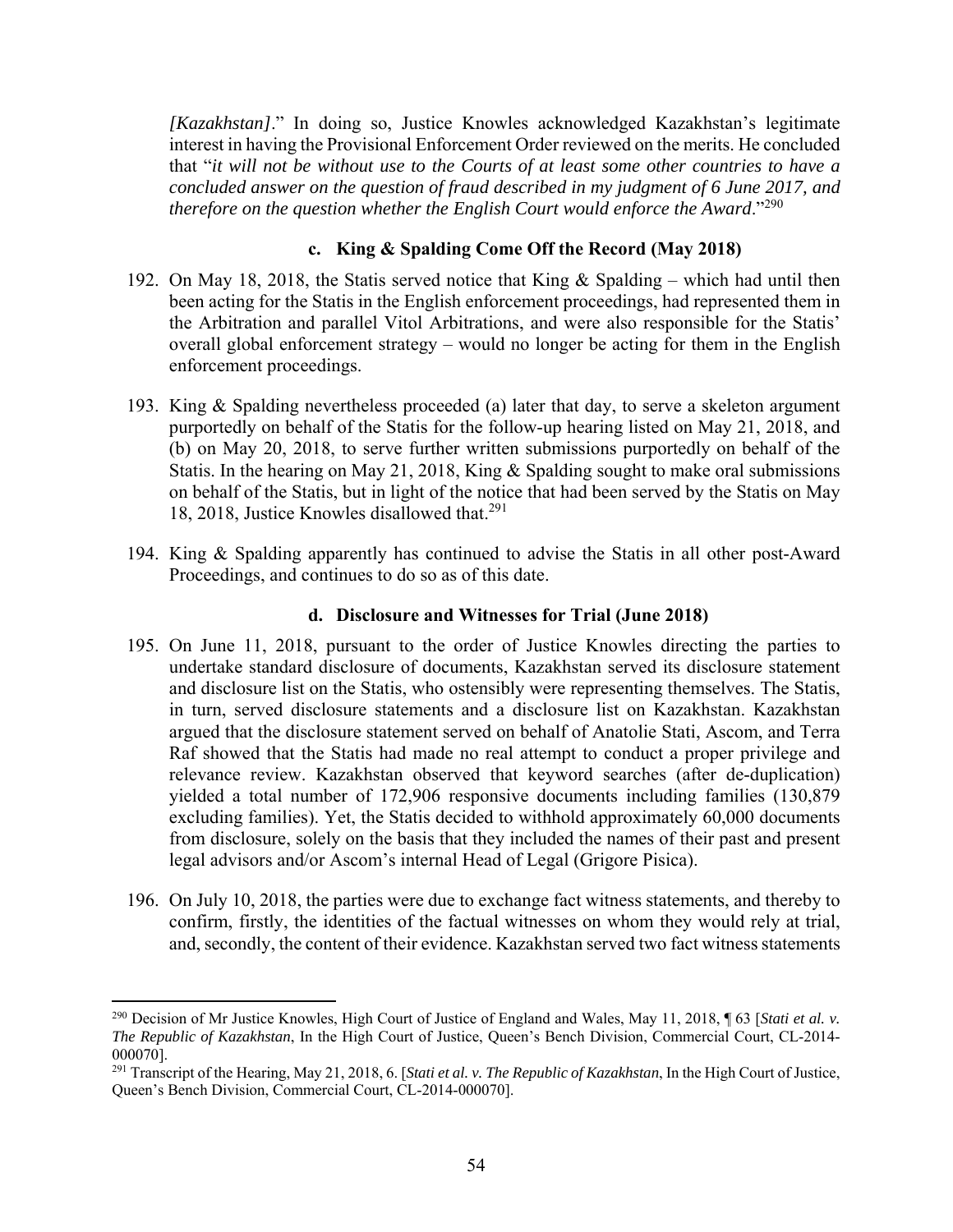on the Statis. However, the Statis stated they would not be serving any fact witness statements.292

### **e. The Statis' Appeal of Notice of Discontinuance (August 2018)**

- 197. By judgment dated August 10, 2018, the Court of Appeal allowed the Statis' appeal from Justice Knowles' 2018 Judgment, holding that, since the Statis were no longer seeking to enforce the Award in England, and were willing to give an undertaking not to seek to pursue enforcement there in the future, there was lacking the requisite "*legitimate interest*" for permitting Kazakhstan to proceed to trial on the fraud claim.<sup>293</sup> The fact that an English judgment might assist foreign courts seized with related proceedings was deemed insufficient.
- 198. Accordingly, upon the Statis' express undertaking never to re-initiate enforcement proceedings in the U.K., the Court of Appeal issued an order discontinuing the English enforcement proceedings, setting aside the Provisional Enforcement Order and addressing various issues of costs.

#### **f. Kazakhstan's Cost Application**

- 199. On November 22, 2018, following discontinuance of the English enforcement proceedings, Kazakhstan applied to the court for an order that the Statis pay Kazakhstan's costs in those proceedings.294
- 200. The hearing on Kazakhstan's Costs Application took place on July 1, 2019 before Justice Jacobs, but the Statis did not attend. On July 2, 2019, Justice Jacobs handed down his judgment, making various orders as to payment of costs,<sup>295</sup> including an order that the Statis make an immediate payment to Kazakhstan in the sum of GBP 1,300,000.00.296

### **2. BNYM Proceedings**

201. As will be seen *infra* at ¶ 249, on May 25, 2018, a Belgian court, before which the Statis had instituted attachment proceedings, held that an English court should decide whether BNYM, the custodian of NBK (Kazakhstan's central bank), owed a debt to Kazakhstan, such that the Statis could properly attach NBK accounts held by  $BNYM.<sup>297</sup>$  On May 28,

<sup>&</sup>lt;sup>292</sup> Email from the Statis to Herbert Smith Freehills LLP, July 10, 2018.

<sup>293</sup> Order of the English Court of Appeal, August 10, 2018, ¶ 67. [*Stati et al. v. The Republic of Kazakhstan*, In the High Court of Justice, Queen's Bench Division, Commercial Court, CL-2014-000070].

<sup>294</sup> Kazakhstan's Application for Indemnity Costs, November 22, 2018 [*Stati et al. v. The Republic of Kazakhstan*, In the High Court of Justice, Queen's Bench Division, Commercial Court, CL-2014-000070]; Fourth Witness Statement of Philip Maitland Carrington, November 21, 2018. [*Stati et al. v. The Republic of Kazakhstan*, In the High Court of Justice, Queen's Bench Division, Commercial Court, CL-2014-000070].

<sup>295</sup> Judgment of the London High Court on Costs, July 2, 2019, ¶ 30. [*Stati et al. v. The Republic of Kazakhstan*, In the High Court of Justice, Queen's Bench Division, Commercial Court, CL-2014-000070]. <sup>296</sup> *Id.* ¶ 36.

<sup>&</sup>lt;sup>297</sup> Judgment of the Dutch-speaking court of first instance in Brussels, Belgian Protective Garnishment Proceedings, May 25, 2018, section 3.1.4, 13.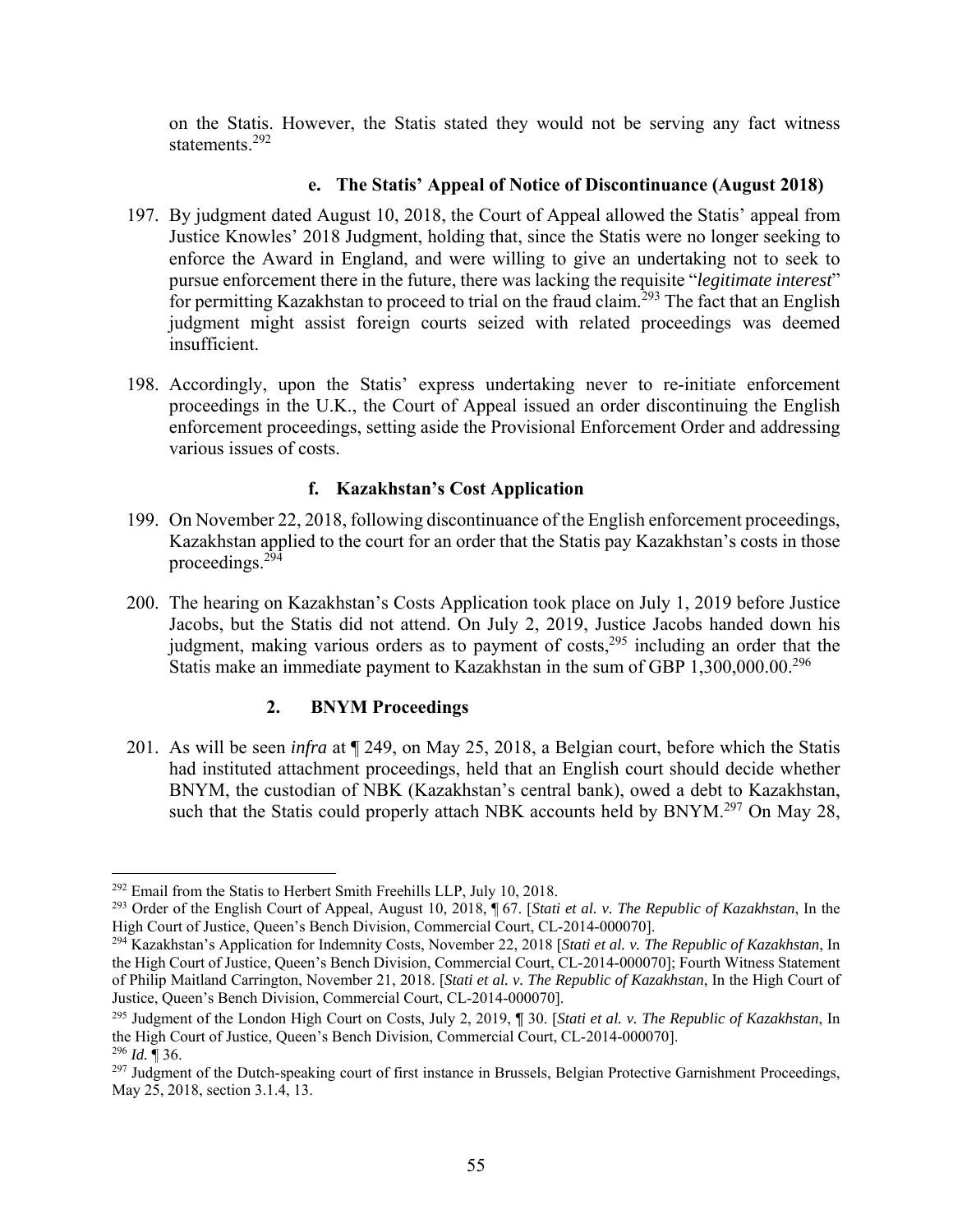2018, NBK and Kazakhstan filed a claim in the High Court of England against BNYM and the Statis seeking declaratory relief on this question.

- 202. Following trial on the merits, on April 22, 2020, Justice Teare rendered judgment in favor of Kazakhstan and NBK.<sup>298</sup>
- 203. During a hearing on the determination of follow-up issues after the trial on May 4, 2020, Justice Teare rejected the Statis' false assertion that it was uncertain which side had prevailed in the April 22, 2020 judgment, affirmed that Kazakhstan and NBK were the successful parties, and determined that the Statis would have to pay costs:

*Mr Sprange, on behalf of the Stati parties, says that it is difficult to say who has succeeded in this matter. In my judgment it is plain that the NBK and the RoK are the successful party. They said that the debt was owed by BNYM to the NBK. That was challenged by the Stati parties and on that challenge the Stati parties have failed and the Kazakhstan entities have succeeded. So in principle, and following the general rule, the claimants should get their costs.*<sup>299</sup>

204. Each party sought permission to appeal certain aspects of the April 22, 2020 judgment,  $300$ but on July 8, 2020 such permission was refused on the ground that none of the appeals had a "*real prospect of success*."301 In refusing the Statis' application for permission, the appeals court (Justice Carr) re-affirmed that:

> *The Claimants [i.e. NBK and ROK] were the overall successful parties, and the Second to Fifth Defendants [i.e. the Stati Parties] the unsuccessful.*<sup>302</sup>

205. Despite the fact that they were told on three occasions that they lost in the BNYM Proceedings, and that Kazakhstan and NBK won, the Statis and their lawyers have actively

<sup>298</sup> Approved Judgment of Mr Justice Teare, April 22, 2020, ¶ 131. [*Na*t*ional Bank of Kazakhstan et al. v. The Bank of New York Mellon et al*., In the High Court of Justice, Queen's Bench Division, Commercial Court, FL-2018- 000007].

<sup>299</sup> Ruling of Mr Justice Teare, May 4, 2020, ¶ 6 [*National Bank of Kazakhstan et al. v. The Bank of New York Mellon et al.*, In the High Court of Justice, Queen's Bench Division, Commercial Court, FL-2018-000007].

<sup>&</sup>lt;sup>300</sup> Kazakhstan sought permission to appeal certain aspects of the April 22, 2020 judgment on the basis of the following Grounds for Appeal:

<sup>&</sup>quot;*2. Ground 1: a. Teare J erred in declining to adjudicate on the entire question whether the Cash was within the subject-matter of the Belgian Garnishment. b. The only course properly open had Teare J adjudicated on that question*  would have been to conclude that the Cash does not fall within the subject-matter of the Belgian Garnishment.

*<sup>3.</sup> Ground 2: a. Teare J erred in declining to adjudicate on NBK's debt claim against BNYM in respect of the Cash and instead adjourning it by paragraph 6 of the Order. b. Teare J should have entered judgment against BNYM on NBK's debt claim.* 

*<sup>4.</sup> Ground 3: a. Teare J erred in refusing to grant the declaratory relief in the form in Prayer 1(e) to the Re-Re-Amended Particulars of Claim and instead granting it in the form in paragraph 5 of the Order. b. Had Teare J adjudicated on the entire question whether the Cash was within the subject-matter of the Belgian Garnishment, the only course properly open would have been to grant declaratory relief in the form sought by the Claimants.*"

<sup>&</sup>lt;sup>301</sup> Order of the English Court of Appeal on NBK and Kazakhstan's PTA application, July 8, 2020, 1.

<sup>&</sup>lt;sup>302</sup> Order of the English Court of Appeal on the Statis' PTA application, July 8, 2020, 1.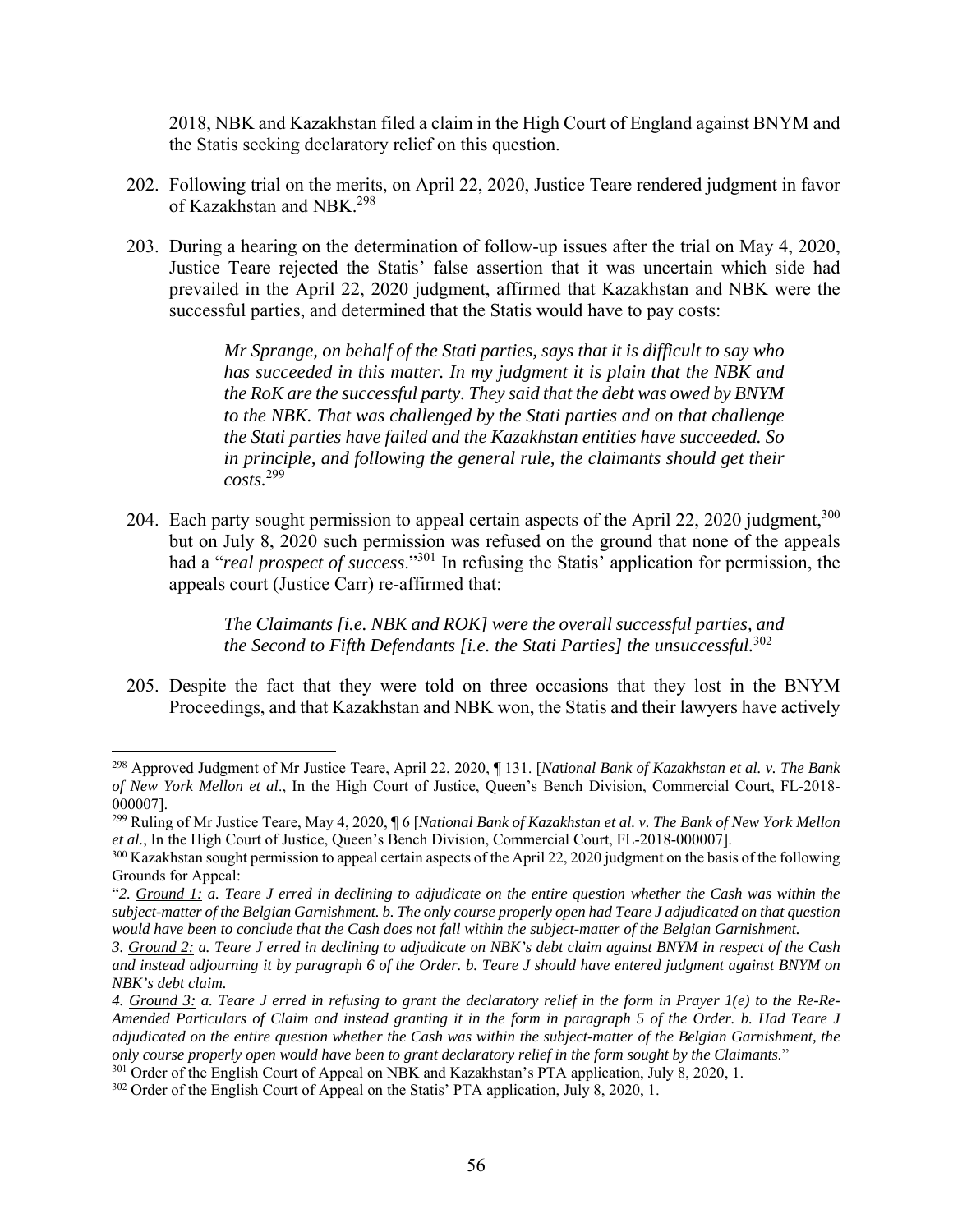portrayed the outcome of the BNYM Proceedings as a victory for the Statis on corporate websites and social media.<sup>303</sup> These websites are still active through the date of this Opinion.

## **C. United States**

- 206. On September 30, 2014, the Statis sought enforcement of the Award in the U.S. District Court for the District of Columbia (the "**D.C. Court**").304
- 207. On April 5, 2016, after its then-known defenses had been briefed, Kazakhstan moved for leave to raise additional grounds in support of its opposition to enforcement, namely those relating to the newly discovered fraud on the Statis' part. Kazakhstan invoked Articles  $V(1)(b)$  and  $V(2)(b)$  of the New York Convention, arguing, respectively, that the Statis' fraud deprived Kazakhstan of the ability to effectively present its case to the Tribunal and that, due to the Award's procurement through fraud, enforcement of the Award would violate U.S. public policy.305
- 208. The Statis opposed this motion, arguing that Kazakhstan's additional grounds were "*futile*" because the Tribunal had not credited either party's submissions on valuation of the LPG Plant, relying instead on the KMG Indicative Offer. They also argued that Kazakhstan's allegations of fraud were being litigated in the Set-Aside Proceedings in Sweden and did not require litigation in the D.C. Court.<sup>306</sup>
- 209. On May 11, 2016, the D.C. Court denied Kazakhstan's motion for leave on two grounds: (1) that the Tribunal's valuation of the LPG Plant was not based on the alleged fraud; and (2) that, because the issue of the Statis' fraud was already being litigated in Sweden, there was no warrant for it to be litigated in the D.C. Court. The following statement from the court is noteworthy:

*Under those circumstances, and given the fact that the issue has already been presented to the Swedish authorities, it will not be in the interest of justice to conduct a mini-trial on the issue of fraud here when the arbitrators themselves expressly disavowed any reliance on the allegedly fraudulent material.*<sup>307</sup>

210. Kazakhstan filed a motion for reconsideration, which was opposed by the Statis.<sup>308</sup> Thereafter, in June 2016, the D.C. Court *sua sponte* stayed the action in favor of the Set-

<sup>303</sup> *See,* the website of King & Spalding at https://www.kslaw.com/news-and-insights/tom-sprange-qc-egishedzhazoyan-and-kabir-bhalla-obtain-a-favorable-dismissal-in-the-court-of-appeal-for-moldovan-investors-in-theirprotective-garnishment-dispute-with-kazakhstan; *see also* https://www.thelawyer.com/court-of-appeal-rules-onkazakh-claim-in-long-running-award-row/?nocache=true&adfesuccess=1

<sup>&</sup>lt;sup>304</sup> Affidavit of Matthew Kirtland of Norton Rose Fulbright US LLP, January 17, 2021, 13.

<sup>305</sup> *Id. ¶* 4.

<sup>306</sup> *Id.* ¶ 6.

<sup>307</sup> *Id.* ¶ 8 (quoting Order of the United States District Court, District of Columbia, May 11, 2016, at 4 in *Stati v. Republic of Kazakhstan,* Civ. No. 14-1638 (ABJ) (D.D.C. 2016)).  $308$  *Id.* **[[**] 9, 11.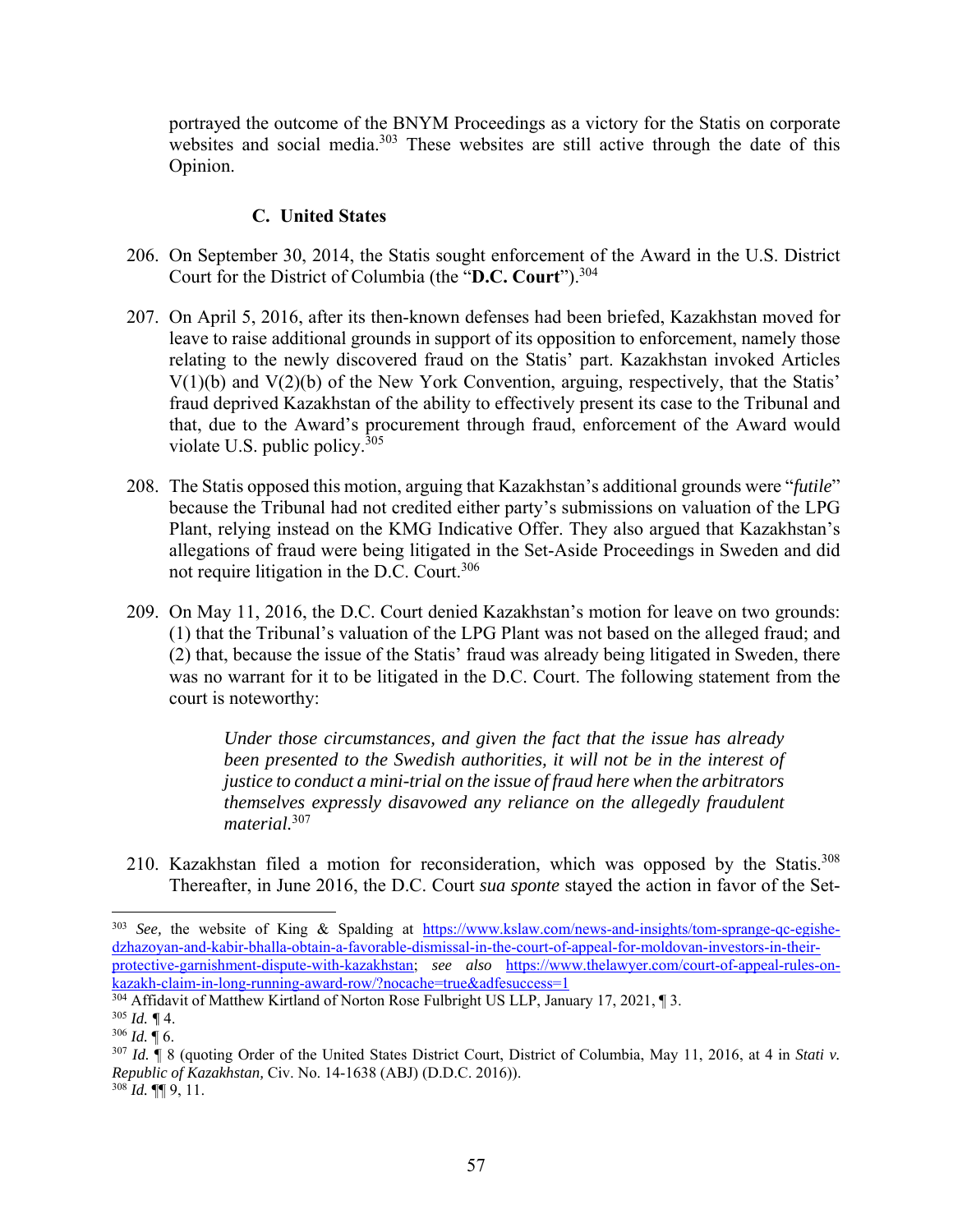Aside Proceeding, and maintained this stay until the Swedish Supreme Court refused Kazakhstan's request for extraordinary review in October 2017.<sup>309</sup>

211. During the pendency of this stay, Kazakhstan brought to the attention of the D.C. Court the June 2017 decision of Justice Knowles finding that Kazakhstan's evidence demonstrated a *prima facie* case that the Statis had obtained the Award by fraud, including fraud on the Tribunal. The Statis objected and again falsely asserted that the Svea Court of Appeal had decided the merits of the fraud in its December 2016 decision:

> *In its decision denying the ROK leave to make its fraud allegations in this proceeding, the Court observed that it need not adjudicate the fraud issue because the Swedish Court was going to do so. The Swedish Court has now considered those allegations, having conducted a full three-week hearing in which it considered all of the evidence the ROK seeks to proffer here, only to reject those allegations for largely the same reason that this Court did. As discussed below, Petitioners respectfully submit that if this Court is going to take cognizance of another court's decision in connection with this dispute, it should be the ruling of the Swedish Court, which – unlike the English Court – is the only court with supervisory jurisdiction over the arbitration, and which – also unlike the English Court – has issued a final, binding ruling on the merits of the ROK's fraud case, holding after a full contested hearing that the Award was not tainted by fraud.*<sup>310</sup>

212. The Statis thereafter continued to repeat their argument that the Svea Court of Appel had, on the basis of a "*full and fair*" record, rejected Kazakhstan's fraud case on the merits. For example, they asserted:

> *The Court has already decided that, because the tribunal did not rely on the parties' valuation estimates for the LPG Plant, it would not be in the interest of justice to conduct a mini-trial on the issue of fraud. Now that the ROK has had a full and fair adjudication of its fraud allegations in the primary jurisdiction (resulting in the Svea Court reaching, after considering all of the ROK's evidence, the same conclusion as this Court) – it is, Petitioners submit, impossible to see how the interests of justice would be served by allowing the ROK to take a do-over on a case it has already lost.*<sup>311</sup>

213. However, the Svea Court of Appeal in fact had made no finding on the merits of Kazakhstan's claims of fraud (*see supra*, ¶¶ 160-164). Nevertheless, the D.C. Court accepted the Statis' assertions. On March 23, 2018, it denied Kazakhstan's motion for reconsideration and granted the Statis' Petition to Confirm. In so doing, the D.C. Court relied heavily on the Svea Court of Appeal's decision, as the Statis had urged. However, it

<sup>309</sup> *See id.* ¶¶ 10–12.

<sup>310</sup> *Id.* (quoting Statis' Response to Kazakhstan Notice of Supplemental Authority, June 28, 2017, at 5 in *Stati v. Republic of Kazakhstan,* Civ. No. 14-1638 (ABJ) (D.D.C. 2016)).

<sup>&</sup>lt;sup>311</sup> *Id.*  $\P$  11 (quoting Statis' Supplemental Submission in Opposition to Motion for Reconsideration, November 13, 2017, at 3 in *Stati v. Republic of Kazakhstan,* Civ. No. 14-1638 (ABJ) (D.D.C. 2016) (emphasis in original)).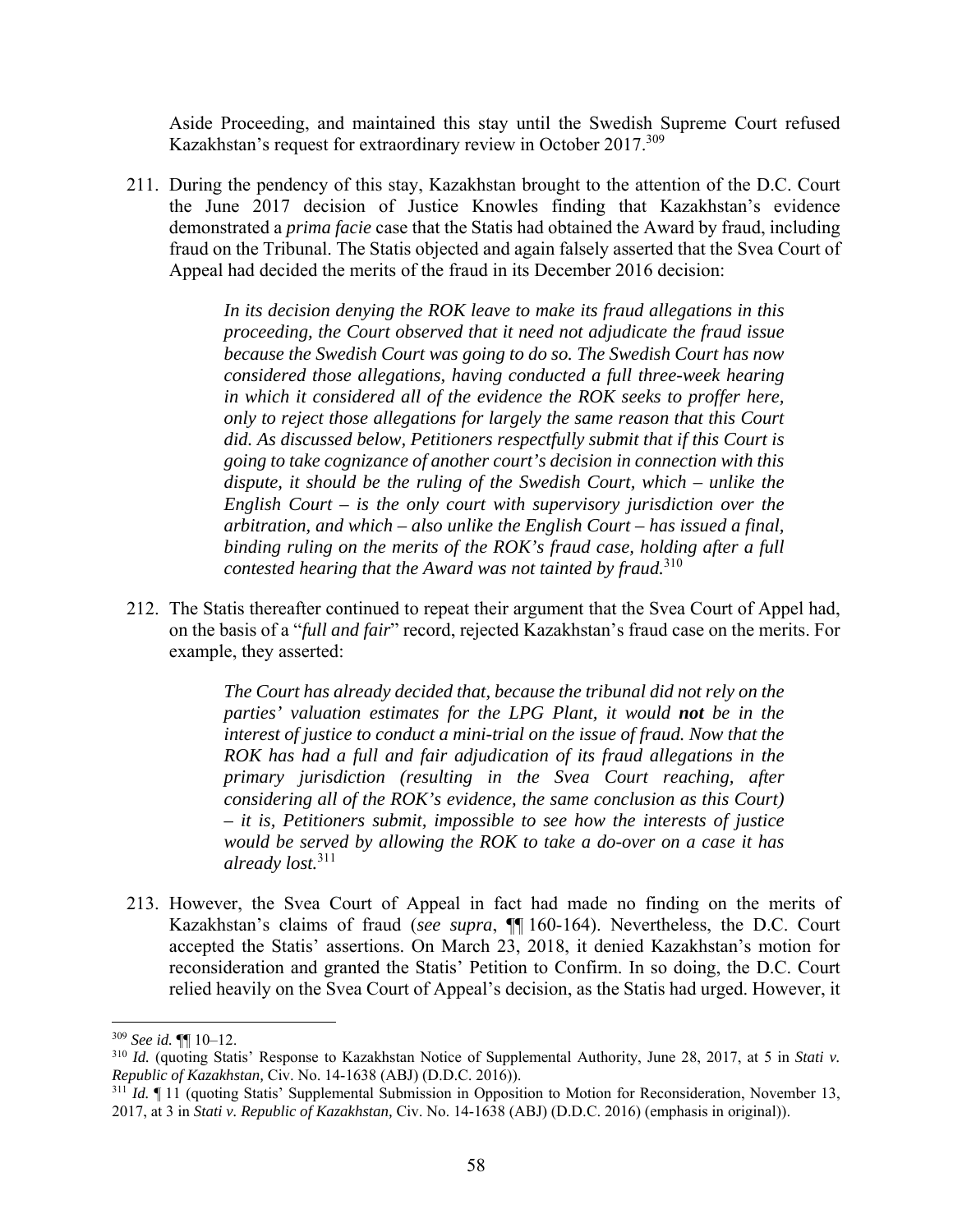made no judgment of its own on whether the alleged fraud had or had not occurred. It also ignored Mr. Justice Knowles' June 2017 ruling that Kazakhstan's evidence showed *prima facie* that the Statis' had obtained the Award by fraud and committed a fraud on the Tribunal. Thus, perversely, the D.C. Court cited the Swedish court for a finding on the fraud question that it *did not* make, while ignoring the English court's finding on that question that it *did* make. In any event, by denying Kazakhstan's motion for reconsideration, the D.C. Court did not permit Kazakhstan to submit evidence of the Statis' fraud,312 and therefore this ruling by the D.C. Court cannot be a ruling on the merits of the fraud.

214. On appeal, the D.C. Circuit affirmed the D.C. Court's ruling in an unpublished *per curiam* decision, and the Supreme Court denied *certiorari*. 313

## **D. Italy**

- 215. On December 11, 2017, the Statis filed an *ex parte* application before the Rome Court of Appeal for recognition of the Award in Italy. On January 29, 2018, the Rome Court of Appeal granted the Statis' application and an exequatur decree was served on Kazakhstan on April 26, 2018.<sup>314</sup>
- 216. On May 14, 2018, Kazakhstan filed an opposition to the exequatur, arguing, among other things, that enforcement of the Award would contravene Italian public policy as the Award was obtained by fraud.<sup>315</sup> Notably, at that time Kazakhstan was only aware of the evidence from the 2015 U.S. Discovery Order and the February 2018 Disclosure in the United Kingdom (*see supra*, ¶ 32 *et seq.* and ¶ 43 *et seq.*). The Lungu Deposition, the Rietumu Bank Statements , and the New KPMG Evidence were not known or available at that time (*see supra*, ¶ 47 *et seq.*, ¶ 49 *et seq.* and ¶ 57 *et seq.*).
- 217. In their reply dated October 17, 2018, the Statis urged the Rome Court of Appeal to reject Kazakhstan's opposition on the grounds that (a) Kazakhstan's position had already been addressed and rejected by the Swedish courts and (b) the Italian court is not permitted, in an enforcement action, to assess the evidence presented in the Arbitration proceedings or otherwise review the merits of the Award.316
- 218. Significantly, at the time the Statis were urging the Italian court to follow the Swedish rulings, they already knew of KPMG's serious doubts about their Financial Statements and its launch of an investigation into the matter. The Statis concealed this evidence from the Rome Court of Appeal, as they did from all other courts, and of course, this evidence was not known to the Swedish courts when they made the rulings that the Statis were asking the Italian court to follow.

 <sup>312</sup> *Id.*, *¶* 12.

<sup>313</sup> *Id.*, ¶ 14.

<sup>&</sup>lt;sup>314</sup> Affidavit of Daniele Geronzi and Cecilia Carrara of Legance, Italian Exequatur Proceedings, March 29, 2019, 1. <sup>315</sup> *Id.*, 1.

<sup>316</sup> *Id.*, 2.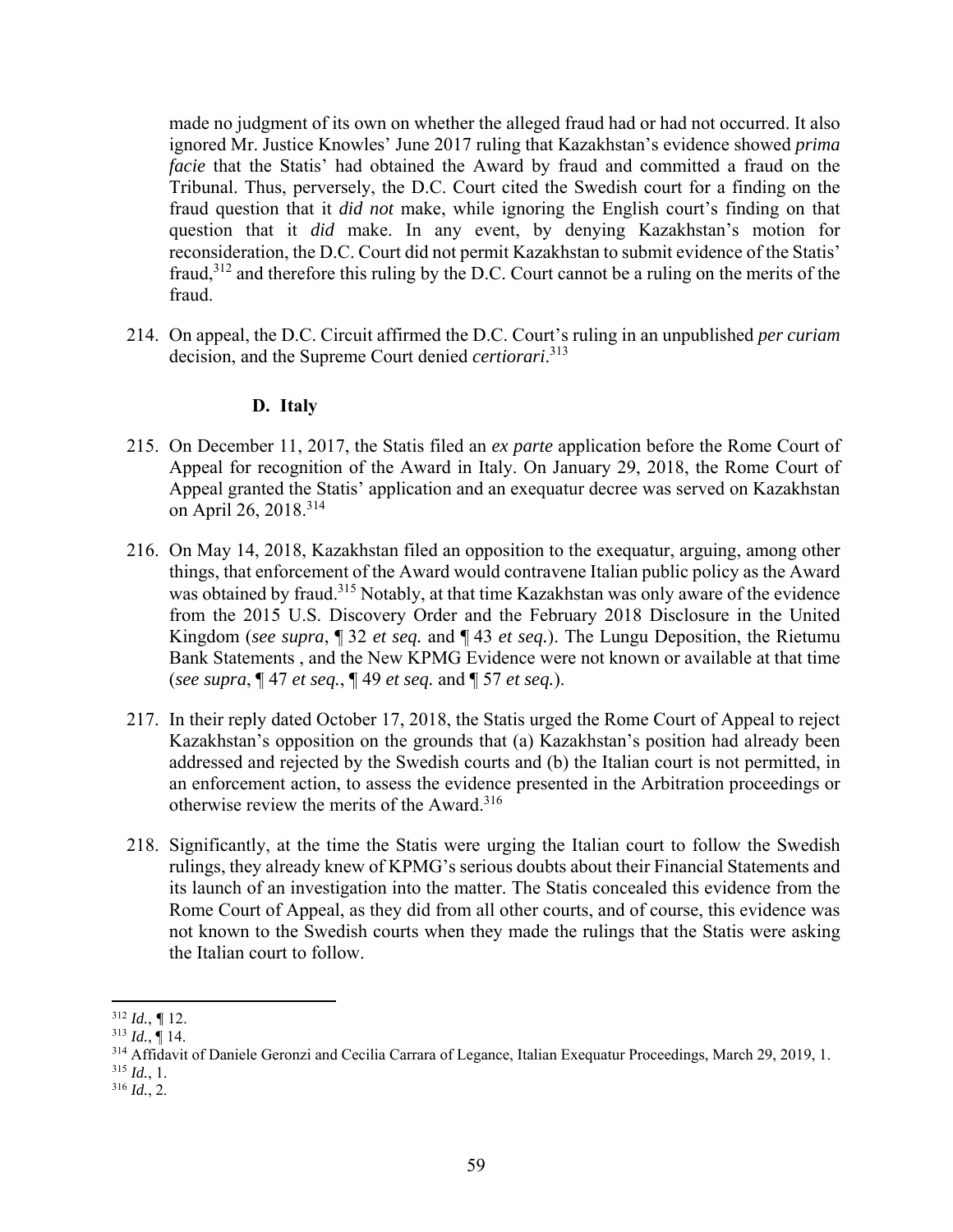- 219. At the first hearing on November 7, 2018, the Rome Court of Appeal ordered Kazakhstan to file its defensive brief and supporting documents by November 21, 2018, and the Statis to file their reply brief by December 6,  $2018<sup>317</sup>$  In its brief, Kazakhstan presented to the Rome Court of Appeal all the then-available evidence of the Statis' fraud.<sup>318</sup> Only in its reply brief did the Statis for the first time attempt to raise a few points in defence to Kazakhstan's fraud allegations without presenting any evidence. At that point in the proceedings, Kazakhstan had no opportunity to reply.<sup>319</sup>
- 220. There followed on February 27, 2019, a mere twenty-minute hearing of which, under Italian civil procedure, there is no verbatim transcript. Also under Italian procedure, the courts rely pre-eminently not on oral argument by counsel but on the parties' written submissions. On the same day as the hearing, the Rome Court of Appeal rejected Kazakhstan's opposition and declared the Award enforceable.<sup>320</sup> Like the D.C. Court, the Rome Court of Appeal wrongly accepted the Statis' argument that the Svea Court of Appeal in the Set-Aside Proceedings had already made a determination of Kazakhstan's fraud allegations, which it had not done, and that that determination should be followed:

*[I]t appears from the documentation forming part of the proceedings that both the Stockholm Court of Appeal and the Swedish Supreme Court, in the application brought before them to set aside the award, considered arguments that substantially fall within the grounds relied on before this Court […] that were decided against [Kazakhstan] in these proceedings, substantially showing the irrelevance for the purposes of the decision of the alleged fraudulent conduct of Anatoli Stati and Gabriel Stati.*<sup>321</sup>

221. I note once again that, in fact, at no point did the Swedish courts make a finding on the merits of the fraud, and the Statis' assertion that they had done so was false. With respect, I question both the D.C. and the Italian courts' reliance on purported findings of the Swedish courts that the Swedish courts did not make. Additionally, when the Swedish courts issued their rulings, they had before them none of the newly-discovered evidence of fraud. Meanwhile, the decision that the one court that actually made a finding, albeit a *prima facie* one – the English High Court – was given no consideration.

### **E. The Netherlands**

## **1. Dutch Exequatur Proceedings (September 2017-July 2020) and Decision Dated July 14, 2020**

222. On September 26, 2017, the Statis applied for a grant of exequatur of the Award in the Netherlands, which Kazakhstan opposed. After a June 22, 2018 hearing, the Amsterdam Court of Appeal on November 6, 2018 rendered an interim judgement allowing Kazakhstan

<sup>317</sup> *Id.*

<sup>318</sup> *Id*. 319 *Id.*

<sup>320</sup> *Id.*, 3.

<sup>321</sup> Judgment of the Rome Court of Appeal (No. 1490/2019), Italian Exequatur Proceedings, February 27, 2019*,* 4.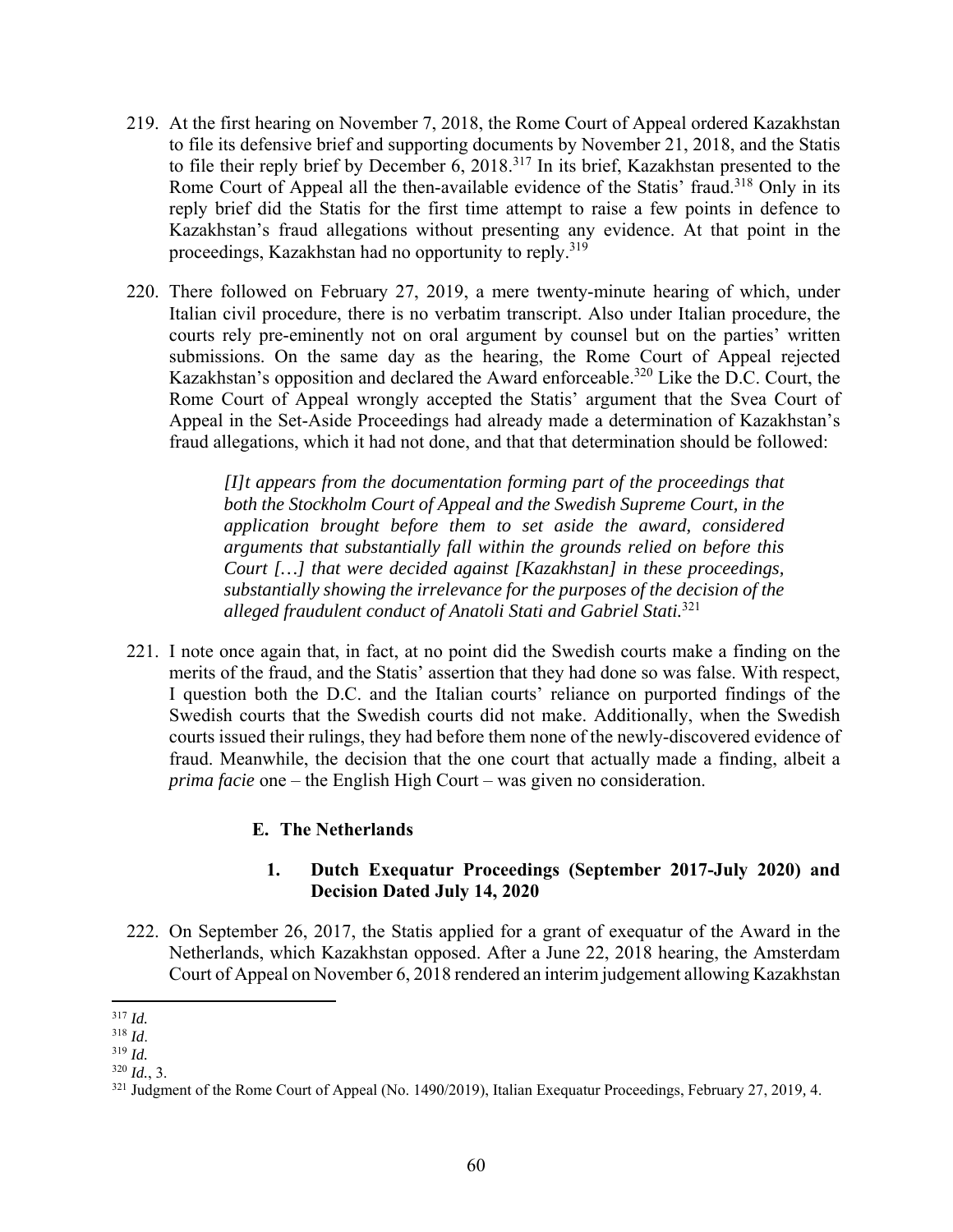to make a submission to further substantiate its fraud allegations on the basis of documents discovered through disclosure in the English Recognition Proceedings.

- 223. On February 5, 2019, Kazakhstan made its submission, furnishing all of the key documents – including witness and expert evidence – that it had been able to discover up to that date.<sup>322</sup> In reply, the Statis advanced a number of familiar arguments:
	- (i) First, the Statis denied the existence of the fraud, though they submitted no evidence in support of this denial and made no effort to refute Kazakhstan's evidence. They simply represented that their annual reports and KPMG's audit reports were all credible.<sup>323</sup>
	- (ii) Second, the Statis argued that the procurement of the LPG Plant equipment was structured using a transfer pricing arrangement driven by tax-optimisation purposes.324
	- (iii) The Statis also argued (falsely) that KPMG was aware of Perkwood's party-related status (*see supra*, ¶ 58):325

*During the examination of the annual financial accounts, TNG's auditors, KPMG, had full access to all the accounting records. KPMG was aware of Perkwood's function. During the arbitration the Investors submitted several documents in which Perkwood's role in the LPG Plant project was described.*<sup>326</sup>

*Kazakhstan's attempts to undermine the reliability of the annual reports in every way possible do not detract from this either.*<sup>327</sup>

(iv) At the June 22, 2018 hearing, the Statis maintained that the difference in price charged by Tractebel and the one paid to Perkwood was mostly due to bona fide

<sup>&</sup>lt;sup>322</sup> The Azalia Agreement, January 11, 2006, between Perkwood and Azalia; Azalia and Perkwood Invoices; Customs Declaration Issued by Perkwood for the period March 2007 through December 2008; Correspondence between Artur Lungu and KPMG, August-September 2008; Representation Letters sent to KPMG Audit LLC by Anatolie Stati and Artur Lungu for the period 2008–2009; LPG Project CAPEX (Vitol) [Ascom's internal excel files detailing cost estimates of LPG Plant equipment], October 25, 2006; An analysis of contracts and invoices related to the Statis' costs on delivery of the LPG Plant equipment; Ascom's internal records of the LPG Plant CAPEX; Second Witness Statement of Franjo Zaja, January 12, 2017 [*Stati et al. v. The Republic of Kazakhstan*, In the High Court of Justice, Queen's Bench Division, Commercial Court, CL-2014-000070]; Expert Report of Dipl. Ing. Ernst Kallweit of, January 12, 2017 [*Stati et al. v. The Republic of Kazakhstan*, In the High Court of Justice, Queen's Bench Division, Commercial Court, CL-2014-000070]; Expert Report of Thomas Gruhn of Deloitte, January 19, 2018; Witness Statement by James Crawford of TGE, July 9, 2018; Expert Report of TPA Global, February 6, 2019; Expert Opinion of Professor T.F.E. Tjong Tjin Tai, August 15, 2019; Expert Opinion of PwC dated August 19, 2019; KPMG-Kazakhstan Notice, August 21, 2019.

<sup>&</sup>lt;sup>323</sup> Statis' Pleading Notes for the Hearing, Dutch Exequatur Proceedings, August 27, 2019, ¶ 54.

<sup>324</sup> Statis' Pleading Notes for the Hearing, Dutch Exequatur Proceedings, June 22, 2018, ¶¶ 87–88.

<sup>325</sup> *See* for a full account of the Statis incorrect statements on KPMG, Letter of De Brauw Blackstone Westbroek N.V. to NautaDutilh N.V., November 13, 2019.

<sup>326</sup> Statis' Motion after Interim Judgment, Dutch Exequatur Proceedings, April 16, 2019, ¶ 221.

<sup>327</sup> Statis' Pleading Notes for the Hearing, Dutch Exequatur Proceedings, August 27, 2019, ¶ 54.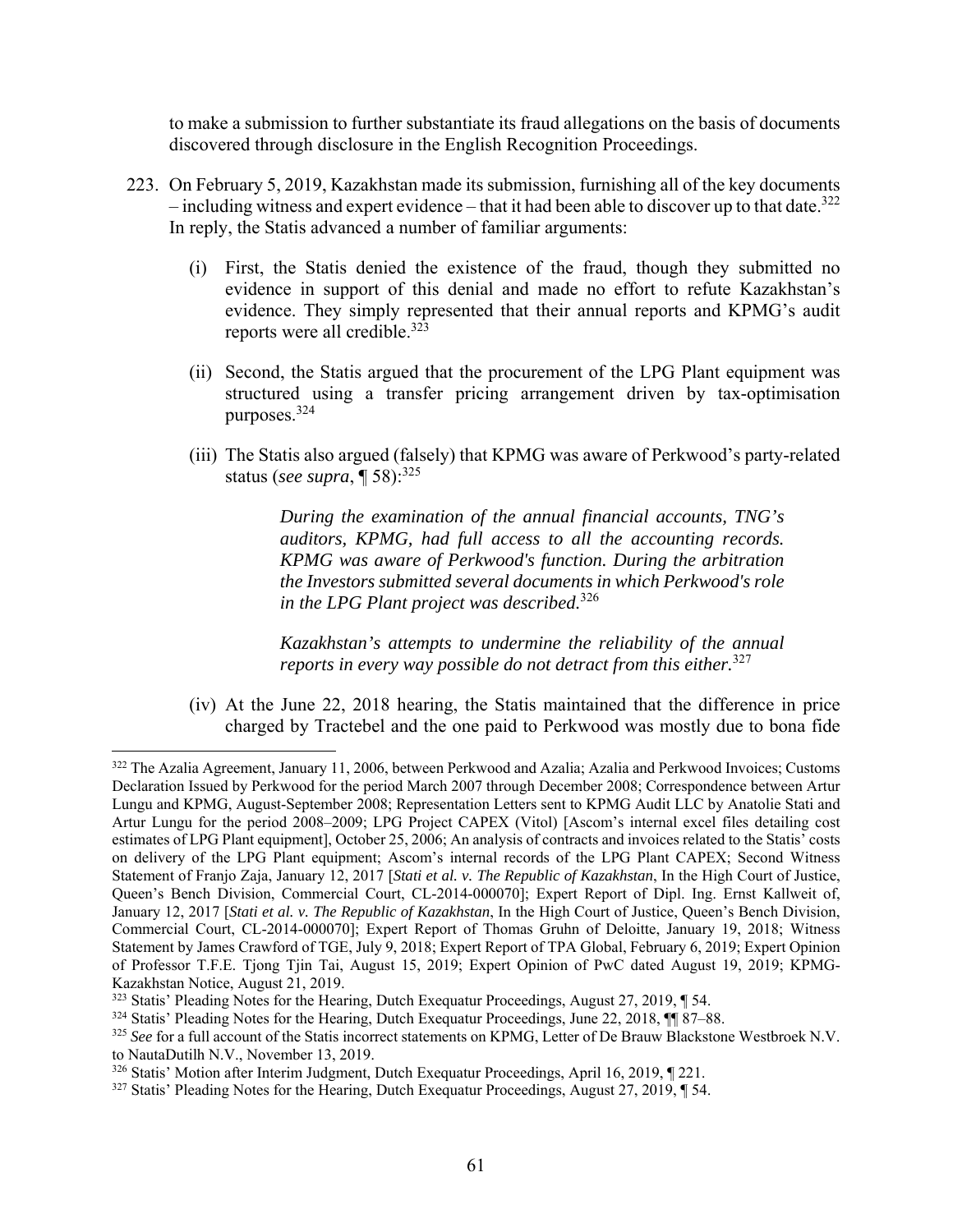costs for transport of equipment.<sup>328</sup> Much later they added that difference in costs was because of Perkwood's ostensible management fee.<sup>329</sup>

- (v) In relation to the double-billing issue, the Statis argued that the equipment under Annex 14 of the Perkwood Agreement was to be purchased "*as a backup*."330 As was discussed *supra* at ¶¶ 158-159, the Statis ran a different story in Sweden and claimed that the equipment under Annex 14 was to be purchased to increase the capacity of the LPG Plant.<sup>331</sup>
- (vi) Finally, the Statis asserted that, even if there was fraud, Kazakhstan knew or should have known of this during the Arbitration.
- 224. In rebuttal, Kazakhstan presented a transfer pricing expert from TPA Global who opined that there was no transfer pricing (*see supra*, ¶ 71).332 One of the reasons for the expert's conclusion was that honest disclosure of an affiliate status of the companies is a requirement for transfer pricing.333 With regard to the credibility of the Financial Statements, it is now known that KPMG withdrew its Audit Reports for the Financial Statements as they were materially misstated and not a credible source of information (*see supra*, ¶ 54 *et seq.*). KPMG's withdrawal of its Audit Reports in August 2019 also dispelled any notion that, as the Statis contend, KPMG was aware of Perkwood's related-party status (*see supra*, ¶ 54 *et seq.*). On February 15, 2016, KPMG notified the Statis that they had presented Perkwood as an independent third party in their Financial Statements and to KPMG, while Perkwood was in fact a Stati company (*see supra*, ¶¶ 98-101). On the existence of any bona fide transport costs, the Statis' own documentation prove that their assertions were baseless (*see supra*, ¶¶ 42-46). Kazakhstan offered an estimate, based on the Statis' document disclosure in the English Recognition Proceedings, of what the actual costs associated with delivery of the LPG Plant equipment would be, and demonstrated that it could only amount, at most, to \$4.9 million.<sup>334</sup> Any assertion of a "management fee," was also falsified. The English High Court of Justice found no evidence that Perkwood performed any management services at all (*see supra*, ¶¶ 95-96).
- 225. It took several years following issuance of the Award before the pervasiveness of the fraud committed by the Statis could be uncovered. Kazakhstan was not, and could not have been, aware of the magnitude of hte Statis'fraud at the time of the Arbitration.
- 226. On August 22, 2019, Kazakhstan submitted to the Amsterdam Court of Appeal KPMG's letter to Kazakhstan of August 21, 2019 ("**KPMG-Kazakhstan Notice**") (*see supra*, ¶ 56), in which KPMG had just informed Kazakhstan that it had invalidated its audit reports for

<sup>328</sup> Statis' Pleading Notes for the Hearing, Dutch Exequatur Proceedings, June 22, 2018, ¶ 87.

 $329$  Letter of De Brauw Blackstone Westbroek N.V. to the Amsterdam Court of Appeal, August 2, 2019,  $\P$  6.V.

<sup>&</sup>lt;sup>330</sup> Statis' Pleading Notes for the Hearing, Dutch Exequatur Proceedings, June 22, 2018, ¶ 90.

<sup>&</sup>lt;sup>331</sup> Hearing Transcript, Svea Court of Appeal, Swedish Set Aside Proceedings, Day 13, October 6, 2016, 27.

<sup>&</sup>lt;sup>332</sup> See, Expert Opinion of TPA Global, February 6, 2019 (on transfer pricing aspects of intercompany transactions between Azalia, Perkwood and TNG).

<sup>&</sup>lt;sup>333</sup> Letter of De Brauw Blackstone Westbroek N.V. to the Amsterdam Court of Appeal, Dutch Exequatur Proceedings, August 2, 2019, ¶ 6.I.

 $334$  *Id.*, **[6. V.**]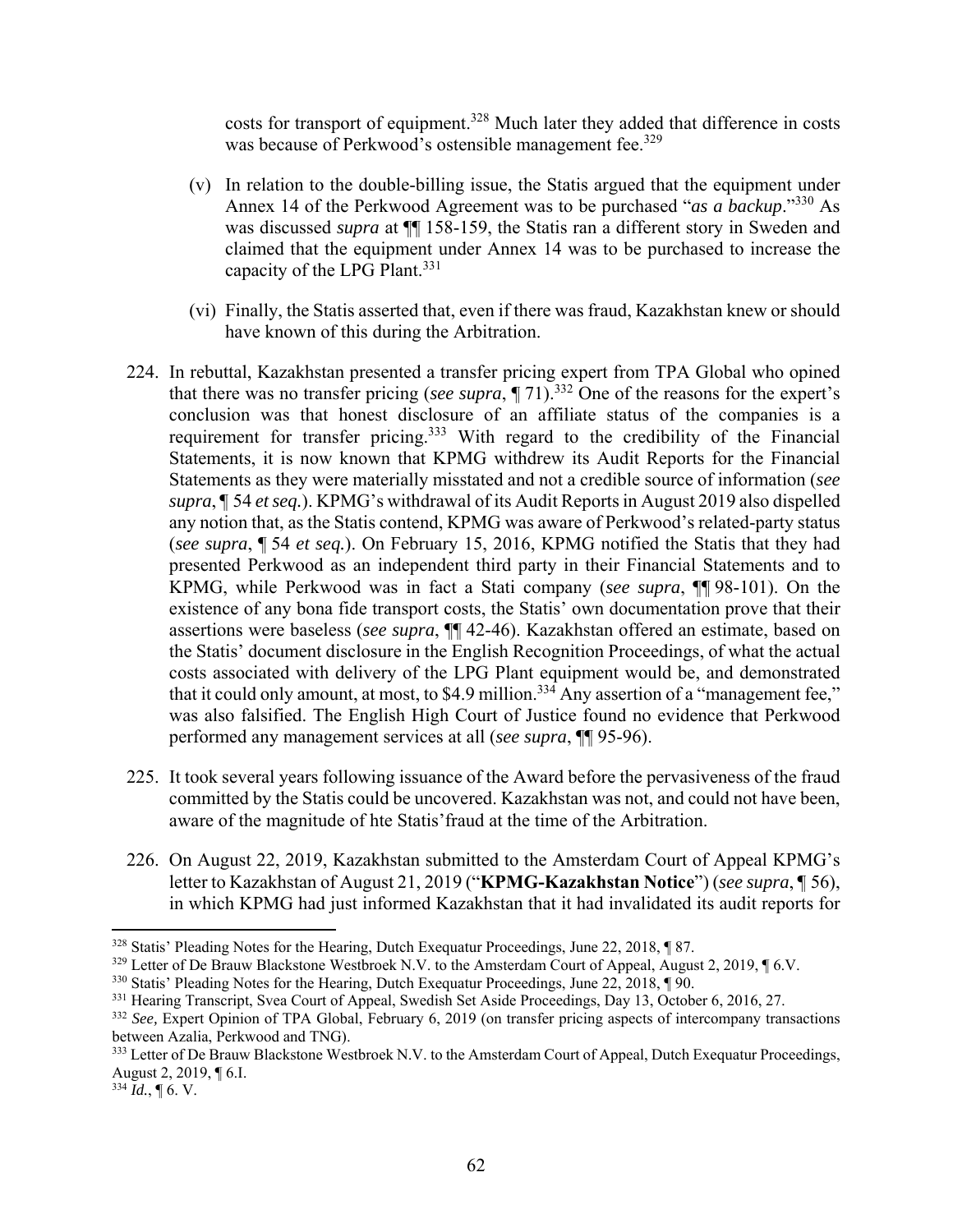the Statis' Financial Statements.335 Notably, the New KPMG Evidence (*see supra*, ¶ 57 *et seq.*) was not yet available to Kazakhstan at that time, though it was available to the Statis.

- 227. At a hearing on August 27, 2019, Kazakhstan adduced the KPMG-Kazakhstan Notice in support of its allegations of fraud.<sup>336</sup> In response, the Statis argued that this late submission "*deprived the Stati parties of the opportunity to respond properly [to this letter], for example by submitting earlier correspondence between KPMG and the Stati Parties from 2016, which correspondence would have put the aforementioned letter from KPMG in the right context*."337 In fact, Kazakhstan did not know, and could not have known, of the existence of the 2016 correspondence between the Statis and KPMG before it discovered this correspondence in October 2019 (*see infra* ¶ 229).
- 228. After the hearing, on August 30, 2019, Kazakhstan requested the Statis to disclose the 2016 correspondence between them and KPMG that they had referenced.<sup>338</sup> The Statis responded on September 6, 2019, stating that "*the procedural debate has been concluded and the case is ready for judgment*" and that "*[a]t this stage of the proceedings, we are unable to see what interest might still be served by the submission of the aforementioned correspondence*."339 They added, incorrectly, that they "*did not rely at the hearing on (the contents of) this earlier correspondence with KPMG from 2016*," but instead "*merely referred to the existence of the correspondence from 2016*" and that they had "*expressly offered to submit this correspondence from 2016 at the hearing should the Court or Kazakhstan so require*" but "*neither [Kazakhstan] nor the Court requested that this correspondence be produced at the hearing*."340 Kazakhstan sent a further request for disclosure of this correspondence on October 9, 2019, but on October 17, 2019 the Statis once again refused.341
- 229. It was only thereafter, on October 25, 2019, that Kazakhstan obtained the New KPMG Evidence through other legal proceedings in Kazakhstan involving KPMG.<sup>342</sup> Accordingly, on November 13, 2019, Kazakhstan again wrote to the Statis, stating that the New KPMG Evidence showed that they had deceived KPMG, the Svea Court of Appeal in Sweden, the English High Court and the Amsterdam Court of Appeal. Kazakhstan's letter also advised the Statis that Dutch procedural law obligated them to submit the correspondence exchanged between KPMG and the Statis to the Amsterdam Court of Appeal, notwithstanding the fact that the procedural debate was closed and the judgment was pending.<sup>343</sup> Kazakhstan itself was prevented from submitting such evidence without

<sup>335</sup> Kazakhstan's Exhibits 123A and 123B, Dutch Exequatur Proceedings.

<sup>336</sup> Witness Statement of Albert Marsman, Dutch Counsel for Kazakhstan, October 14, 2020, ¶ 1.4.

 $337$  *Id.*,  $\P$  1.5.

 $^{338}$  *Id.*,  $\overline{$  1.7.

 $339$  Letter from Nauta to DeBrauw, September 6, 2019, 2.<br> $340$  *Id.* 

<sup>&</sup>lt;sup>341</sup> Witness Statement of Albert Marsman, Dutch Counsel for Kazakhstan, October 14, 2020, ¶[1.9–1.10.]

 $342$  *Id.*, 11.12.

 $343$  *Id.*,  $\overline{9}$  1.14.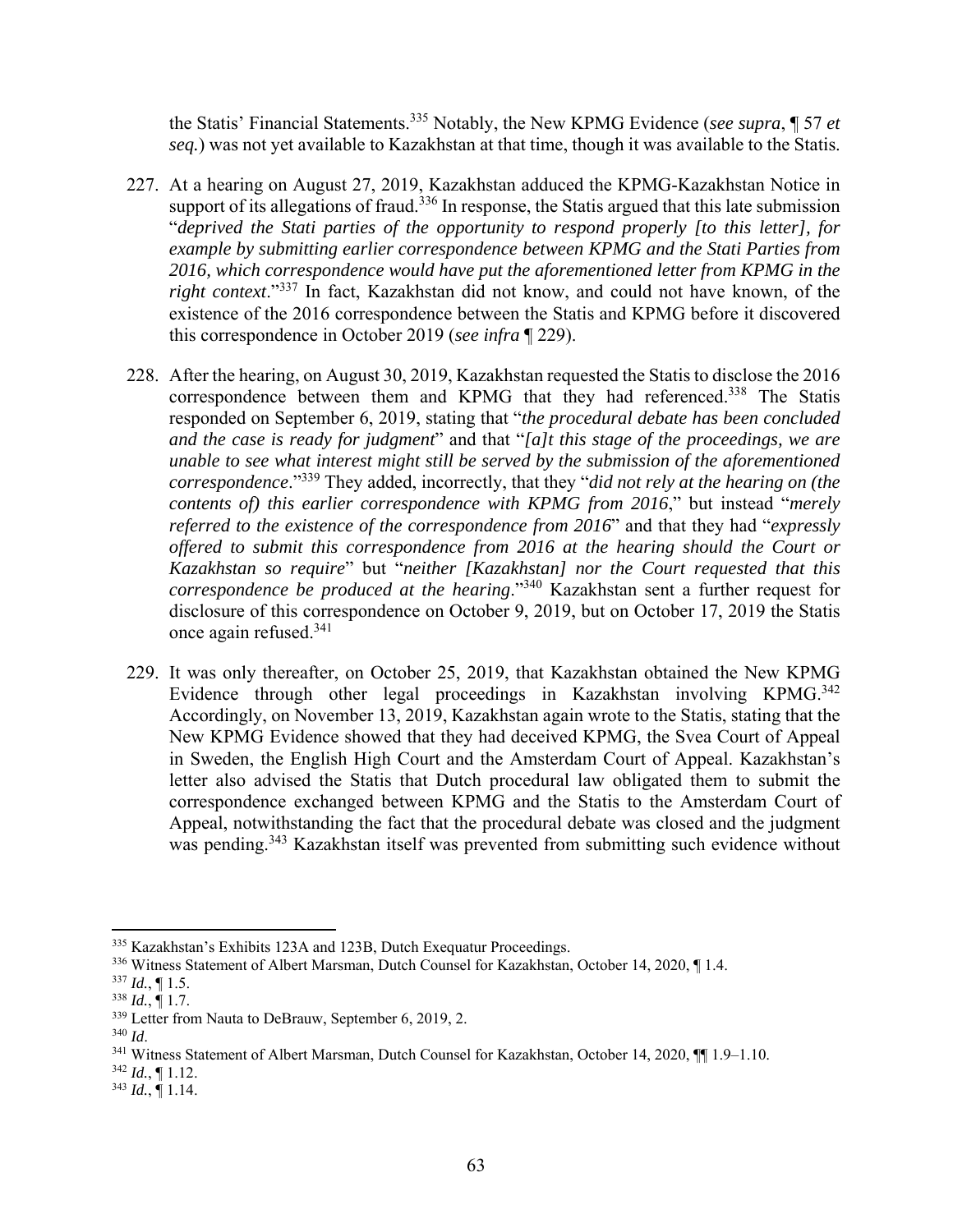the Statis' consent because of applicable Dutch Rules of Procedure and Professional Conduct.<sup>344</sup>

- 230. In their written reply dated November 22, 2019, the Statis made no comment on the New KPMG Evidence, reiterating that the procedural debate was over and judgment was pending.345
- 231. On July 14, 2020, the Amsterdam Court of Appeal issued its judgment,346 stating *inter alia* the following:

*From the statements made by Kazakhstan in the aforementioned procedure concerning the claimed deception, and from submitted documents in relation to wit [sic], it could be deduced that TNG, the shares of which were, at that time, owned by Stati et al., made payments to Perkwood and Azalia, other entities connected to Stati et al., while there was no clear factual or legal basis for those payments. This, however, does not mean that procedural deception was committed, as claimed by Kazakhstan. This claim is refuted simply by the fact that there is no proof that these payments were made with the intention of deceptively inflating the value of the LPG installation in the arbitral procedure.*<sup>347</sup>

232. It is on this basis that the Amsterdam Court of Appeal granted exequatur.

### **2. Dutch Attachment Proceedings**

233. In parallel to the Dutch exequatur proceedings, the Statis initiated proceedings for interim enforcement of the Award against assets allegedly belonging to Kazakhstan, and thereby on September 8, 2017 obtained an *ex parte* attachment on moneys of the National Fund of Kazakhstan held by NBK. On January 23, 2018, the District Court of Amsterdam issued a judgment lifting the attachment on the ground *inter alia* that the Statis had breached their obligation of truthfulness to the court. Specifically, the Statis had failed to disclose in their *ex parte* application that three years earlier (in 2014) they had attempted to obtain *ex parte* attachment of the same assets, but this had been rejected by the Dutch court on the basis of sovereign immunity. The District Court of Amsterdam held:

> *[T]he NBK is correct to argue that in the attachment application of 30 August 2017, Stati acted in breach of the obligation to be truthful in Article 21 DCCP. The attachment application submitted in 2014 also related, as acknowledged at the hearing, to this claim of the NBK on AAMGS BNYM. It is established that this attachment was unsuccessful (see 2.6 above). Stati*

<sup>344</sup> *Id.* ¶ 1.6. Rules of Professional Conduct for Dutch lawyers, Rule 21, paragraph 3: "*After the date for judgment has been set, the attorney at law is not allowed to address the court without the consent of the other party*." (informal translation from Dutch).

 $345$  *Id.*, 1.15.

<sup>346</sup> Judgment of the Amsterdam Court of Appeal, Dutch Exequatur Proceedings, July 14, 2020.

<sup>347</sup> *Id.*, ¶ 3.15 (Codex translation).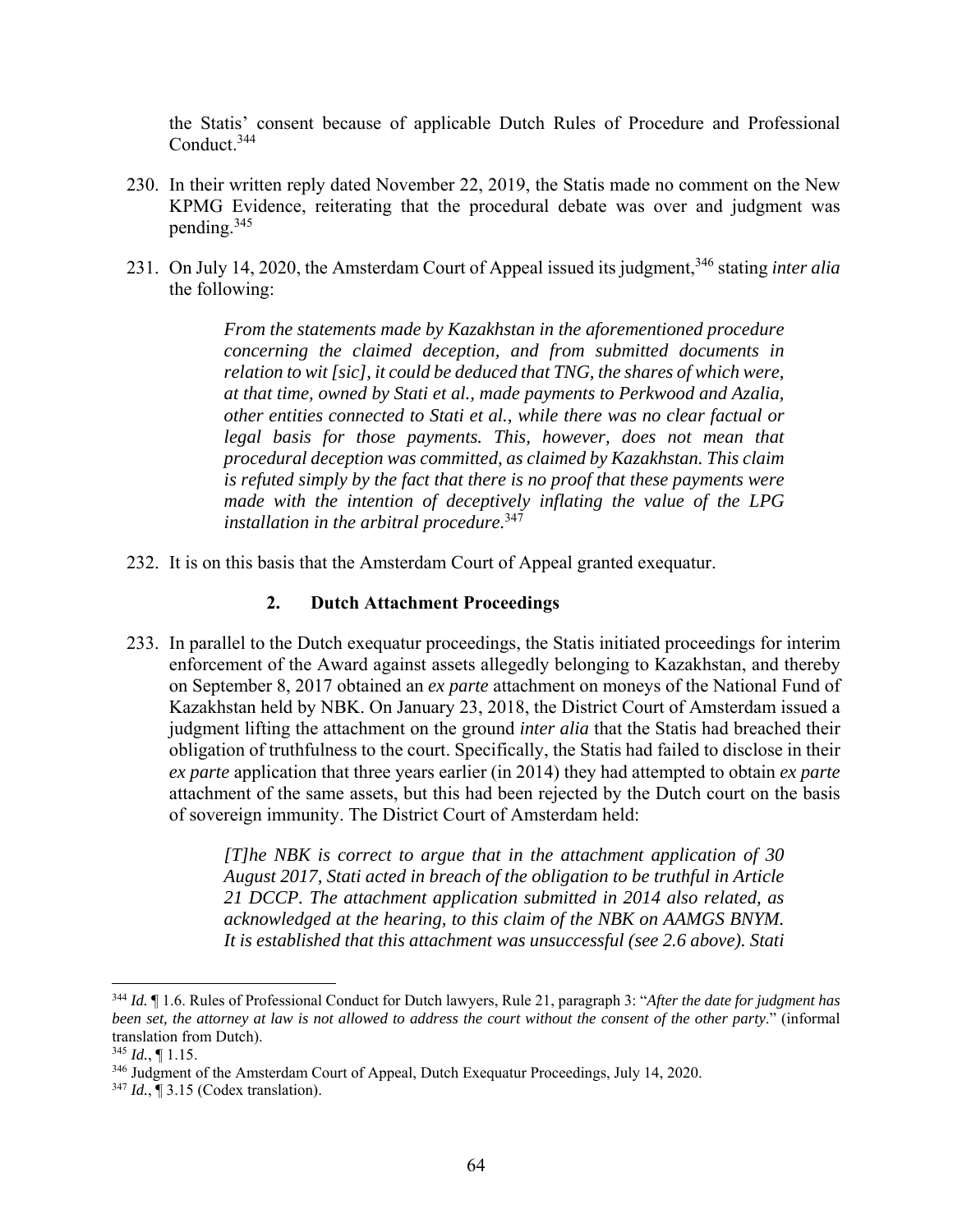*should have made explicit reference hereof to th[is] in this attachment application. This is consistent with the fact that the Attachment Syllabus, which should be regarded as soft law/best practice also provides in the framework of Article 21 DCCP that attachment applications submitted previously must be reported.*<sup>348</sup>

234. The District Court of Amsterdam issued the following order to the Statis:

*Subject to penalty payment of €1 million for each violation, [the Statis] shall append a copy of this judgment to any future attachment applications submitted to a Dutch introductory court in which he applies for leave to levy attachment on the basis of the arbitral awards described in paragraph 2.1 of this judgment on (i) assets which are part of the National Fund, (ii) bank and securities accounts in the name of the NBK, (iii) claims based on the GCA and monies and securities held pursuant to the GCA, and (iv) other assets of the NBK.*<sup>349</sup>

## **F. Belgium**

### **1. The Belgian Exequatur Proceedings (November 2017-Present) and Decision Dated December 20, 2019**

- 235. On November 13, 2017, the Statis filed an *ex parte* application for exequatur before the Brussels Court of First Instance which, on December 11, 2017, was granted (the "**Belgian Exequatur Order**").
- 236. On February 2, 2018, Kazakhstan filed an opposition to the Belgian Exequatur Order. It was not at that time aware of the New KPMG Evidence, which only came to light more than a year later, in August-October 2019.
- 237. The Statis, in their written submissions, denied Kazakhstan's fraud allegations, arguing falsely that KPMG had access to knowledge of Perkwood's actual role and was duty bound to act on that knowledge. They denied concealment of that role, while elaborating on Perkwood's alleged contribution to the construction of the LPG Plant. The Statis made these assertions despite having received KPMG's letter dated February 15, 2016 casting serious doubt over them. At the time, Kazakhstan and the Belgian Court of Appeal were unaware of this 2016 correspondence between KPMG and the Statis.
- 238. In their submissions, the Statis also relied on the VDD Report to advance the false argument (*see supra*, ¶ 37) that Kazakhstan knew during the Arbitration that Perkwood was a Stati company.<sup>350</sup> The Statis repeated the narrative in their submission dated January

<sup>348</sup> Judgment of the Amsterdam District Court, Dutch Attachment Proceedings, January 23, 2018, ¶ 5.4 (informal translation).

<sup>349</sup> *Id.*, ¶ 7.2 (informal translation).

<sup>350</sup> Statis' First Submission, Belgium Exequatur Proceedings, September 28, 2018, ¶¶ 151, 167, 169.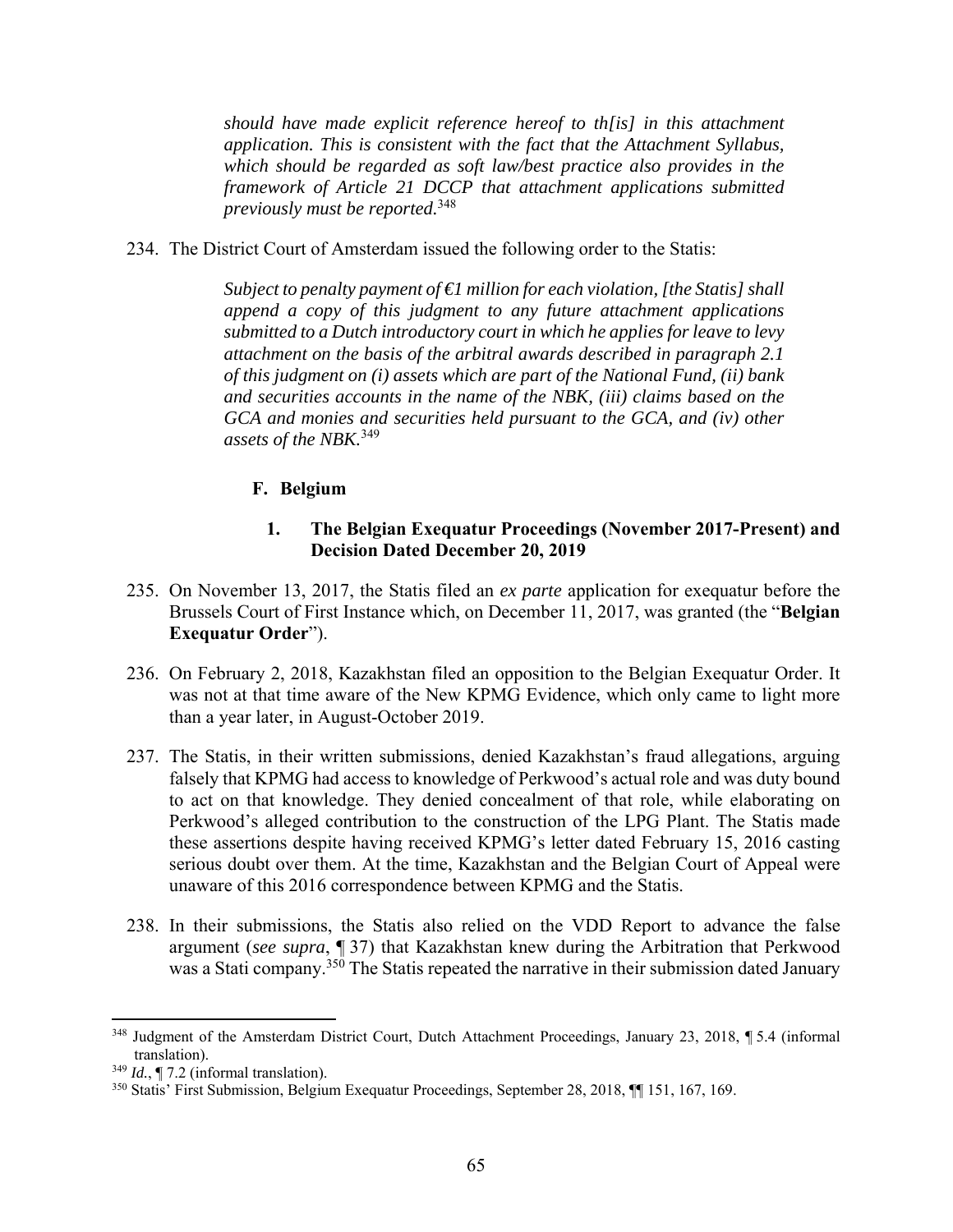31, 2019.351 Notably, in this same submission, the Statis argued that Artur Lungu did not intend to hide the true status of Perkwood from KPMG. However, in their submission after the Lungu Deposition in the U.S. (*see supra*, ¶ 106 *et seq.*), the Statis deleted this assertion.

- 239. On August 9, 2019, before the KPMG-Kazakhstan Notice (*see supra*, ¶ 56) and without having the benefit of the New KPMG Evidence, Kazakhstan filed its final submission in the Belgian exequatur proceedings. However, after receipt of the KPMG-Kazakhstan Notice, though still unaware of the New KPMG Evidence, Kazakhstan on October 11, 2019 sent a letter to the Brussels Court of First Instance, seeking to introduce the KPMG-Kazakhstan Notice into evidence,  $352$  although the final date for its submissions, August 9, 2019, had passed. $353$
- 240. Then, after becoming aware of the existence of the New KPMG Evidence during the proceedings in the Amsterdam Court of Appeal (but still not having possession of it), Kazakhstan wrote to the Statis' Belgian counsel, NautaDutilh, requesting production of all correspondence between the Statis and KPMG dating back to 2016.<sup>354</sup>
- 241. On October 25, 2019, the Statis sent a letter to the Brussels Court of First Instance, seeking to prevent the court's taking into consideration KPMG's decision to invalidate its audit reports (as recorded in the KPMG-Kazakhstan Notice).355 In this letter, the Statis asserted *inter alia* that:
	- (i) for the first time, ten years after their issuance, the Statis' Financial Statements were "*suddenly*" being called into question by KPMG;
	- (ii) "*Kazakhstan had first put KPMG Audit LLC (Kazakhstan) under pressure in 2016 – the subject of the notorious correspondence of 2016 whose production is now requested by Kazakhstan – but the manoeuvre failed at the time*;"
	- (iii) KPMG's August 21, 2019 letter invalidating its audits of the Statis' Financial Statements "*is manifestly the result of new pressure exercised by Kazakhstan and is by no means the result of an independent and impartial investigation that we can expect from an auditor as renowned as KPMG*;"
	- (iv) "*the alleged findings of Kazakhstan are in any case not new because it has always claimed that the financial statements of the companies of the Statis were inaccurate and misleading*;" and

<sup>&</sup>lt;sup>351</sup> Statis' Second Submission, Belgium Exequatur Proceedings, January 31, 2019, ¶¶ 251, 252. The same statements were reproduced in the Explicatory note annexed to the Stati's Submission, Belgian Exequatur Proceedings, April 15, 2019, ¶¶ 80–82, 85 and in Statis' Submissions, Belgian Exequatur Proceedings, April 15, 2019, ¶¶ 475–477.

<sup>352</sup> Kazakhstan's letter to the Brussels Court of First Instance, Belgium Exequatur Proceedings, October 11, 2019.

<sup>353</sup> Witness Declaration of Arnaud Nuyts, Belgian Counsel for Kazakhstan, October 30, 2020, ¶ 16.

<sup>354</sup> Kazakhstan's letter to NautaDutilh Avocats Luxembourg S.A.R.L, October 17, 2019.

<sup>355</sup> Statis' letter to the Brussels Court of First Instance, Belgium Exequatur Proceedings, October 25, 2019.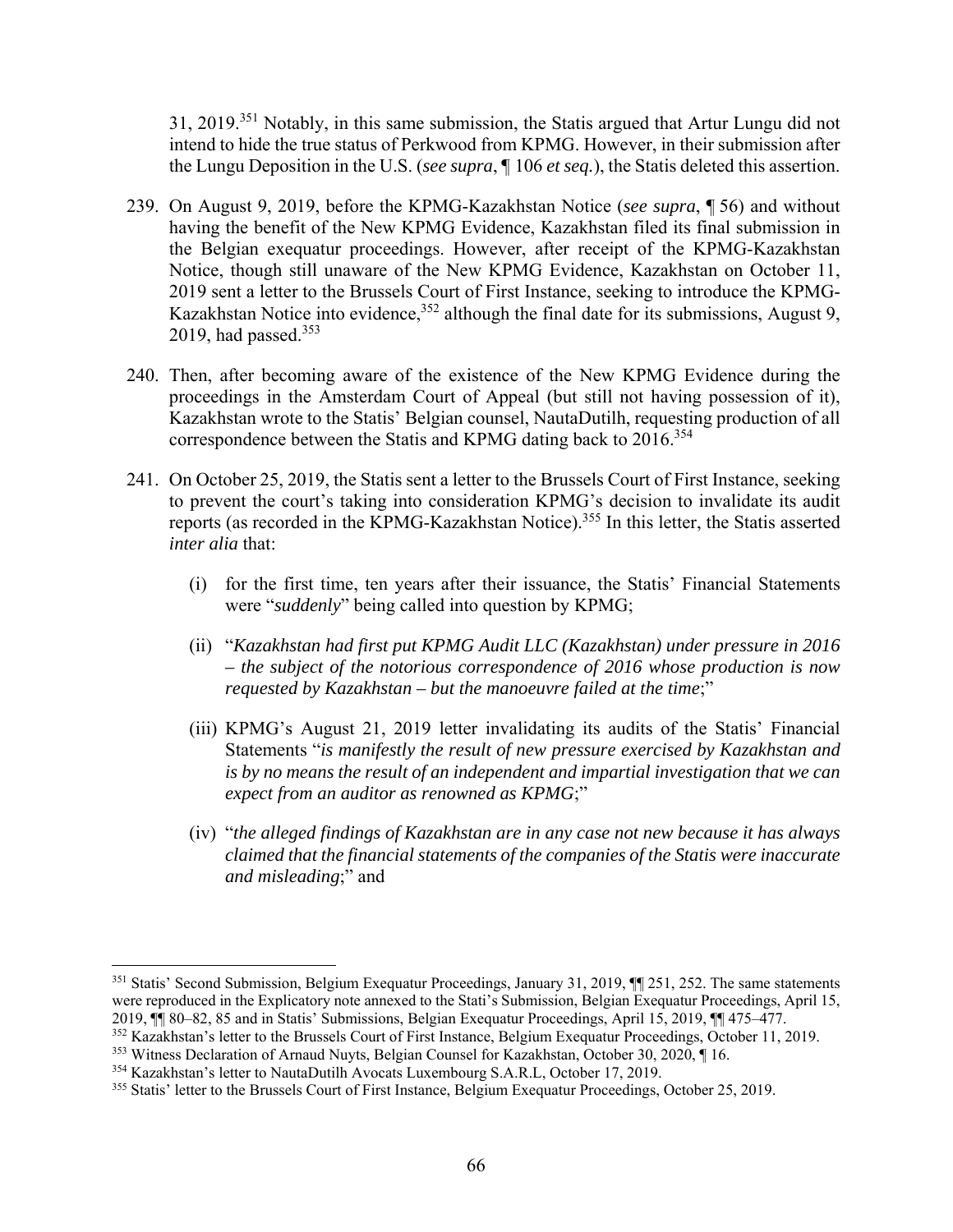- (v) Kazakhstan's letter dated October 11, 2019 and its exhibits, "*constitute new dilatory manoeuvres and should be excluded from debate*."
- 242. On October 25, 2019, the Statis made a final submission to the Brussels Court of First Instance in the Belgian exequatur proceedings in which they asserted that, despite the "*seriousness of the allegations made by Kazakhstan*" in regard to the audited Financial Statements, KPMG had in fact never "*piped a word*."356 This statement is clearly in contradiction with the February 15, 2016 KPMG Letter (*see supra*, *¶¶* 58-60), in which KPMG expressly raised its serious doubts concerning the accuracy of the Financial Statements.
- 243. On November 6, 2019, Kazakhstan sent a letter to the Brussels Court of First Instance stating that it had sought and obtained the correspondence from KPMG only upon issuance of the Kazakh court's orders dated October 17, 2019 and further decision dated October 25, 2019.357 Underscoring the Statis' concealment of the correspondence from the Belgian court, Kazakhstan also categorically denied that it had "*put [KPMG] under pressure*" in 2016, that "*the manoeuvre failed at the time*," or that the invalidation of the audit reports by KPMG's letter dated August 21, 2019 came as a "*sudden*" surprise to the Statis. Kazakhstan emphasized that the actions taken by KPMG had direct relevance to the compatibility of the Award with public policy. Kazakhstan also informed the Brussels Court of First Instance that the Statis had been directed by KPMG, and were obligated, to "*ensure that anyone in receipt of the relevant financial statements and audit reports is informed of this development [i.e., KPMG's invalidation of its independent audit reports]*."
- 244. At the hearing on Kazakhstan's opposition to the Belgian Exequatur Order, held on November 13-15, 2019, the Statis initially objected to entry of the KPMG-Kazakhstan Notice and the New KPMG Evidence into the record.358 But then, after Kazakhstan had completed its oral pleadings, the Statis withdrew their objection. This procedural tactic permitted the documents to be admitted on the last day of the hearing but prevented Kazakhstan from addressing the documents during its oral pleadings.<sup>359</sup>
- 245. On December 20, 2019, the Brussels Court of First Instance rendered its decision and authorized exequatur of the Award in Belgium ("**Belgian Exequatur Judgment**"). In its decision, the court did not address the substance of Kazakhstan's fraud claim. Rather, drawing on the Svea Court of Appeal's judgment in the Set-Aside Proceedings, it held that as a matter of Belgian law no causal link existed between the alleged fraud and the outcome of the Arbitration.360 In so holding, the Brussels Court of First Instance ignored the fact that the LPG Plant's valuation was based on the KMG Indicative Offer, which was itself the product of the Statis' fraud.

<sup>356</sup> Statis' Second Submission, Belgium Exequatur Proceedings, January 31, 2019, ¶¶ 251–252.

<sup>357</sup> Kazakhstan's Letter to the Brussels Court of First Instance, Belgium Exequatur Proceedings, November 6, 2019.

<sup>358</sup> Witness Declaration of Arnaud Nuyts, Belgian Counsel for Kazakhstan, October 30, 2020, ¶ 16.

<sup>359</sup> *Id.*, ¶ 17.

<sup>360</sup> Decision of the French-language court of First Instance of Brussels, Belgium Exequatur Proceedings, December 20, 2019, 26, 29.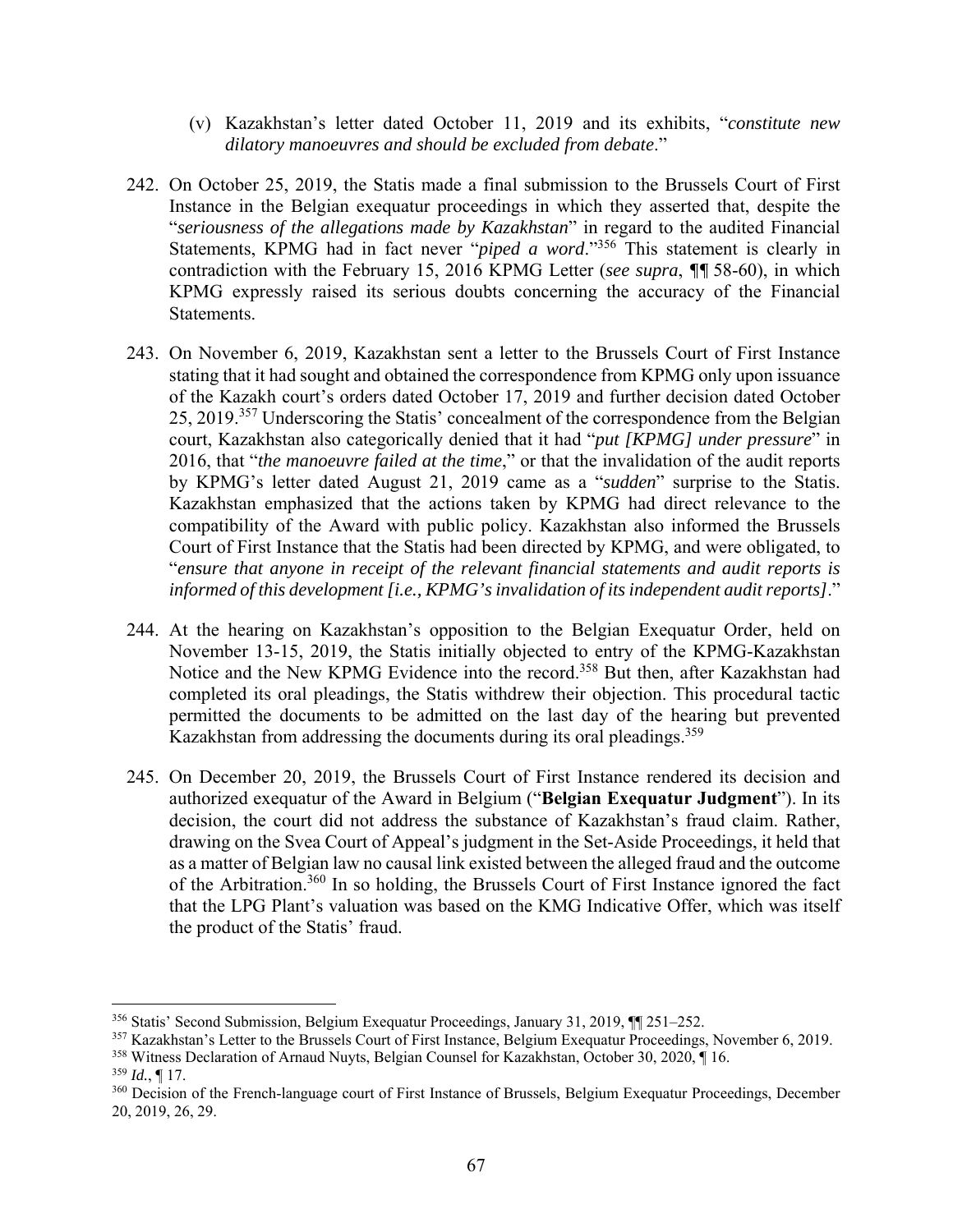- 246. However, the Brussels Court of First Instance found, correctly, that Kazakhstan's allegations of fraud were not subject to *res judicata* since the Svea Court of Appeal had not in fact ruled on their merits in its December 9, 2016 judgment in the Set-Aside Proceedings. The Brussels Court of First Instance also properly held that in an enforcement action in Belgium, the conformity of an award with public policy is to be determined in accordance with Belgian public policy, and not Swedish public policy.
- 247. Still, having decided the case on causation grounds, the Brussels court gave no consideration to the KPMG-Kazakhstan Notice and the New KPMG Evidence or to the merits of Kazakhstan's fraud allegations more generally (*see supra*, *¶¶* 239-244). All of those issues remained unaddressed and the Statis prevented Kazakhstan from properly addressing the New KPMG Evidence at the exequatur hearing (*supra*, *¶* 244). This did not prevent the Statis from mischaracterizing the November 2019 hearings before the Brussels Court of First Instance and pretending that the fraud arguments and the New KPMG Evidence were discussed in detail before the court and in the Belgian Exequatur Judgment.<sup>361</sup>
- 248. On February 17 and June 2, 2020, Kazakhstan filed two appeals against the Belgian Exequatur Judgment: one before the Brussels Court of Appeal and one before the Belgian Court of Cassation, respectively. On November 17, 2020, the Brussels Court of Appeal granted Kazakhstan's request for a full appeal on the merits, including the fraud allegations, to be conducted on the basis of all available evidence, not just the evidence on the record in the Brussels Court of First Instance.<sup>362</sup> These proceedings are currently pending.

## **2. The Belgian Conservatory Garnishment Proceedings (September 2017-Present)**

249. In parallel with the Belgian exequatur proceedings, the Statis initiated enforcement proceedings, filing on September 29, 2017 an *ex parte* application before the Belgian Attachment Judge for garnishment of assets of NBK (Kazakhstan's central bank) held by BNYM. The application was granted *ex parte* on October 11, 2017 (the "**Belgian Garnishment Order**"). After being served, NBK and Kazakhstan filed an opposition to the garnishment and a hearing was held before the Belgian Attachment Judge. In a decision dated May 25, 2018, the garnishment was upheld in principle, although the court referred the issue of whether BNYM actually held any assets of Kazakhstan subject to garnishment<sup>363</sup> to the English court, being the competent court for the question of the BNYM-NBK relationship under the so-called Global Custody Agreement (on the respective proceedings before the High Court of Justice of England, *see supra*, *¶¶* 178- 205).364 Kazakhstan's appeal against the May 25, 2018 Belgium decision is currently pending.

<sup>361</sup> Witness Declaration of Arnaud Nuyts, Belgian Counsel for Kazakhstan, October 30, 2020, ¶ 37.

<sup>&</sup>lt;sup>362</sup> Judgment of the Court of Appeal Brussels, Belgian Exequatur Proceedings, November 17, 2020.

<sup>363</sup> This is called the "subject-matter" of the garnishment in the English proceedings.

<sup>364</sup> Judgment of the Dutch-speaking court of first instance in Brussels, Belgian Protective Garnishment Proceedings, May 25, 2018, section 3.1.4, 13.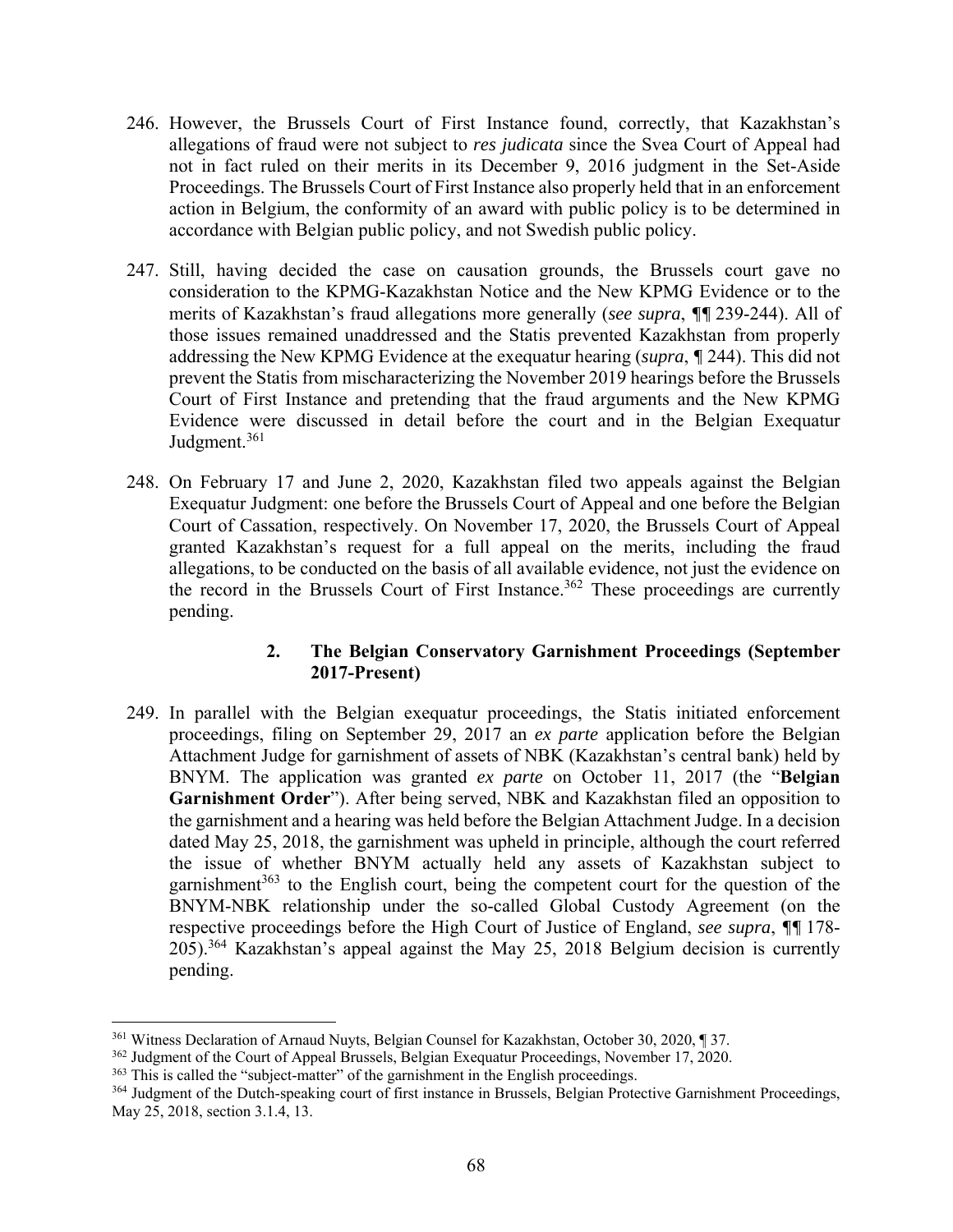- 250. On November 8, 2019, Kazakhstan sought to have the KPMG-Kazakhstan Notice, the 2016 KPMG Evidence and the 2019 KPMG Evidence introduced in the Belgian conservatory garnishment proceedings, a request the Statis opposed on the basis of the allegation that these documents were irrelevant to the garnishment proceedings. The Statis falsely argued that "*the entire fraud discussion is foreign to the present proceedings, which only concern (the conditions and subject-matter of) a conservatory garnishment. The debate of the alleged fraud is conducted in the opposition against the exequatur before the Frenchspeaking Court of First Instance in Brussels. The case has been pleaded last week [on November 13, 14 and 15, 2019] and the parties were heard on the KPMG-documents*."<sup>365</sup>
- 251. The Statis once again repeated the false assertion that the evidence concerning Kazakhstan's fraud arguments had already been dismissed by the Swedish courts. They also repeated the false assertion, without adducing any evidence, that KPMG's actions were the result of pressure exerted by Kazakhstan on KPMG in 2016 and 2019. They argued that the new evidence did not in any event establish fraud.<sup>366</sup>
- 252. On December 3, 2019, the Brussels Court of Appeal rejected the Statis' position, and granted Kazakhstan's application to introduce the KPMG-Kazakhstan Notice, 2016 KPMG Evidence and 2019 KPMG Evidence into the garnishment proceedings. The Court of Appeal held that the new evidence was both "*new*" and "*relevant*" in the garnishment proceedings because it affected the "*quality of the title*," *i.e.*, whether the "*title*" (the Award) had been obtained by fraud:

*In the present case, the documents that have been asserted to be new and relevant are: Exhibit 2 [KPMG's letter of 21 August 2019 to Kazakhstan] and Exhibit 3 [KPMG's letter of 21 August 2019 to the Statis], from which, according to [Kazakhstan], it must be inferred that the title on which the attachment is based, was obtained by fraud.* 

*The Statis dispute this assertion.* 

*The Court considers that these exhibits are relevant as they relate to the quality of the title.* 

*The Court further considers that these exhibits (dated 21 August 2019) are new documents as they were issued after the last day of the period when allowed for the applicant to file its written submissions. In these circumstances, the request is granted.*<sup>367</sup>

253. The Brussels Court of Appeal then ordered adjournment of the hearing that had been scheduled for December 10 and 17, 2019. Kazakhstan was granted leave to file the KPMG-Kazakhstan Notice, the 2016 KPMG Evidence and the 2019 KPMG Evidence, together

 365 Witness Declaration of Arnaud Nuyts, Belgian Counsel for Kazakhstan, October 30, 2020, ¶ 24.

<sup>366</sup> *Id.*, ¶ 25.

<sup>367</sup> *Id.*, ¶ 30.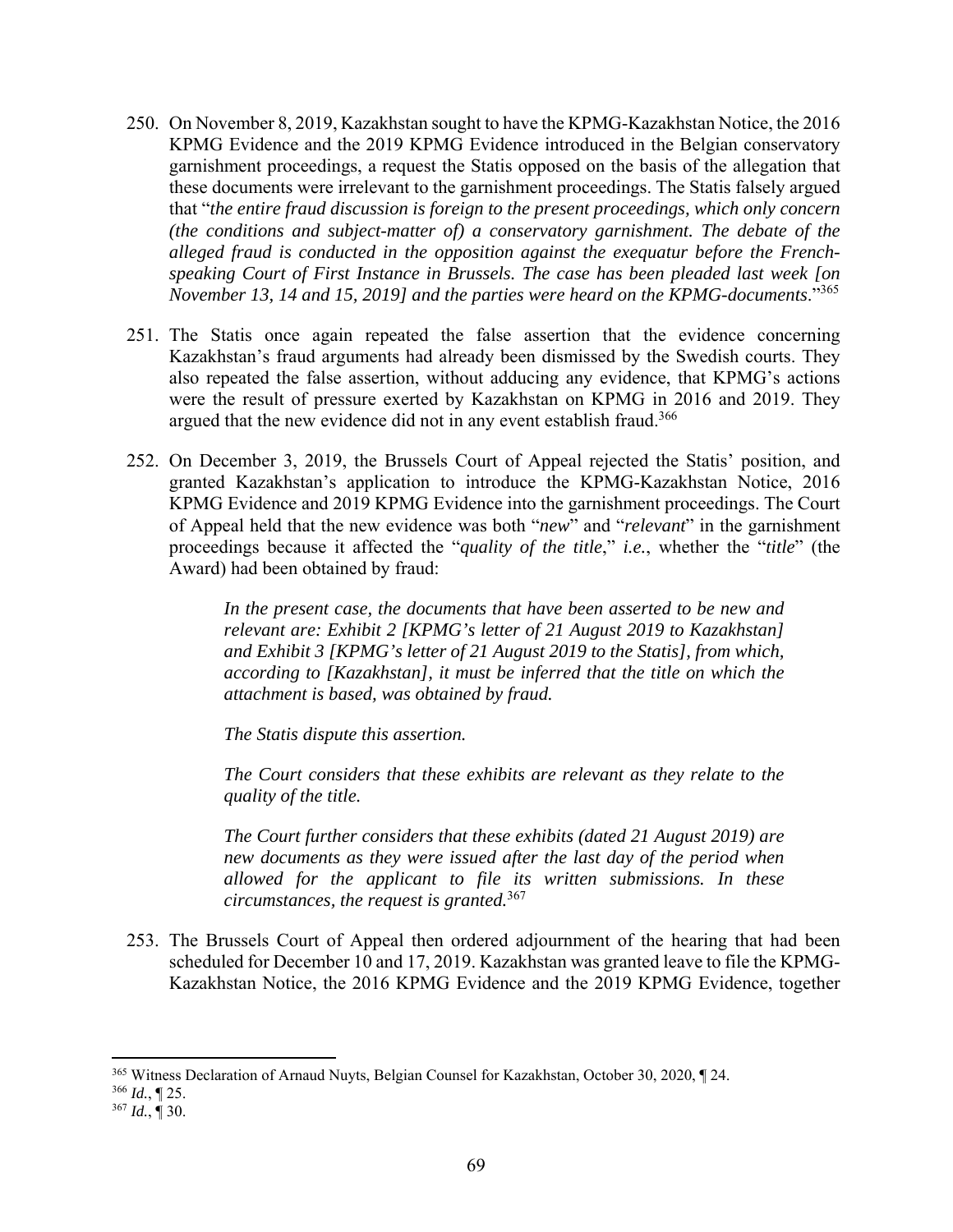with new submissions in support of the evidence. The hearings are scheduled to take place in April and May 2021.

# **3. The Belgian Renewal Garnishment Proceedings (September 2020- Present)**

- 254. On September 9, 2020, the Statis filed an *ex parte* application before the Attachment Judge of the Dutch-speaking Court of First Instance of Brussels to request renewal of the original Garnishment Order obtained on 11 October 2017. The Statis' conservatory garnishment was set to automatically expire, by law, after three years unless renewed before its expiration.
- 255. In their application, the Statis concealed a series of important facts and developments from the Attachments Judge (who was a different attachment judge than the one that had granted the Garnishment Order), including key judgments before Belgian, English and Swedish Courts, which represented important rulings on the subject of the Kazakh assets and the Statis' attachments.<sup>368</sup> For example, the Statis failed to highlight the English High Court's April 22, 2020 decision that BNYM in fact owes no debt to Kazakhstan (*see supra*, *¶* 202 *et seq.*).369 Further, the Statis also made no reference to the June 6, 2017 judgment of Justice Knowles holding that "*there is a sufficient prima facie case that the Award was obtained by fraud*" (*see supra*, *¶* 181).370 And, the Statis failed to include any reference to the Svea Court of Appeal's judgment of June 17, 2020, holding that the very assets the Statis were seeking to attach were in fact protected by absolute immunity from execution (*see supra*,  $\P$  174).<sup>371</sup>
- 256. On September 10, 2020, based solely on the Statis' *ex parte* application, the Dutchspeaking Court of First Instance in Belgium granted a renewal of the Garnishment Order ("**Renewal Order**")<sup>372</sup> for a period of three years.
- 257. On October 16, 2020, the Renewal Order was served on Kazakhstan, which on November 13, 2020 filed a third-party opposition against the Order. In that opposition Kazakhstan highlighted the many omissions and misrepresentations made by the Statis in their *ex parte* application for renewal, including the omission of material facts concerning the KPMG correspondence between Kazakhstan and the Stati Parties, as well as the fact that KPMG has invalidated all of its audit reports for the Statis' Financial Statements.<sup>373</sup>
- 258. On November 23, 2020, BNYM filed an application to voluntarily intervene in the proceedings.

<sup>368</sup> Kazakhstan's Opposition to the Renewal Order, November 13, 2020, ¶ 35 *et seq.*

<sup>369</sup> *Id*., ¶ 37.

<sup>370</sup> *Id*., ¶ 39.

 $371$  *Id.*,  $\overline{9}$  40.

<sup>&</sup>lt;sup>372</sup> Order of Dutch-speaking Court of First Instance of Brussels, Belgian Renewal Garnishment Proceedings, September 10, 2020.

 $373$  Kazakhstan's Opposition to the Renewal Order, November 13, 2020,  $\P$  43.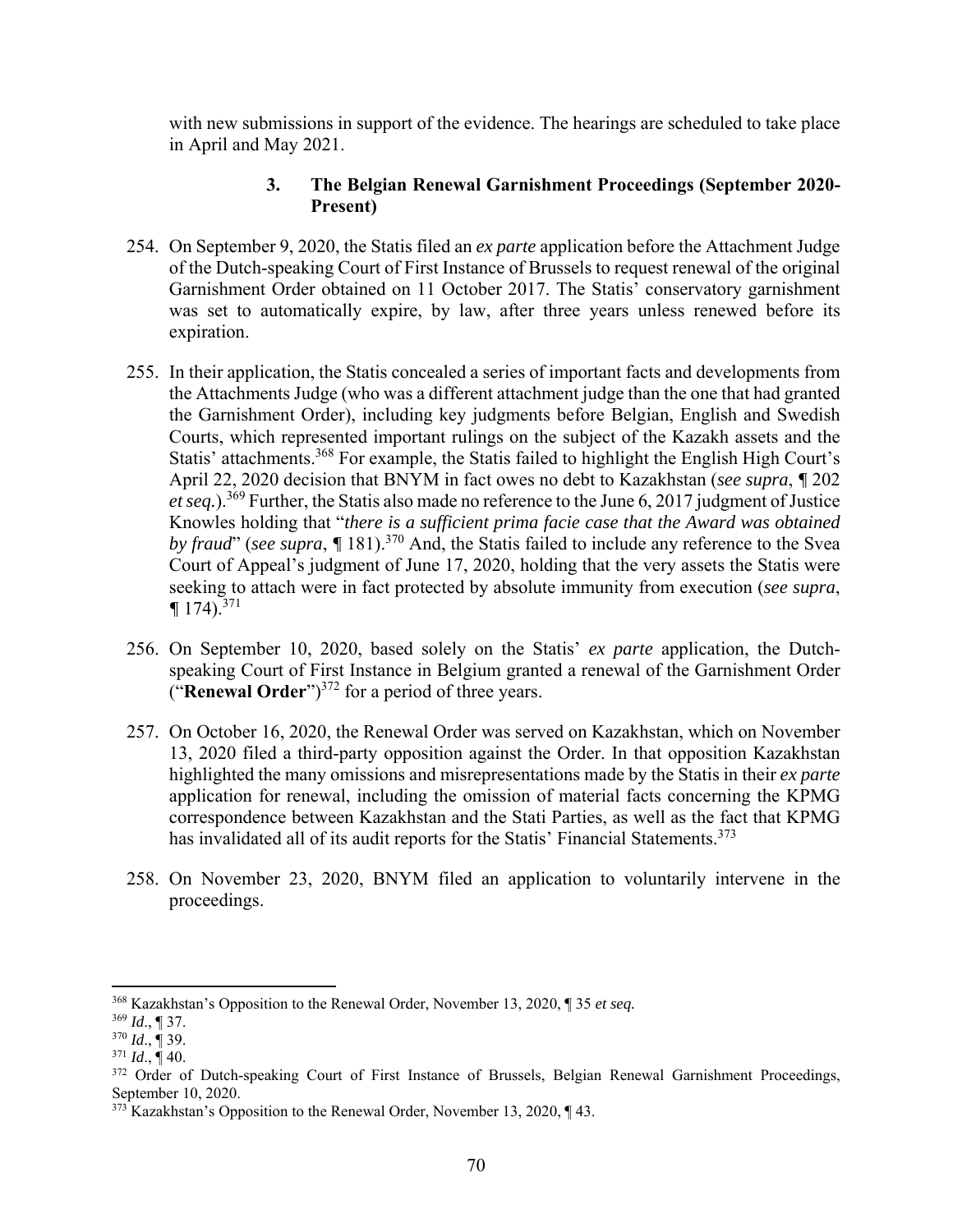259. By order dated December 1, 2020, the Attachments Judge decided to schedule a hearing in the case on June 29, 2021 so that the decisions in the other ongoing proceedings could be taken into account before moving forward with the proceedings.

## **4. The Belgian Executory Garnishment Proceedings (June 2018- Present)**

- 260. On June 12, 2018, the Statis served the Brussels Court of First Instance's decision of May 25, 2018 on BNYM by way of a bailiff's writ in order to convert the conservatory garnishment into an executory garnishment, following which, on June 27, 2018, Kazakhstan served its writ of opposition.
- 261. On October 25, 2018, the Statis applied for an interim measure in the form of a transfer of \$530 million from the London branch of BNYM to an escrow account of the Belgian treasury for deposit and consignment. The Brussels (French-speaking) Court of First Instance rejected the application on June 28, 2019, *inter alia* because the issue of whether BNYM actually had any assets of Kazakhstan subject to the garnishment was still in dispute between the parties in the English High Court.<sup>374</sup> The executory garnishment proceedings remain pending.

## **G. Luxembourg**

## **1. The Luxembourg Exequatur Proceedings (August 2017-Present) and Decision Dated December 19, 2019**

- 262. On August 24, 2017, the Statis applied for exequatur of the Award in *ex parte* proceedings before the Luxembourg District Court, which on August 30, 2017, granted the request ("**Luxembourg Exequatur Order**").375 Kazakhstan appealed to the Luxembourg Court of Appeal on November 2, 2017. Between November 2017 and July 2019 there followed several rounds of written submissions. In their submissions, the Statis denied Kazakhstan's fraud allegations, though without explanation or documentation. The Statis again maintained that the Perkwood Agreement was not a sham and that Perkwood performed a legitimate role in construction of the LPG Plant, while also repeating their contention that KPMG had access to all accounting records and was aware of Perkwood's functions.<sup>376</sup> These statements were made despite the enquiries raised in KPMG's February 15, 2016 Letter – then unknown to Kazakhstan – showing them to be false.
- 263. Though the phase for filing written submissions ended on July 15, 2019, Kazakhstan requested the Court of Appeal on September 18, 2019 to re-open that phase so that

<sup>374</sup> Judgment of the French-speaking Court of First Instance of Brussels, Belgian Executory Garnishment Proceedings, June 28, 2019, section 2.1.

<sup>&</sup>lt;sup>375</sup> Decision of the District Court of Luxembourg, Luxembourg Exequatur Proceedings, August 30, 2017.

<sup>376</sup> *See*, Statis' Reply on Kazakhstan's Opposition, Luxembourg Exequatur Proceedings, May 4, 2018, ¶¶ 31, 51; Statis' Reply on Kazakhstan's Rejoinder, Luxembourg Exequatur Proceedings, October 25, 2018, ¶¶ 57, 60, 62, 71; Statis' Reply to Kazakhstan's Second Rejoinder, Luxembourg Exequatur Proceedings, February 4, 2019, ¶¶ 119, 120, 124, 129, 165.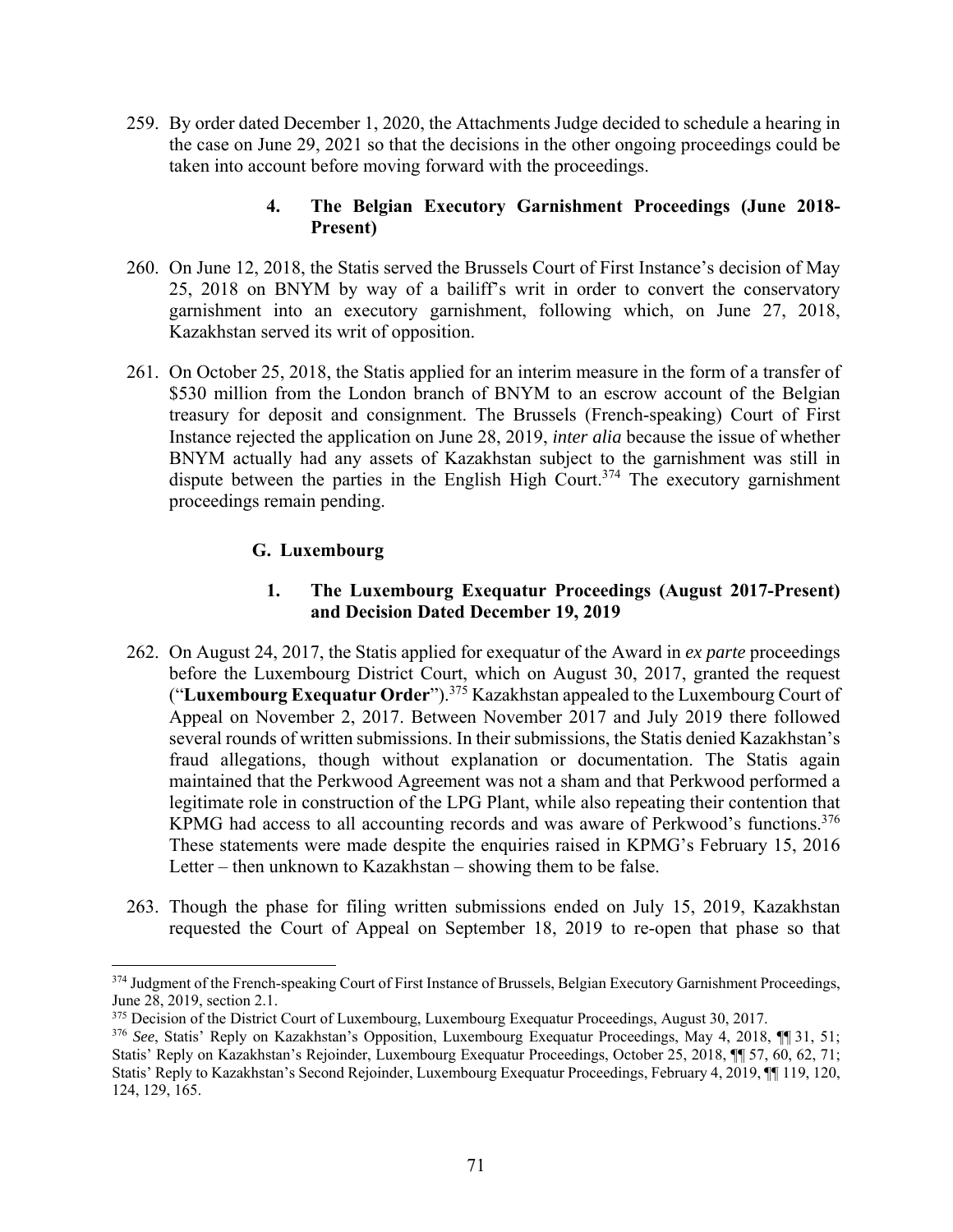Kazakhstan could introduce the KPMG-Kazakhstan Notice (*see supra*, ¶ 56). In support of that request, Kazakhstan noted that the Statis had relied on its Financial Statements and KPMG's audit reports in their briefs before the Luxembourg Court of Appeal.<sup>377</sup>

264. On September 24, 2019, the Statis objected to Kazakhstan's request, arguing that:

- (i) it did not meet the procedural requirement of containing "*serious grounds*;"
- (ii) KPMG's audit reports were not "*at the heart of the matter*" and not the "*cornerstone of the whole arbitration*;"
- (iii) Kazakhstan's new evidence "*comes late*;" and
- (iv) debate over the impact of KPMG's audit reports on quantum had already taken place.378
- 265. On September 26, 2019, Kazakhstan asked the Luxembourg Court of Appeal to hold a hearing at which the new evidence could be heard and, on October 9, 2019, Kazakhstan submitted a list of witnesses, comprised of ten KPMG employees who could testify about KPMG's audits and the circumstances surrounding the KPMG-Kazakhstan Notice.<sup>379</sup>
- 266. At an October 10, 2019 hearing, the Statis repeated their objection to the admission of the KPMG-Kazakhstan Notice. The Statis submitted that the KPMG-Kazakhstan Notice had no influence on the Award or the Luxembourg exequatur proceedings, though the Statis conceded that the Financial Statements contained a "*mistake*," viz., the status of Perkwood, while at the same time insisting that the mistake did not affect the accuracy of the Financial Statements' numbers.380
- 267. Following the hearing, Kazakhstan sought on November 19, 2019 to introduce the 2016 correspondence between KPMG and the Statis that Kazakhstan only discovered on October 25, 2019. Kazakhstan argued that those documents had an important influence on the entire case. More particularly, they showed that the Statis falsified the Financial Statements and committed fraud not only in the Arbitration, but also in the various subsequent post-Award Proceedings, including but not only in the Luxembourg Court of Appeal.<sup>381</sup>
- 268. In their reply dated November 21, 2019, the Statis maintained that Kazakhstan was resorting to "*all available means*" to prevent the Award from being enforced. Kazakhstan's request, they argued, was "identical" to the one it had made on September 18, 2019 and to which they had responded in their September 24, 2019 letter and their pleadings. The Statis

<sup>377</sup> Witness Declaration of François Kremer, Luxembourg Counsel for Kazakhstan, December 3, 2020, ¶ 15.

<sup>378</sup> *Id.*, *¶* 16.

 $379$  *Id.*,  $\overline{9}$  17.

<sup>380</sup> *Id.*, *¶* 18.

 $381$  *Id.*,  $\overline{9}$  20.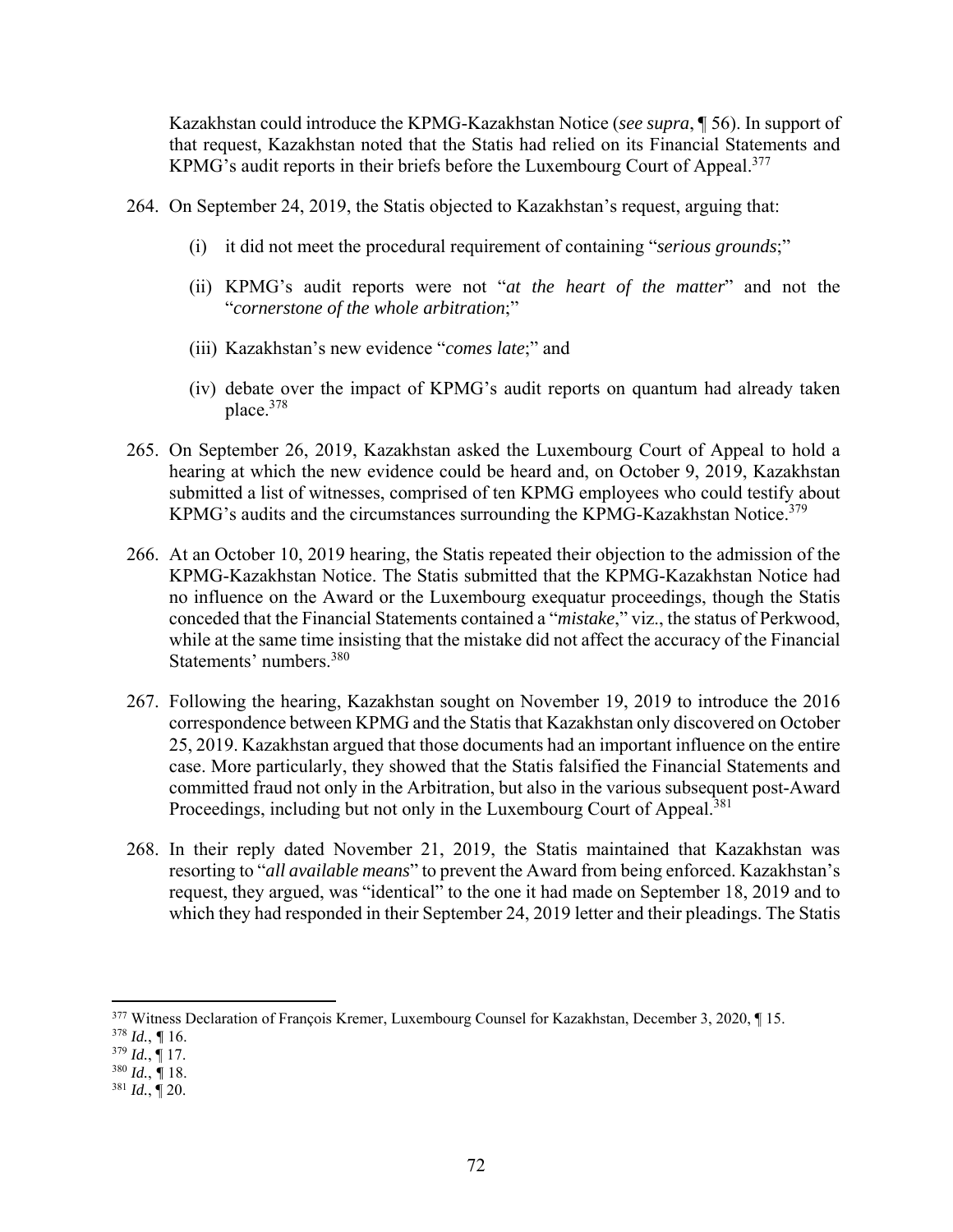repeated their assertion that the request did not in any event present the "serious grounds" required by Luxembourg rules of civil procedure.<sup>382</sup>

- 269. Between November 28 and December 16, 2019, the parties exchanged further correspondence on this issue with the court.<sup>383</sup>
- 270. On December 19, 2019, the Luxembourg Court of Appeal rendered its decision, confirming the exequatur order.384 The Luxembourg Court of Appeal decided not to assess whether actual fraud took place, giving the following reasoning:

*In this case, the alleged fraud does not result from the decision of the Arbitral Tribunal, nor from the decision of the SVEA Court or the Supreme Court of Sweden, nor from a decision by a criminal court or of a court of another State.* 

*Insofar as the fraud should be clear, it is not the responsibility of the Court, hearing the request for exequatur, to proceed with investigative measures to verify the existence of the alleged fraud.* 

*It is therefore necessary to reject both the offer of evidence by witnesses as well as through decisory oath formulated by the appellant.* 

*Even assuming it to be proven, the alleged fraud could not have impacted the arbitrators' decision regarding Kazakhstan's liability, but only concerned a portion of the damages and interest in question, in this case the damages and interest relating to the LPG Plant.*<sup>385</sup>

- 271. Additionally, the court found that "*there is no reason to revoke the closure order, given that the fact that KPMG withdrew all audit reports it prepared on behalf of the companies KPM and TNG is irrelevant and does not constitute a serious cause pursuant to Article 225 of the New Code of Civil Procedure*."386 The court also refused to summon and hear the ten KPMG employees as witnesses.<sup>387</sup>
- 272. On March 16, 2020, Kazakhstan filed an appeal in cassation to the Luxembourg Supreme Court. These appeal proceedings are currently pending.

<sup>382</sup> *Id.*, ¶ 21 (citing Article 225 of the New Code of Civil Procedure).

<sup>383</sup> *See,* Kazakhstan's Letter to Luxembourg Court of Appeal, Luxembourg Exequatur Proceedings, November 28, 2019; Kazakhstan's Letter to Luxembourg Court of Appeal, Luxembourg Exequatur Proceedings, December 10, 2019; Statis' Letter to Luxembourg Court of Appeal, Luxembourg Exequatur Proceedings, December 16, 2019.

<sup>384</sup> Judgment of the Luxembourg Court of Appeal, Luxembourg Exequatur Proceedings, December 19, 2019.

<sup>385</sup> Judgment of the Luxembourg Court of Appeal, Luxembourg Exequatur Proceedings, December 19, 2019, 36–37 (informal translation).

<sup>386</sup> *Id.*, 38.

<sup>387</sup> *Id.*, 36.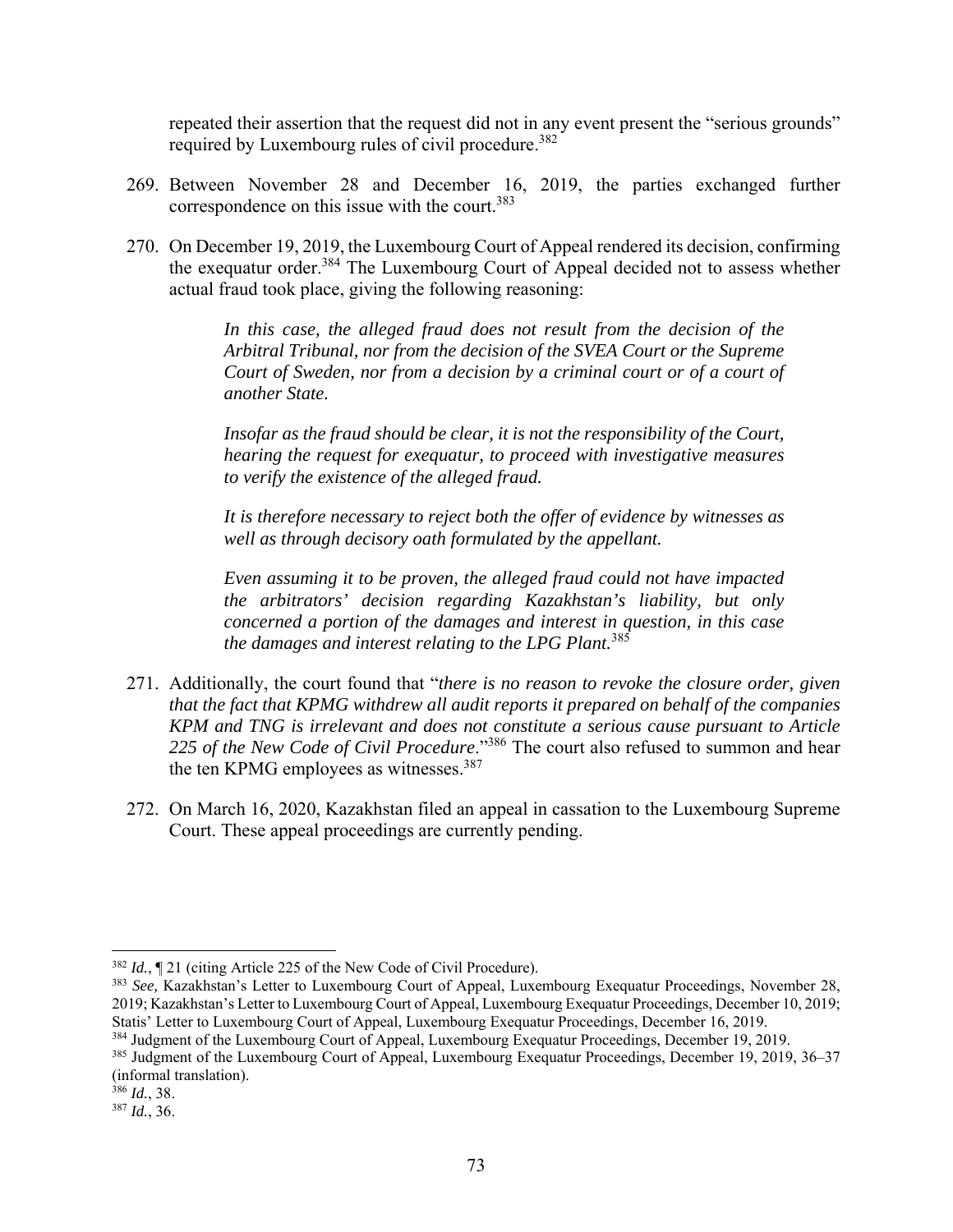## **2. The Luxembourg Attachment Proceedings (August 2017-Present)**

- 273. In parallel with the exequatur proceedings, on August 22 and December 7, 2017 the Statis initiated garnishment proceedings in Luxembourg.
- 274. On January 23, 2020, the Statis' requested validation of the attachments on the basis of the decision of the Luxembourg Court of Appeal dated December 19, 2019 (*see supra*, ¶ 270).
- 275. Kazakhstan objected to this request based on its allegation that the Award was obtained by fraud. Kazakhstan further argued that enforcement of the Award violates criminal laws on fraud and money laundering in Luxembourg and, given the fact that criminal proceedings are pending against the Statis in Luxembourg (*see infra*, *¶* 281 *et seq.*), requested a stay of the proceedings.
- 276. On October 20, 2020, Kazakhstan sent a letter to the Luxembourg court in the attachment proceedings noting that the Statis had not addressed many of the fraud allegations and supporting evidence, but instead had requested that the court close procedural debate and render judgment.388 Kazakhstan underscored that "*[u]nder normal circumstances, any honest party faced with such allegations of fraud should speak out. However, the Statis, faithful to their strategy, continue to flee forward by relying exclusively on an arbitral award obtained by fraud, as well as on its exequatur, and voluntarily avoid the debate that embarrasses them, to use a euphemism*."<sup>389</sup>
- 277. On December 2, 2020, Kazakhstan sent another letter to the Luxembourg court explaining that a court in Gibraltar, in proceedings initiated by the bankruptcy manager of TNG against Terra Raf, Anatolie and Gabriel Stati and Tristan, had decided to allow service of the proceedings on three Stati defendants located outside of Gibraltar. After examining the evidence on fraud by the Statis, including the New KPMG Evidence, the Gibraltar court had observed that there was a "*real prospect of success*" on each of the fraud claims.<sup>390</sup> In its letter of December 2, 2020, Kazakhstan requested leave from the Luxembourg court to address the decision of the Gibraltar court.<sup>391</sup>
- 278. On December 3, 2020, the Statis objected to Kazakhstan's request, relying on their usual contentions,392 and as a result the Gibraltar decision was not admitted into the Luxembourg proceeding.

<sup>&</sup>lt;sup>388</sup> Kazakhstan's letter to the District Court of Luxembourg, Luxembourg Attachment Proceedings, December 2, 2020.

<sup>389</sup> Kazakhstan's letter to the District Court of Luxembourg, Luxembourg Attachment Proceedings, October 20, 2020, 1.

<sup>390</sup> Judgment of the Supreme Court of Gibraltar, November 27, 2020, ¶¶ 43, 48, 57, 58, 63 and 68 [*Tolkynneftegaz LLP, Orynbasar Kybygul v. Terra Raf Trans Traiding Ltd., Anatolie Stati, Gabriel Stati, Tristan Oil Limited,* in the Supreme Court of Gibraltar, 2020/ORD/072].

 $^{391}$  Kazakhstan's letter to the District Court of Luxembourg, Luxembourg Attachment Proceedings, December 2, 2020.

<sup>&</sup>lt;sup>392</sup> Statis' letter to the District Court of Luxembourg, Luxembourg Attachment Proceedings, December 3, 2020, pp.  $1-2.$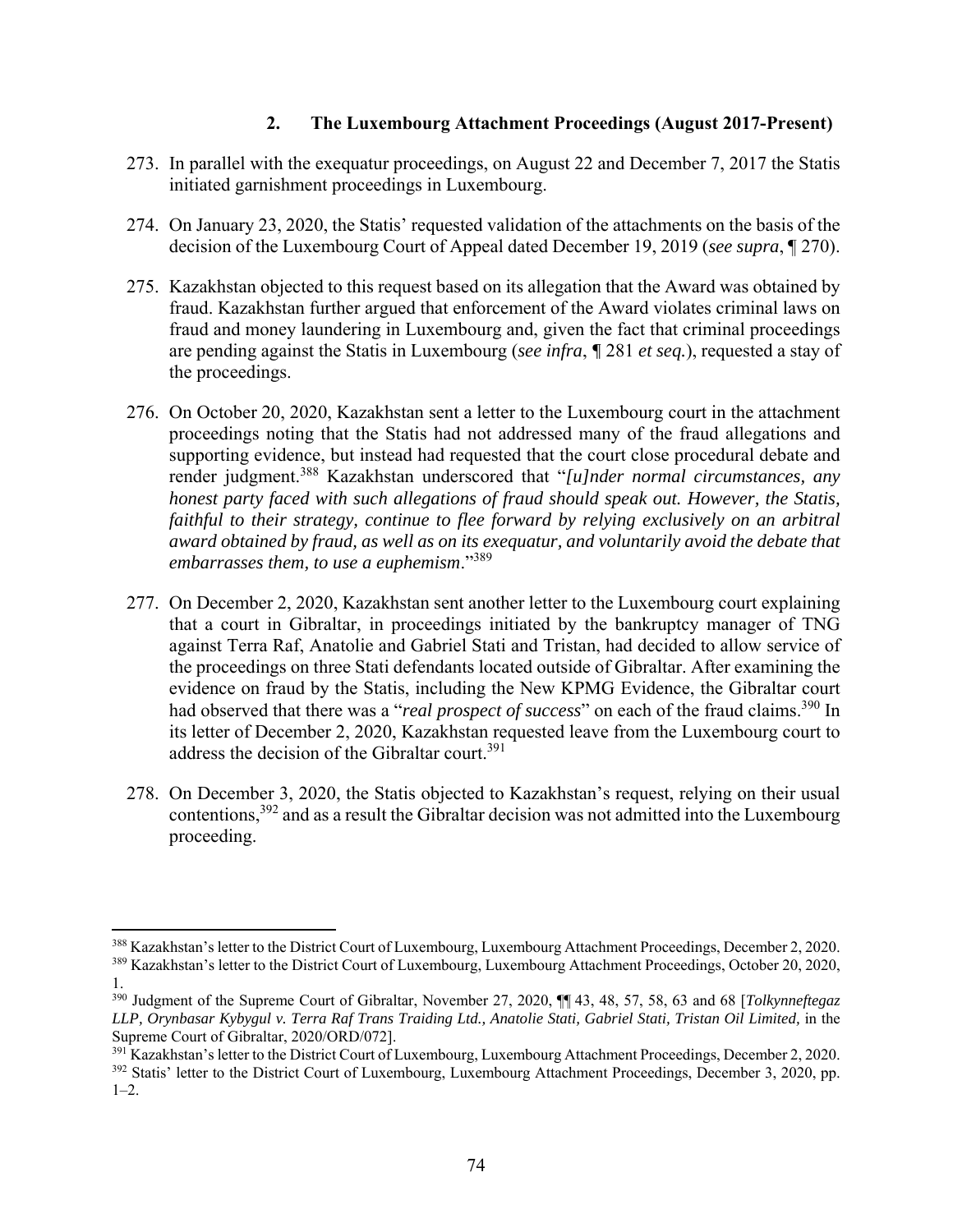- 279. On December 11, 2020, a hearing was held before the Luxembourg court in the attachment proceedings.
- 280. On January 8, 2021, the Luxembourg Court of Appeal ruled in favor of Kazakhstan, denying the Statis' request for immediate validation of their claims under the Award.<sup>393</sup> After reviewing the evidence of the Statis' fraud, including various expert opinions submitted by Kazakhstan, the court found a substantial nexus between the allegations of fraud against the Statis and the Award rendered in their favor against Kazakhstan.<sup>394</sup> The court also observed that commission of the fraud as alleged would subject the Statis to the criminal law of Luxembourg, as they would have have knowingly misled the Tribunal on the value of the LPG Plant.<sup>395</sup> As a result, the court decided to stay the proceedings pending the outcome of the criminal investigations that are currently ongoing against the Statis in Luxembourg (*see infra*, *¶* 281 *et seq.*).

# **3. The Luxembourg Criminal Complaint (May 2019-Present)**

- 281. On May 27, 2019, Kazakhstan filed a criminal complaint for fraud and, concurrently, a civil claim for damages against the Statis before the Investigative Judge of the Luxembourg District Court (*juge d'instruction*). It argued that the Statis' attempts to enforce the Award amounted to fraud due to the Statis having:
	- (i) engaged in forgery, attempted forgery and attempted use of forgery (in violation of Sections 196 and 197 of the Criminal Code);
	- (ii) obtained or attempted to obtain a judgment by fraud (in violation of Section 496 of the Criminal Code); and
	- (iii) engaged in money-laundering or attempted money-laundering (in violation of Section 506 of the Criminal Code).
- 282. On October 9, 2019, the investigating judge declined jurisdiction, but that ruling was reversed on January 28, 2020 by the Luxembourg Court of Criminal Appeal. Proceedings before the *juge d'instruction* remain pending.

# **VI. CONCLUSION**

283. This Annex is designed simply to record all the events pertinent to this case, from the underlying transactions, through the Arbitration, and up to the latest post-Award Proceedings in national courts. It is as long and detailed as it is because the case is exceptionally complex and because judicial proceedings in numerous jurisdictions relating to it have taken place and continue to do so. The details themselves are of the utmost

 <sup>393</sup> Judgment of the Luxembourg District Court, Luxembourg Attachment Proceedings, January 8, 2021.

<sup>394</sup> *Id.*, 19.

<sup>395</sup> *Id.*, 17.